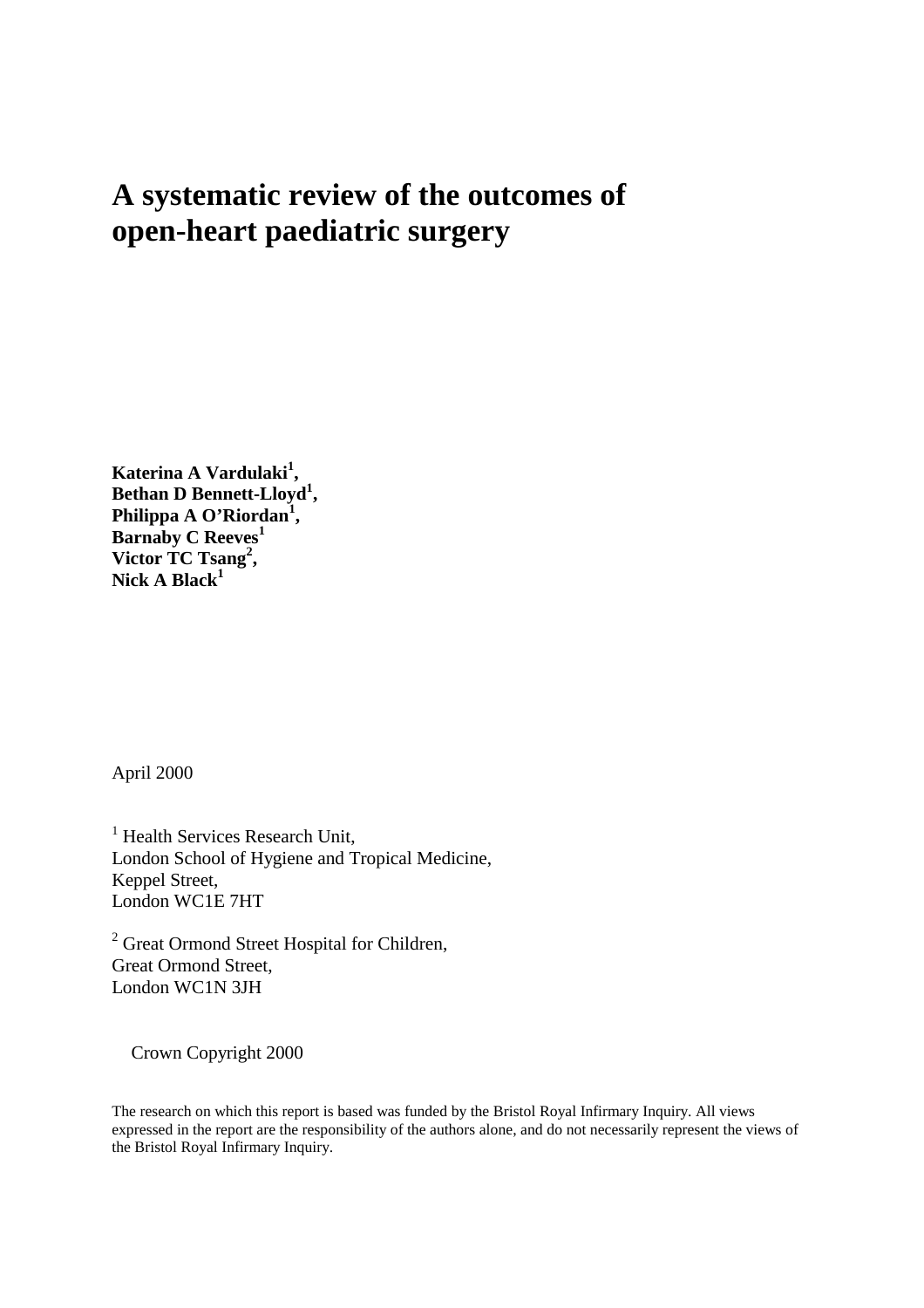# **Table of Contents**

|    |                                                     | Page             |
|----|-----------------------------------------------------|------------------|
|    | <b>Executive summary</b>                            | 4                |
|    | Glossary                                            | $\boldsymbol{7}$ |
|    | <b>Abbreviations</b>                                | 9                |
|    | <b>List of tables</b>                               | 10               |
|    |                                                     | 11               |
|    | List of figures                                     |                  |
|    | <b>List of appendices</b>                           | 12               |
| 1. | <b>Background</b>                                   | 13               |
| 2. | <b>Methods</b>                                      | 15               |
|    | 2.1 Search strategy                                 | 15               |
|    | 2.2 Selection of eligible papers                    | 16               |
|    | 2.3 Data Extraction                                 | 19               |
|    | 2.4 Quality assessment of studies                   | 19               |
|    | 2.5 Case-mix variables                              | 20               |
|    | 2.6 Inter-observer reliability                      | 20               |
|    | 2.7 Methods of analysis                             | 21               |
| 3. | <b>Results</b>                                      | 22               |
|    | 3.1 The nature of the evidence                      | 22               |
|    | 3.1.1 Transposition of the great arteries           | 22               |
|    | 3.1.2 Atrioventricular septal defects               | 24               |
|    | 3.1.3 Total anomalous pulmonary venous drainage     | 27               |
|    | 3.1.4 Truncus arteriosus                            | 29               |
|    | 3.1.5 The Fontan procedure                          | 31               |
|    | 3.2 Stratifying by case-mix                         | 33               |
|    | 3.2.1 Transposition of the great arteries           | 33               |
|    | 3.2.2 Atrioventricular septal defects               | 33               |
|    | 3.2.3 Total anomalous pulmonary venous drainage     | 33               |
|    | 3.2.4 Truncus arteriosus                            | 34               |
|    | 3.2.5 The Fontan procedure                          | 34               |
|    | 3.3 Estimated 30-day mortality                      | 35               |
|    | 3.3.1 Transposition of the great arteries           | 35               |
|    | 3.3.2 Atrioventricular septal defects               | 40               |
|    | 3.3.3 Total anomalous pulmonary venous drainage     | 45               |
|    | 3.3.4 Truncus arteriosus                            | 50               |
|    | 3.3.5 The Fontan procedure                          | 54               |
|    | 3.4 Longer-term outcomes reported in the literature | 60               |
|    | 3.5 Communication of surgical risk                  | 61               |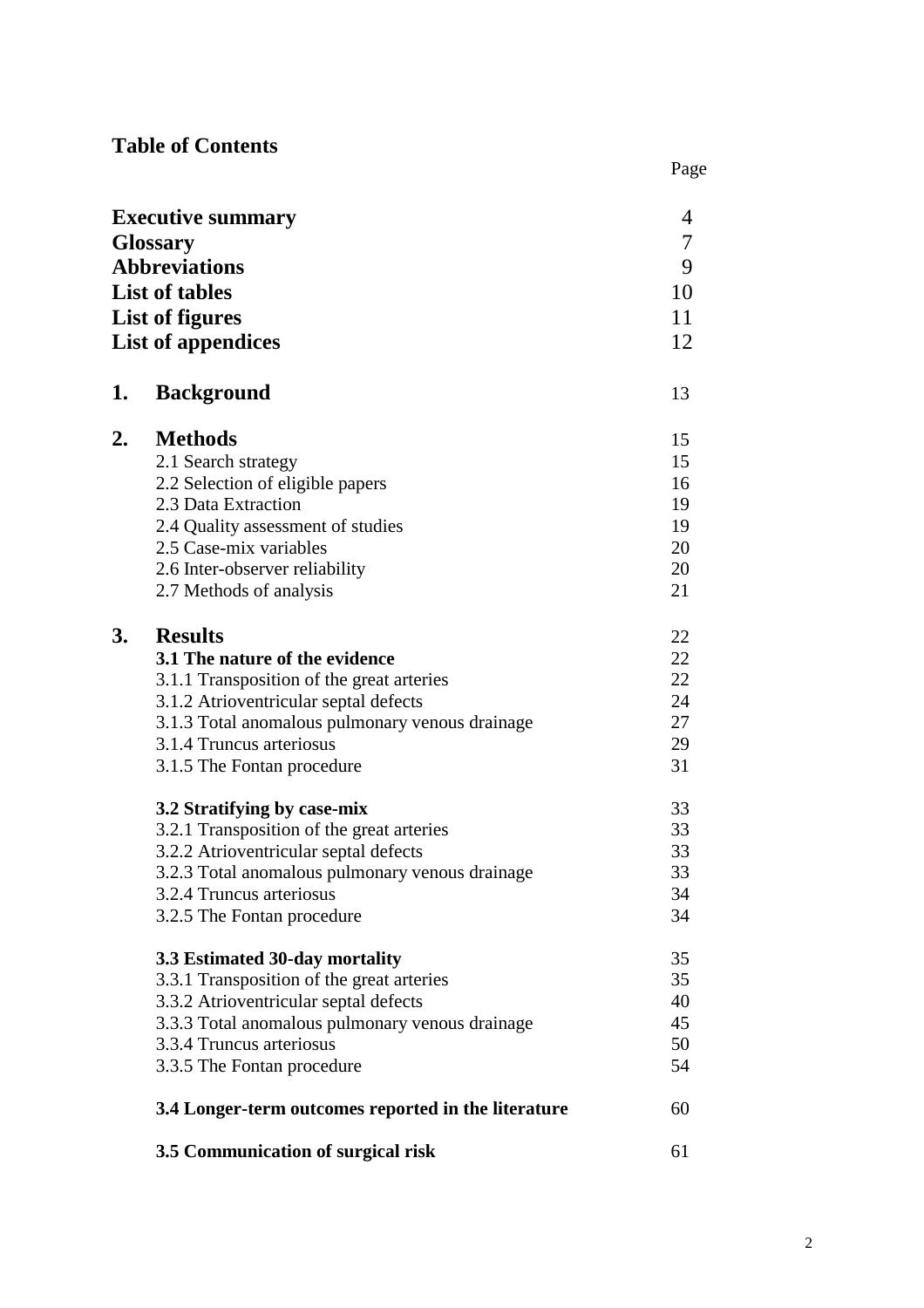|    |                                              | Page |
|----|----------------------------------------------|------|
| 4. | <b>Discussion</b>                            | 63   |
|    | 4.1 Summary of key findings                  | 63   |
|    | 4.2 Generalisability of evidence             | 66   |
|    | 4.2.1 Atypical centres                       | 66   |
|    | 4.2.2 Patient selection                      | 66   |
|    | 4.2.3 Publication bias                       | 67   |
|    | <b>4.3 Limitations of review</b>             | 67   |
|    | 4.3.1 Literature searching                   | 67   |
|    | 4.3.2 Data extraction                        | 68   |
|    | 4.3.3 Repeat publication of case series data | 68   |
|    | 4.3.4 Limitations of data analysis           | 69   |
|    | <b>4.4 Context setting</b>                   | 69   |
| 5. | <b>Conclusions and recommendations</b>       | 71   |
| 6. | <b>Acknowledgements</b>                      | 73   |
| 7. | <b>References</b>                            | 74   |
| 8. | <b>Appendices</b>                            | 78   |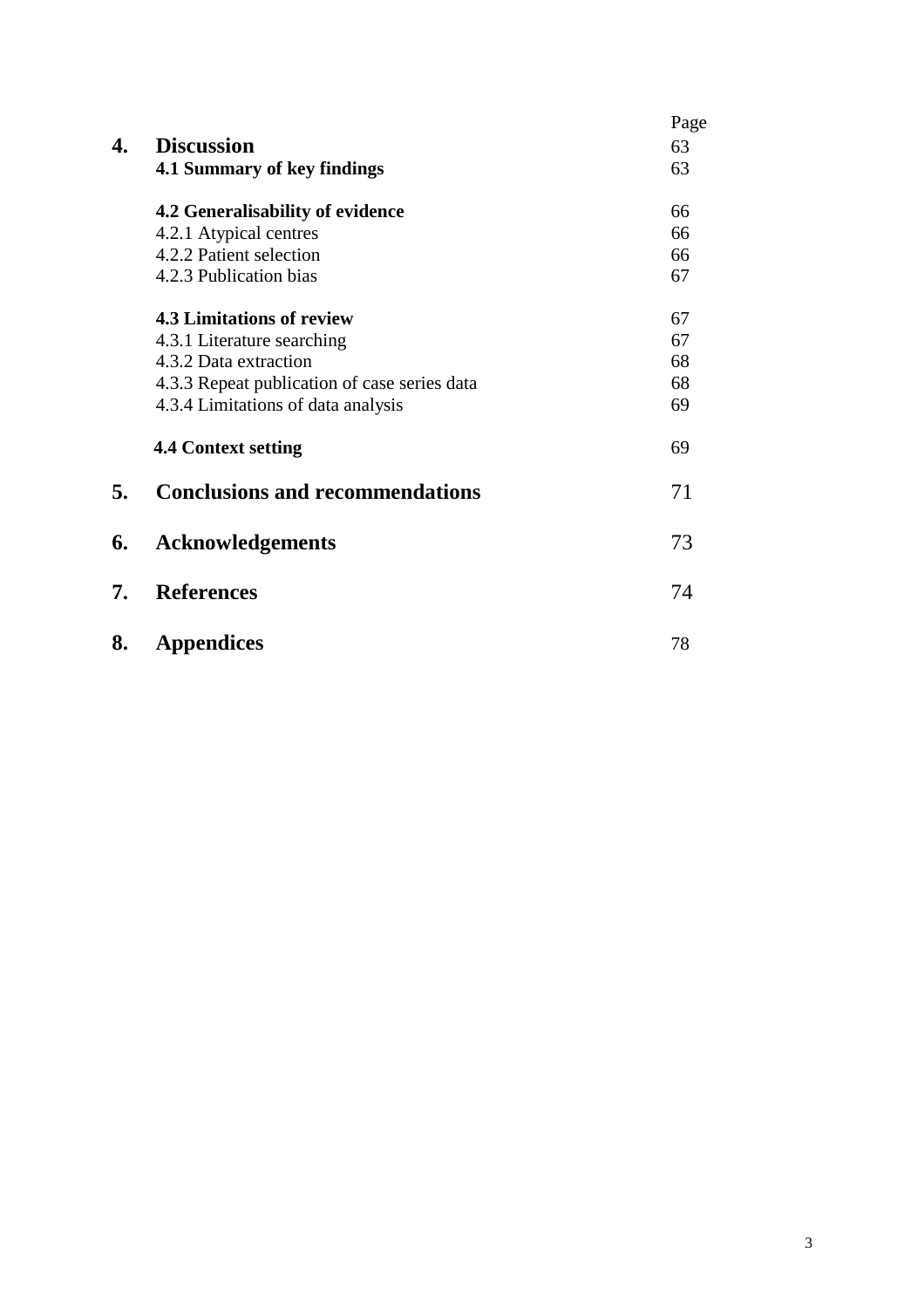### **Executive summary**

#### **Background and objectives**

 This review was commissioned by the Bristol Royal Infirmary Inquiry with the aim that it would contribute to an understanding of the knowledge-base that might reasonably be expected to have been available to Bristol clinicians during 1984-1995. The review has focused on the procedures that gave rise to expressions of concern at Bristol, namely the higher risk open cardiac procedures in infants and neonates: (a) transposition of the great arteries (TGA), (b) complete atrio-ventricular septal defect (c-AVSD), (c) total anomalous pulmonary venous drainage (TAPVD), (d) truncus arteriosus and (e) the Fontan procedure. The primary objective was to identify and synthesise evidence on 30-day mortality for each procedure.

#### **Methods**

 Evidence was identified by systematic literature searches using the electronic database Medline covering the period 1966-1995, which generated 1641 citations. Citations were independently selected as relevant by two reviewers and 449 full text papers were obtained, of which 165 were considered eligible for the review after detailed examination. Key data were extracted from each paper according to a protocol. Analyses were carried out by regression modelling, calculating confidence intervals to take account of clustering of patients within case series. Pooled mortality estimates were reported for each procedure and for relevant clinical sub-groups for different periods in time.

#### **Nature of the evidence**

 Searches only yielded case-series, i.e. no comparative studies such as randomised trials or cohort studies were found. The number of eligible case series ranged from 58 for Fontan to 15 for truncus arteriosus, reporting data for over 2000 individuals for TGA, c-AVSD and Fontan and about 600 individuals for TAPVD and truncus arteriosus. The majority of case series were collected in the USA and about a third appeared to have been published by recognised centres of excellence.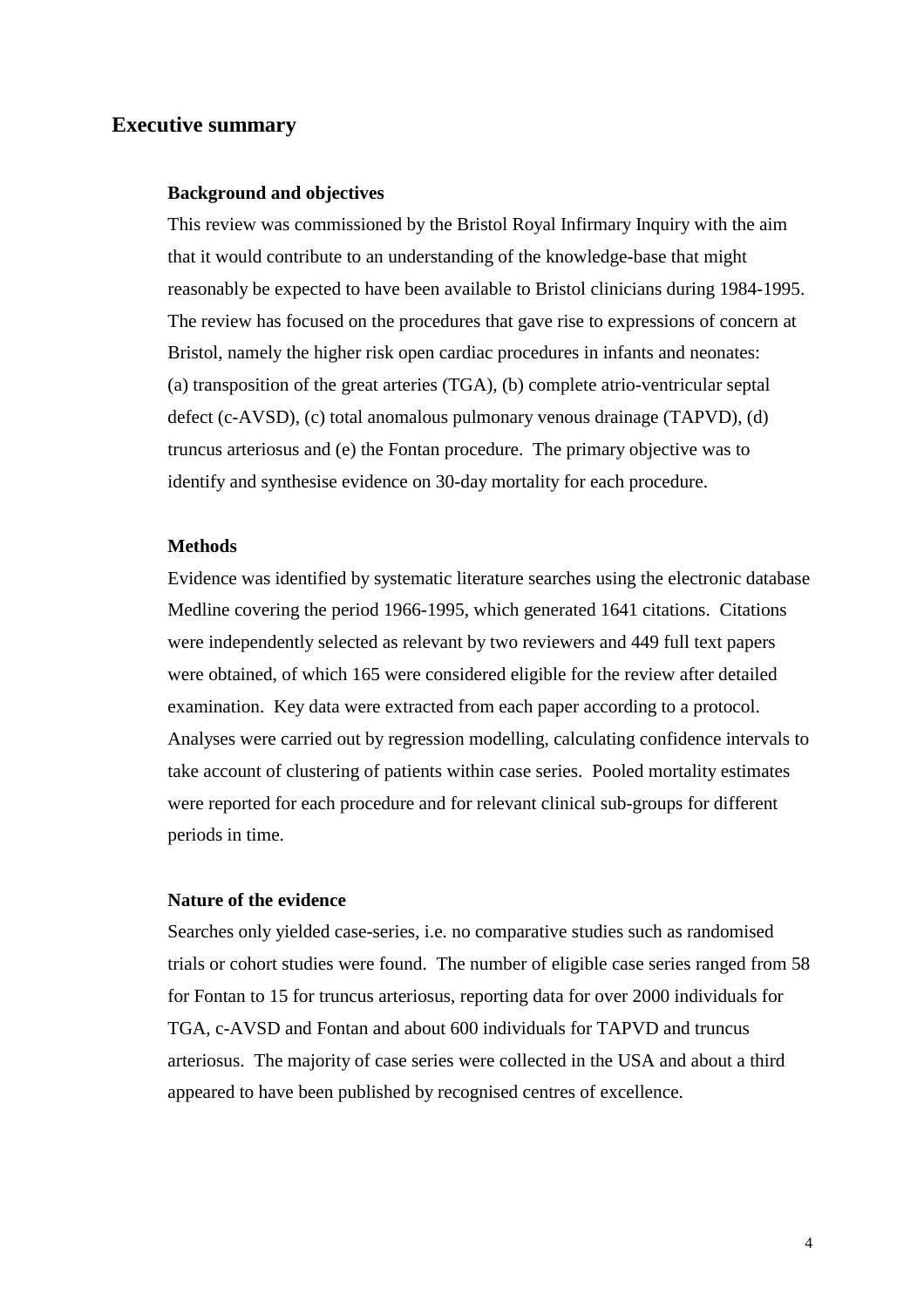#### **Results**

Pooled estimates of 30-day mortality were lower for the three more commonly reported procedures  $(TGA - 11.2\%; c-AVSD - 14.7\%; Fontan - 14.8\%)$  than for the two rarer procedures (TAPVD – 24.0%; truncus arteriosus – 23.0%), although the confidence intervals for these estimates often overlapped.

Within each operation type, 30-day mortality varied for different clinical sub-groups, sometimes by a factor of two or more. These relative differences in mortality were broadly consistent with the experience of clinical experts. The review also demonstrated consistent improvements in mortality over time for all five operations.

We hypothesised that poor quality case series would tend to report lower mortality as a result of selection biases. However, the quality criteria that were assessed showed no clear association with mortality. It is unclear whether this finding arises because the criteria were inappropriate or because there was truly no association between quality and mortality.

Longer-term outcomes, such as deterioration in functional and neurological status, the need for re-intervention, late deaths attributable to operation-related factors and noncardiac disorders, were described in some papers. However, the quality and detail of reporting of such outcomes was inconsistent across papers, making it impossible to attribute them to relevant clinical sub-groups or to generate meaningful quantitative estimates of their frequency.

Variation between case series highlighted the need for individual surgeons to monitor their practice and to contribute these data to a national database. There are well recognised methods for weighting local and national data to estimate the current risk in a local setting.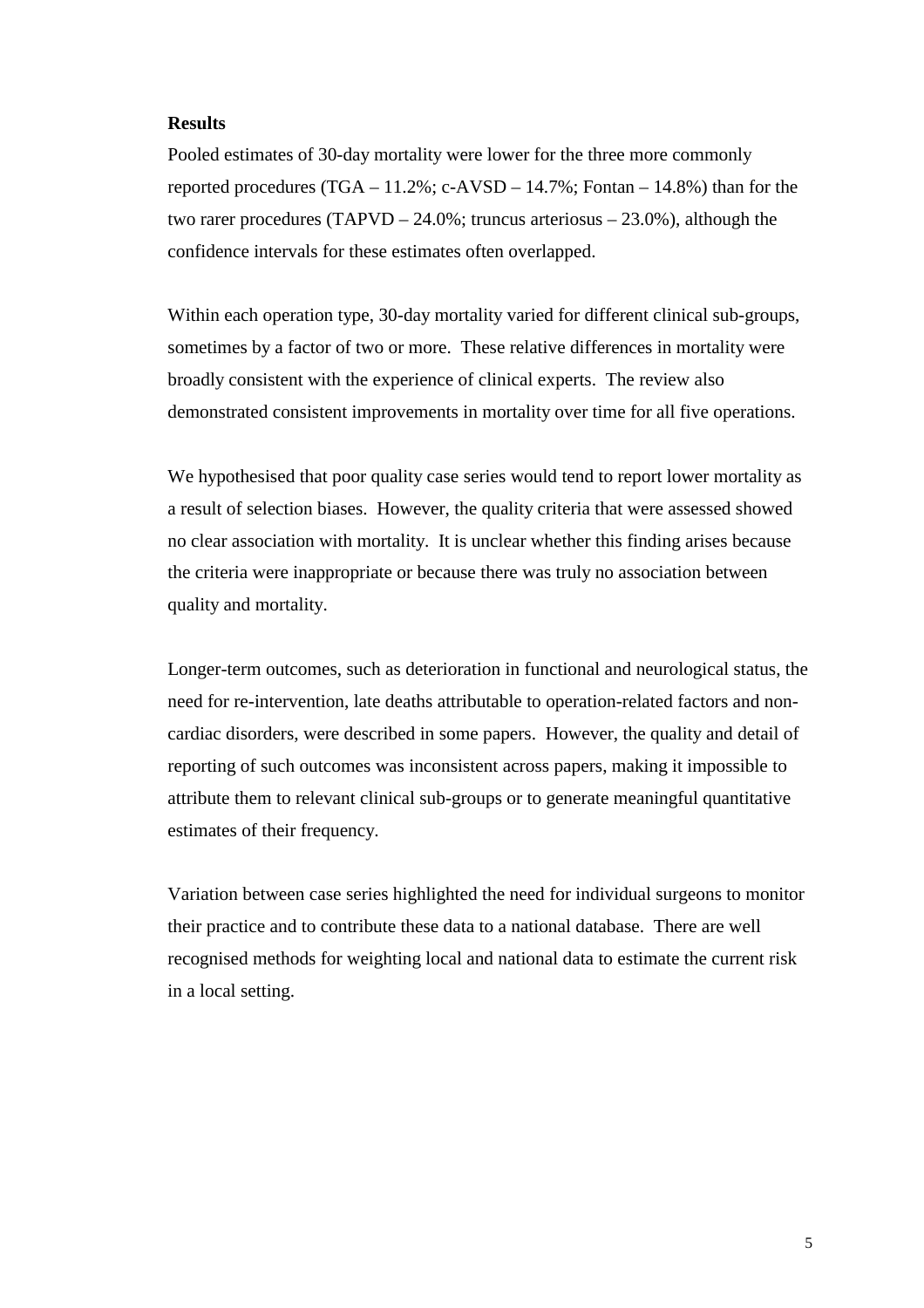#### **Conclusions**

The pooled 30-day mortality estimates (at a particular point in time) reported in the review are likely to represent 'best achievable performance' rather than the performance to be expected in everyday practice. There was clear evidence of differences in mortality between clinical sub-groups of each operation type, which probably justifies trying to define these clinical sub-groups unambiguously in the future, as a simple measure of case-mix.

Relative to other kinds of evidence on the effectiveness of health care interventions, case series are usually regarded as contributing less strong evidence than cohort and trial designs that include an explicit control group. Consequently, reviewers have traditionally cautioned against any attempt to pool such evidence quantitatively. However, clear findings consistent with clinical opinion emerged from this review and we believe that there is a need for a methodological debate about the types of research question that systematic reviews of case series may be able to address. The quality of the source material is a key issue, in particular publication of the same data by authors in more than one publication.

The review summarises knowledge that accumulated over time. However, by analogy with other literature on systematic reviews, it is probably unrealistic to have expected practising clinicians to be aware of this knowledge.

There are serious doubts about generalising absolute estimates of mortality from case series to everyday practice. This problem highlights the need for individual surgeons to collect high quality data on their own practices, and to combine these data with national performance estimates, in order to be able to inform patients and their families about likely outcomes. Data collection should be carried out in accordance with recognised standards and definitions.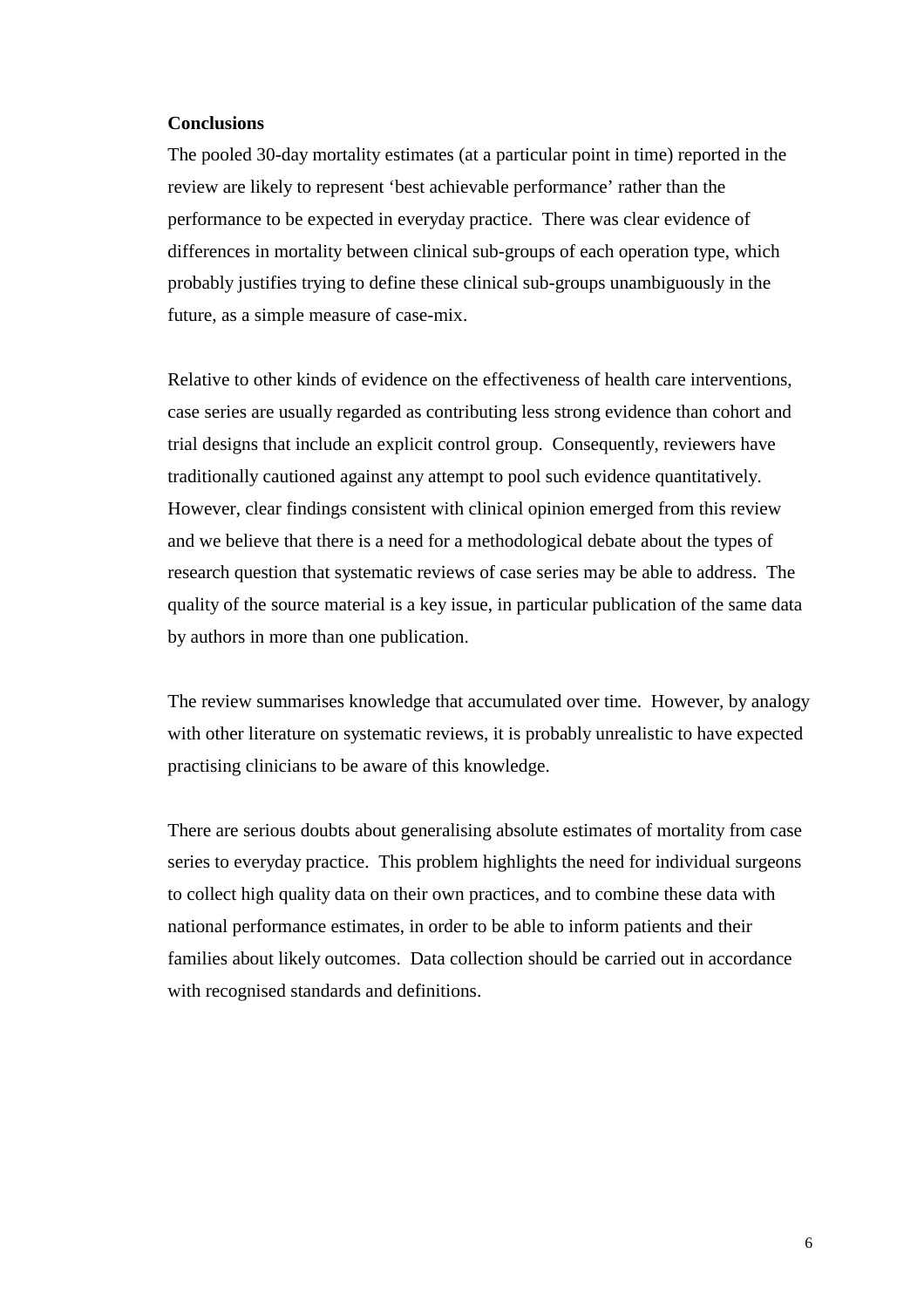# **Glossary**

| Case-mix                       | A description of the severity or complexity of a disease          |
|--------------------------------|-------------------------------------------------------------------|
| <b>Case-reports</b>            | Presentation of data on a small number of non-consecutive         |
|                                | cases of special interest that are not representative of the      |
|                                | general study population                                          |
| <b>Case series</b>             | A series of clinical cases, usually consisting of consecutive     |
|                                | patients, seen in one or more centres between two time points     |
| <b>Cohort</b>                  | Any designated group of patients with some experience in          |
|                                | common, who are followed over time                                |
| <b>Co-morbidity</b>            | Disease(s) that co-exist(s) in a person in addition to the        |
|                                | condition that is of primary interest or concern                  |
| Confidence interval (95%)      | An estimate of mortality is based on a sample of cases. An        |
|                                | estimate allows an inference to be made about the 'true' (but     |
|                                | unobservable) mortality in the population from which the          |
|                                | sample was drawn. The confidence interval is a measure of         |
|                                | the uncertainty of the estimate, representing the range in        |
|                                | which the true population value is likely to lie                  |
| Congenital                     | Describes a condition that is recognised at birth or is believed  |
|                                | to have been present since birth. Includes all disorders present  |
|                                | at birth that are inherited or caused by an environmental factor  |
| Covariate                      | Factors that are associated with the outcome of interest, which   |
|                                | are usually not controlled, e.g. age, and not of primary interest |
| <b>Effectiveness</b>           | A measure of the extent to which a specific intervention,         |
|                                | procedure, regimen or service does what it purports to do for a   |
|                                | specified population                                              |
| <b>Inter-rater reliability</b> | Consistency of observation between one reviewer and another       |
| <b>Intra-rater reliability</b> | Consistency of observation of one reviewer on repeat              |
|                                | measurement                                                       |
| <b>Morbidity</b>               | The state of being diseased                                       |
| <b>Multi-centre study</b>      | A study which collects data from more than one centre             |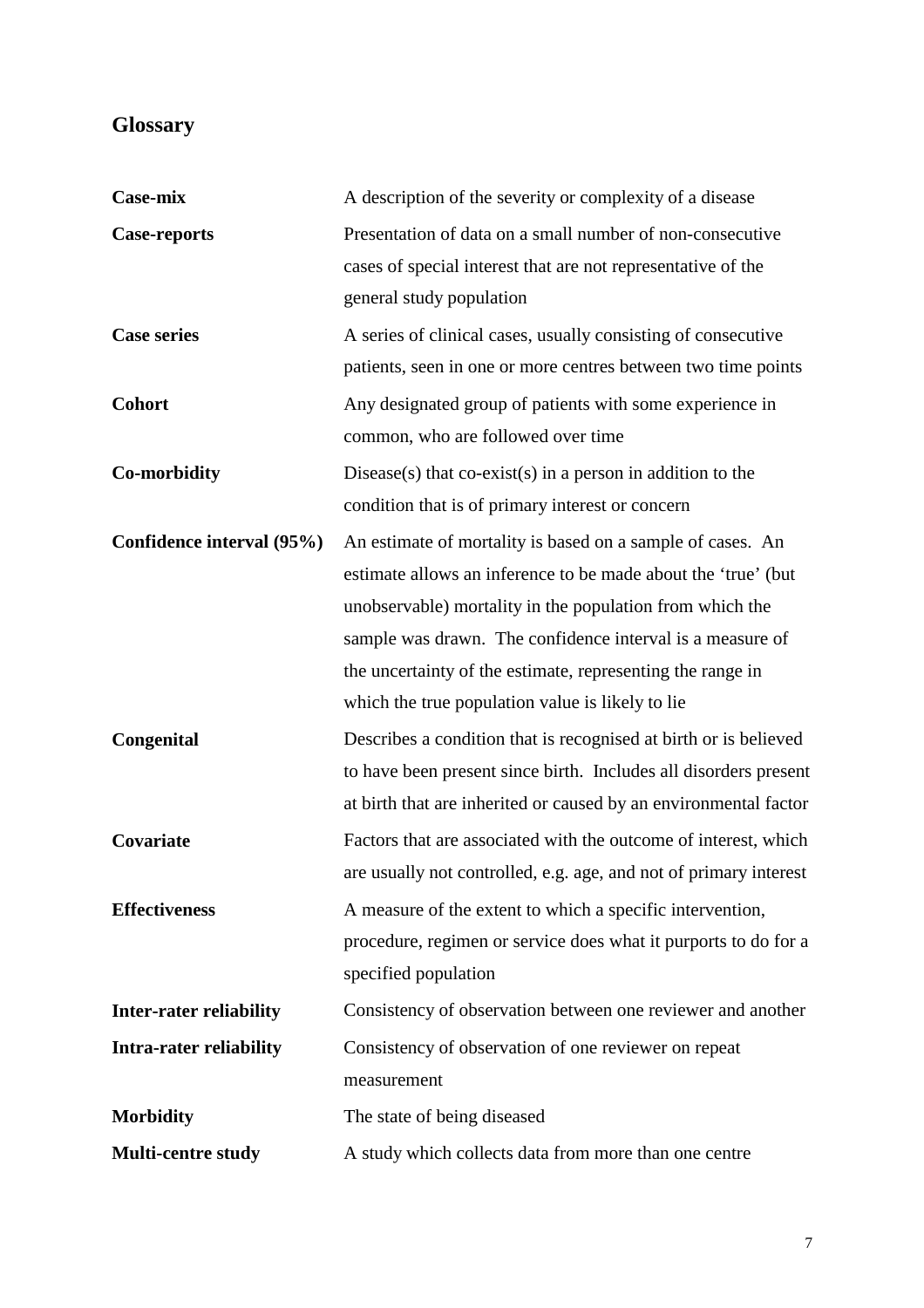# **Glossary (cont.)**

| <b>Odds</b> ratio                | Literally, the odds of an outcome in one group divided by the    |
|----------------------------------|------------------------------------------------------------------|
|                                  | odds of the outcome in another group; hence, a measure of the    |
|                                  | relative risk of the outcome in one group compared to another    |
| <b>Pooled mortality estimate</b> | A mortality estimate derived by combining data from two or       |
|                                  | more studies. Special methods have to be used to calculate       |
|                                  | the confidence interval for such an estimate, to take account of |
|                                  | the similarities between patients within a study                 |
| <b>Publication bias</b>          | Tendency of authors to publish articles containing positive or   |
|                                  | good findings, especially 'new' results                          |
| <b>Randomised controlled</b>     | A study in which patients are randomly allocated into groups     |
| trial                            | to receive or not to receive an experimental, preventative or    |
|                                  | therapeutic procedure, manoeuvre or intervention                 |
| <b>Regression modelling</b>      | Statistical analysis which quantifies the extent to which an     |
|                                  | outcome can be explained by factors (predictors) that have       |
|                                  | been measured; e.g. in this review, the extent to which clinical |
|                                  | sub-groups or the time of data collection explains variation in  |
|                                  | mortality                                                        |
| <b>Reliability</b>               | A measure of the extent to which a measurement procedure is      |
|                                  | reproducible; reproducibility can be quantified both within      |
|                                  | (intra-observer reliability) and between (inter-observer         |
|                                  | reliability) observers                                           |
| <b>Stratification</b>            | The process of separating a sample into several subsamples       |
|                                  | according to specified criteria                                  |
| <b>Systematic review</b>         | The systematic, organised and structured evaluation of a         |
|                                  | problem, using information from a number of independent          |
|                                  | studies of the problem with the aim to integrate findings, pool  |
|                                  | the data and identify the overall trend of results               |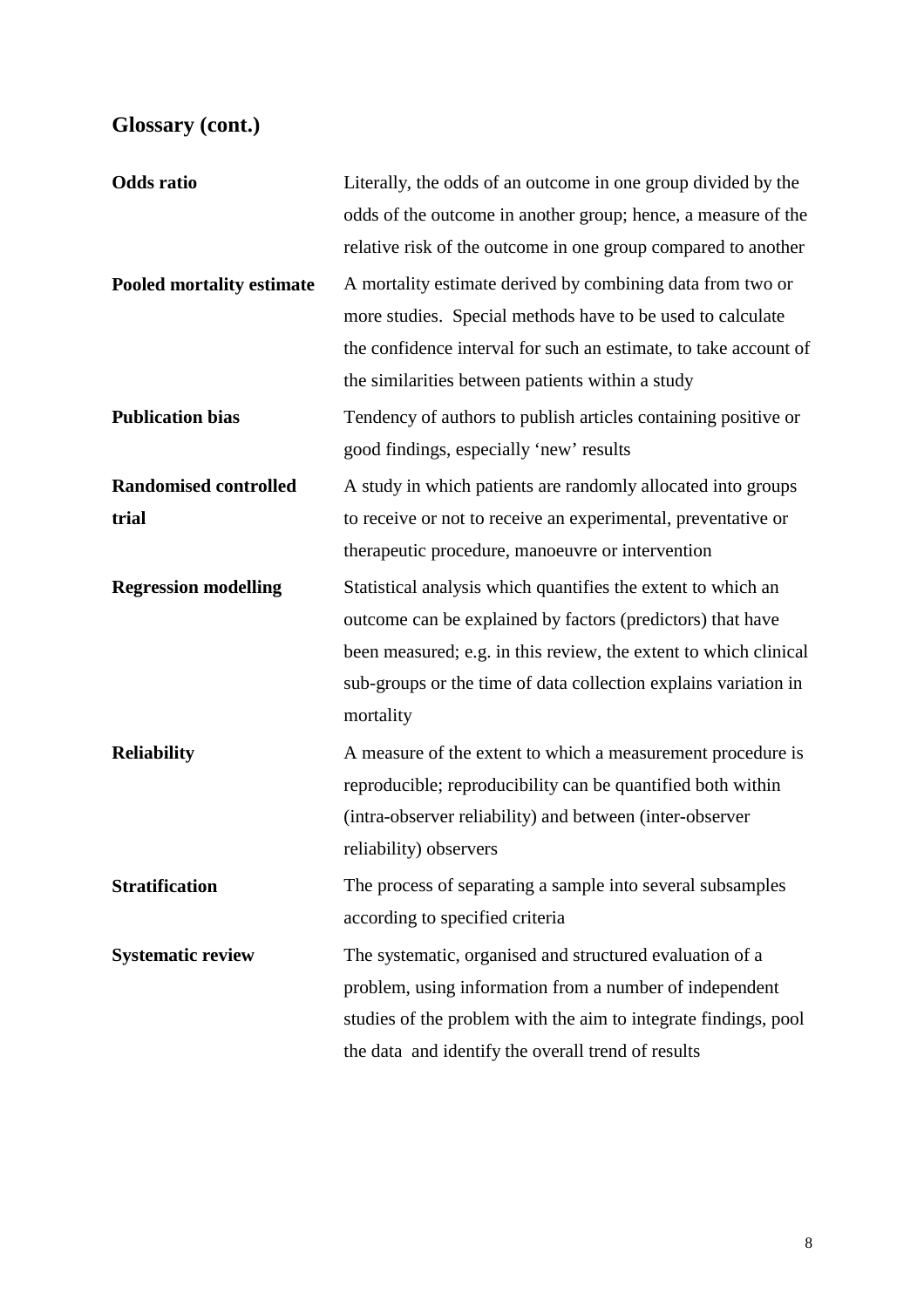# **Abbreviations**

| All_uvh      | all univentricular heart defects          |
|--------------|-------------------------------------------|
| c-AVSD       | complete atrioventricular septal defect   |
| <b>COA</b>   | coarctation of aorta                      |
| <b>DILV</b>  | double inlet left ventricle               |
| <b>DMVO</b>  | double mitral valve orifice               |
| <b>DORV</b>  | double outlet right ventricle             |
| <b>HLHS</b>  | hypoplastic left heart syndrome           |
| <b>IAA</b>   | interrupted aortic arch                   |
| <b>IVS</b>   | intact ventricular septum                 |
| LA           | language of publication                   |
| <b>LSVC</b>  | left superior vena cava                   |
| <b>MeSH</b>  | medical subject heading                   |
| PA.          | pulmonary atresia                         |
| PAB          | pulmonary artery banding                  |
| <b>PS</b>    | pulmonary stenosis                        |
| <b>PY</b>    | publication year                          |
| <b>RCT</b>   | randomised controlled trial               |
| <b>SVO</b>   | single ventricle, other                   |
| <b>TA</b>    | tricuspid atresia                         |
| <b>TAPVD</b> | total anomalous pulmonary venous drainage |
| TB           | Taussig-Bing anomaly                      |
| <b>TCPC</b>  | total cavopulmonary connection            |
| <b>TGA</b>   | transposition of the great arteries       |
| TOF          | tetralogy of Fallot                       |
| <b>VSD</b>   | ventricular septal defect                 |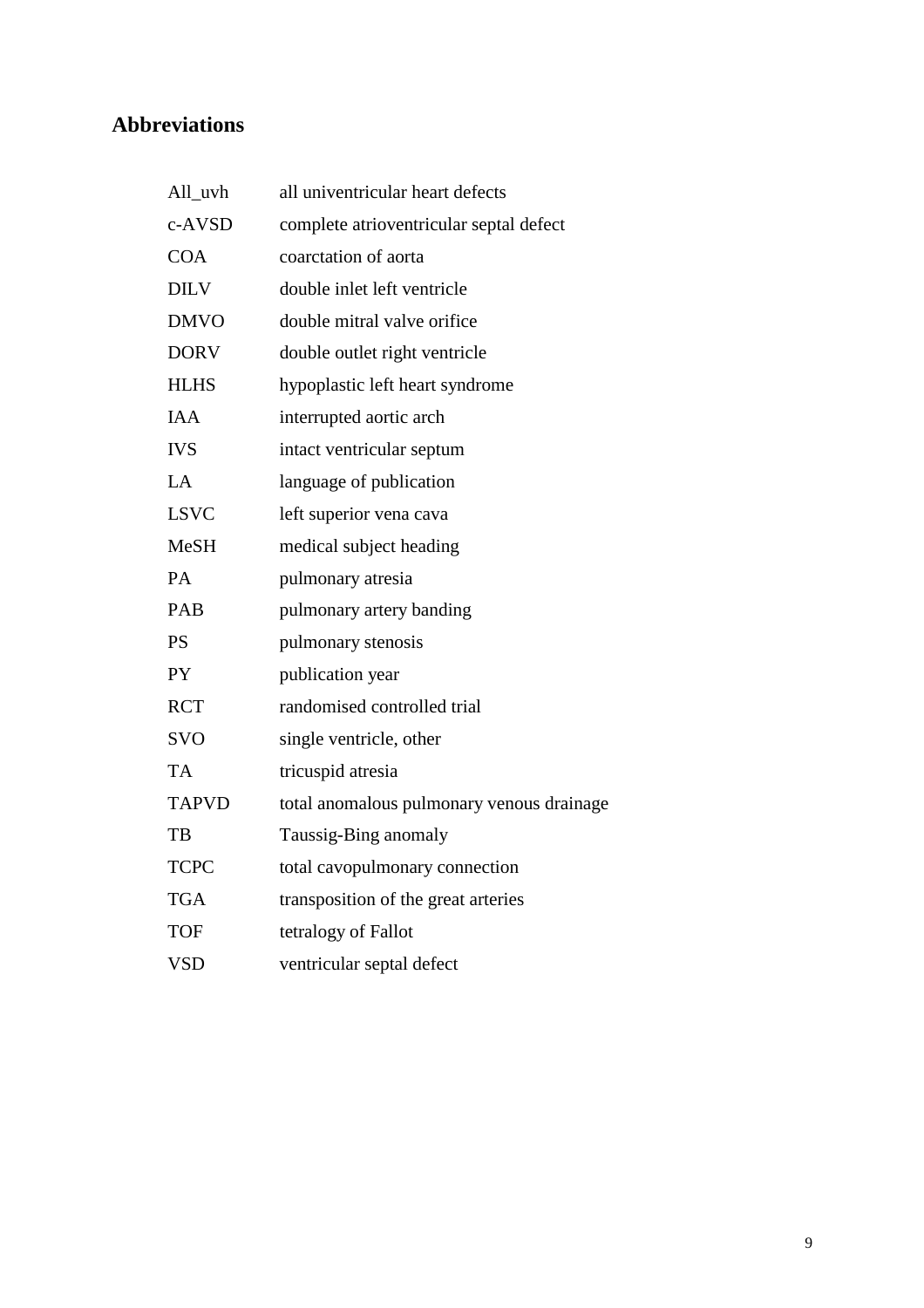### **List of Tables Page**

| Table 1:  | Number of citations identified on the Medline database            |    |
|-----------|-------------------------------------------------------------------|----|
|           | $(1966-1995).$                                                    | 17 |
| Table 2:  | Papers included and excluded in this review.                      | 18 |
| Table 3:  | Inter-rater agreement for coding of quality variables.            | 18 |
| Table 4:  | Characteristics of 34 case series of TGA.                         | 24 |
| Table 5:  | Characteristics of 39 case series of c-AVSD.                      | 26 |
| Table 6:  | Characteristics of 19 case series of TAPVD.                       | 28 |
| Table 7:  | Characteristics of 15 case series of truncus arteriosus.          | 30 |
| Table 8:  | Characteristics of 58 case series of Fontan.                      | 32 |
| Table 9:  | Case series of TGA reporting mortality separately for             |    |
|           | sub-groups with different combinations of congenital defects.     | 36 |
| Table 10: | 30-day mortality by mid-point date for TGA case series,           |    |
|           | after taking account of sub-groups with different combinations    |    |
|           | of congenital defects.                                            | 39 |
| Table 11: | Case series of c-AVSD reporting mortality separately for          |    |
|           | different complexity of defects and for different mid-point dates | 42 |
| Table 12: | Case series of TAPVD reporting mortality separately for different |    |
|           | anatomical variants.                                              | 46 |
| Table 13: | Case series of truncus arteriosus reporting mortality separately  |    |
|           | for different complexity of defects.                              | 51 |
| Table 14: | Mortality estimates for Fontan case series by different           |    |
|           | defect types and by mid-point date.                               | 56 |
| Table 15: | 30-day mortality by mid-point date for Fontan case series,        |    |
|           | after taking account of sub-groups with different                 |    |
|           | combinations of congenital defects.                               | 60 |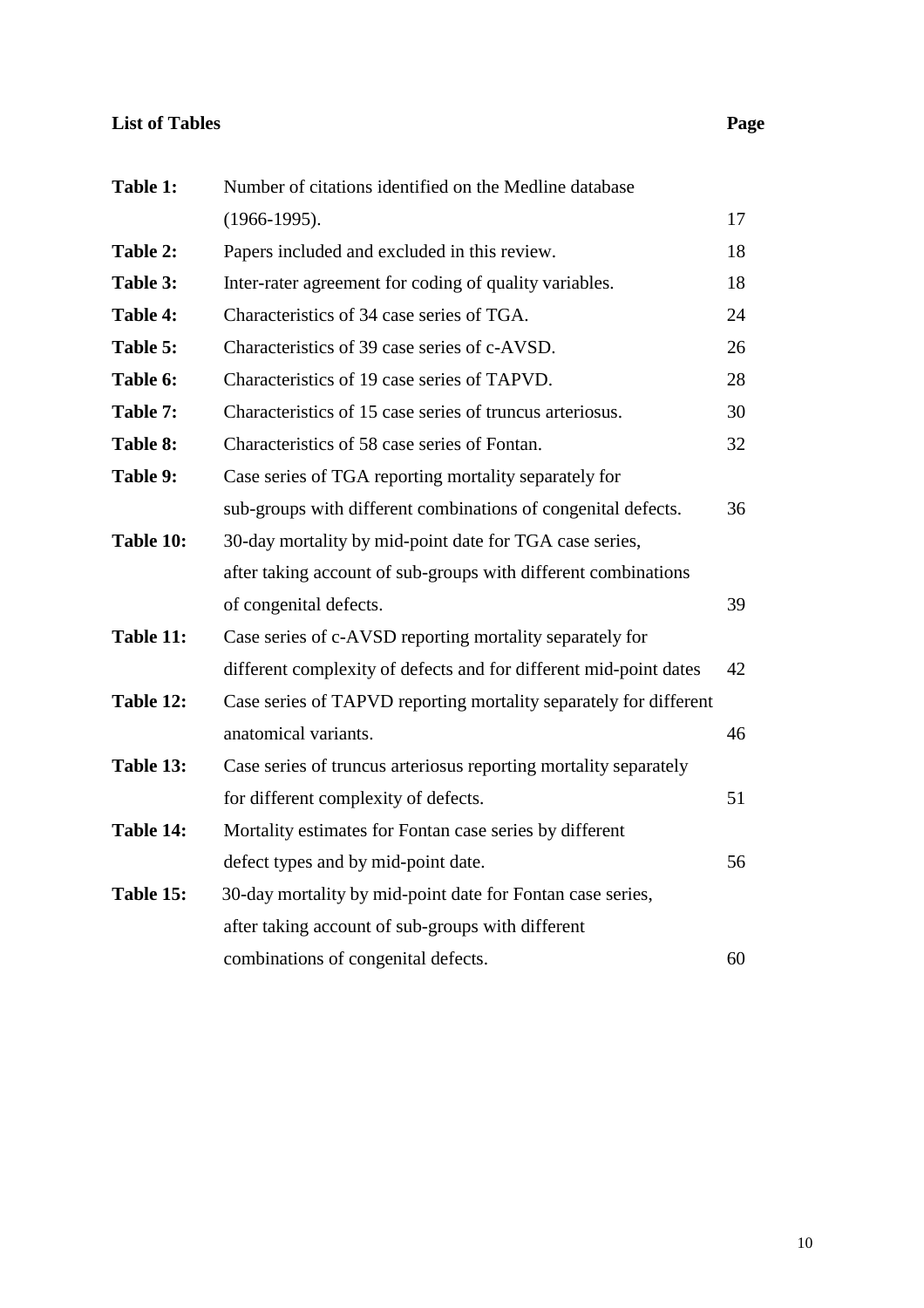# **List of Figures** Page

| <b>Figure 1:</b>  | 30-day mortality estimates and 95% confidence intervals          |    |
|-------------------|------------------------------------------------------------------|----|
|                   | for TGA case series $(n=34)$ .                                   | 35 |
| <b>Figure 2:</b>  | 30-day mortality estimates and 95% confidence intervals          |    |
|                   | for TGA case series $(n=34)$ , by anatomical subgroup.           | 37 |
| <b>Figure 3:</b>  | 30-day mortality estimates and 95% confidence intervals          |    |
|                   | for c-AVSD case series $(n=39)$ . One case series, which         |    |
|                   | did not report start dates or duration, is not shown.            | 40 |
| <b>Figure 4:</b>  | 30-day mortality for c-AVSD case series separately for simple,   |    |
|                   | complex and unstratified defect sub-groups.                      | 43 |
| <b>Figure 5:</b>  | 30-day mortality estimates and 95% confidence intervals for      |    |
|                   | TAPVD case series $(n=17)$ . Two case series, which did not      |    |
|                   | report start dates or duration, are not shown.                   | 45 |
| <b>Figure 6:</b>  | 30-day mortality for TAPVD case series separately for different  |    |
|                   | anatomical sub-groups.                                           | 48 |
| <b>Figure 7:</b>  | 30-day mortality estimates and 95% confidence intervals for      |    |
|                   | truncus arteriosus case series $(n=14)$ . One case series, which |    |
|                   | did not report a start date, is not shown.                       | 50 |
| <b>Figure 8:</b>  | 30-day mortality for truncus arteriosus case series separately   |    |
|                   | for simple, complex and unstratified defect sub-groups.          | 52 |
| <b>Figure 9:</b>  | 30-day mortality estimates and 95% confidence intervals for      |    |
|                   | Fontan case series ( $n=56$ ). Two case series, which did not    |    |
|                   | report start dates or duration, are not shown.                   | 54 |
| <b>Figure 10:</b> | 30-day mortality for Fontan case series separately for simple,   |    |
|                   | complex and unstratified defect sub-groups.                      | 57 |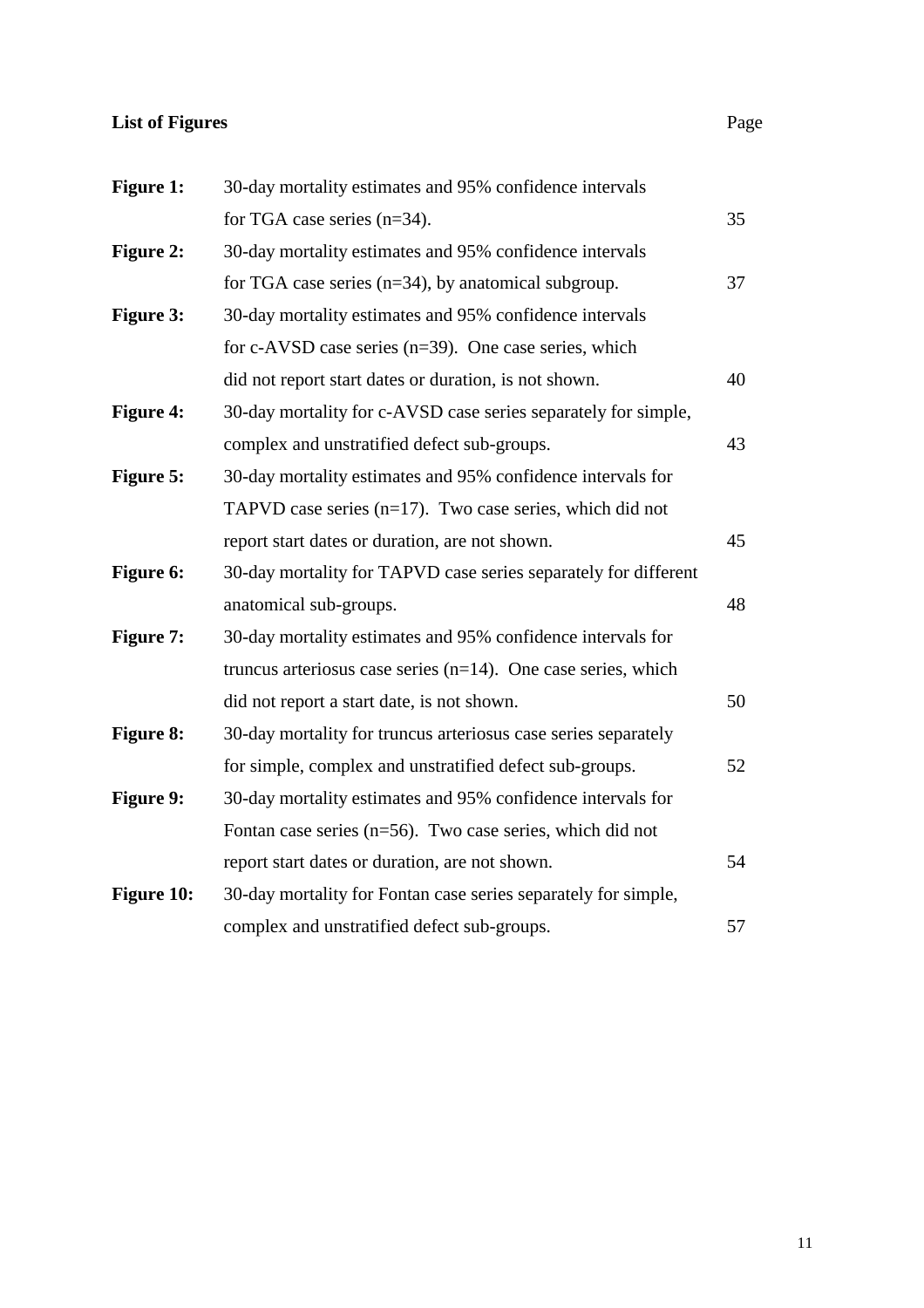# **List of Appendices** Page

| <b>Appendix A:</b> | Origin of papers included in this review.          | 78 |
|--------------------|----------------------------------------------------|----|
| <b>Appendix B:</b> | Medline Silverplatter search history for           |    |
|                    | transposition of the great arteries.               | 79 |
| <b>Appendix C:</b> | Medline Silverplatter search strategy for          |    |
|                    | complete atrioventricular septal defects.          | 80 |
| <b>Appendix D:</b> | Medline Silverplatter search strategy for          |    |
|                    | total anomalous pulmonary venous drainage.         | 81 |
| <b>Appendix E:</b> | Medline Silver platter search history for          |    |
|                    | truncus arteriosus.                                | 82 |
| <b>Appendix F:</b> | Medline Silverplatter search strategy for          |    |
|                    | the Fontan procedure.                              | 83 |
| <b>Appendix G:</b> | Data extraction sheet                              | 84 |
| <b>Appendix H:</b> | References included in these analyses              | 85 |
| <b>Appendix I:</b> | Diagrammatic representations of congenital cardiac |    |
|                    | defects and normal circulation.                    | 98 |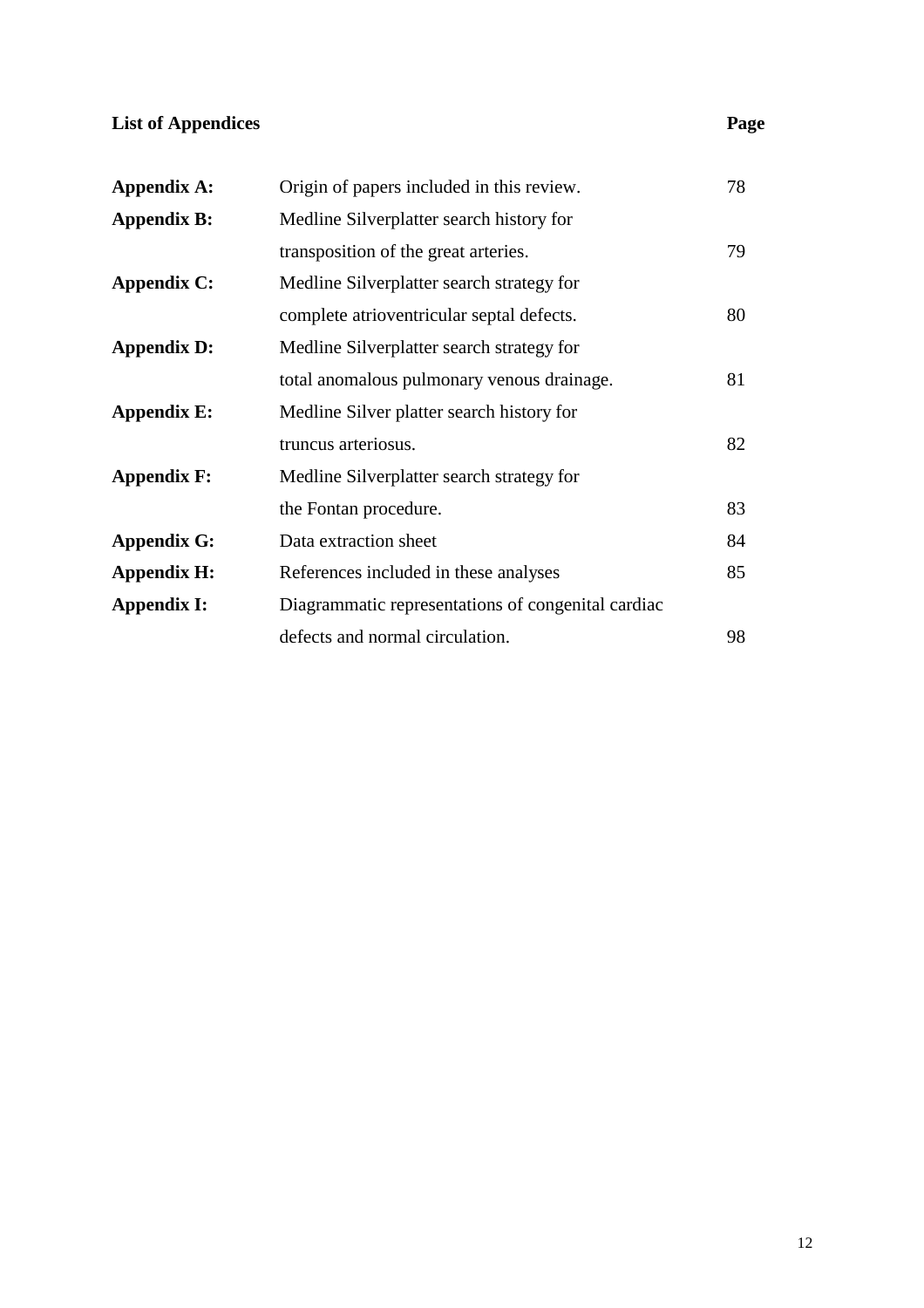### **1 Background**

- 1 A key issue to be investigated by the Inquiry concerns the nature and outcomes of paediatric cardiac surgical services at Bristol, referred to as Issue C in the Issues List published by the Inquiry in March 1999. It was recognised that data on outcomes at Bristol needed to be interpreted by comparison with data from other centres. The Inquiry published a consultation paper outlining its approach to making use of existing data and subsequently a number of key data sources were identified, together with a phased approach to making effective and appropriate use of them. In July 1999, the Inquiry published a preliminary overview with an assessment of their strengths, weaknesses and limitations.
- 2 To complement work analysing existing data sources, the Bristol Inquiry commissioned a systematic review of the research evidence on the effectiveness and outcomes of paediatric cardiac surgery, with particular reference to the period 1984- 1995. The review was to focus on the procedures that gave rise to expressions of concern at Bristol, namely the higher risk open cardiac procedures in infants and neonates.
- 3 The Inquiry commissioned this review with the aim that it would contribute to understanding of:
	- (i) the knowledge-base that might reasonably be expected to have been available to Bristol clinicians during 1984-1995 – an important area of concern for the Inquiry;
	- (ii) patient characteristics and other factors affecting surgical risk, which should therefore be taken into account when assessing an individual patient's risk;
	- (iii) wider research evidence on surgical outcomes to help inform the Inquiry's assessment of the adequacy of paediatric surgical services at Bristol
- 4 The review had the following specific objectives:
	- (i) to identify and synthesise published evidence on 30-day mortality, the most commonly reported mortality statistic, for five higher risk open cardiac operations and defect types;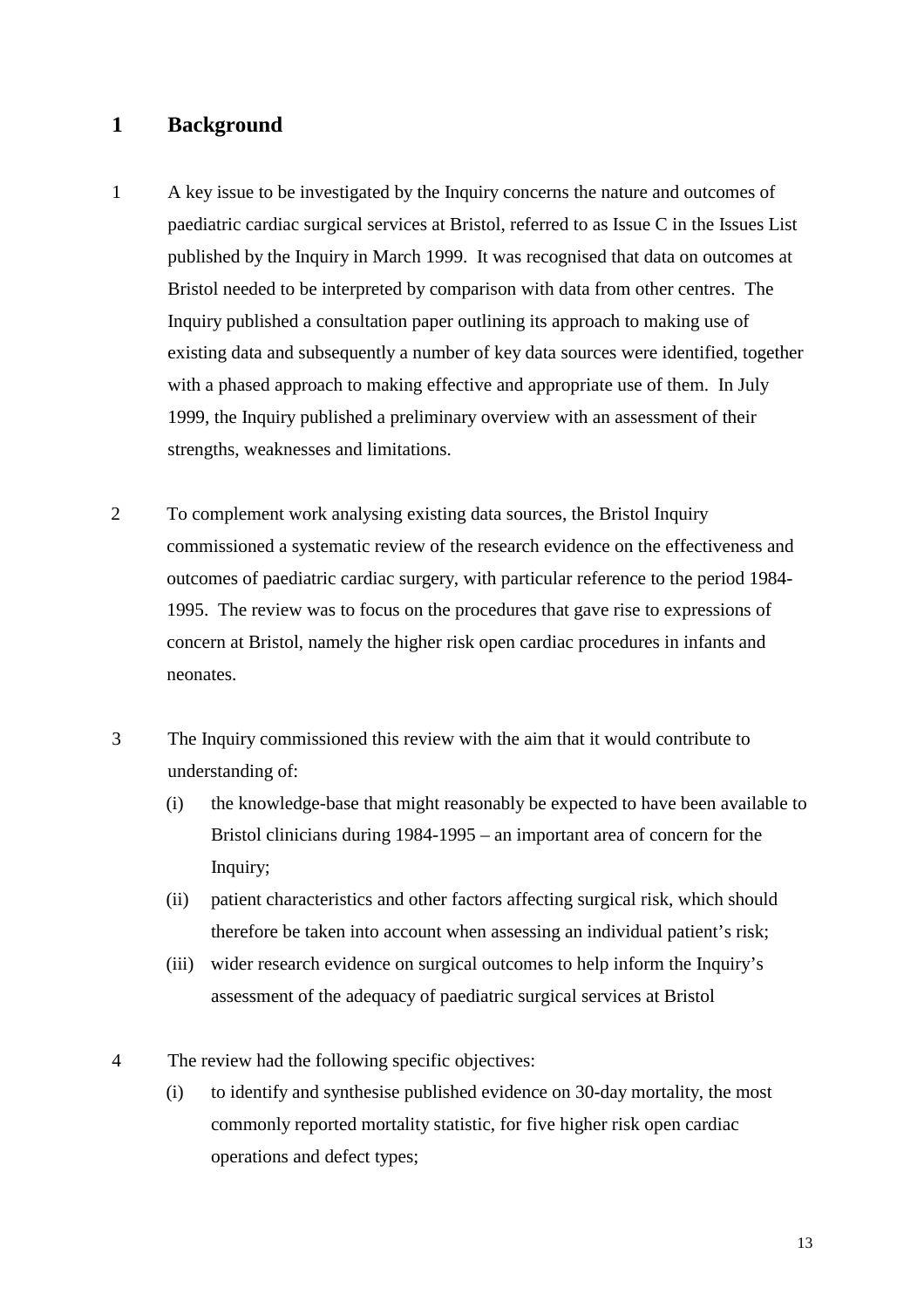- (ii) to extract, where available, relevant information describing case-mix and to investigate associations between patient characteristics and 30-day mortality;
- (iii) to test the robustness of the synthesised evidence by investigating associations between, on the one hand, study design and reporting quality and, on the other, 30-day mortality;
- (iv) to identify longer-term outcomes reported in the published literature;
- (v) to identify patient characteristics that require to be taken into account when determining and then communicating surgical risk;
- (vi) to interpret the research evidence in relation to the aims of the Inquiry, including the extent to which evidence from the literature would be expected to apply to paediatric cardiac surgical services at Bristol.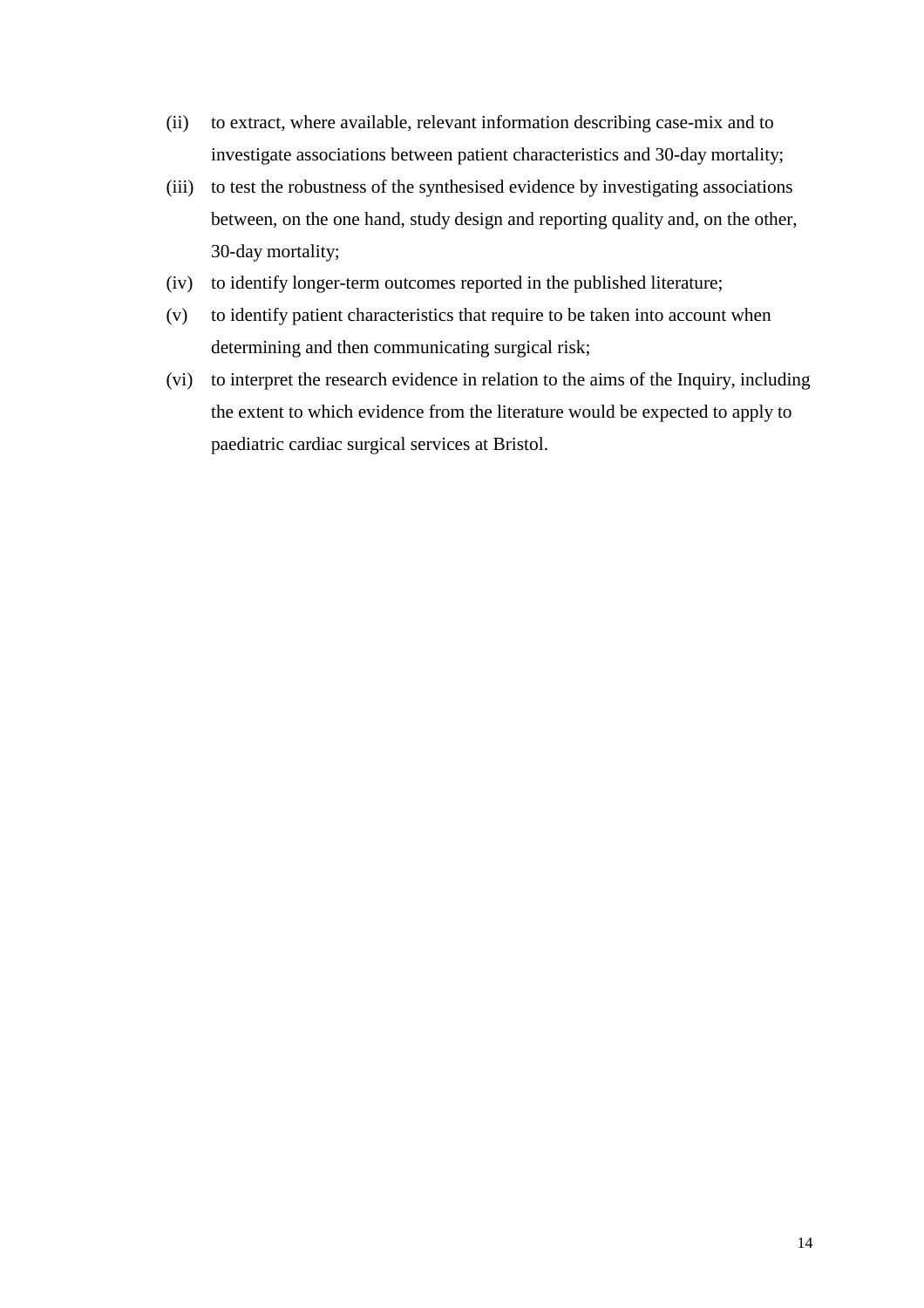### **2. Methods**

#### **2.1 Search Strategy**

- 5 Systematic literature searches were carried out using the National Library of Medicine's electronic database Medline on the Silverplatter software interface, using databases from 1966-1995. 1966 represents the first year when Medline was published electronically. Pre-1966 references cited in later publications would have been eligible for inclusion but none were identified. It was not feasible to hand-search journals for publications prior to 1966.
- 6 Initial searches were run using both keywords and the thesaurus facility to identify Medline Subject Headings (MeSH), where available. We limited the search to the Medline database as it includes citations from all important cardiothoracic surgery and cardiology journals. No papers identified through cross-referencing were in non-Medline journals. A list of the main journals containing the papers in this review is shown in Appendix A. Appropriate synonyms and acronyms were included in the searches. Where reading of papers revealed the use of alternative terminology, search strategies were modified to include relevant additional keywords (e.g. the term endocardial cushion defect is also used to describe an atrioventricular septal defect). For the Fontan procedure, we included the terms 'Total Cavopulmonary Connection/Anastomosis' in our Medline search to reflect recent developments in operative techniques. Preliminary searches on the five operation types identified a total of 6831 references (Table 1).
- 7 The number of citations was first limited to all papers with a MeSH heading of "Infant" or "Infant-Newborn", to narrow the search to papers describing procedures on children under the age of 2 years. For the Fontan procedure we extended the search to "Child" as well as "Infant" or "Infant-Newborn". "Child" in Medline refers to all children aged 2-12 years of age.
- 8 It was decided to limit further the number of citations using the MeSH heading "Heart-Defects-Congenital" with 'surgery' as a subheading. This approach proved more appropriate than using "Cardiac-Surgical-Procedures" or "Thoracic-Surgery',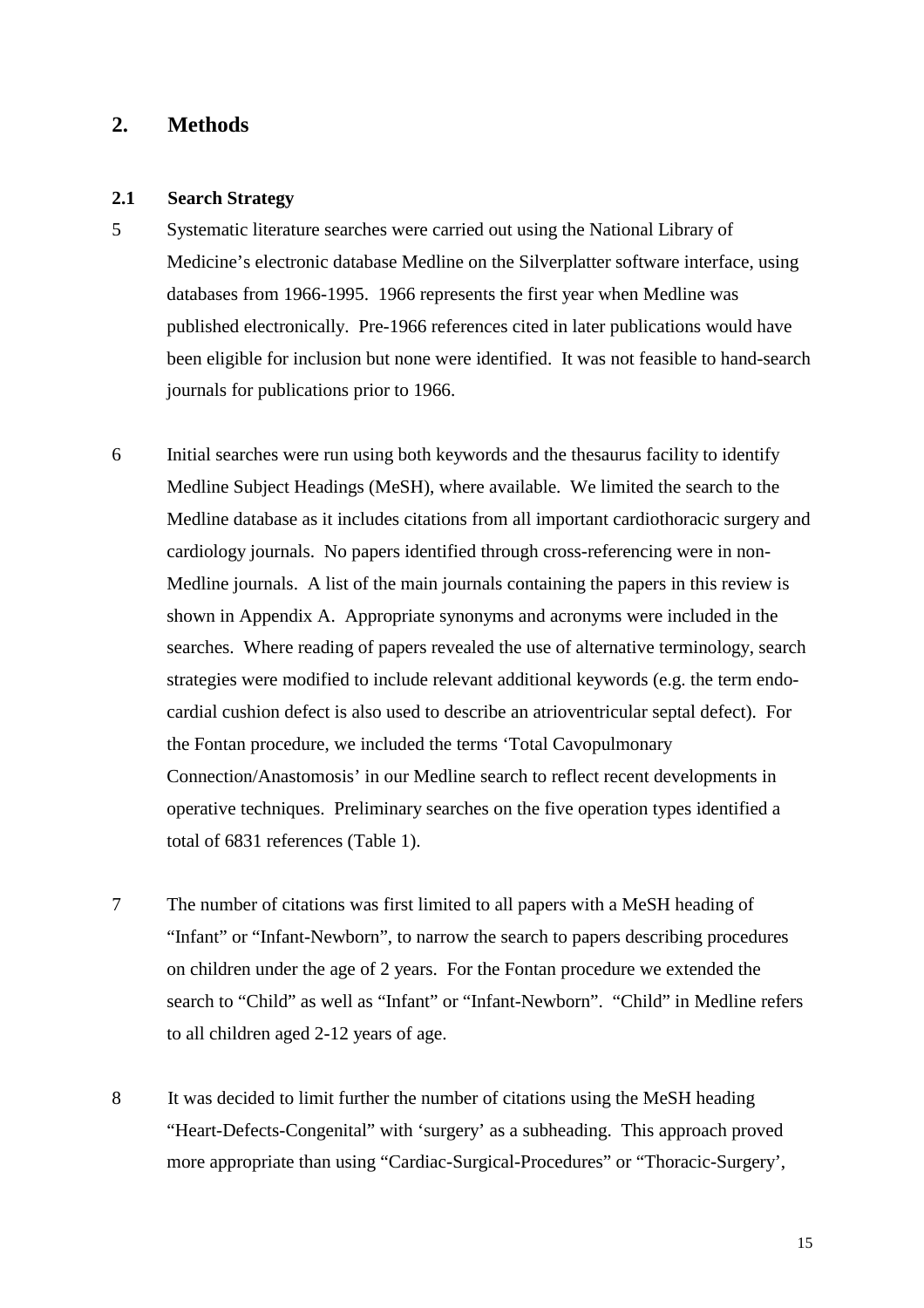due to inconsistent and inappropriate indexing of citations with these latter MeSH headings. Finally, search strategies were limited to those citations published in English. For the arterial switch operation for TGA, citations were limited to those published after 1974 since the first arterial switch operation was carried out in 1975. Placing these limits on the search strategy reduced the number of citations to 1641 (Table 1). A small number of citations were identified through cross-referencing (Table 2). Search strategies for each operation type can be seen in Appendices B-F.

9 Each abstract, where available, was read and independently assessed by two observers and its relevance to the review determined. All of these were read to determine their eligibility for inclusion.

#### **2.2 Selection of eligible papers**

10 Papers were categorised by primary defect or operation type. If the search identified a paper in which the keyword pertained to an associated defect, and not the primary defect or operation type, the paper was re-classified appropriately. As not all abstracts were available on the electronic database, or because the abstracts were misleading, a number of papers was found on reading to be inappropriate for the review. Publications describing case-reports, case series of less than 10 patients and those where 30-day post-operative mortality was not reported were also excluded from the review. It was felt that results obtained from papers describing case series of fewer than 10 patients may not be generalisable and may be due to selection bias as a result of inclusion of non-consecutive cases. Case series with a total sample size of 10 or more patients where the sample was sub-divided for reporting purposes into groups by some relevant characteristic, e.g. comorbidity, were included. The number of papers excluded can be seen in Table 2 and in appendices B-F. All papers included in our analyses are listed in Appendix H.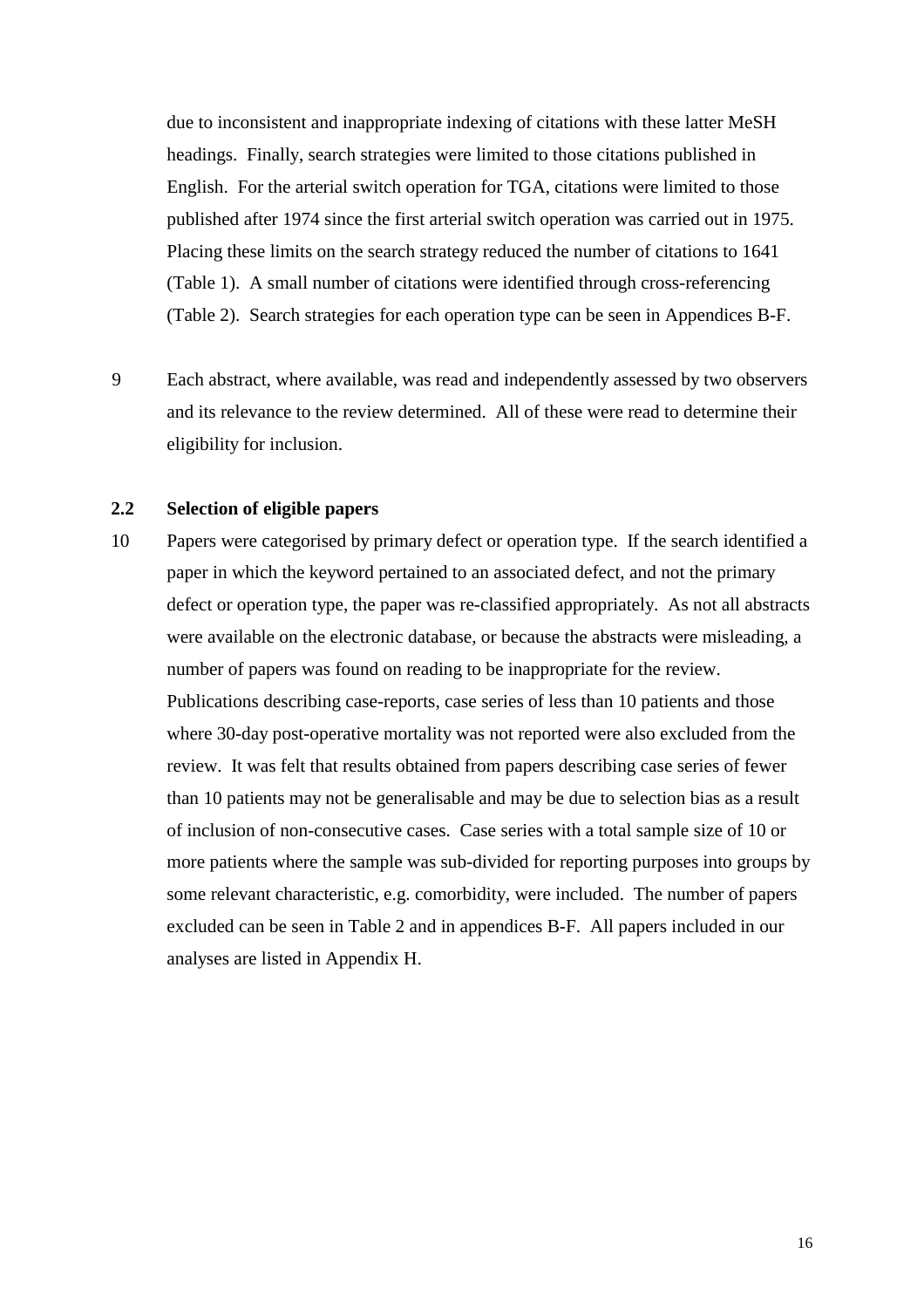| <b>Operation type</b>   | <b>Number of</b>     | <b>Number of</b>      | <b>Number of</b>   |
|-------------------------|----------------------|-----------------------|--------------------|
|                         | citations identified | citations after       | citations selected |
|                         |                      | limiting <sup>a</sup> |                    |
| Arterial switch         | $3634^{b}$           | 879                   | 100                |
| operation for           |                      |                       |                    |
| transposition of great  |                      |                       |                    |
| arteries                |                      |                       |                    |
| Correction of           | 630                  | 134                   | 104                |
| atrioventricular septal |                      |                       |                    |
| defects                 |                      |                       |                    |
| Correction of total     | 372                  | 63                    | 45                 |
| anomalous pulmonary     |                      |                       |                    |
| venous drainage         |                      |                       |                    |
| Correction of truncus   | 726                  | 151                   | 52                 |
| arteriosus              |                      |                       |                    |
| Fontan procedure for    | $1469$ <sup>c</sup>  | 416                   | 135                |
| univentricular heart    |                      |                       |                    |
| defects                 |                      |                       |                    |
| <b>Total</b>            | 6831                 | 1641                  | 436                |

### **Table 1: Number of citations identified on the Medline database (1966-1995)**

- **a** Number of citations limited by: (a) "Infant"/ all subheadings, (b) "Heart-defects-
- Congenital"/surgery, (c) Language = "English"<br>Number of citations also limited by: Publication year  $\geq 1975$ **b**
- **<sup>c</sup>** Number of citations limited by: (a) "Infant" or "Child"/ all subheadings, (b) "Heartdefects-Congenital"/surgery, (c) Language = "English"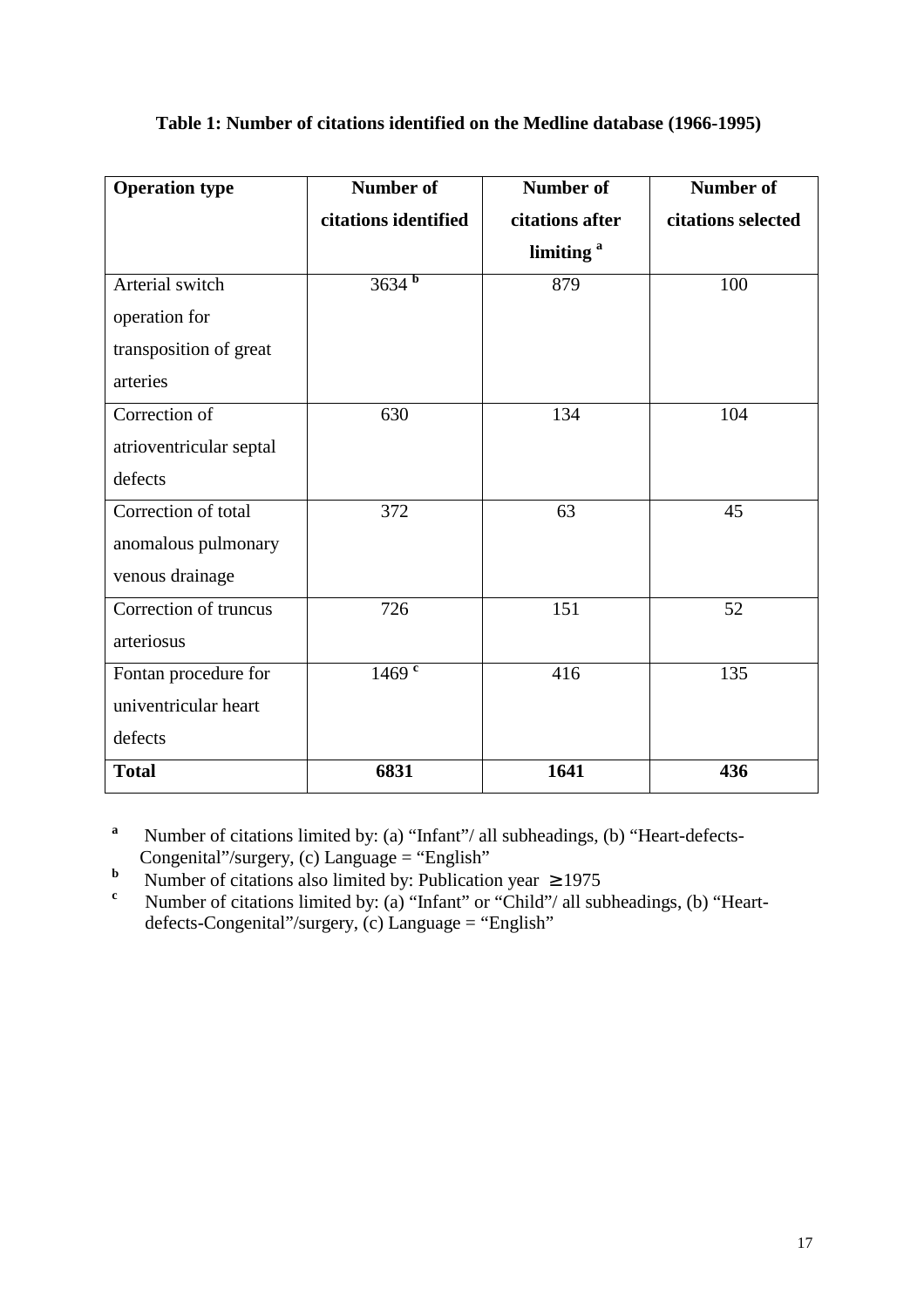| <b>Operation</b><br>type                              | <b>TGA</b> | <b>AVSD</b>      | <b>TAPVD</b>            | <b>Truncus</b><br><b>Arteriosus</b> | Fontan           | <b>Total</b> |
|-------------------------------------------------------|------------|------------------|-------------------------|-------------------------------------|------------------|--------------|
| <b>Citations</b><br>selected                          | 100        | 104              | 45                      | 52                                  | 135              | 436          |
| <b>Citations</b><br>found by<br>cross-<br>referencing | 6          | $\boldsymbol{0}$ | 5                       | $\overline{2}$                      | $\boldsymbol{0}$ | 13           |
| <b>Irrelevant</b><br>papers                           | 44         | 26               | 14                      | 9                                   | 33               | 126          |
| <b>Papers</b><br>publishing<br>duplicated<br>data     | 13         | 10               | 3                       | $\overline{2}$                      | 24               | 52           |
| <b>Case reports</b>                                   | 5          | 13               | 9                       | 15                                  | $\boldsymbol{0}$ | 42           |
| Unavailable                                           | 5          | $\bf{0}$         | 1                       | $\mathbf 0$                         | $\overline{2}$   | 8            |
| <b>Case series</b><br>$<$ 10                          | 5          | 16               | $\overline{\mathbf{4}}$ | 13                                  | 18               | 56           |
| <b>Eligible for</b><br>review                         | 34         | 39               | 19                      | 15                                  | 58               | 165          |

**Table 2: Number of papers included in and excluded from this review** 

# **Table 3: Inter-rater agreement for coding of quality variables**

| Question     | <b>Agreement</b><br>$\frac{0}{0}$ | <b>Expected</b><br>agreement % | Kappa<br>score |
|--------------|-----------------------------------|--------------------------------|----------------|
|              | 88                                | 81.9                           | 0.34           |
| $2^{\alpha}$ |                                   |                                |                |
| 3            | 80                                | 57.9                           | 0.53           |
|              | 100                               | 68.0                           | 1.00           |
|              | 84                                | 56.2                           | 0.64           |
| 6            | 96                                | 48.0                           | 0.92           |
|              | 96                                | 75.8                           | 0.83           |

α Kappa values cannot be calculated because all reviewers assigned the same rating (yes) to all papers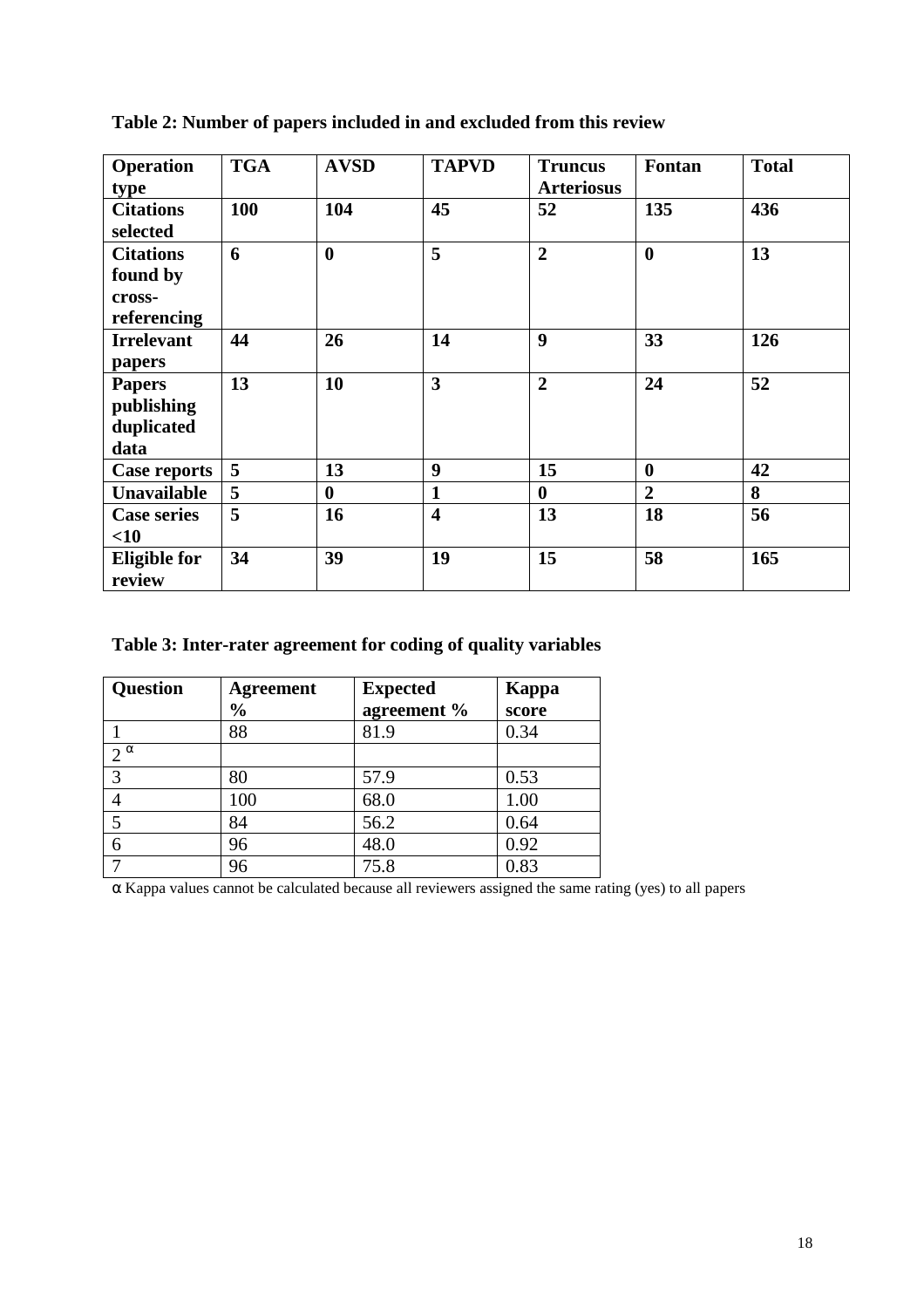#### **2.3 Data extraction**

11 A data extraction form was devised and piloted on 10 papers to identify appropriate and inappropriate use of original variables. A copy of the final form can be seen in Appendix G. Data on mean weight and age of infants were extracted for each case series, where available. Where only a range was given, the midpoint was used and ages were converted into consistent units. Due to the complexity of the papers, each operation type was read by the same reviewer who could therefore develop sufficient expertise to classify papers accurately and consistently. All queries were resolved by team discussions. The data were entered on a spreadsheet (Excel) and imported into Stata (a statistical software package) for analysis. A number of major centres presented analyses of sub-groups of consecutive patients seen at their centre; data from one group of patients could therefore be published more than once. This was seen primarily in papers describing the Fontan procedure. Papers presenting duplicated data were excluded where possible (see Limitations of Study).

#### **2.4 Quality assessment of studies**

- 12 Studies were assessed against seven 'quality' variables to provide a guide to the extent to which the findings of each study could be relied upon and to highlight any methodological flaws. These were:
	- case series collected in more than one centre, i.e. multi-centre study
	- aims of case series clearly stated
	- case definition clearly reported
	- explicit statement that patients were recruited consecutively
	- reporting of confidence intervals, or other estimate of random variability
	- reporting of mortality stratified by comorbidity
	- definition of 30-day mortality reported
	- reference to patient selection criteria in Fontan case series e.g. the Choussat criteria.

Quality assessment criteria for case series are not well established but similar criteria have been collected in other systematic reviews of case series [1].

13 The general readability and quality of papers was found to vary greatly and, for the most part, to improve over time. Particular attention was paid to intra-observer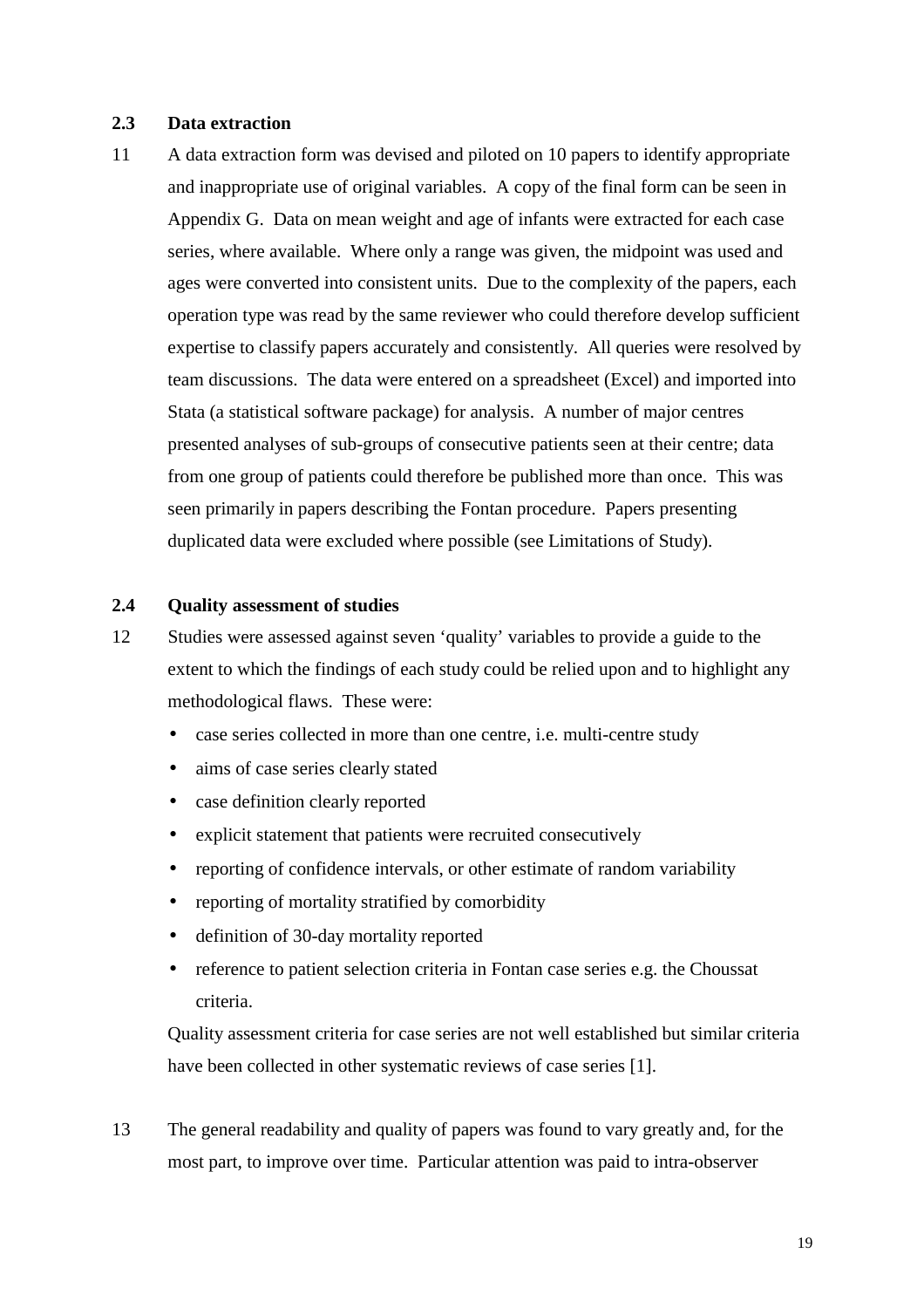reliability; the variables were checked and re-assigned if reviewers were unsure of their consistency in scoring quality during the course of the review.

#### **2.5 Case-mix variables**

- 14 The eligible papers revealed that each cardiac defect or operation type could take a variety of different forms. Transposition of the great arteries, for example, presents with an intact ventricular septum or with a ventricular septal defect.
- 15 30-day post-operative mortality estimates had, therefore, to be stratified by sub-types. This was possible for most papers, but where the mortality estimate was only provided for the case series as a whole, an 'unstratified group' was described. Data from a single publication could therefore generate more than one line in the database, depending on the types of patients in the case series. Similar methods of stratification were applied to all operation types. Strata for each operation type are described in section 3. Where papers described a single sub-type, e.g. a series of patients with TGA with an intact ventricular septum, in which patients were stratified by age group, this was reflected in the database.

#### **2.6 Inter-observer reliability**

16 A reliability study was carried out to assess the degree of inter-observer variability. Five papers for each of the five operation/defect types were chosen at random and the quality scores independently assessed by a different member of the review team. The Kappa statistic, a non-parametric measure of inter-rater agreement, was calculated for each of the seven quality variables (Table 3). Measure of agreement is scaled from zero to one, zero when the amount of agreement is what would be expected by chance and one suggesting perfect agreement. Kappa values appear inconsistent with 'agreement' in some cases because of the uniformity of the responses across evaluations for some criteria. When responses are relatively uniform, it is very difficult to obtain a high Kappa score because 'expected' agreement is also high.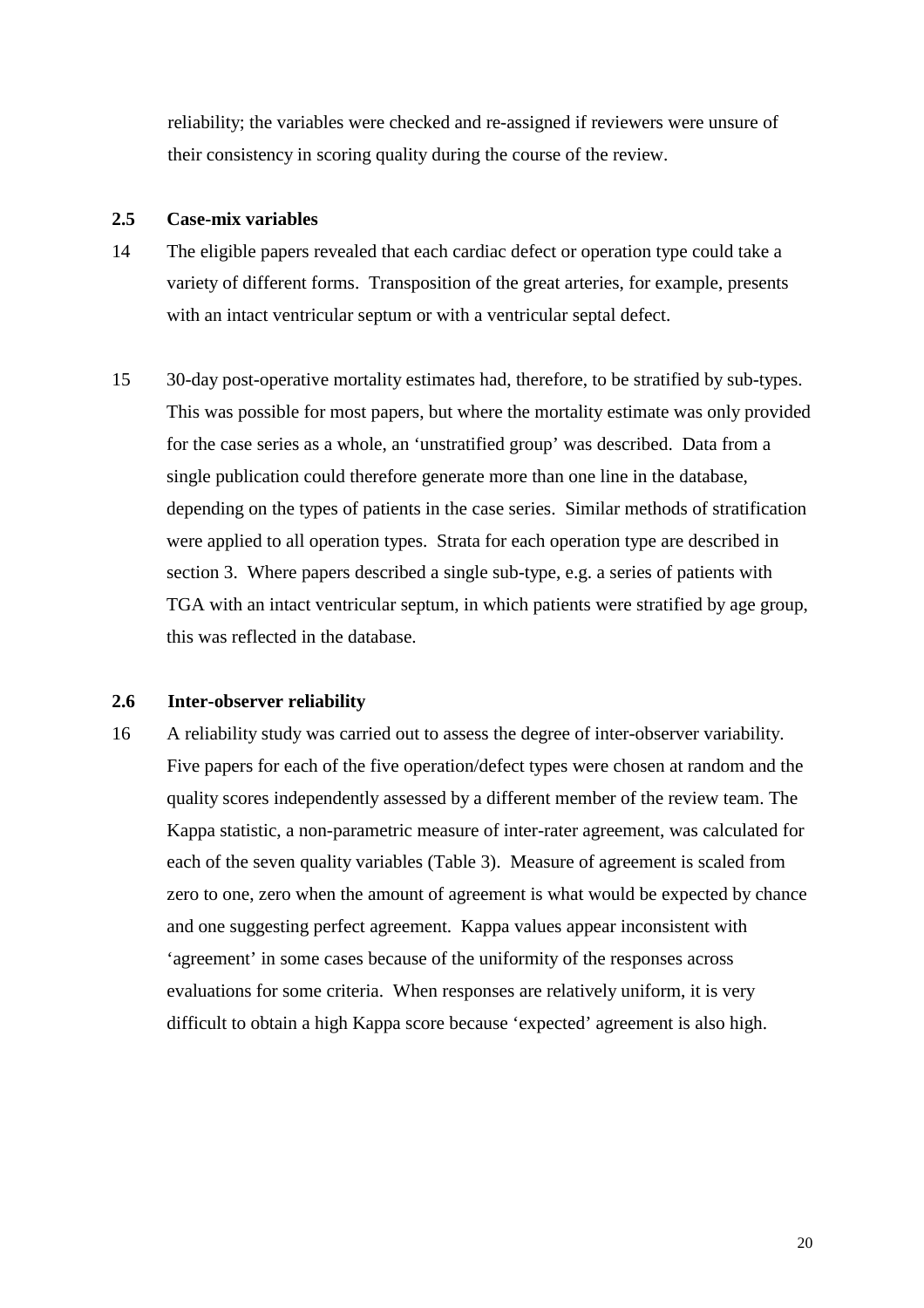#### **2.7 Methods of analysis**

- 17 Analyses were carried out by regression modelling using Stata v.6 statistical software, using a 'robust' method to calculate confidence intervals; this method takes account of clustering of patients within case series.
- 18 The results for each operation type are displayed graphically, showing each estimate for 30-day mortality with a 95% confidence interval plotted against the mid-point date for the period of data collection for the case series. Additional graphs are included for case-mix subgroups.
- 19 In addition to estimating 30-day mortality for relevant clinical sub-groups, we also explored the extent to which other attributes of case series (covariates) were associated with mortality, namely (a) the time when the case series was collected, (b) the average age of the patients recruited and (c) the quality criteria assessed by reviewers. We investigated the time of data collection by calculating a 'mid-point date' for each case series from the reported date when data collection started and duration of the study.
- 20 Regression modelling was carried out in stages. First, an overall pooled estimate of mortality, and a corresponding confidence interval, were derived for all case series for each operation type. Next, clinical sub-groups were included, followed by mid-point date and age and, finally, quality criteria. Mid-point date and age were modelled in appropriate groups, e.g. '1975 to 1979' or '3 to 12 months of age', rather than as continuous variables. This approach allowed us to include case series where these covariates were not reported in a separate 'missing' group. We have therefore made no attempt to superimpose linear trends with time on the graphs of mortality estimates for case series and have instead tabulated mortality estimates for different clinical sub-groups and time periods.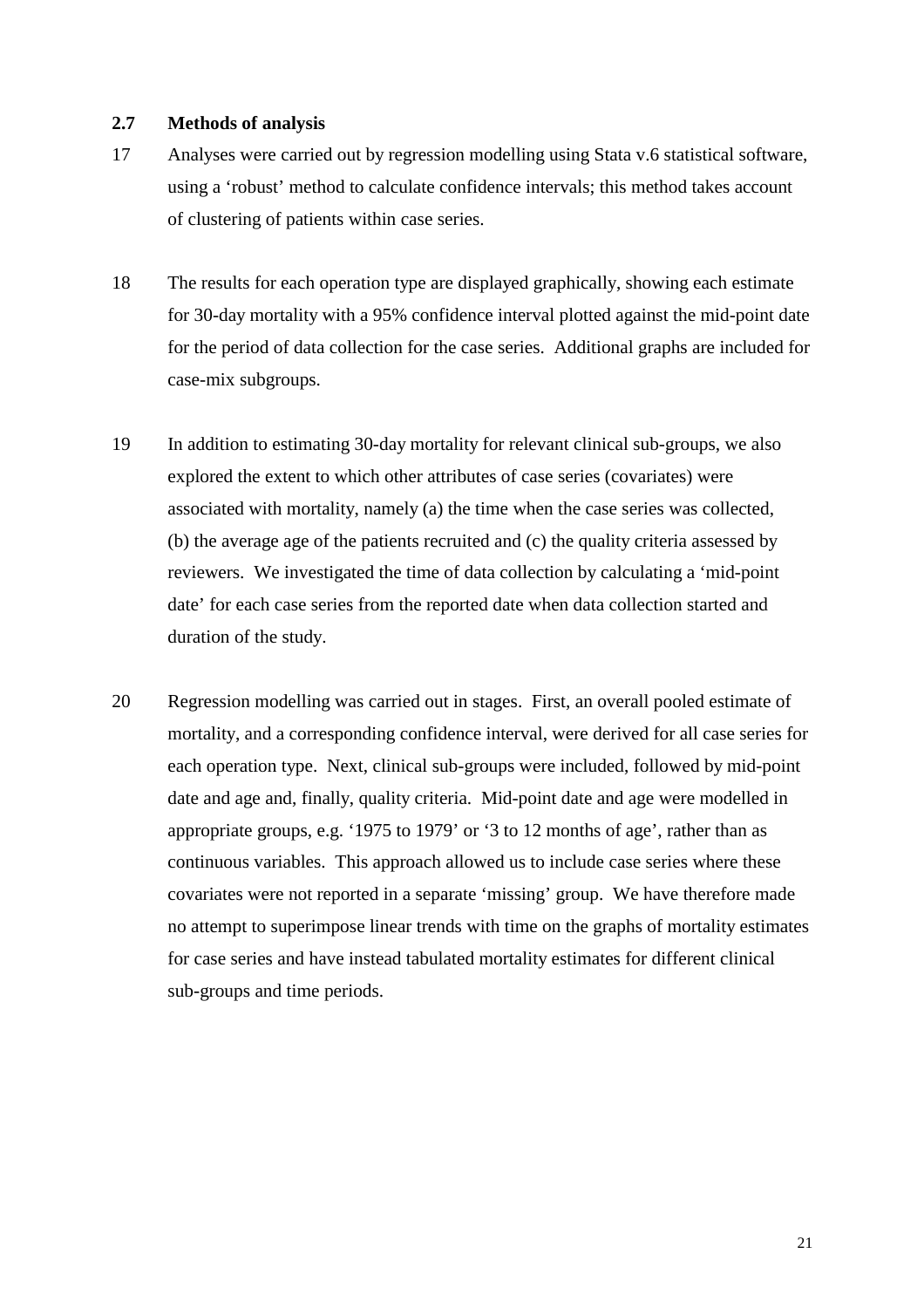### **3. Results**

#### **3.1 The nature of the evidence**

- 3.1.1 Transposition of the great arteries
- 21 Transposition of the great arteries (TGA) is the second most common form of cyanotic (bluish discolouration of skin resulting from inadequate amount of oxygen in the blood) congenital heart disease [2]. In these patients, the great arteries are 'transposed', the right ventricle giving rise to the aorta, thus carrying deoxygenated blood to the systemic circulation, and the left ventricle giving rise to the pulmonary artery, carrying oxygenated blood to the lungs.
- 22 Infants with TGA are severely cyanosed at birth and most will die if left untreated. Short-term survival requires some mixing between the pulmonary and systemic circulations since patients with inadequate mixing die of cyanosis. For some patients, sufficient mixing can occur naturally if there is a large enough ASD, VSD or PDA, but most will require a balloon atrial septostomy. Later surgical repair is still required. If an arterial switch is to be undertaken, patients with a TGA and intact ventricular septum must be operated on in the first few weeks of life, before pulmonary resistance falls to a post-natal level [3]. Those with an associated VSD are operated on within the first few months of life.
- 23 Early attempts to correct TGA physiologically involved redirecting blood flow at the atrial level, utilising the Mustard [4] and Senning [5] operative procedures, but the left ventricle still gave rise to the pulmonary artery and the right ventricle to the aorta. Although short-term survival rates achieved by these operation types were good, longterm complications such as tricuspid regurgitation, right ventricular dysfunction and serious arrhythmias were frequently reported [6].
- 24 Jatene performed the first anatomical correction of TGA in 1975, by switching the great arteries and separately transferring the coronary arteries to the neo-aorta. However, many centres were slow to adopt this new approach because of the high mortality rates, particularly in comparison to the low risk associated with the Mustard and Senning procedures. Coronary artery transfer was also a highly complex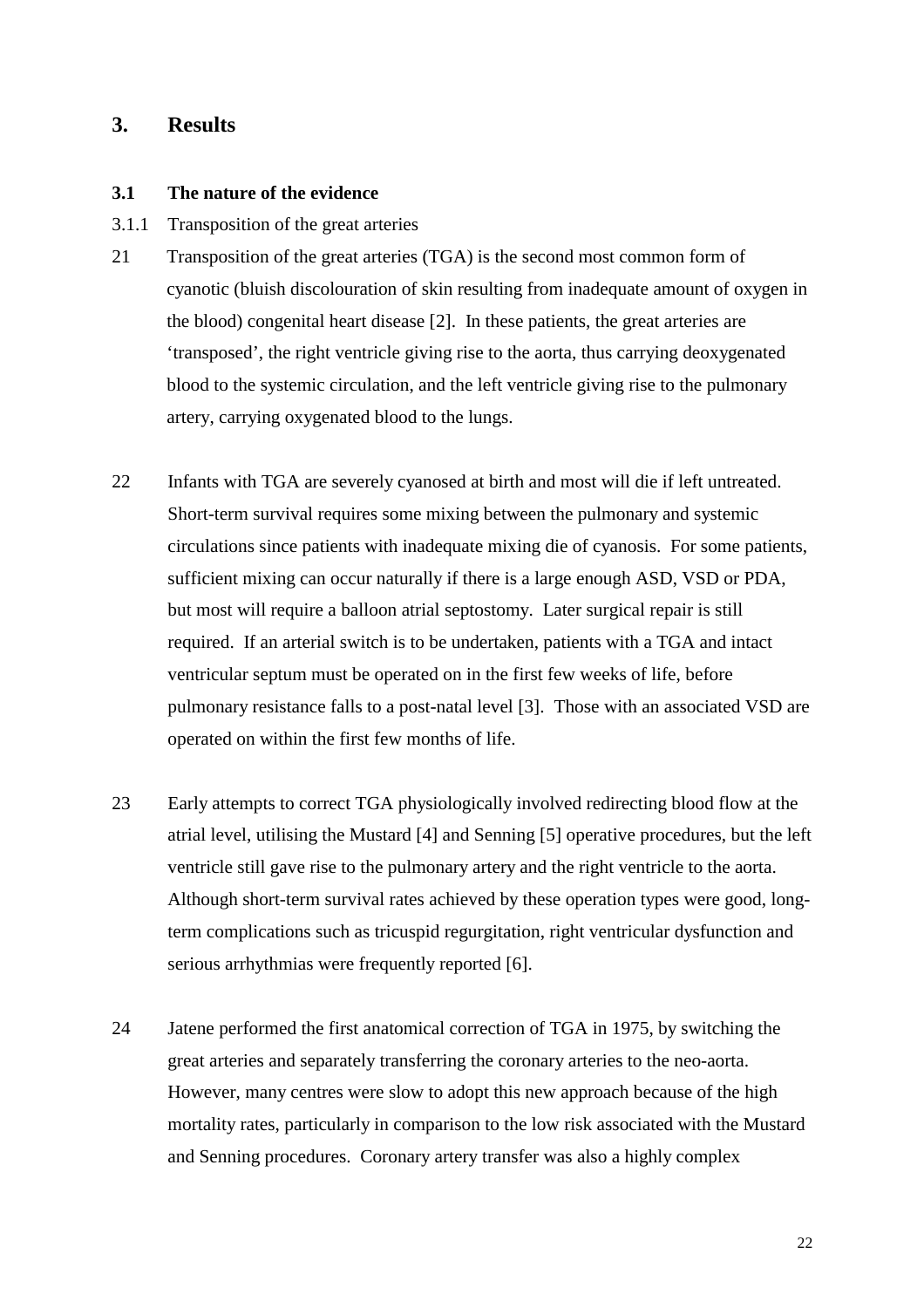procedure and so alternative techniques were developed to avoid moving the coronary arteries [7,8]. The most important modification of the original Jatene switch procedure was probably the Lecompte manoeuvre [9]. Arterial switch retained its appeal because of its theoretical advantage with the left ventricle supporting the systemic circulation.

25 Using the search strategy described in Appendix B, a total of 34 eligible case series of TGA were identified, which reported data for 4051 individuals. The characteristics of these case series are summarised below in Table 4.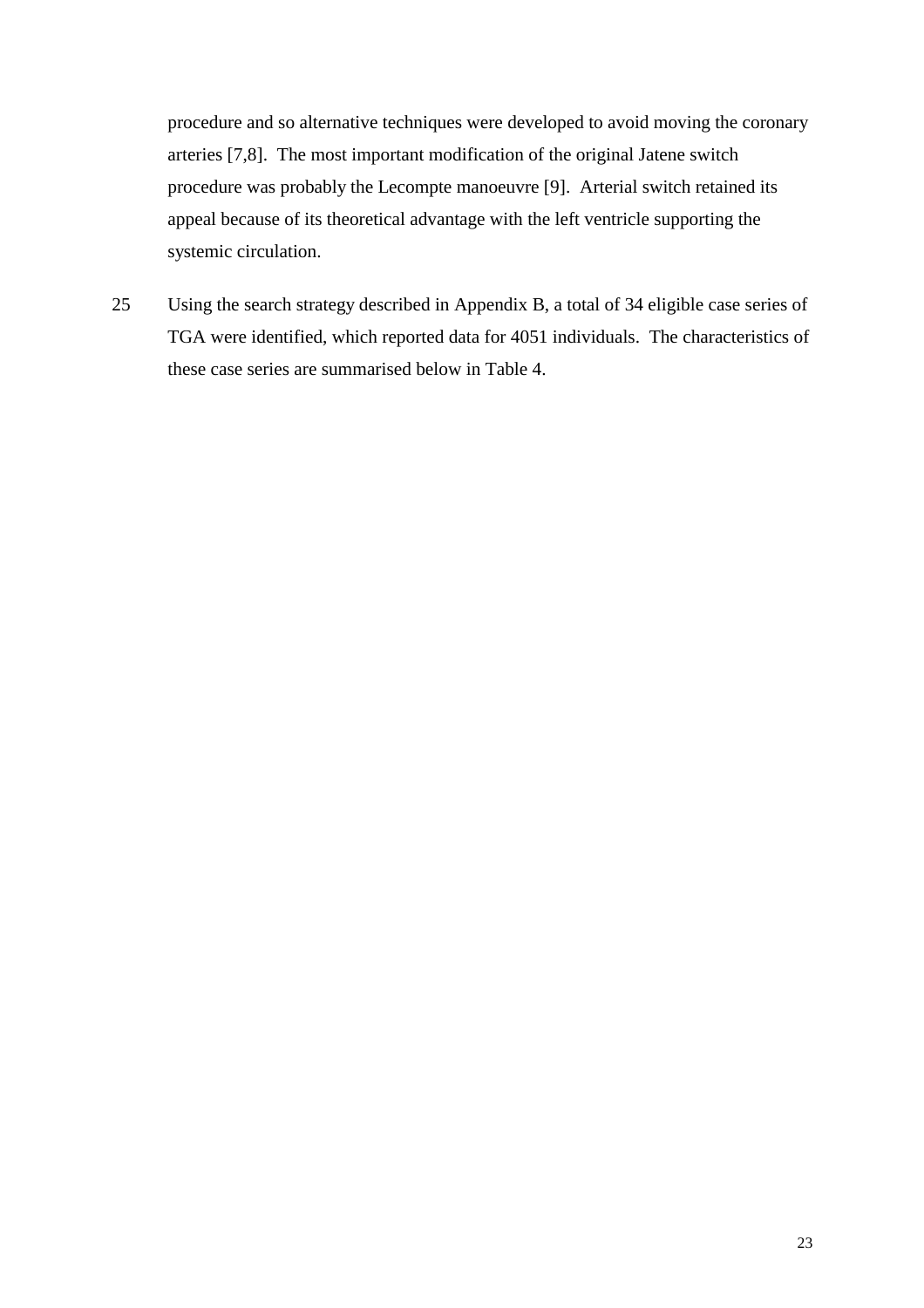| Table 4: Characteristics of 34 case series of TGA |  |
|---------------------------------------------------|--|
|---------------------------------------------------|--|

| <b>Characteristic</b>             | median       | range        | frequency | $\frac{0}{0}$ |
|-----------------------------------|--------------|--------------|-----------|---------------|
| Sample size                       | 65           | 10 to 513    |           |               |
| 30-day mortality                  | 9%           | 0 to 60%     |           |               |
| Case series start date            | 1984         | 1975 to 1992 |           |               |
| Case series publication date      | 1991         | 1982 to 1995 |           |               |
| Duration of case series (months)  | 56           | 10 to 240    |           |               |
| Time lag to publication (years)   | $\mathbf{1}$ | $0$ to $3$   |           |               |
| 'Average' age (days) <sup>a</sup> | 13           | 3 to 1030    |           |               |
| Case series (cases) by country:   |              |              |           |               |
| <b>UK</b>                         |              |              | 3(198)    | 9(5)          |
| <b>USA</b> and Canada             |              |              | 13 (1770) | 38 (44)       |
| Europe other than UK              |              |              | 11 (1297) | 32(32)        |
| All other countries               |              |              | 7(773)    | 21 (19)       |
| Quality criteria:                 |              |              |           |               |
| Multi-centre studies              |              |              | 6         | 18            |
| Clear statement of aims           |              |              | 34        | 100           |
| Case definition reported          |              |              | 33        | 97            |
| Consecutive patients              |              |              | 30        | 88            |
| Confidence intervals reported     |              |              | 10        | 29            |
| Stratified by comorbidity         |              |              | 21        | 62            |
| 30-day mortality defined          |              |              | 26        | 76            |
| Satisfied $>$ 4 quality criteria  |              |              | 22        | 65            |

**a** Average age: mean or any other measure of central tendency when mean not available, e.g. median, midpoint of range, etc. Available for 24 studies only.

### **3.1.2 Atrioventricular septal defects**

26 Atrioventricular septal defects (AVSDs) account for 4.2% of all congenital cardiac abnormalities [10]. In its complete form, AVSD is characterised by deficiency of the atrial and ventricular septa and both mitral and tricuspid valves. AVSD can also be partial but it is the complete form that is the subject of the review. The size of defects, the pulmonary vascular resistance and the degree of AV valve incompetence determine the extent of haemodynamic abnormality and the age of clinical presentation, which is normally in early infancy. The natural history of unoperated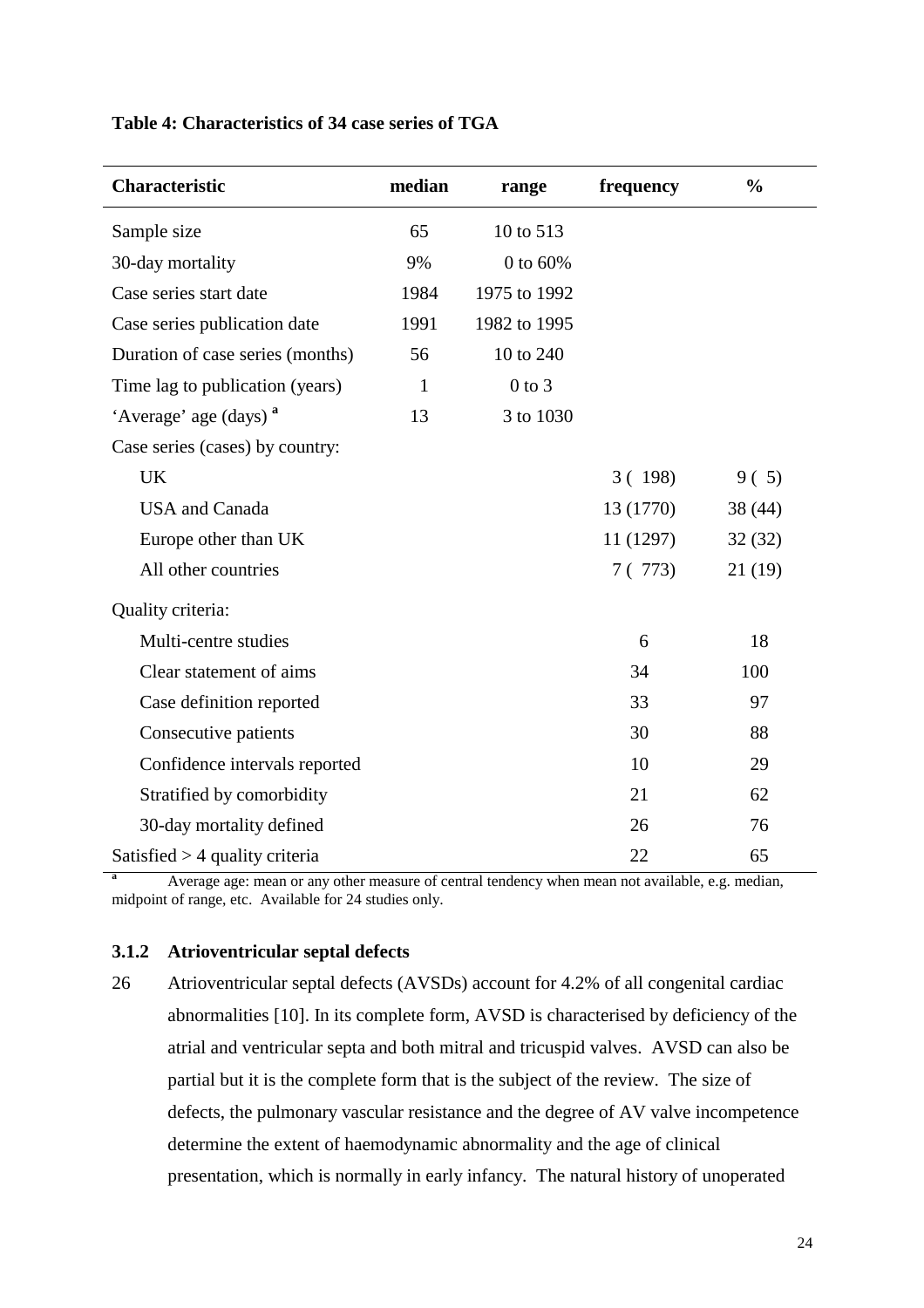AVSD is generally poor [11], although most patients do survive childhood, pulmonary vascular disease will develop if an AVSD is uncorrected and most will die in their 20s or 30s [12].

- 27 In the late 1970s and early 1980s most patients with a complete AVSD were operated on before two years of age [13]. Ever since the operation was successfully performed by Lillehei et al in 1954 [14], there has been much debate over the merits of palliative treatments in the short term, e.g. pulmonary artery banding, versus a single-stage operative correction [15]. Over the last 20 years, the tendency has been to take the latter course because, in addition to improvements in surgical technique and a subsequent reduction in peri-operative mortality, pulmonary banding has provided unpredictable results [16].
- 28 Congenital heart disease is a well-recognised clinical feature in children with Down's syndrome and AVSD is the commonest cardiac lesion in this population. Few studies however, have suggested Down's syndrome as a risk factor for peri-operative death [17,18].
- 29 A total of 39 eligible case series of c-AVSD were identified which reported data for 2420 individuals. The characteristics of these case series are summarised in Table 5.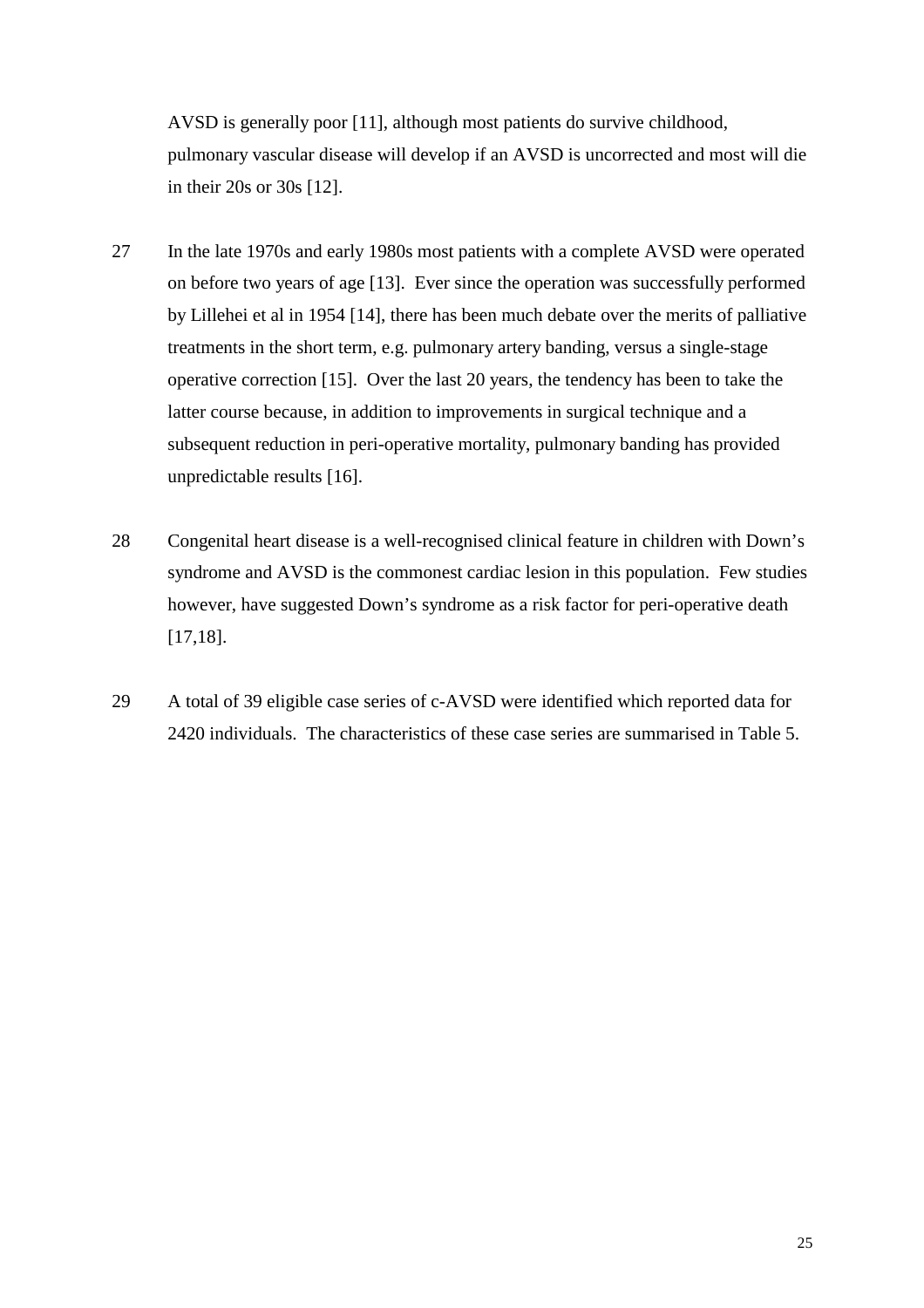| Characteristic                                | median       | range        | frequency | $\frac{0}{0}$ |
|-----------------------------------------------|--------------|--------------|-----------|---------------|
| Sample size                                   | 40           | 4 to 301     |           |               |
| 30-day mortality                              | 10%          | 0 to 64%     |           |               |
| Case series start date <sup>a</sup>           | 1975         | 1960 to 1989 |           |               |
| Case series publication date                  | 1989         | 1968 to 1995 |           |               |
| Duration of case series (months) <sup>a</sup> | 120          | 36 to 252    |           |               |
| Time lag to publication (years) <sup>a</sup>  | $\mathbf{1}$ | 0 to 7.8     |           |               |
| 'Average' age (months) <b>b</b>               | 41           | 1.4 to 229   |           |               |
| Case series (cases) by country:               |              |              |           |               |
| <b>UK</b>                                     |              |              | 2(105)    | 5(4)          |
| <b>USA</b> and Canada                         |              |              | 23 (1779) | 59 (73)       |
| Europe other than UK                          |              |              | 7(411)    | 18(17)        |
| All other countries                           |              |              | 7(155)    | 18(6)         |
| Quality criteria:                             |              |              |           |               |
| Multi-centre studies                          |              |              | 3         | 8             |
| Clear statement of aims                       |              |              | 38        | 97            |
| Case definition reported                      |              |              | 39        | 100           |
| Consecutive patients                          |              |              | 24        | 62            |
| Confidence intervals reported                 |              |              | $\tau$    | 18            |
| Stratified by comorbidity                     |              |              | 19        | 49            |
| 30-day mortality defined                      |              |              | 37        | 92            |
| Satisfied $>$ 4 quality criteria              |              |              | 16        | 41            |

### **Table 5: Characteristics of 39 case series of c-AVSD**

**a** Case series start date, duration and time lag to publication were available for 38 studies only.

**b** Average age: mean or any other measure of central tendency when mean not available, e.g. median, midpoint of range, etc. Available for 36 studies only.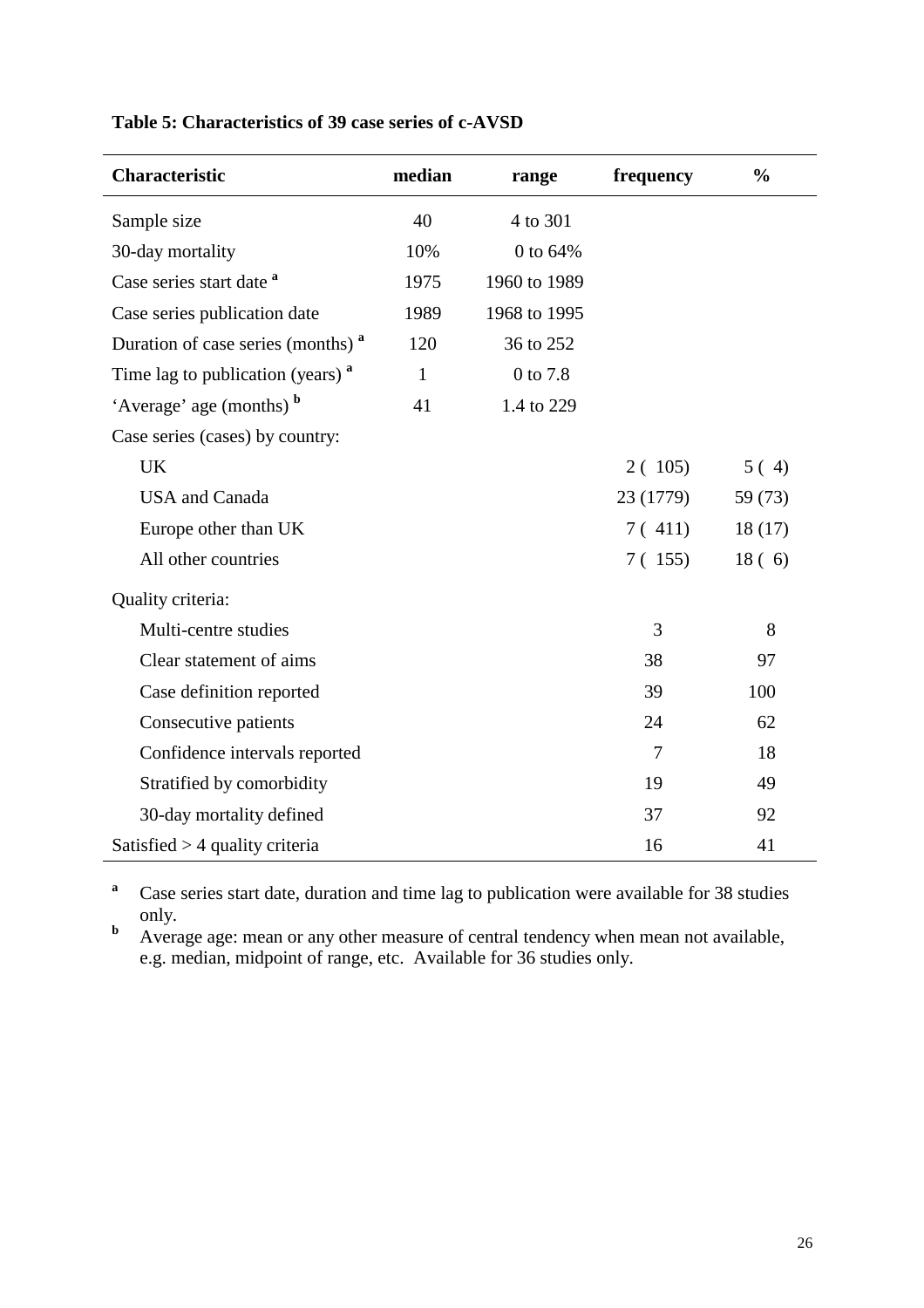#### **3.1.3 Total Anomalous Pulmonary Venous Drainage**

- 30 Total Anomalous Pulmonary Venous Drainage (TAPVD) comprises 1.5% of all congenital cardiac abnormalities [19]. In patients with this condition, the pulmonary veins do not drain to the left atrium but instead join a systemic vein so that the blood reaches the right atrium; for some the connection with the systemic vein is also obstructed. The first complete repair of TAPVD was carried out in 1956 [20]. The majority of patients present in the first few weeks of life suffering from hypoxia, heart failure and respiratory distress [21-24]. Corrective surgery is the only option for TAPVD patients, since 80% will die within a year if left untreated [25].
- 31 A total of 19 eligible case series of TAPVD were identified which reported data for 651 individuals. The characteristics of these case series are summarised in Table 6.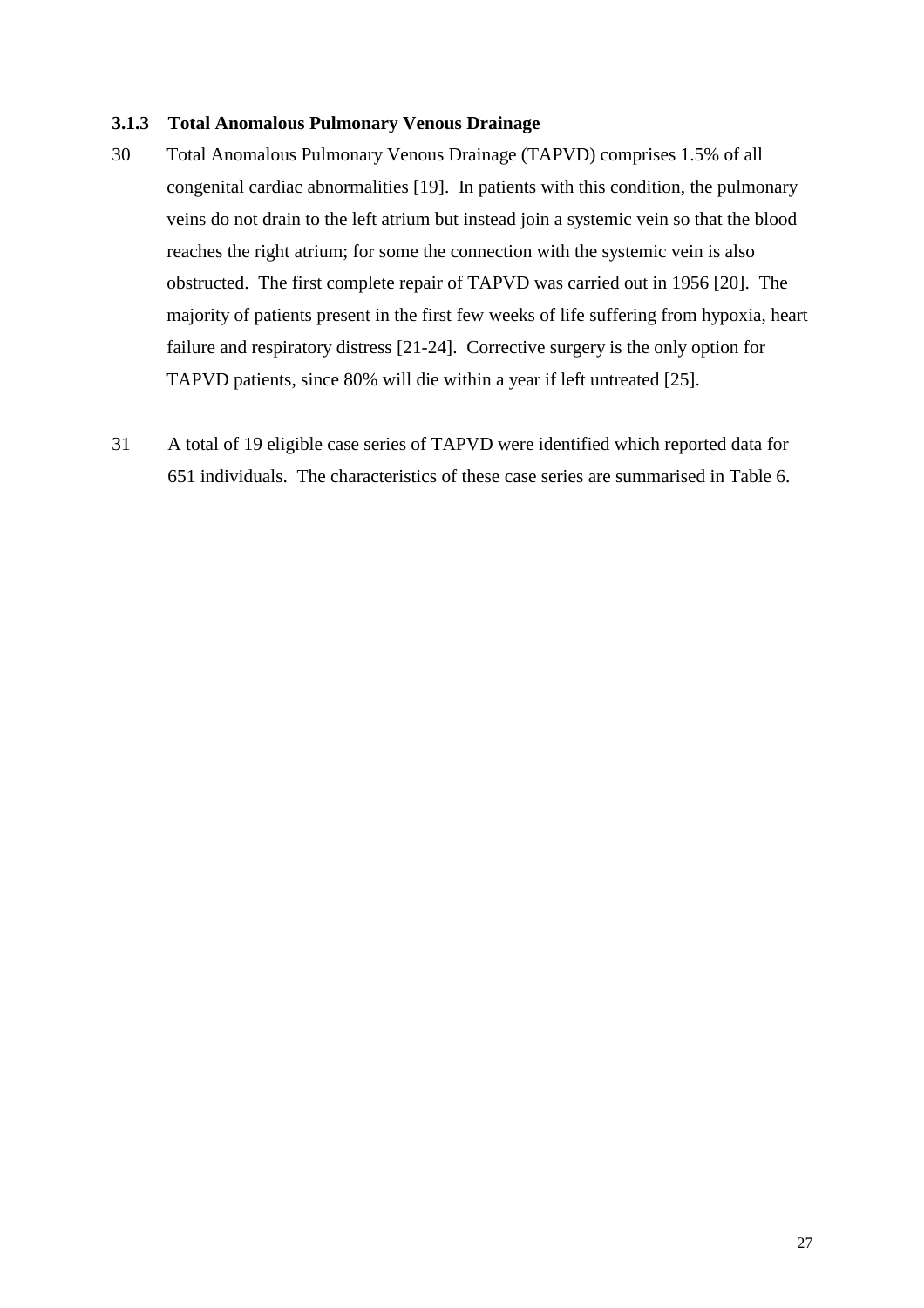### **Table 6: Characteristics of 19 case series of TAPVD**

| Characteristic                                | median         | range        | frequency    | $\frac{0}{0}$ |
|-----------------------------------------------|----------------|--------------|--------------|---------------|
| Sample size                                   | 20             | 7 to 83      |              |               |
| 30-day mortality                              | 25%            | 0 to 65%     |              |               |
| Case series start date <sup>a</sup>           | 1971           | 1955 to 1979 |              |               |
| Case series publication date                  | 1985           | 1966 to 1994 |              |               |
| Duration of case series (months) <sup>a</sup> | 108            | 52 to 216    |              |               |
| Time lag to publication (years) <sup>a</sup>  | $\overline{2}$ | 0 to 7.4     |              |               |
| 'Average' age (days) b                        | 65             | 15 to 464    |              |               |
| Case series (cases) by country:               |                |              |              |               |
| <b>UK</b>                                     |                |              | 5(260)       | 26(40)        |
| <b>USA</b>                                    |                |              | 8 (230)      | 42(35)        |
| Europe other than UK                          |                |              | 4(100)       | 21(15)        |
| All other countries                           |                |              | 2(61)        | 11(9)         |
| Quality criteria:                             |                |              |              |               |
| Multi-centre studies                          |                |              | $\mathbf{1}$ | 5             |
| Clear statement of aims                       |                |              | 19           | 100           |
| Case definition reported                      |                |              | 19           | 100           |
| Consecutive patients                          |                |              | 17           | 89            |
| Confidence intervals reported                 |                |              | $\mathbf{1}$ | 5             |
| Stratified by comorbidity                     |                |              | 16           | 84            |
| 30-day mortality defined                      |                |              | 17           | 89            |
| Satisfied $>$ 4 quality criteria              |                |              | 6            | 32            |

**a** Case series start date, duration and time lag to publication were available for 17 studies only.

**b** Average age: mean or any other measure of central tendency when mean not available, e.g. median, midpoint of range, etc. Available for 13 studies only.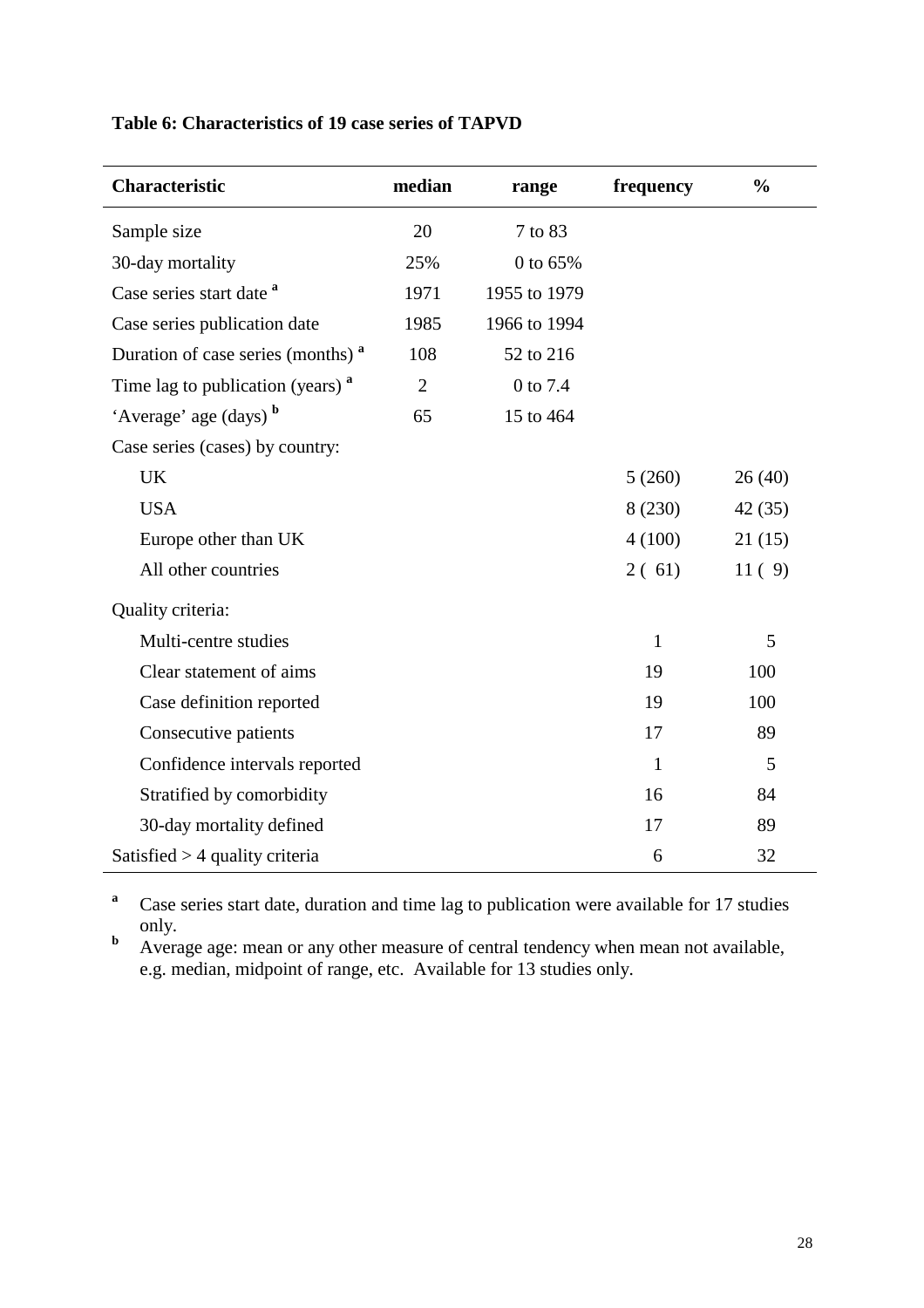#### **3.1.4 Truncus Arteriosus**

- 32 Truncus arteriosus is an abnormality in which a single arterial trunk gives rise to the systemic and pulmonary circulations. The incidence of truncus arteriosus is approximately 4 per 100,000 live births [26]. Surgical treatment for this operation is crucial since 70% of patients die within three months of life if left untreated [27]. The first successful surgical repair of truncus arteriosus was carried out in 1968 [28]. Early repair of truncus arteriosus has better results and it is now standard procedure to operate, where possible, on infants less than 6 weeks of age [29]. The surgical procedure adopted for truncus arteriosus depends on the pulmonary artery anatomy [30]. According to Collett and Edwards's classification [31], the site at which the pulmonary arteries arise from the common arterial trunk determines the type of truncus arteriosus. The variations of truncal anatomy are not thought to influence surgical risk.
- 33 A total of 15 case series of Truncus Arteriosus were identified which reported data for 579 individuals. The characteristics of these case series are summarised in Table 7.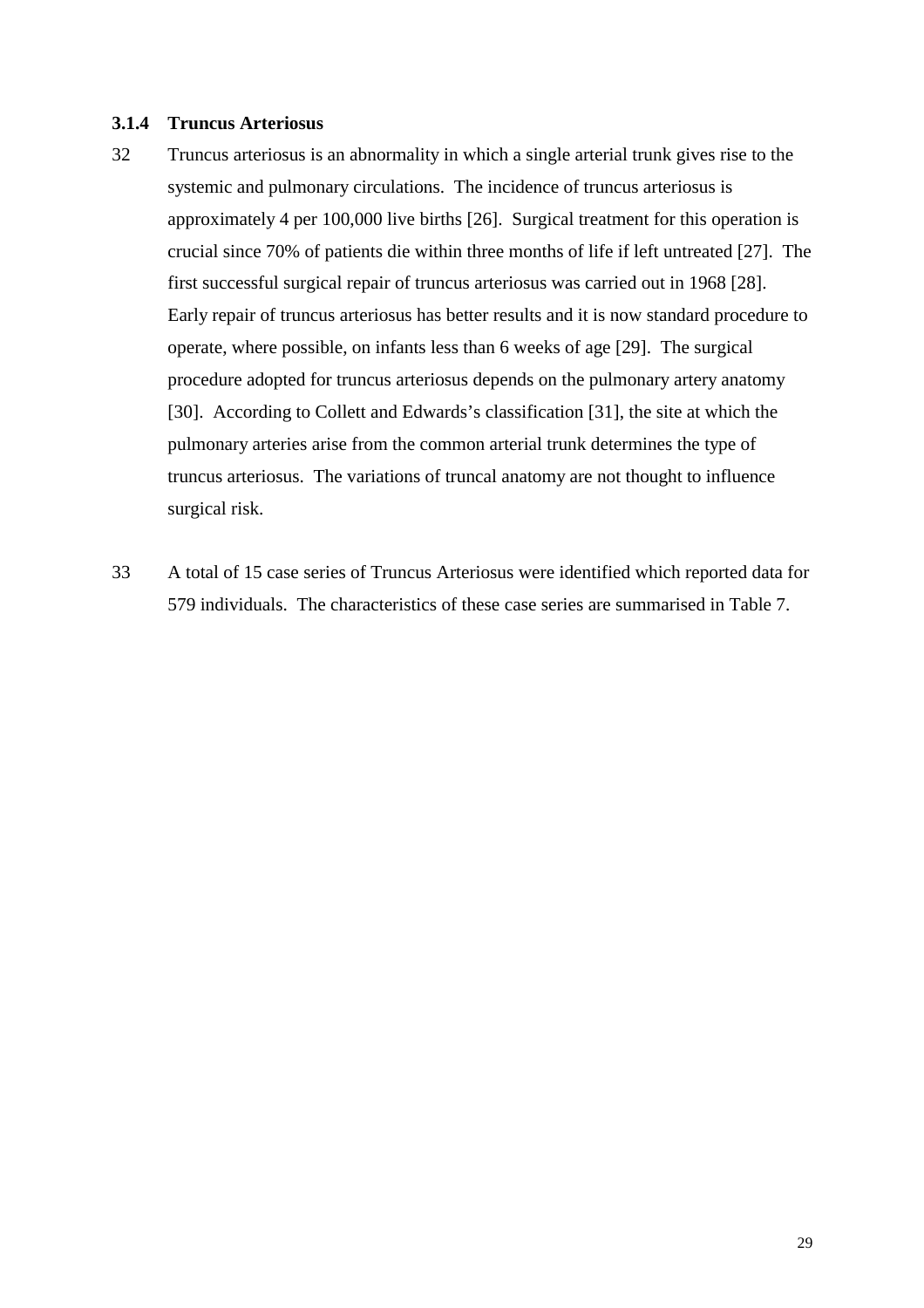| Table 7: Characteristics of 15 case series of Truncus Arteriosus |  |  |
|------------------------------------------------------------------|--|--|
|------------------------------------------------------------------|--|--|

| Characteristic                                | median | range        | frequency      | $\frac{0}{0}$ |
|-----------------------------------------------|--------|--------------|----------------|---------------|
| Sample size                                   | 23     | 12 to 100    |                |               |
| 30-day mortality                              | 21%    | 11 to 62%    |                |               |
| Case series start date <sup>a</sup>           | 1975   | 1965 to 1987 |                |               |
| Case series publication date                  | 1985   | 1974 to 1994 |                |               |
| Duration of case series (months) <sup>a</sup> | 72     | 38 to 204    |                |               |
| Time lag to publication (years) <sup>a</sup>  | 1.4    | 0 to 5.8     |                |               |
| 'Average' age (months) <b>b</b>               | 4.2    | 1 to 156     |                |               |
| Case series (cases) by country:               |        |              |                |               |
| <b>UK</b>                                     |        |              | 3(45)          | 19% (8%)      |
| <b>USA</b>                                    |        |              | 9(475)         | 63% (82%)     |
| Europe other than UK                          |        |              | 2(36)          | 13% (6%)      |
| All other countries                           |        |              | 1(23)          | $6\%$ (4%)    |
| Quality criteria:                             |        |              |                |               |
| Multi-centre studies                          |        |              | $\overline{0}$ | 0%            |
| Clear statement of aims                       |        |              | 15             | 100%          |
| Case definition reported                      |        |              | 15             | 100%          |
| Consecutive patients                          |        |              | 14             | 93%           |
| Confidence intervals reported                 |        |              | $\overline{2}$ | 13%           |
| Stratified by comorbidity                     |        |              | 9              | 60%           |
| 30-day mortality defined                      |        |              | 13             | 87%           |
| Satisfied $>$ 4 quality criteria              |        |              | 8              | 53%           |

**a** Case series start date, duration and time lag to publication were available for 15 studies only.

**b** Average age: mean or any other measure of central tendency when mean not available, e.g. median, midpoint of range, etc. Available for 14 studies only.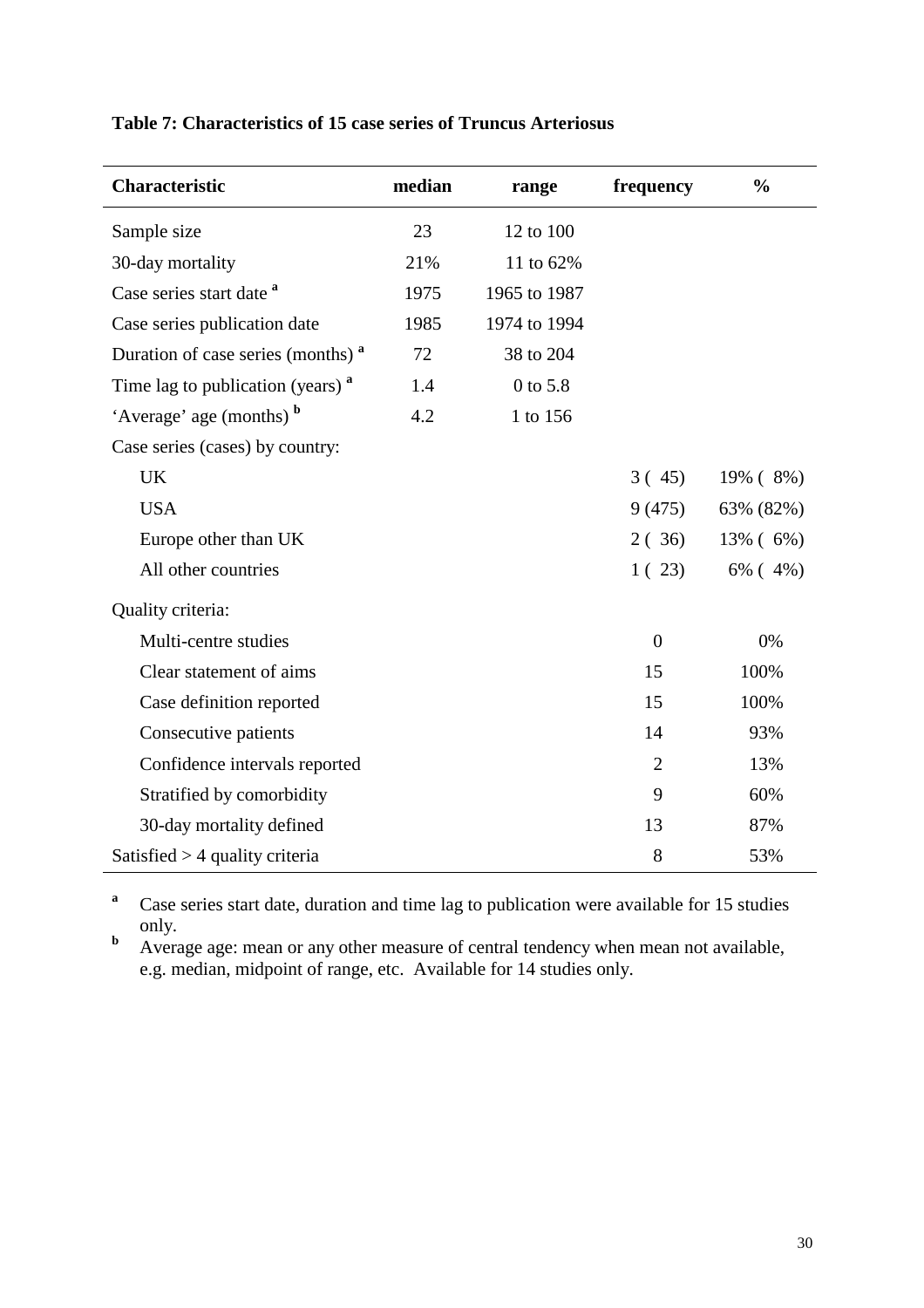#### **3.1.5 The Fontan procedure**

- 34 The Fontan procedure is a palliative operation for children with congenital heart defects which preclude a bi-ventricular circulation and, irrespective of the primary defect, is ultimately performed to redirect systemic venous return directly to the pulmonary arteries. Fontan and Baudet first described a procedure to bypass the right heart as surgical treatment for tricuspid atresia (TA), in 1968 [32]. TA is the most common form of univentricular heart in a range of complex congenital disorders whose natural history is poor; 50% of patients with tricuspid atresia die before reaching 6 months of age if untreated [33].
- 35 Since it was first applied to TA, the Fontan principle of right heart bypass has become the definitive palliation for an increasing range of heart defects with only one functional ventricle, including hypoplastic left heart (HLH), and heterotaxy syndromes [34,35].
- 36 In the Fontan procedure, physiology is more predictive of outcome and Choussat defined 10 criteria that should be fulfilled by a patient before being selected for a Fontan operation [36]. However, it has since been argued that one or even two criteria may not be met without jeopardising the result [37,38]. A favourable outcome of a Fontan procedure requires a favourable profile of pulmonary vascular physiology, ventricular function and rhythm stability. By separating the pulmonary and systemic circulations, a successful Fontan reduces volume overload in the ventricle and relieves arterial hypoxemia.
- 37 Most patients having a Fontan procedure would have had previous operations. For many, palliation in early infancy will have been required to achieve a stable and durable physiology that ultimately lends itself to a successful outcome for a future complete Fontan-type of reconstruction. Such earlier procedures may include: systemic pulmonary shunts, pulmonary artery bands, Glenn procedures, Damus-Kaye-Stansel operations or Norwood procedures. A more recent variation of the Fontan operation (atriopulmonary connection) is total cavopulmonary connection (TCPC) which was developed in the 1980s [39] in an attempt to improve blood flow to the pulmonary arteries. A fenestration in the Fontan circuit allows some mixing of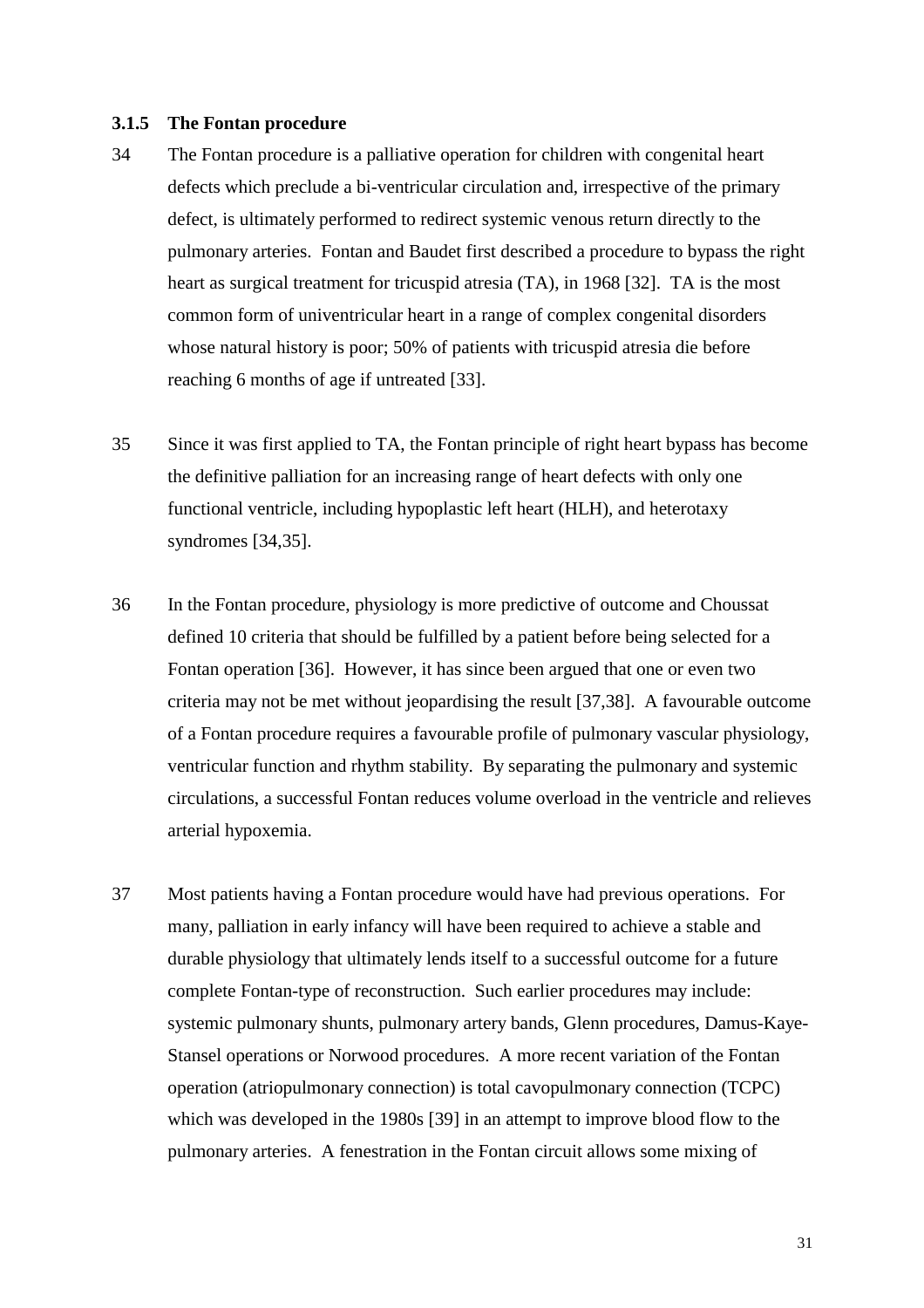oxygenated and de-oxygenated blood [40], and this may reduce post-operative effusions and contribute to a better post-operative course.

38 A total of 58 case series of Fontan were identified which reported data for 4409 individuals. The characteristics of these case series are summarised in Table 8.

| <b>Characteristic</b>                         | median       | range        | frequency    | $\frac{0}{0}$  |
|-----------------------------------------------|--------------|--------------|--------------|----------------|
| Sample size                                   | 31           | 8 to 702     |              |                |
| 30-day mortality                              | 14%          | 0 to 100%    |              |                |
| Case series start date <sup>a</sup>           | 1980         | 1953 to 1990 |              |                |
| Case series publication date                  | 1992         | 1980 to 1995 |              |                |
| Duration of case series (months) <sup>a</sup> | 89           | 12 to 336    |              |                |
| Time lag to publication (years) <sup>a</sup>  | $\mathbf{1}$ | 0 to 5.8     |              |                |
| 'Average' age (months) b                      | 84           | 12 to 221    |              |                |
| Case series (cases) by country:               |              |              |              |                |
| <b>UK</b>                                     |              |              | $3(-91)$     | 5(2)           |
| <b>USA</b>                                    |              |              | 31 (3050)    | 53 (69)        |
| Europe other than UK                          |              |              | 14 (839)     | 24 (19)        |
| All other countries                           |              |              | 10(429)      | 17(10)         |
| Quality criteria:                             |              |              |              |                |
| Multi-centre studies                          |              |              | $\mathbf{1}$ | $\overline{2}$ |
| Clear statement of aims                       |              |              | 58           | 100            |
| Case definition reported                      |              |              | 55           | 95             |
| Consecutive patients                          |              |              | 47           | 81             |
| Confidence intervals reported                 |              |              | 10           | 17             |
| Stratified by comorbidity                     |              |              | 35           | 60             |
| 30-day mortality defined                      |              |              | 50           | 86             |
| Use of patient selection criteria             |              |              | 22           | 38             |
| Satisfied $>$ 4 quality criteria              |              |              | 36           | 62             |

#### **Table 8: Characteristics of 58 case series of Fontan**

**a** Case series start dates were available for 57 studies only, and duration and time lag to publication were available for 56 studies only.<br>**b** Average age: mean or any other

 Average age: mean or any other measure of central tendency when mean not available, e.g. median, midpoint of range, etc. Available for 43 studies only.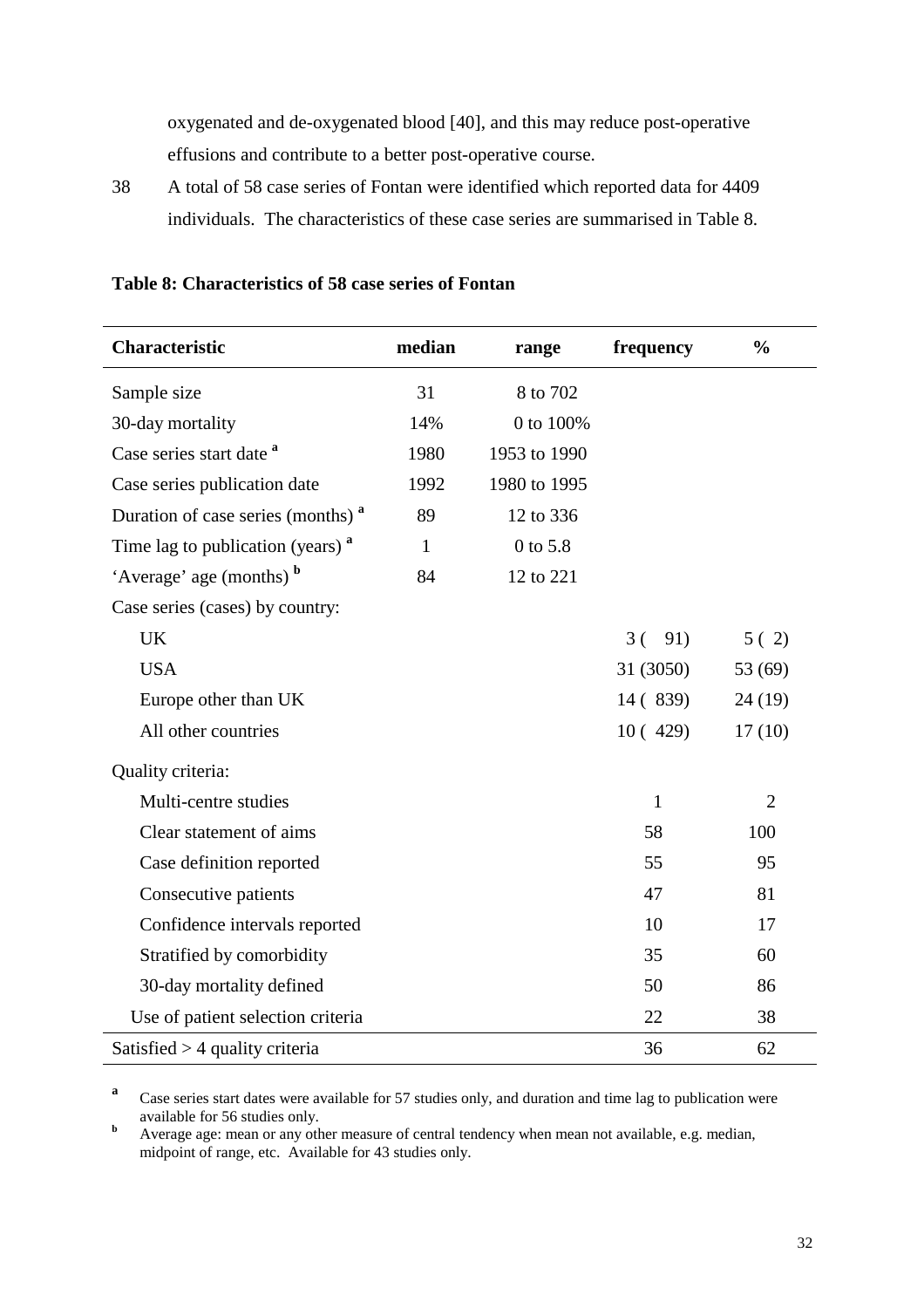#### **3.2 Stratification by case-mix**

39 Transposition of the great arteries

In order to present mortality data in a more meaningful way, we attempted to describe sub-groups of patients by associated cardiac defects, which may confer different operative mortality risks. Patients with TGA are commonly categorised according to the presence of the following associated anomalies:

- with intact ventricular septum (IVS)
- with ventricular septal defect (VSD)
- with Taussig-Bing anomaly or double-outlet right ventricle with sub-pulmonary ventricular septal defect (TB)

The term 'unstratified' was used when mortality is not stratified by sub-type.

40 Atrioventricular septal defects

For the purposes of this review, we stratified AVSDs by complexity. 'Complex' AVSDs are defined as those with tetralogy of Fallot, double-outlet right ventricle or pulmonary stenosis. Ideally, AVSD patients with these abnormalities should be considered separately but most case series did not stratify mortality by associated defects and were considered as an'unstratified' group. All other anomalies mentioned in the papers, including persistent ductus arteriosus and atrial septal defects, are classed as 'simple'.

#### 41 Total anomalous pulmonary venous drainage

This defect is usually described by the point of drainage or anatomical position. TAPVD is sometimes a component of more complex congenital heart disease such, as heterotaxy, but this review excludes such patients. TAPVD is described as:

- Supracardiac draining to left or right superior vena cava
- Cardiac draining to coronary sinus or right atrium directly
- Infracardiac/infradiaphragmatic drainage to portal vein or inferior vena cava
- Mixed drainage to a combination of the above.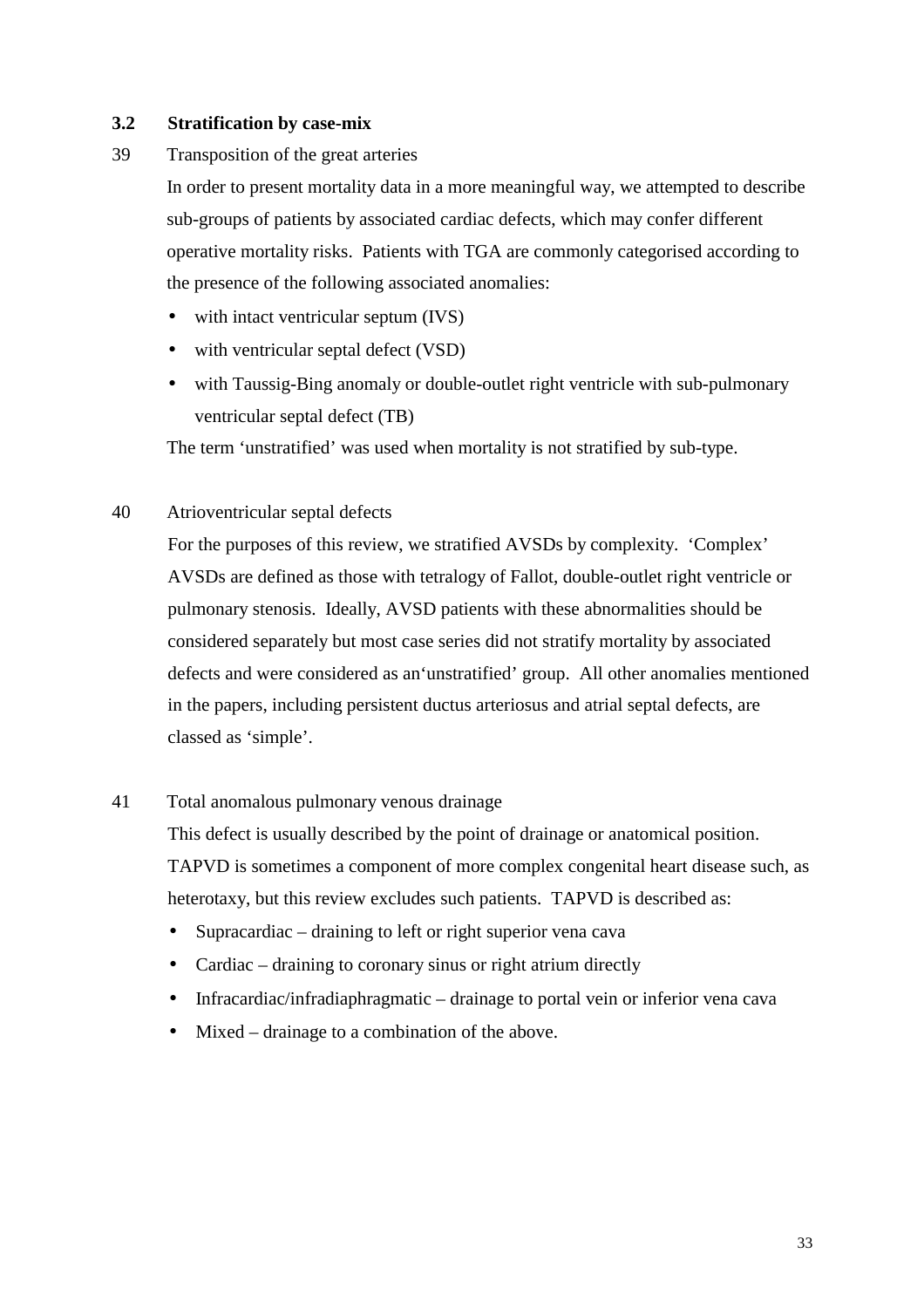#### 42 Truncus Arteriosus

As with AVSDs, we stratified by complexity. Those with an additional interrupted aortic arch or severe truncal valve anomalies, were considered 'complex' cases and all other anomalies were classified as 'simple'.

#### 43 The Fontan procedure

The Fontan operation is a palliative procedure for children with congenital heart defects, which preclude a bi-ventricular repair. Virtually all univentricular heart patients with a surgical treatment plan will have a series of operations with the final one, which separates systemic and pulmonary circulation, known as the 'Fontan' procedure. We included all papers that described a population of patients having undergone a Fontan operation, atriopulmonary connection or, as is the case more recently, TCPC. We thus excluded all earlier palliative procedures dealing with pulmonary blood flow, including all shunting and banding. Where possible, we present data by defect:

- Tricuspid atresia
- Hypoplastic left heart
- Pulmonary atresia
- Single ventricle (functional), other, including:
	- univentricular heart
	- double outlet right ventricle
	- double inlet left ventricle
	- heterotaxy
- 'All univentricular hearts' includes data for case series, which do not present mortality by subgroup.

Diagrammatic representations of a normal heart and each of the defects presented can be seen in Appendix I.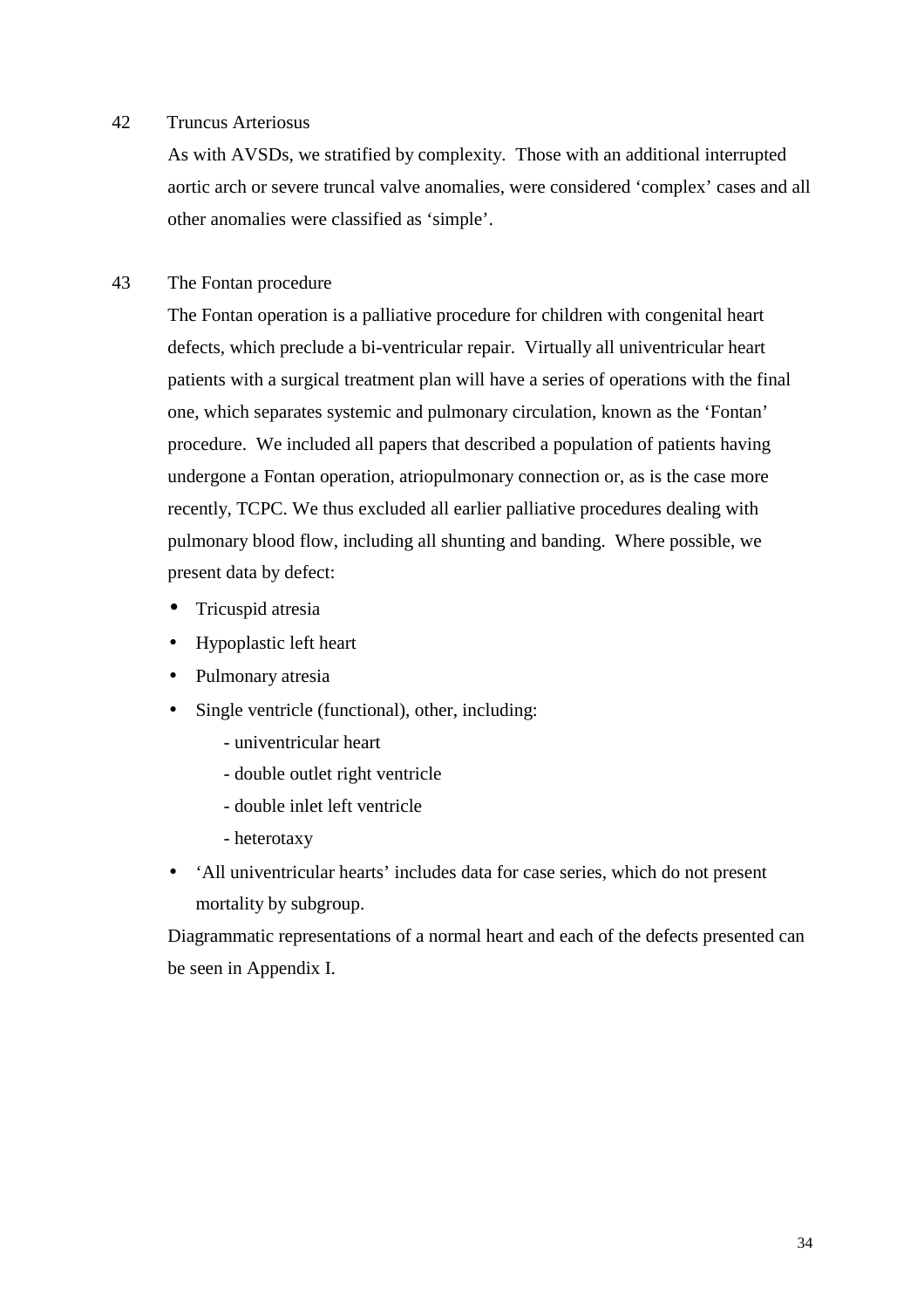#### **3.3 Estimates of 30-day mortality**

#### **3.3.1 Transposition of great arteries (TGA)**

44 Individual 30-day mortality estimates and 95% confidence intervals by calendar time are displayed in Figure 1. Crude 30-day mortality pooled across all 34 case series was 11.2% (95% CI 8.9% to 14.1%).

## **Figure 1: 30-day mortality estimates and 95% confidence intervals for TGA case series (n=34).**



### **30 day mortality for TGA**

45 The majority of studies reported mortality separately for groups of patients with different additional congenital anomalies. Table 9 shows the numbers of case series and patients included in these series, 30-day mortality estimates and 95% CIs pooled across all available case series for each sub-group separately. Case series in which data were not stratified by additional defects, or where mortality was reported for an unstratified group of patients in addition to defined sub-groups, were included in the 'unstratified' sub-group. Individual 30-day mortality estimates for each case series for each sub-group and 95% confidence intervals by calendar time are displayed in Figure 1. Note that the 30-day mortality estimates presented in Figure 1 do not take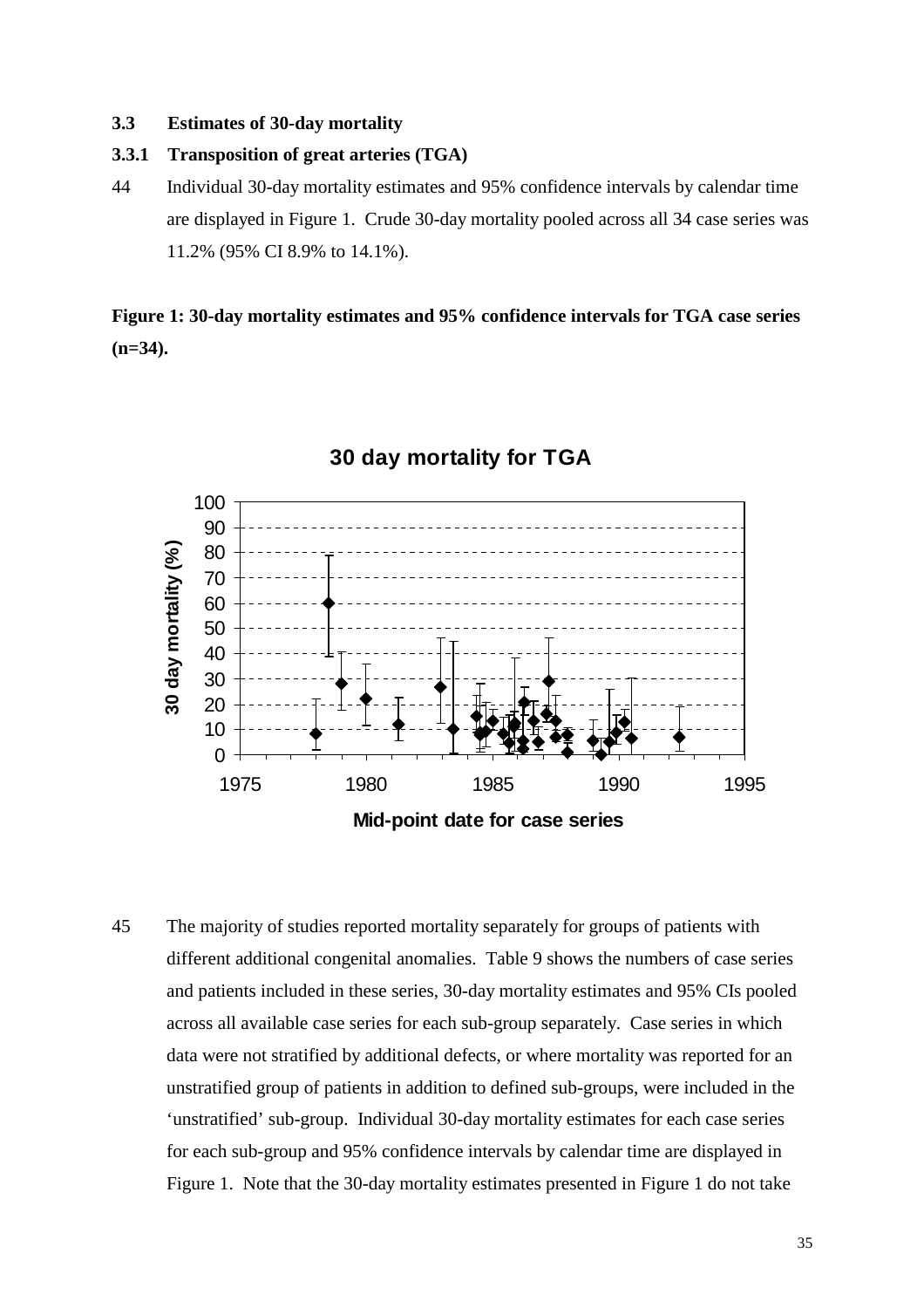account of other differences between case series, e.g. with respect to mid-point date or the average age of patients.

| Defect sub-group                                       | $\mathbf n$<br>(studies) | $\mathbf n$<br>(cases) | $30$ -day<br>mortality<br>(%) | 95% CI       |
|--------------------------------------------------------|--------------------------|------------------------|-------------------------------|--------------|
| TGA with IVS (pooled over time)                        | 22                       | 1476                   | 7.7                           | 5.7 to 10.3  |
| pre-1980                                               | $\overline{2}$           | 36                     | 20.8                          | 9.8 to 38.7  |
| 1980 to 1984                                           | $\overline{7}$           | 264                    | 5.8                           | 2.5 to 12.7  |
| 1985 to 1989                                           | 11                       | 1001                   | 7.6                           | 5.7 to 10.1  |
| 1990 to 1995                                           | $\overline{2}$           | 175                    | 7.8                           | 5.1 to 11.8  |
| TGA with VSD (pooled over time)                        | 17                       | 749                    | 14.4                          | 10.6 to 19.3 |
| pre-1980                                               | $\mathbf{1}$             | 21                     | 35.4                          | 17.1 to 58.8 |
| 1980 to 1984                                           | $\tau$                   | 228                    | 11.3                          | 5.2 to 22.8  |
| 1985 to 1989                                           | $\tau$                   | 148                    | 14.7                          | 9.6 to 21.9  |
| 1990 to 1995                                           | $\overline{2}$           | 352                    | 15.0                          | 12.5 to 18.0 |
| <b>TGA with DORV (pooled over</b><br>time)             | 8                        | 84                     | 10.7                          | 6.4 to 17.4  |
| pre-1980 <sup>a</sup>                                  | $\overline{0}$           | $\overline{0}$         |                               |              |
| 1980 to 1984                                           | $\overline{4}$           | 42                     | 9.3                           | 4.5 to 18.3  |
| 1985 to 1989                                           | $\overline{4}$           | 42                     | 12.0                          | 6.1 to 22.6  |
| 1990 to 1995 <sup>a</sup>                              | $\overline{0}$           | $\overline{0}$         |                               |              |
| <b>Unstratified defects (pooled over</b><br>time): $b$ | 13                       | 1729                   | 12.9                          | 9.2 to 17.9  |
| pre-1980                                               | $\overline{2}$           | 69                     | 30.5                          | 15.5 to 51.2 |
| 1980 to 1984                                           | $\theta$                 | $\overline{0}$         | $\overline{\phantom{m}}$      |              |
| 1985 to 1989                                           | 9                        | 1601                   | 12.2                          | 8.4 to 17.2  |
| 1990 to 1995 <sup>a</sup>                              | $\overline{2}$           | 59                     | 12.4                          | 7.4 to 20.0  |

# **Table 9: Case series of TGA reporting mortality separately for sub-groups with different combinations of congenital defects**

**a** Estimates and 95% CIs not available because no case series reported data for these strata.

 Ten case series only reported data for a group of patients with 'unstratified' additional anomalies. A further three case series reported data for a group of patients with 'unstratified' defects in addition to data for groups of patients in at least one of the other three sub-groups.

46 The risk for TGA patients with a ventricular septal defect (VSD), a double-outlet right ventricle (DORV), or 'unstratified' defects can be contrasted with the risk for patients with an intact ventricular septum (IVS). There was no statistically significant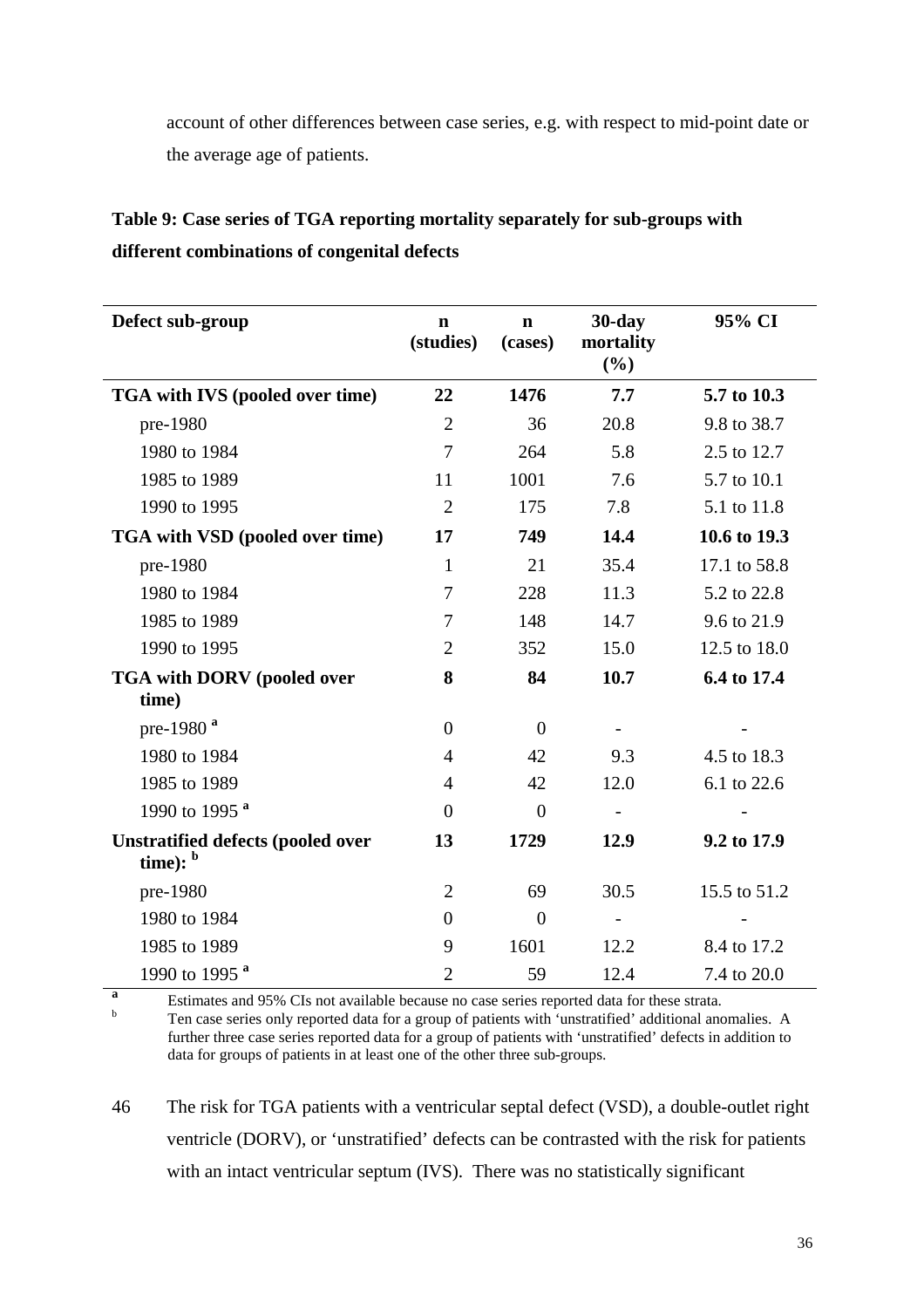difference in mortality risk between IVS patients and DORV patients (odds ratio = 1.45, 95% CI 0.74 to 2.85). However, TGA patients with VSD were estimated to have a mortality risk about twice that for patients with IVS (odds ratio = 2.03, 95% CI 1.48 to 2.79). Patients in the 'unstratified' stratum had a mortality similar to the patients with VSD (odds ratio  $= 1.79, 95\%$  CI 1.09 to 2.92).

## **Figure 2: 30-day mortality for TGA case series by anatomical sub-groups**  (a) TGA with IVS





(b) TGA with VSD



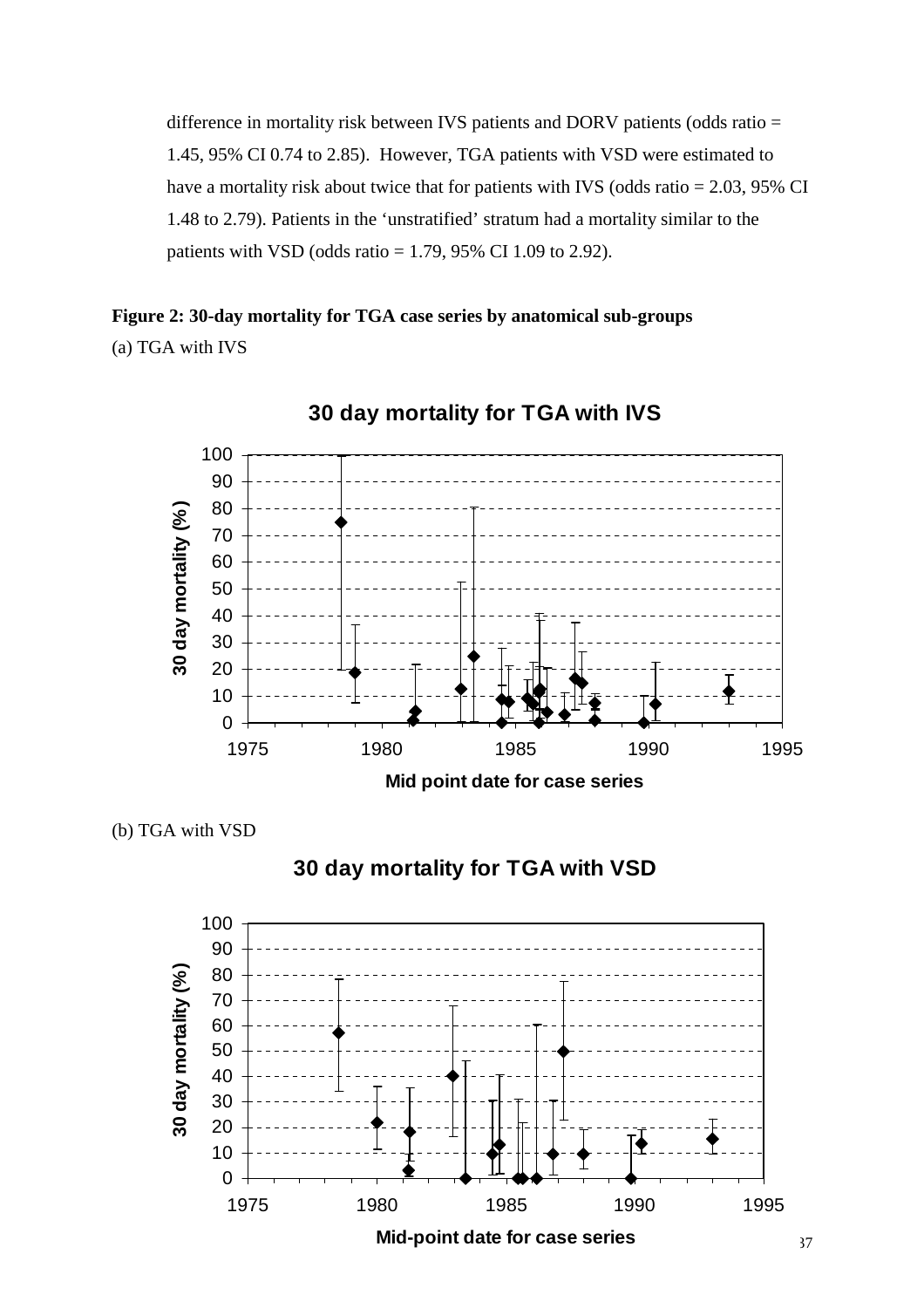**Figure 2 (cont.)** 

(c) TGA with DORV



## **30 day mortality for TGA with DORV**

(d) TGA - unstratified defects



# **30 day mortality for TGA - unstratified defects**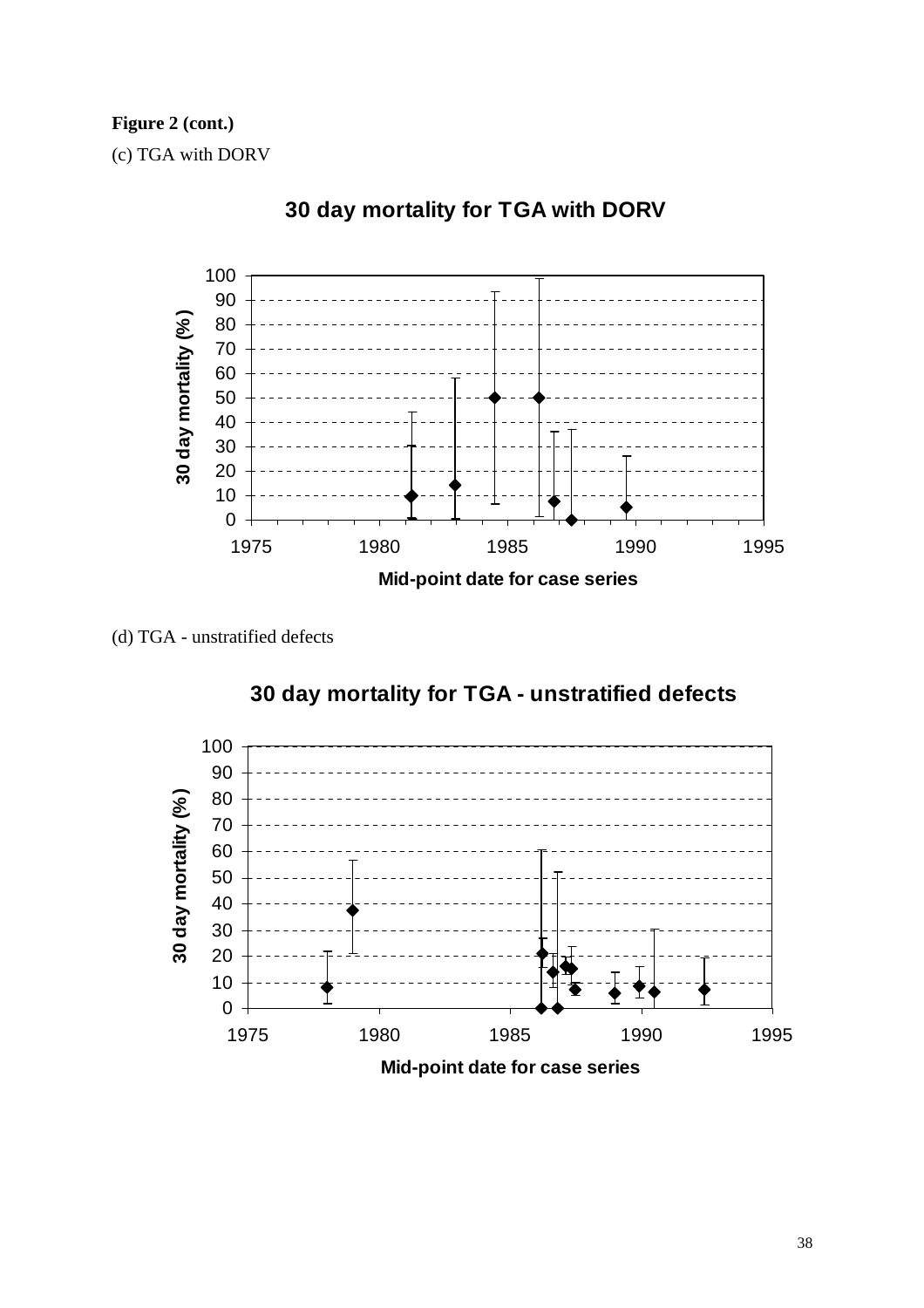47 Changes in 30-day mortality with calendar time were investigated by classifying the mid-point dates for case series into four groups, pre-1980, 1980 to 1984, 1985 to 1989, and 1990 to 1995. After stratifying by congenital defect sub-group, 30-day mortality decreased steadily with calendar time to about one third of the risk estimated for the pre-1980 period (see Table 10); mortality estimates by defect subgroup and mid-point date are reported in Table 9.

| Table 10: 30-day mortality by mid-point date for TGA case series, after taking account |
|----------------------------------------------------------------------------------------|
| of sub-groups with different combinations of congenital defects                        |

| <b>Anatomical variant</b> | n<br>(studies) | n<br>(cases) | odds ratio | 95% CI                  |
|---------------------------|----------------|--------------|------------|-------------------------|
| Pre-1980                  | 3              | 126          | 1.00       |                         |
| 1980 to 1984              | 8              | 534          | 0.23       | $0.07$ to $0.79$        |
| 1985 to 1989              | 19             | 2796         | 0.31       | $0.13$ to $0.77$        |
| 1990 to 1995              | 4              | 586          | 0.32       | $0.12 \text{ to } 0.84$ |

- 48 Changes in 30-day mortality with age at operation were investigated by classifying the average ages for case series into four groups, 0-10 days, 11-30-days, >30-days, and 'average age not reported'. After stratifying by anatomical defect and mid-point date, 30-day mortality in the 11-30-day group was about half that estimated for the 0- 10 day group (odds ratio = 0.47, 95% CI 0.31 to 0.71); 30-day mortality in the  $>$ 30-day and age unknown groups were similar to that for the 0-10 day group ( $>$ 30days: odds ratio =  $0.88$ , 95% CI 0.47 to 1.64; age not reported: odds ratio =  $0.74$ , 95% CI 0.42 to 1.29) Including age at operation in the analysis did not change the findings for defect sub-groups in any substantive way.
- 49 Three factors (multi-centre studies, the explicit statement that patients were recruited consecutively, and stratification by associated defect) were independently associated with a one and a half to two-fold increase in 30-day mortality. After including these quality criteria with mid-point date and age group, age at operation was no longer associated with 30-day mortality.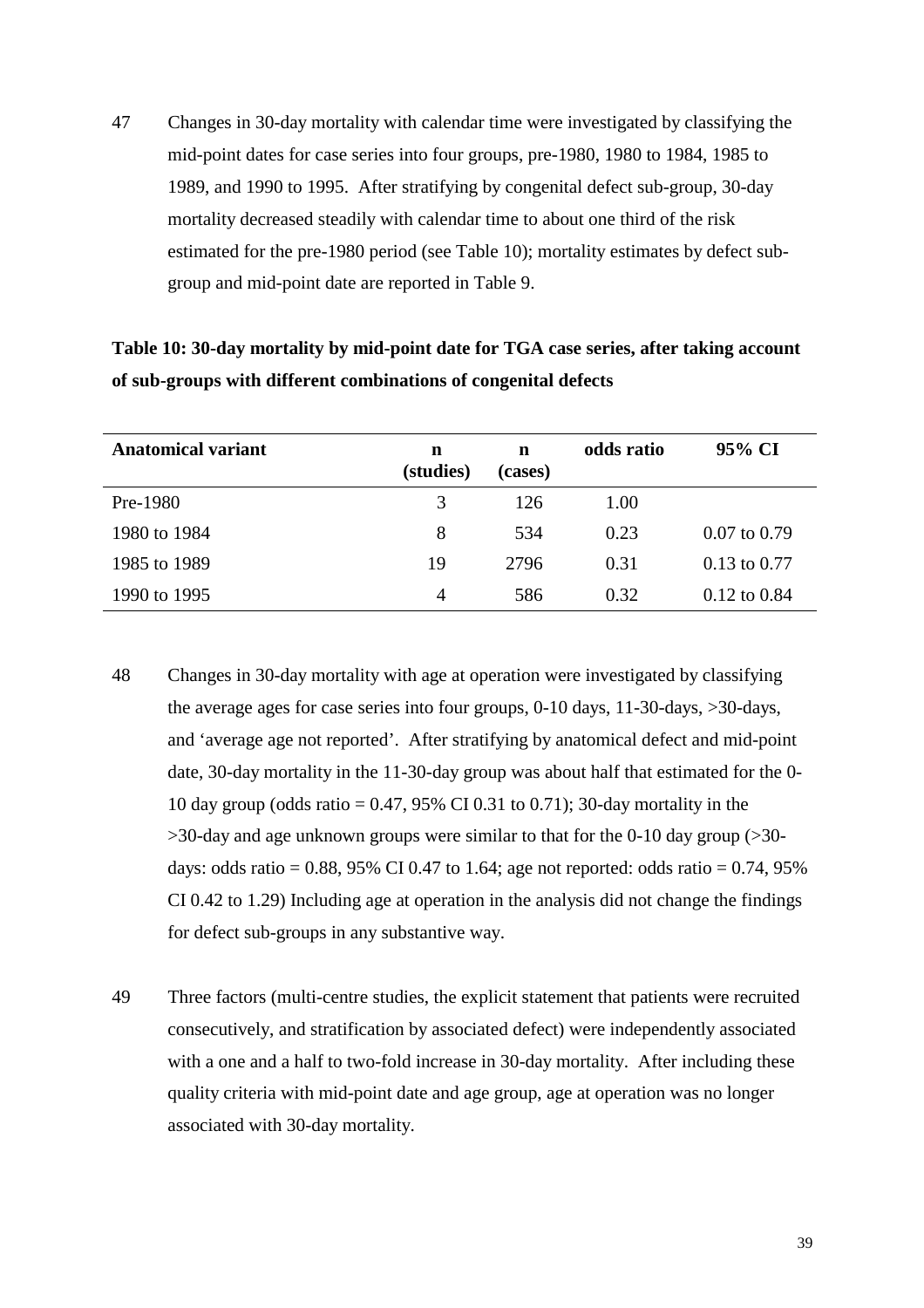#### **3.3.2 Complete Atrio-Ventricular Septal Defects (c-AVSD)**

50 Individual 30-day mortality estimates and 95% confidence intervals by calendar time are displayed in Figure 3. Crude 30-day mortality pooled across all case series was 14.7% (95% CI 10.7% to 19.9%).

**Figure 3: 30-day mortality estimates and 95% confidence intervals for c-AVSD case series (n=39). One case series, which did not report start dates or duration, is not shown.**



## **30 day mortality for c-AVSD**

51 The majority of case series reported mortality in sufficient detail to allow data to be extracted separately for simple and complex sub-groups (see 3.2 for definitions of defects included in simple and complex categories); where this was not possible, data for case series were classified in the 'unstratified' complexity sub-group. Table 11 shows the numbers of case series and patients included in these series, the 30-day mortality estimates and 95% CIs pooled across all available case series for each subgroup separately. Individual 30-day mortality estimates for each case series in each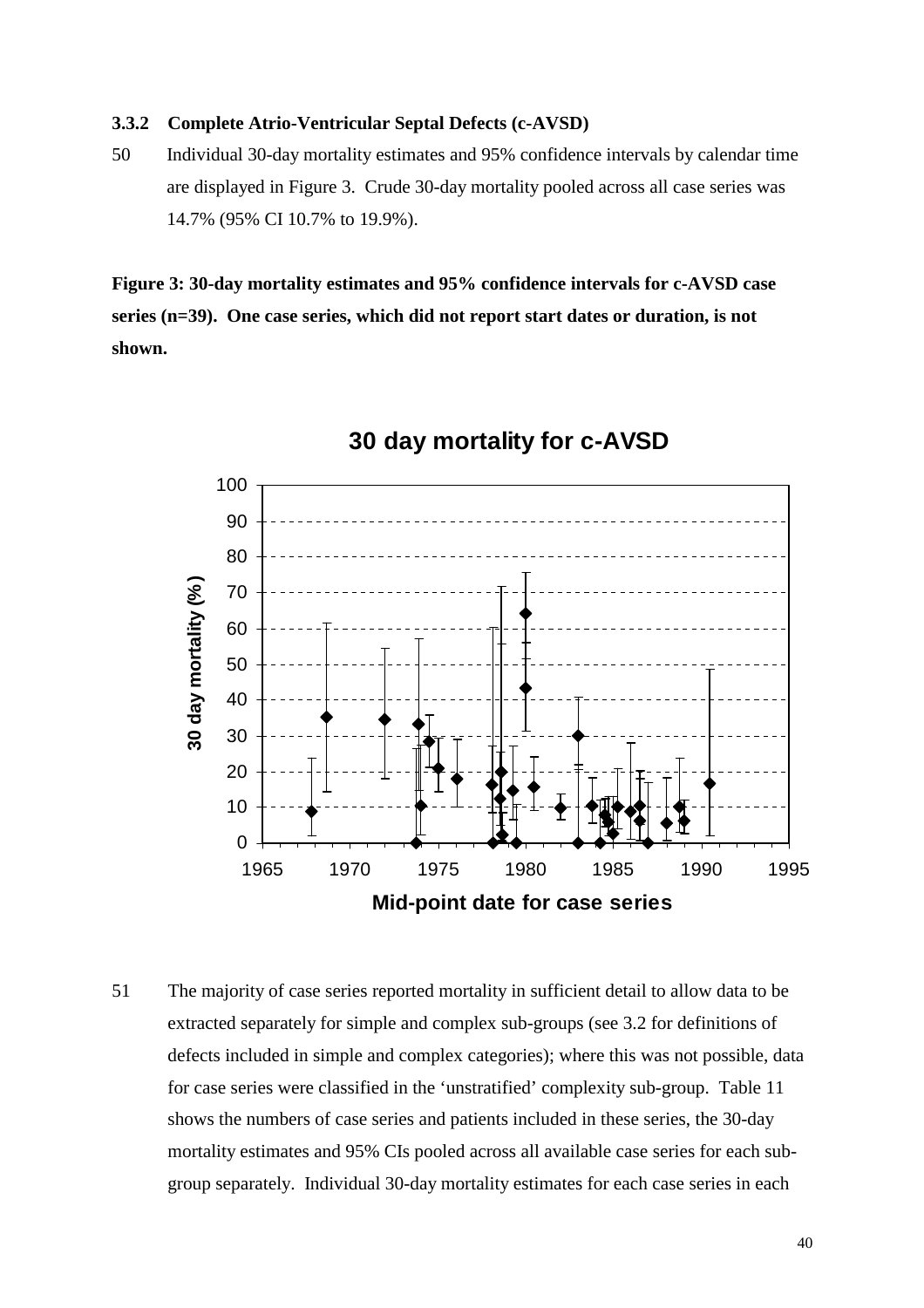sub-group and 95% confidence intervals by calendar time are displayed in Figure 4. Note that the 30-day mortality estimates shown in Figure 4 do not take account of other differences between case series, e.g. with respect to mid-point date or the age of the patients.

- 52 The risk for patients with complex or unstratified defects can be contrasted with that for patients with simple defects. Patients with complex defects were estimated to have a mortality risk approximately double that for patients with simple defects (odds ratio  $= 2.51, 95\%$  CI 1.08 to 5.87). Patients in the 'unstratified' stratum appeared to have a risk similar to patients with simple defects.
- 53 Changes in 30-day mortality with calendar time were investigated by classifying the mid-point dates for case series into five groups, pre-1975, 1975 to 1979, 1980 to 1984, 1985 onwards, and ''mid-point date not calculable''. After stratifying by anatomical defect, 30-day mortality between 1975 and 1984 was similar to the pre-1975 level (1975-1979:odds ratio = 0.76, 95% CI 0.35 to 1.66; 1980-1984: odds ratio  $= 0.87, 95\% \text{ CI } 0.38\text{-}2.00$ . However, there was a marked decrease in mortality from 1985 onwards, to about one third of the pre-1975 level (odds ratio = 0.36, 95% CI 0.19 to 0.69). The case series (unstratified complexity defects) for which a mid-point date was not calculable had mortality similar to the period from 1985 onwards. Estimates of 30-day mortality by mid-point date for each complexity group are included in Table 11.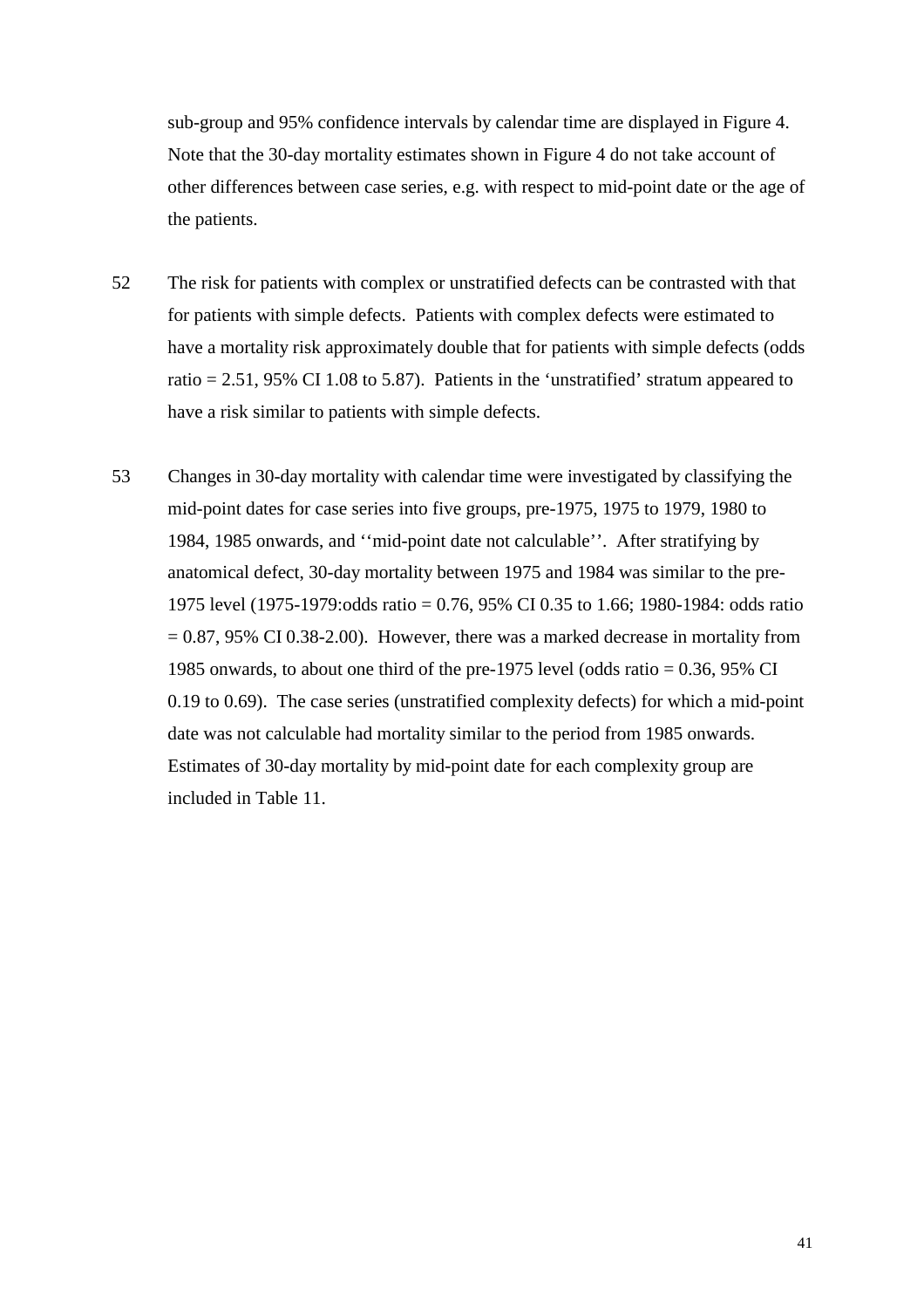**Table 11: Case series of c-AVSD reporting mortality separately for different complexity of defects and for different mid-point dates** 

| Complexity of defect / mid-point<br>date     | $\mathbf n$<br>(studies) | $\mathbf n$<br>(cases) | $30$ -day<br>mortality<br>$(\%)$ | 95% CI       |
|----------------------------------------------|--------------------------|------------------------|----------------------------------|--------------|
| Simple (pooled over time)                    | 21                       | 1250                   | 16.2                             | 10.2 to 24.8 |
| pre-1975                                     | 4                        | 168                    | 20.1                             | 13.0 to 29.9 |
| 1975 to 1979                                 | 7                        | 202                    | 16.1                             | 8.9 to 27.4  |
| 1980 to 1984                                 | 6                        | 624                    | 18.0                             | 9.2 to 32.3  |
| 1985 onwards                                 | $\overline{4}$           | 226                    | 8.4                              | 5.4 to 13.0  |
| 'mid-point date not calculable'              | $\theta$                 | $\boldsymbol{0}$       | $\blacksquare$                   |              |
| Complex (pooled over time)                   | 6                        | 113                    | 32.7                             | 18.9 to 50.5 |
| pre-1975                                     | 3                        | 74                     | 36.8                             | 26.1 to 48.9 |
| 1975 to 1979                                 | 1                        | 3                      | 30.8                             | 14.7 to 53.4 |
| 1980 to 1984                                 | 1                        | 16                     | 33.7                             | 15.2 to 58.9 |
| 1985 onwards                                 | 1                        | 20                     | 17.5                             | 8.0 to 33.9  |
| 'mid-point date not calculable'              | $\theta$                 | $\boldsymbol{0}$       | $\blacksquare$                   |              |
| Unstratified (pooled over time) <sup>a</sup> | 18                       | 1087                   | 11.1                             | 8.2 to 14.9  |
| pre-1975                                     | $\overline{4}$           | 79                     | 15.1                             | 8.2 to 26.2  |
| 1975 to 1979                                 | 4                        | 296                    | 12.0                             | 6.7 to 20.6  |
| 1980 to 1984                                 | 4                        | 423                    | 13.5                             | 8.4 to 20.9  |
| 1985 onwards                                 | 5                        | 238                    | 6.1                              | 3.6 to 10.2  |
| 'mid-point date not calculable'              | 1                        | 51                     | 3.9 <sup>b</sup>                 |              |

**<sup>a</sup>** All 20 case series only reported data for groups of patients with 'unstratified' defects.

**b** 95% confidence interval not available because the estimate was based on only one case series.

54 Changes in 30-day mortality with age at operation were investigated by classifying the average ages for case series into four groups, <12 months, 12 to 59 months, 60 to 119 months, 120 months or older and 'average age not reported'. After stratifying by anatomical defect and mid-point date, mortality in the 12 to 59 month group was similar to that for the <12 month group. However, mortality dropped by about twothirds in the older groups (60 to 119 months: odds ratio =  $0.33$ ,  $95\%$ CI 0.20 to 0.54; 120 months and older: odds ratio =  $0.35$ ,  $95\%$ CI 0.09 to 1.30). Case series in which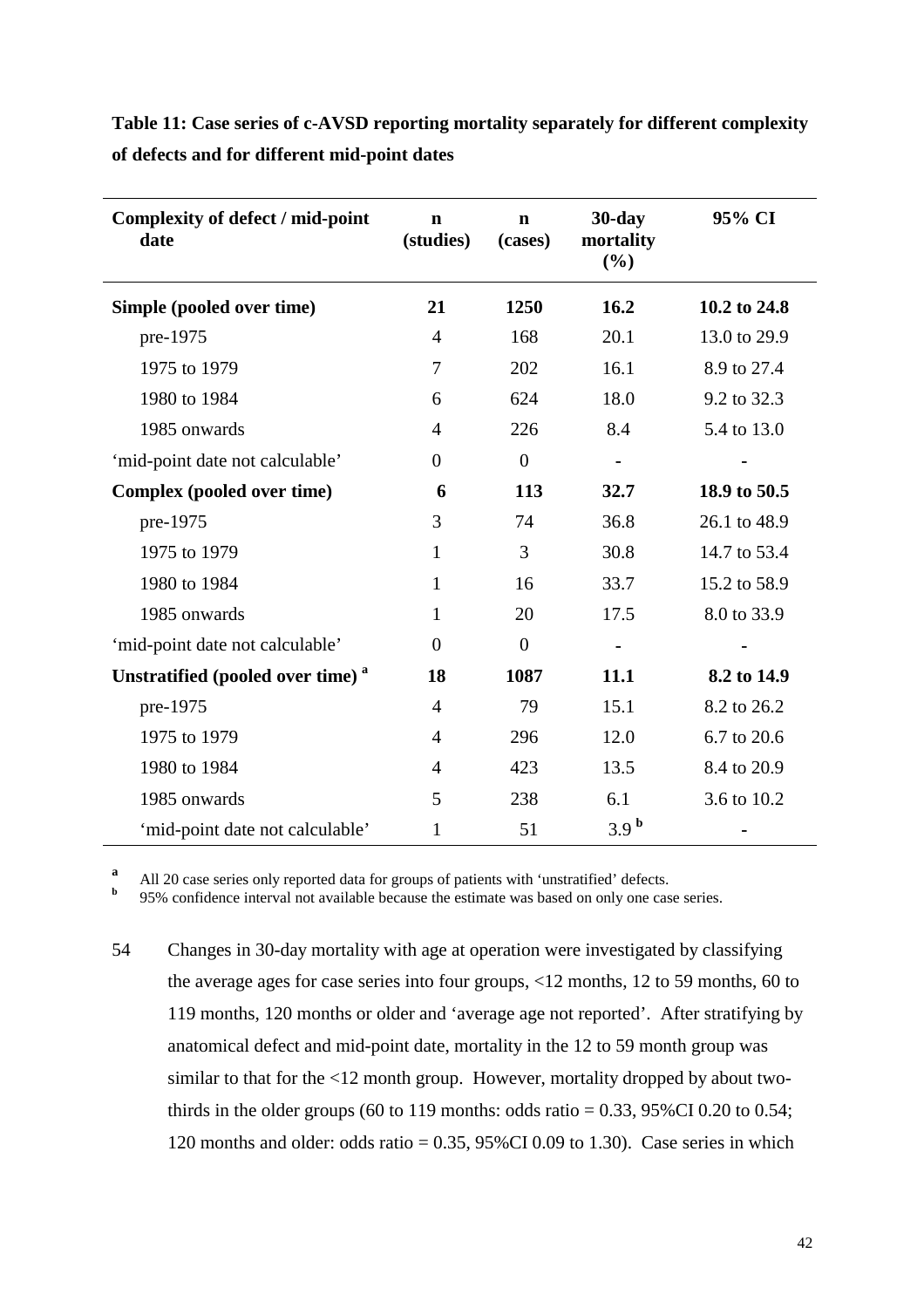the average age at operation was not reported had mortality similar to youngest age group.

## **Figure 4: 30-day mortality for c-AVSD case series separately for simple, complex and unstratified defect sub-groups**

(a) Simple c-AVSDs



**30 day mortality for simple c-AVSD**

(b) Complex c-AVSDs



# **30 day mortality for complex c-AVSD**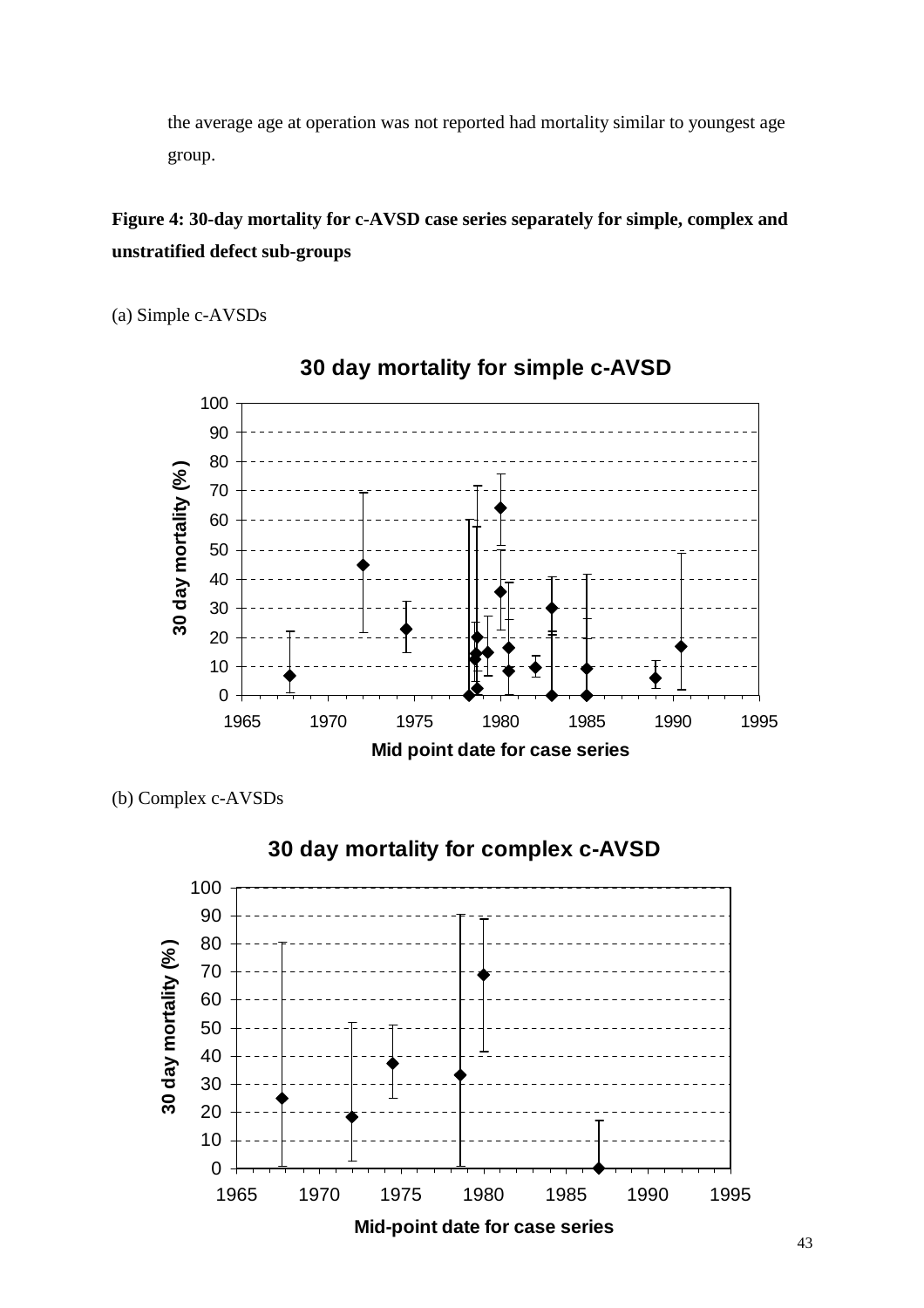## **Figure 4 (cont.)**

(c) Unstratified type c-AVSDs



55 Multi-centre case series were associated with a reduction in 30-day mortality of about two thirds (odds ratio =  $0.26$ , 95% CI 0.11 to 0.65). This was the only quality criterion found to be associated with mortality.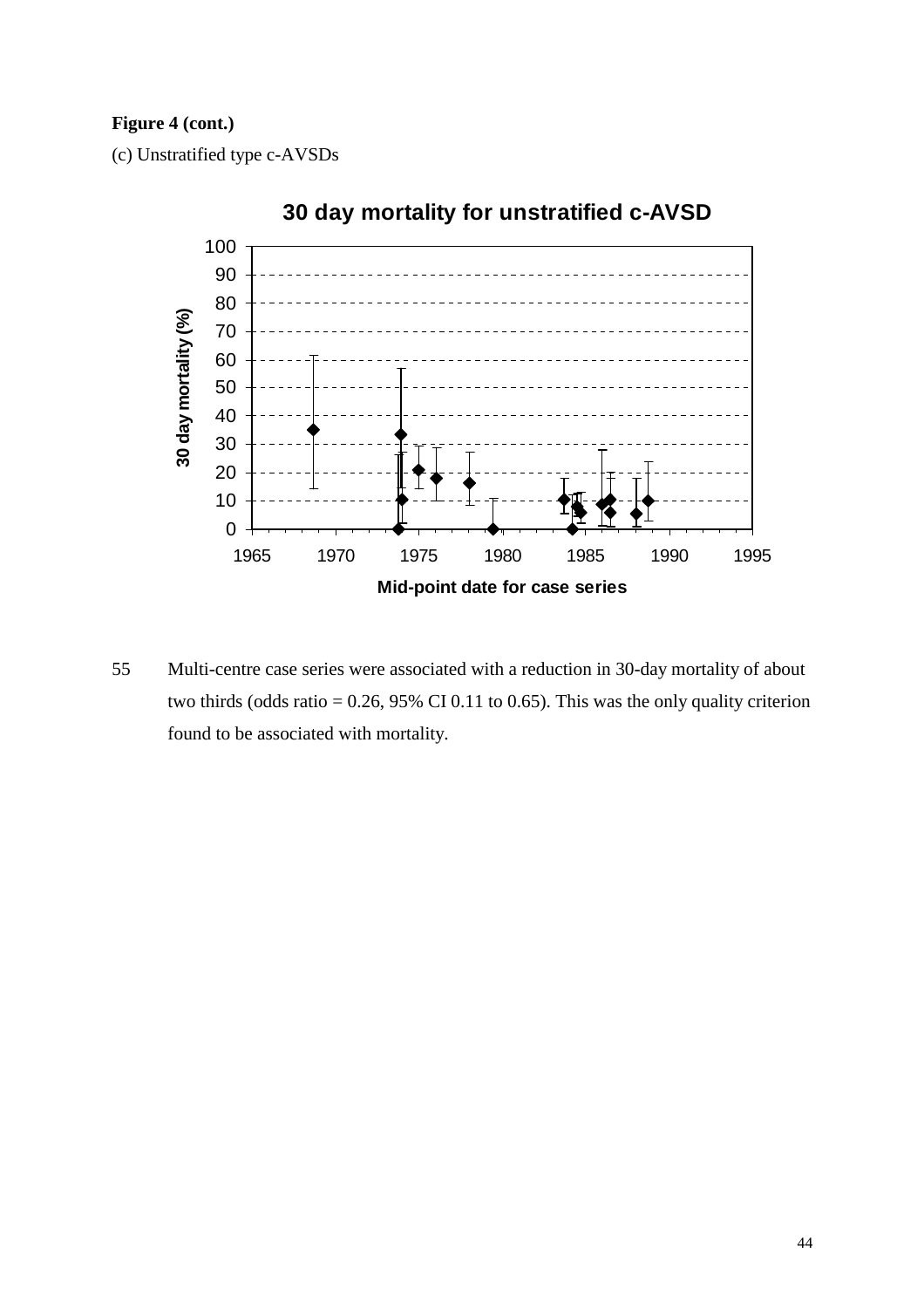#### **3.3.3 Total anomalous pulmonary venous drainage (TAPVD)**

56 Individual 30-day mortality estimates and 95% confidence intervals by calendar time are displayed in Figure 5. Crude 30-day mortality pooled across all 19 case series was 24.0% (95% CI 16.4% to 33.5%)

**Figure 5: 30-day mortality estimates and 95% confidence intervals for TAPVD case series (n=17). Two case series, which did not report start dates or duration, are not shown.** 



#### **30 day mortality for TAPVD**

57 The majority of studies reported mortality separately for different anatomical subgroups. Table 12 shows the numbers of case series and patients included in these series, 30-day mortality estimates and 95% CIs pooled across all available case series for each sub-group separately. Case series in which data were not stratified by anatomy, or where mortality was reported for an unstratified group of patients in addition to defined anatomical sub-groups, were included in the 'unstratified' stratum. Individual 30-day mortality estimates for each case series for each sub-group and 95% confidence intervals by calendar time are displayed in Figure 6. Note that the 30-day mortality estimates shown in Figure 6 do not take account of other differences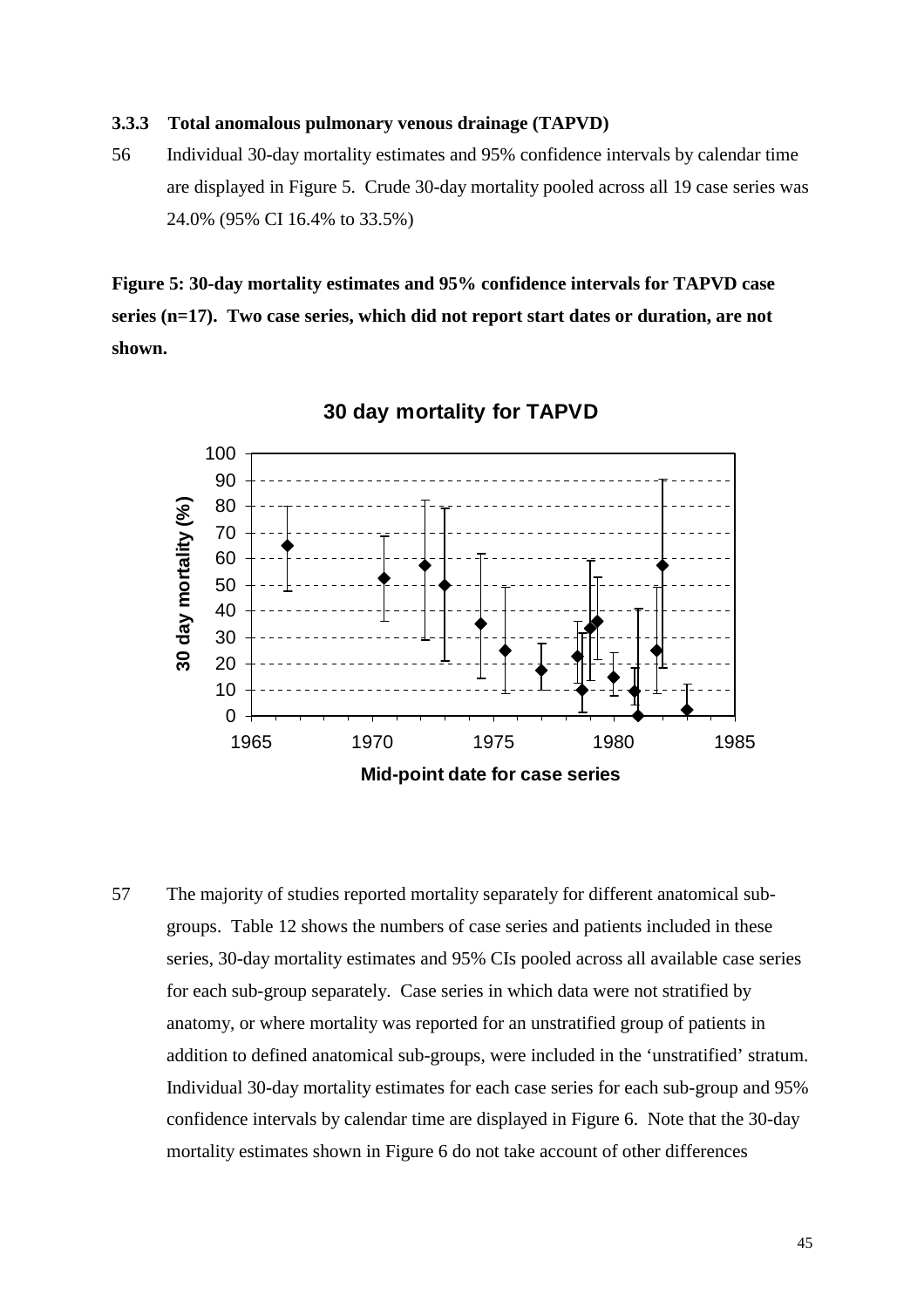between case series, e.g. with respect to mid-point date for case series or the age of the patients.

|          |  |  | Table 12: Case series of TAPVD reporting mortality separately for different anatomical |
|----------|--|--|----------------------------------------------------------------------------------------|
| variants |  |  |                                                                                        |

| <b>Anatomical variant</b>                     | $\mathbf n$<br>(studies) | $\mathbf n$<br>(cases) | $30$ -day<br>mortality<br>(%) | 95% CI       |
|-----------------------------------------------|--------------------------|------------------------|-------------------------------|--------------|
| Supracardiac (pooled over time)               | 15                       | 264                    | 19.7                          | 12.1 to 30.3 |
| pre-1975                                      | 5                        | 67                     | 43.6                          | 34.7 to 52.9 |
| 1975 to 1979                                  | $\overline{4}$           | 81                     | 13.9                          | 10.9 to 17.6 |
| 1980 to 1985                                  | 5                        | 85                     | 9.2                           | 5.1 to 16.0  |
| mid point date not reported                   | $\overline{2}$           | 31                     | 12.1                          | 6.5 to 21.5  |
| Cardiac (pooled over time)                    | 13                       | 115                    | 18.3                          | 7.2 to 39.1  |
| pre-1975                                      | 5                        | 25                     | 43.9                          | 21.4 to 69.2 |
| 1975 to 1979                                  | $\overline{4}$           | 26                     | 14.1                          | 7.9 to 23.9  |
| 1980 to 1985                                  | 3                        | 49                     | 9.3                           | 4.3 to 18.9  |
| mid point date not reported                   | $\overline{2}$           | 15                     | 12.2                          | 5.5 to 25.0  |
| Infracardiac (pooled over time)               | 16                       | 162                    | 27.8                          | 19.4 to 38.1 |
| pre-1975                                      | 5                        | 20                     | 63.6                          | 49.3 to 75.9 |
| 1975 to 1979                                  | 5                        | 65                     | 26.8                          | 20.5 to 34.2 |
| 1980 to 1985                                  | 5                        | 66                     | 18.6                          | 11.9 to 27.9 |
| mid point date not reported                   | $\overline{2}$           | 11                     | 23.7                          | 13.9 to 37.5 |
| Mixed drainage(pooled over time) <sup>a</sup> | 10                       | 110                    | 34.5                          | 22.0 to 49.7 |
| pre-1975                                      | $\overline{4}$           | 60                     | 51.8                          | 41.3 to 62.2 |
| 1975 to 1979                                  | $\overline{2}$           | 9                      | 18.4                          | 11.3 to 28.5 |
| 1980 to 1985                                  | 3                        | 36                     | 12.3                          | 6.2 to 23.0  |
| mid point date not reported                   | 1                        | 5                      | 16.1                          | 7.9 to 30.2  |

<sup>a</sup> Three case series only reported data for a group of patients with 'mixed' drainage. A further seven case series reported data for a group of patients with 'unstratified' anatomy in addition to data for groups of patients in the other three strata.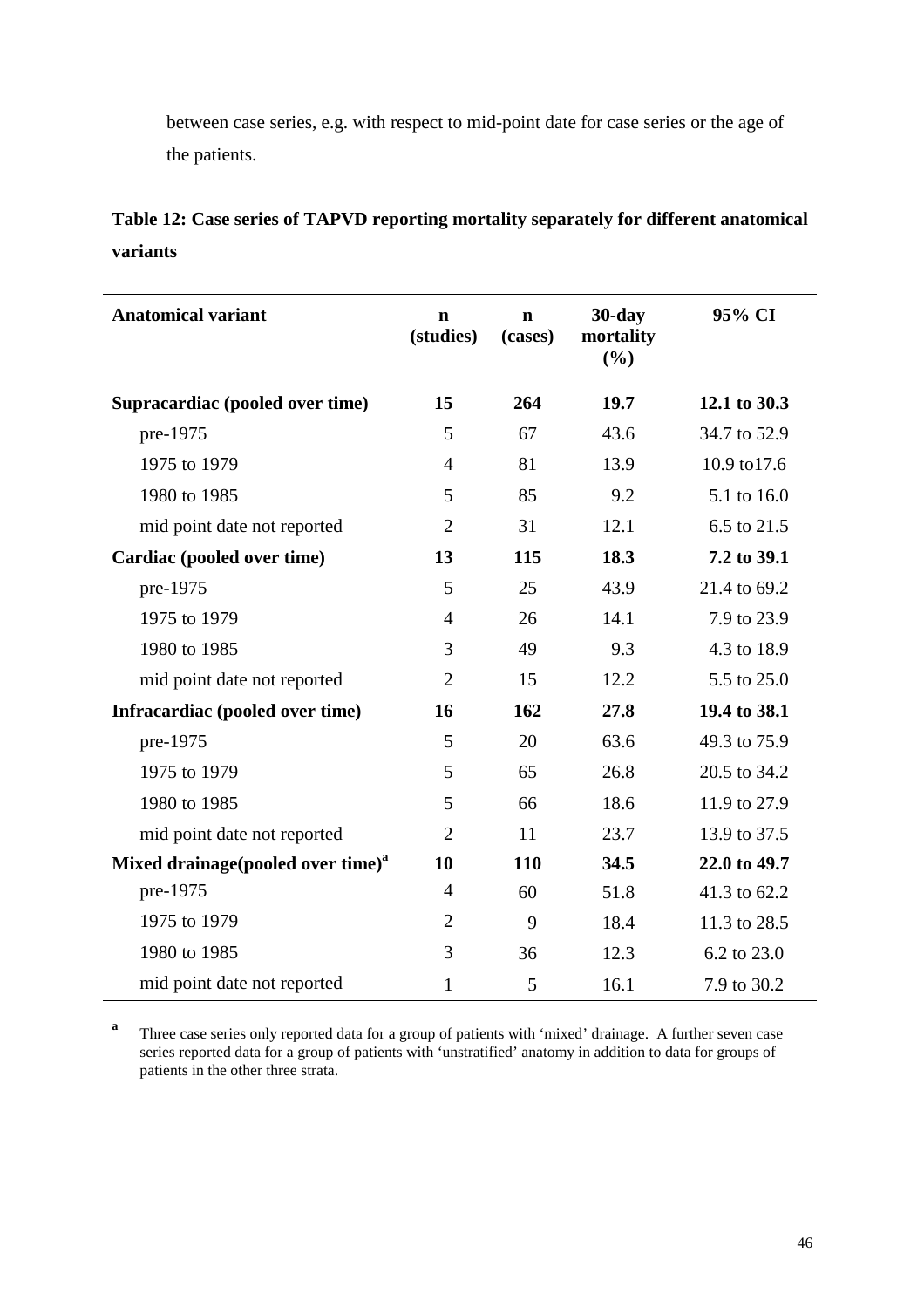- 58 The 30-day mortality for patients with cardiac, infracardiac/infradiaphragmatic and 'mixed drainage' variants can be contrasted with the mortality for patients with supracardiac defects. There was no statistically significant difference between patients with supracardiac and cardiac anatomical defects, but patients with infracardiac/ infradiaphragmatic forms were estimated to have a mortality approximately 50% higher than for patients with supracardiac defects (odds ratio = 1.57, 95% CI 0.95 to 2.59). Patients in the 'mixed drainage' stratum also appeared to have an increased 30-day mortality, approximately twice that estimated for the supracardiac group (odds ratio  $= 2.15, 95\%$  CI 0.94 to 4.92).
- 59 Changes in 30-day mortality with calendar time were investigated by classifying the mid-point dates for case series into four groups, pre-1975, 1975 to 1979, 1980 to 1985 and 'mid-point date not calculable'. After stratifying by anatomical defect, 30-day mortality for mid-point dates after 1975 was about one fifth of the pre-1975 level (1975 to 1979: odds ratio = 0.21, 95% CI 0.13 to 0.35; 1980 to 1985: odds ratio = 0.13, 95% CI 0.06 to 0.27). Case series for which mid-point dates were not calculable had a low mortality, similar to the period from 1975 onwards. Mortality estimates for each sub-group and time period are included in Table 12.
- 60 Changes in 30-day mortality with age at operation were investigated by classifying the average ages for case series into four groups, 0-30-days, 31-90 days, >90 days, and 'average age not reported'. After stratifying by anatomical defect and mid-point date, there was a tendency for 30-day mortality to increase with increasing age, although the highest mortality was observed in case series, which did not report, average age. Patients aged >90 days at the time of operation were estimated to have about twice the mortality of patients aged 0-30-days although this increase in risk was not statistically significant (odds ratio  $= 2.08, 95\%$  CI 0.68 to 6.40).
- 61 The requirement for authors to give a clear definition of 30-day mortality was associated with approximately a halving in mortality (odds ratio  $= 0.47, 95\% \text{ CI } 0.27$ to 0.80). This was the only quality criterion found to be associated with mortality.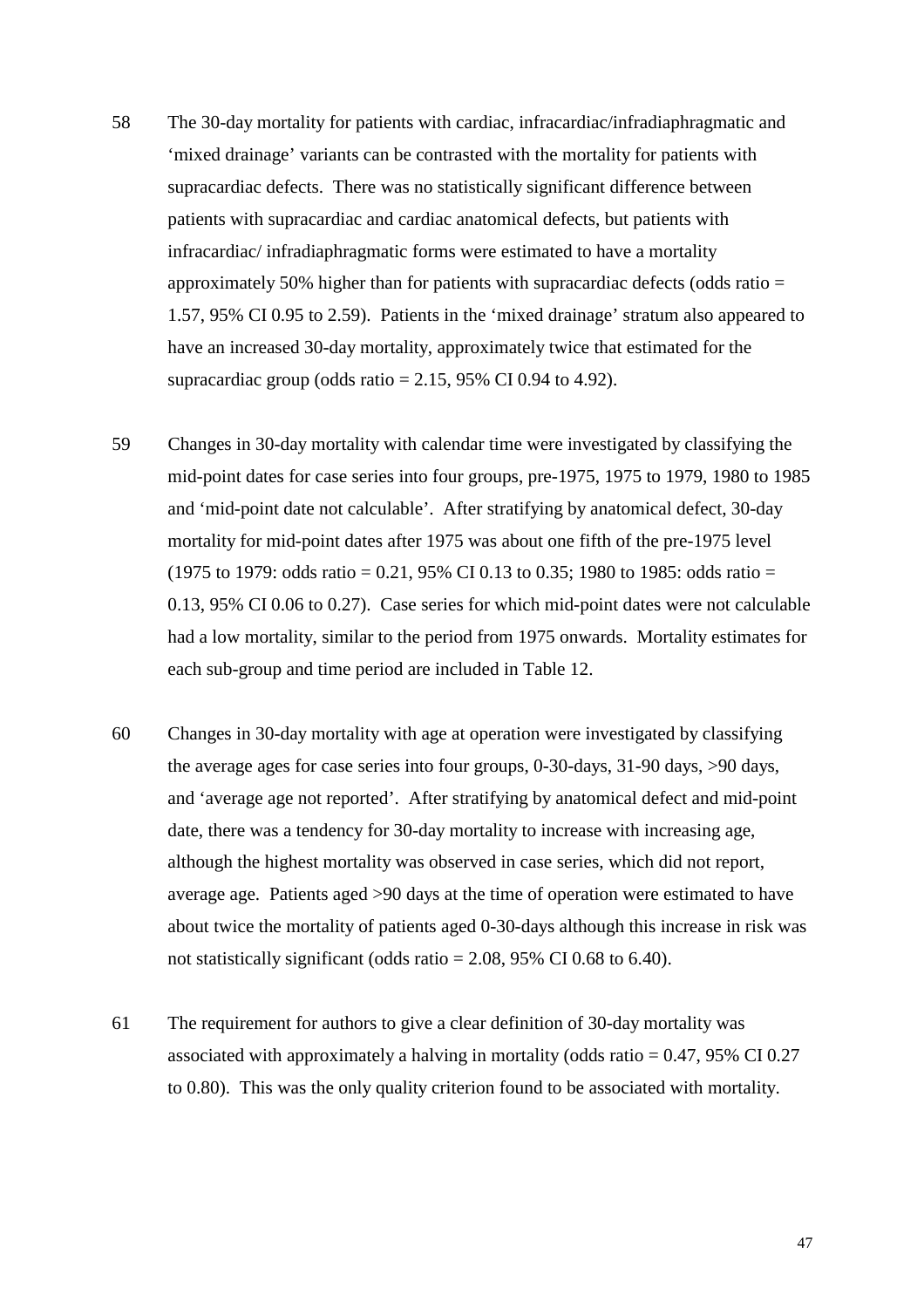## **Figure 6: 30-day mortality for TAPVD case series separately for different anatomical sub-groups**





(b) Cardiac TAPVD



**30 day mortality for TAPVD with cardiac defect**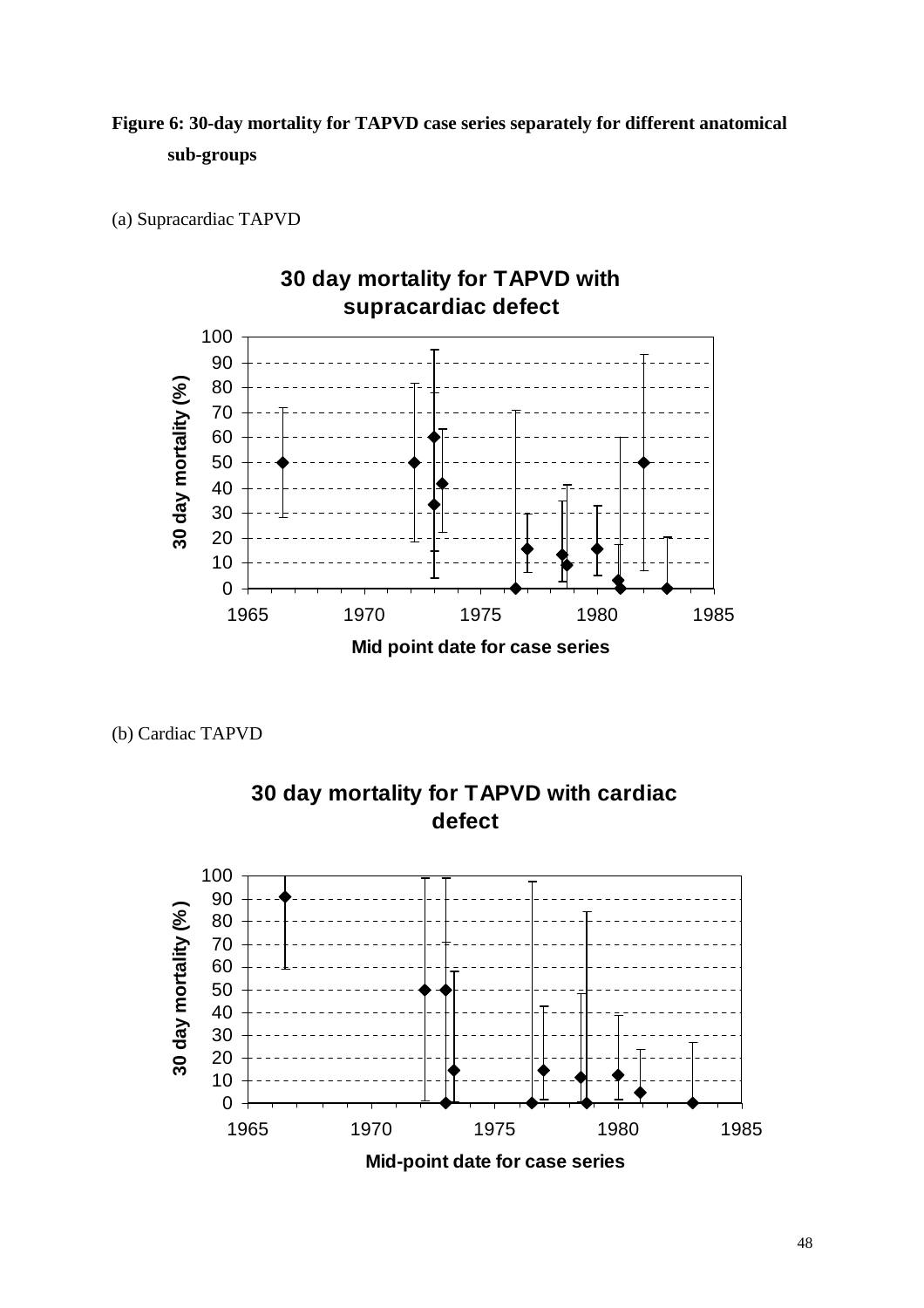## **Figure 6 (cont.)**

(c) Infracardiac TAPVD



(d) Mixed drainage TAPVD



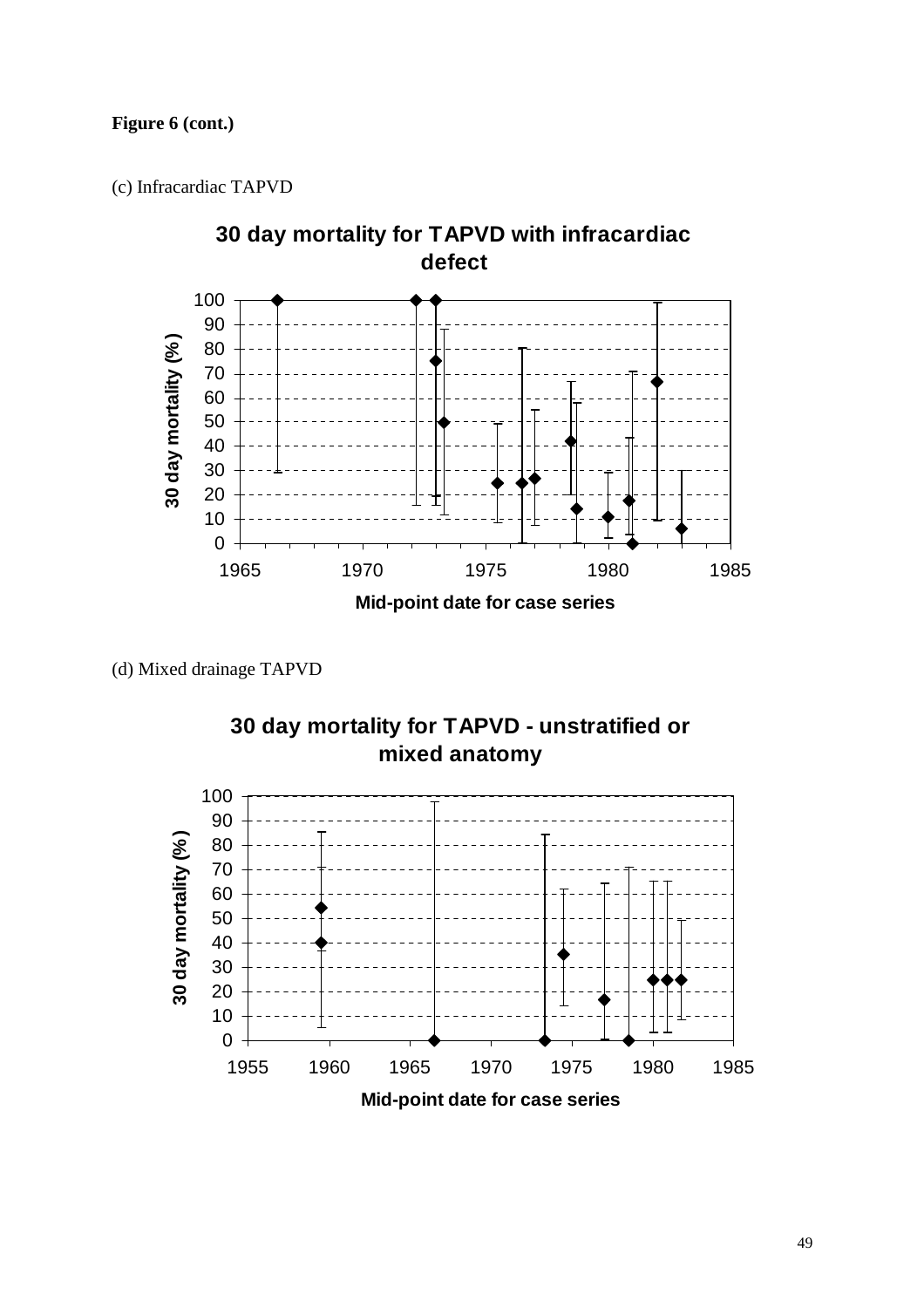#### **3.3.4 Truncus arteriosus**

62 Individual 30-day mortality estimates and 95% confidence intervals by calendar time are displayed in Figure 7. Crude 30-day mortality pooled across all case series was 23.0% (95% CI 16.9% to 30.4%).

**Figure 7: 30-day mortality estimates and 95% confidence intervals for truncus arteriosus case series (n=14). One case series, which did not report a start date, is not shown.**



**30 day mortality for Truncus Arteriosus**

63 A minority of studies (6/15) reported mortality in sufficient detail to allow data to be extracted separately for simple and complex sub-groups (see section 3.2 for definitions of defects included in simple and complex categories); where this was not possible, data for case series were classified in the 'mixed' complexity sub-group. Table 13 shows the numbers of case series and patients included in these sub-groups, 30-day mortality estimates and 95% CIs pooled across all available case series for each complexity sub-group. Individual 30-day mortality estimates for each case series for each sub-group and 95% confidence intervals by calendar time are displayed in Figure 8. Note that the 30-day mortality estimates shown in Figure 8 do not take account of other differences between case series, e.g. with respect to mid-point date or the age of the patients.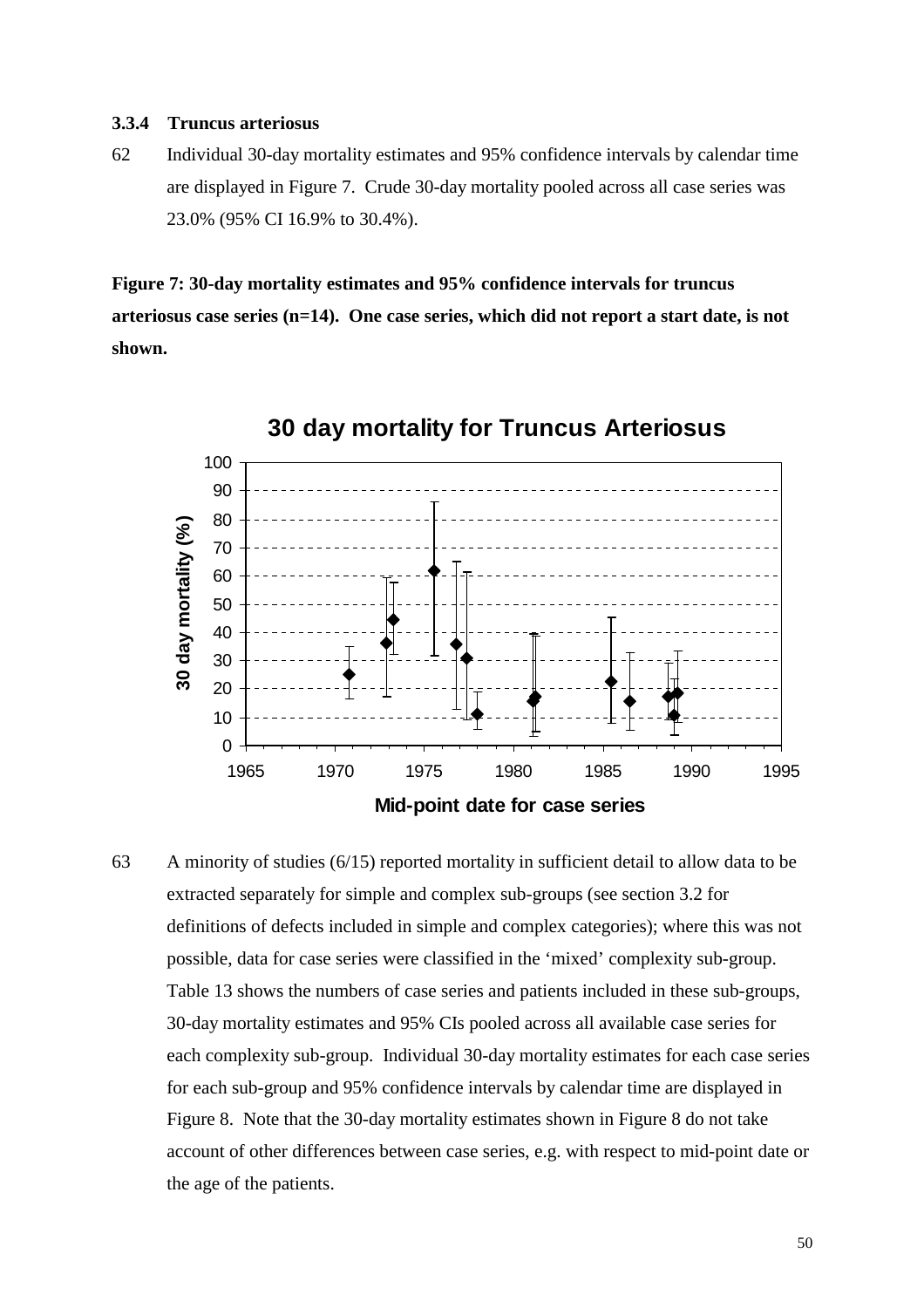64 The risk for patients with complex or mixed complexity defects can be contrasted with the risk for patients with simple defects. Patients with complex defects were estimated to have a mortality risk approximately double that for patients with simple defects (odds ratio  $= 2.65, 95\% \text{ CI } 0.73 \text{ to } 9.66$ ) although this finding was not statistically significant, probably because of the relatively small number of case series and patients. Patients in the 'mixed' stratum appeared to have a risk similar to patients with simple defects.

| <b>Anatomical variant</b>                | $\mathbf n$<br>(studies) | $\mathbf n$<br>(cases) | $30$ -day<br>mortality<br>(%) | 95% CI       |
|------------------------------------------|--------------------------|------------------------|-------------------------------|--------------|
| <b>Simple</b>                            | 6                        | 217                    | 18.9                          | 6.9 to 42.3  |
| pre-1975                                 | 1                        | 65                     | 38.6                          | 26.4 to 52.4 |
| 1975 to 1979 a                           | $\Omega$                 | $\overline{0}$         |                               |              |
| 1980 to 1984                             | 1                        | 23                     | 18.9                          | 14.2 to 24.6 |
| 1985 onwards                             | $\overline{4}$           | 129                    | 9.0                           | 4.7 to 16.5  |
| mid-point date not reported <sup>a</sup> | $\Omega$                 | $\theta$               |                               |              |
| <b>Complex</b>                           | $\overline{\mathbf{4}}$  | 55                     | 38.2                          | 25.8 to 52.3 |
| pre-1975 <sup>a</sup>                    | $\theta$                 | $\overline{0}$         |                               |              |
| 1975 to 1979 <sup>a</sup>                | $\theta$                 | $\overline{0}$         |                               |              |
| 1980 to 1984 <sup>a</sup>                | $\theta$                 | $\Omega$               |                               |              |
| 1985 onwards                             | 4                        | 55                     | 38.2                          | 25.8 to 52.3 |
| mid-point date not reported <sup>a</sup> | $\theta$                 | $\overline{0}$         |                               |              |
| Mixed (pooled over time) <sup>b</sup>    | 9                        | 307                    | 23.1                          | 15.2 to 33.5 |
| pre-1975                                 | $\overline{2}$           | 114                    | 30.6                          | 21.8 to 41.1 |
| 1975 to 1979                             | $\overline{4}$           | 140                    | 20.0                          | 8.6 to 40.0  |
| 1980 to 1984                             | 1                        | 19                     | 14.0                          | 9.1 to 21.1  |
| 1985 to 1990                             | 1                        | 22                     | 6.5                           | 2.0 to 19.4  |
| mid-point date not reported <sup>c</sup> | 1                        | 12                     | 33.3                          |              |

## **Table 13: Case series of truncus arteriosus reporting mortality separately for different complexity of defects**

**<sup>a</sup>** Estimates and 95% CIs not available because no case series reported data for these strata.

**b** All 9 case series only reported data for a group of patients with 'mixed' complexity defects.

**c** 95% confidence interval not available because the estimate was based on only one case series.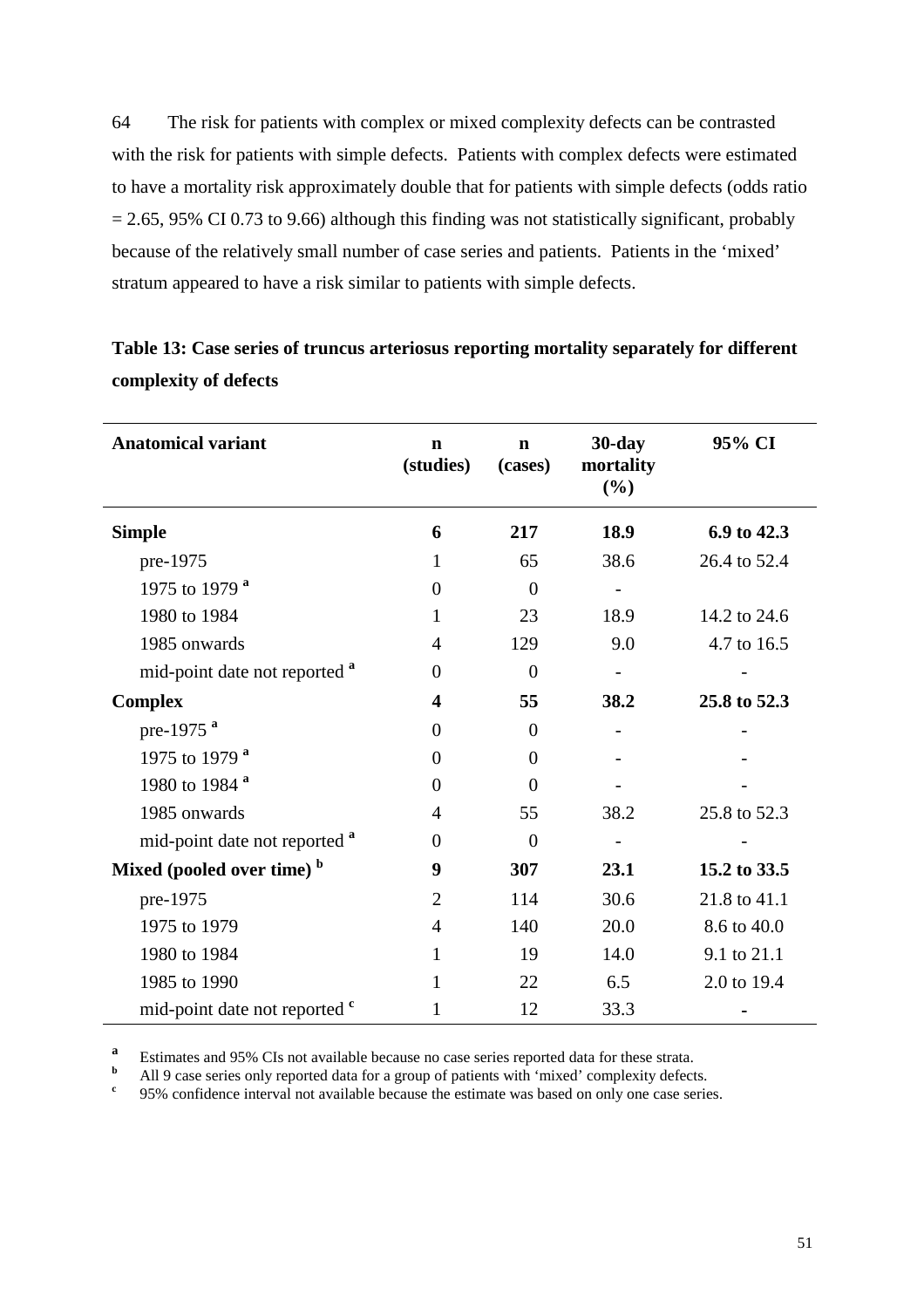**Figure 8: 30-day mortality for truncus arteriosus case series separately for simple, complex and unstratified defect sub-groups**



(a) Simple truncus arteriosus

(b) Complex truncus arteriosus

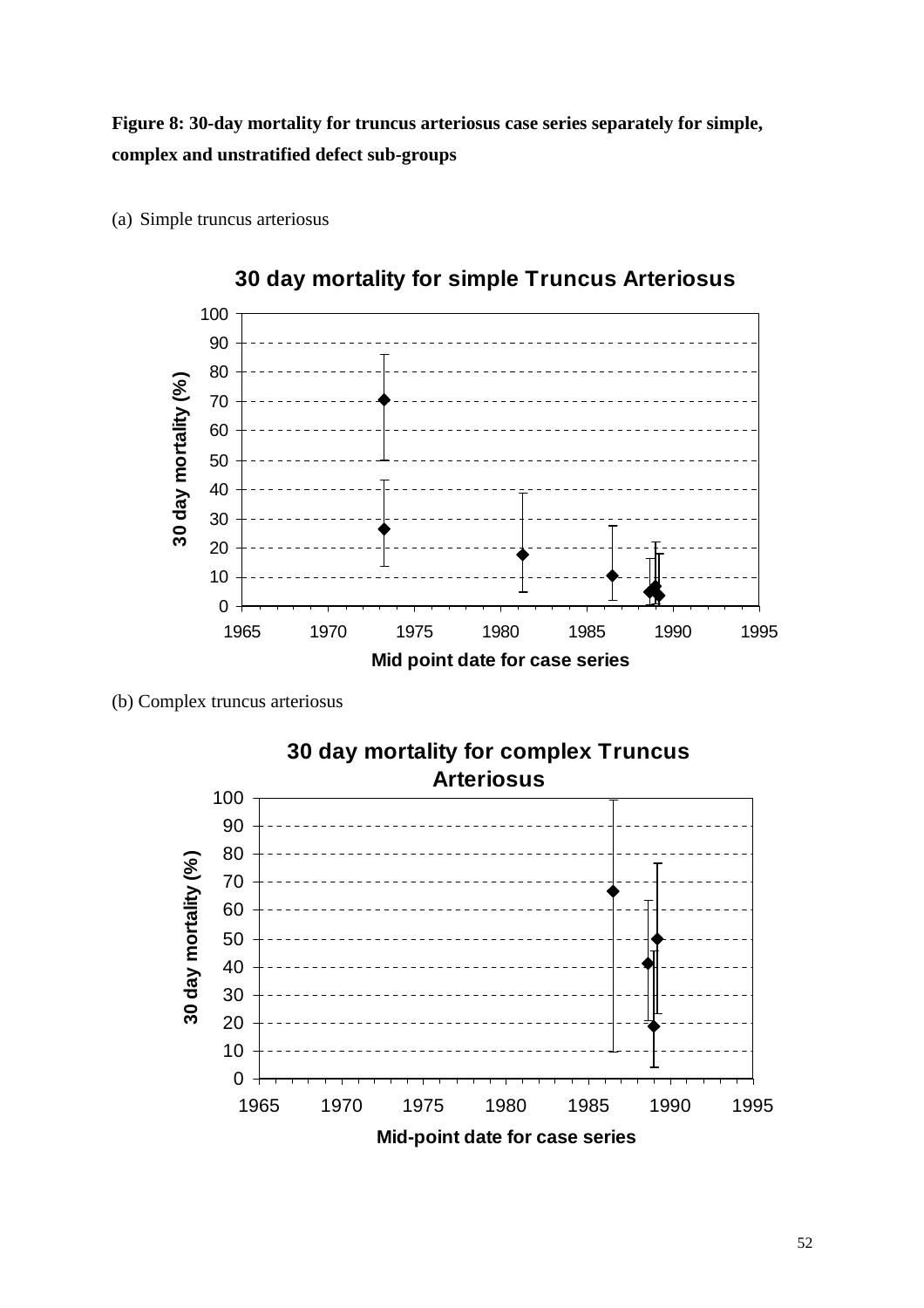#### **Figure 8 (cont.)**

(c) Unstratified type truncus arteriosus



- 65 Changes in 30-day mortality with calendar time were investigated by classifying the mid-point dates for case series into five groups, pre-1975, 1975 to 1979, 1980 to 1984, 1985 onwards, and 'mid-point date not calculable'. After stratifying by anatomical defect, 30-day mortality decreased with time. The decrease was not significant for the 1975 to 1979 period (odds ratio  $= 0.57$ , 95% CI 0.19 to 1.67) but was significant for later periods, dropping to about one third and one fifth of the mortality for the pre-1975 level (1980 to 1984: odds ratio  $= 0.37, 95\%$  CI 0.25 to 0.55; 1985 onwards; odds ratio =  $0.16$ , 95% CI 0.05 to 0.45). Case series for which mid-point dates were not calculable had mortality similar to the pre-1975 period. Including mid-point date in the analysis increased the mortality risk for complex defects relative to simple defects. Mortality estimates for each sub-group and time period are included in Table 13.
- 66 Changes in 30-day mortality with age at operation were investigated by classifying the average ages for case series into five groups, <3 months, 3 to 12 months, 12 to 59 months, 60 months or older, and 'average age not reported'. After stratifying by anatomical defect and mid-point date, there were no significant differences in mortality for different age groups. Part of the reason for failing to find any age effect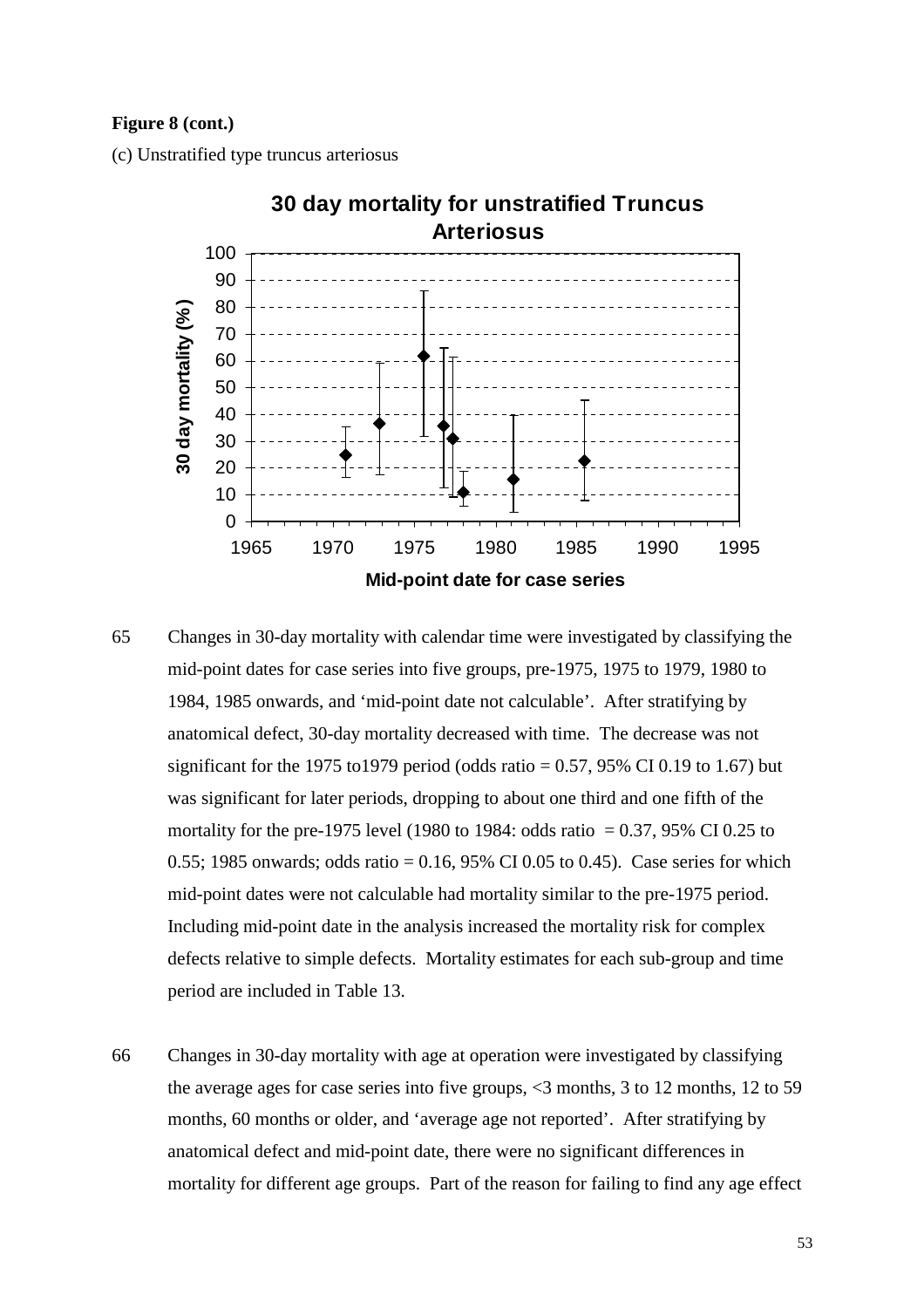may be the small number of case series and patients contributing to each age group. The reporting of confidence intervals as a quality criterion was associated with a halving of mortality.

## **3.3.5 The Fontan Procedure**

67 Individual 30-day mortality estimates and 95% confidence intervals by calendar time are displayed in Figure 9. Crude 30-day mortality pooled across all 58 case series was 14.8% (95% CI 12.7% to 17.1%).

**Figure 9: 30-day mortality estimates and 95% confidence intervals for Fontan case series (n=58). Two case series, which did not report start dates or duration, are not shown.**



**30 day mortality for Fontan**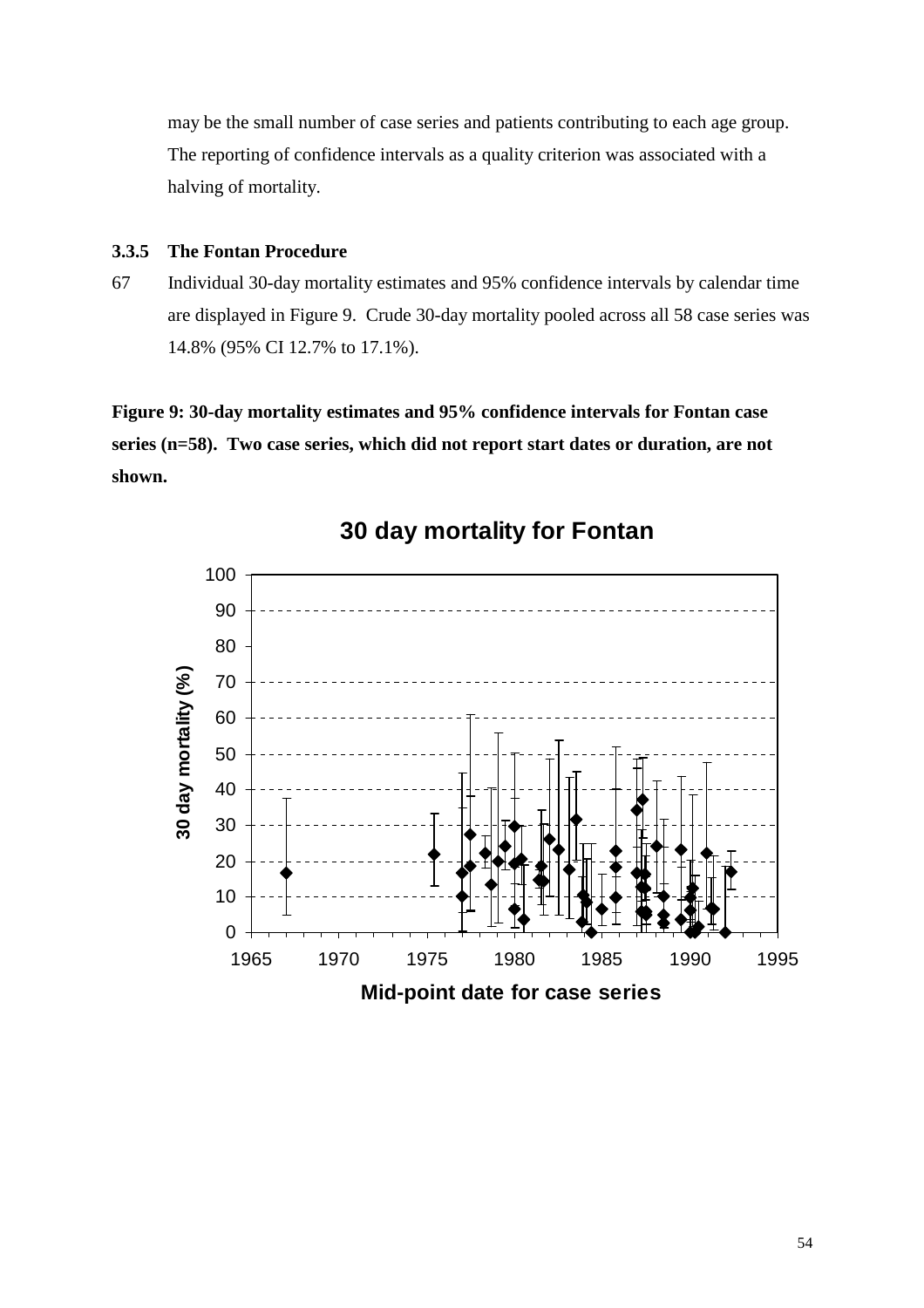- 68 About half of the case series reported mortality separately for different types of defect treated by the Fontan procedure (see section 3.2 for definitions of defect sub-groups). Case series which reported mortality for some groups of patients that could not be classified into the categories that we chose, and case series that did not report mortality separately for any sub-groups, are included in the 'unstratified' defect subgroup. Table 14 shows the numbers of case series and patients included in these series, 30-day mortality estimates and 95% CIs pooled across all available case series for each sub-group separately. Individual 30-day mortality estimates for each case series for each sub-group and 95% confidence intervals by calendar time are displayed in Figure 10. Note that the 30-day mortality estimates shown in Figure 10 do not take account of other differences between case series, e.g. with respect to midpoint date or the age of the patients.
- 69 The mortality for patients with HLH, PA, SVO and unstratified univentricular heart defects can be contrasted with the mortality for patients with TA, often considered to be a more favourable defect treated using the Fontan procedure [41] Patients with HLH were estimated to have a mortality risk approximately three times that for patients with TA (odds ratio  $= 3.20, 95\%$  CI 1.85 to 5.52); patients with PA had a similarly elevated mortality (odds ratio  $= 3.03, 95\%$  CI 1.98 to 4.62). Patients with SVO also had higher mortality than patients with TA but only by a factor of about one and a half times (odds ratio  $= 1.65$ , 95% CI 1.26 to 2.16). Patients in the unstratified univentricular heart defect sub-group had a risk similar to patients with TA.
- 70 The data for HLH patients has a mid-point date of 1979, which appears to be inconsistent with the first known date for the Norwood procedure for HLH repair. This inconsistency has arisen because the six HLH cases represented by this point were part of a case series that extended from 1973-1985 and it was not possible to locate the HLH cases more precisely in time.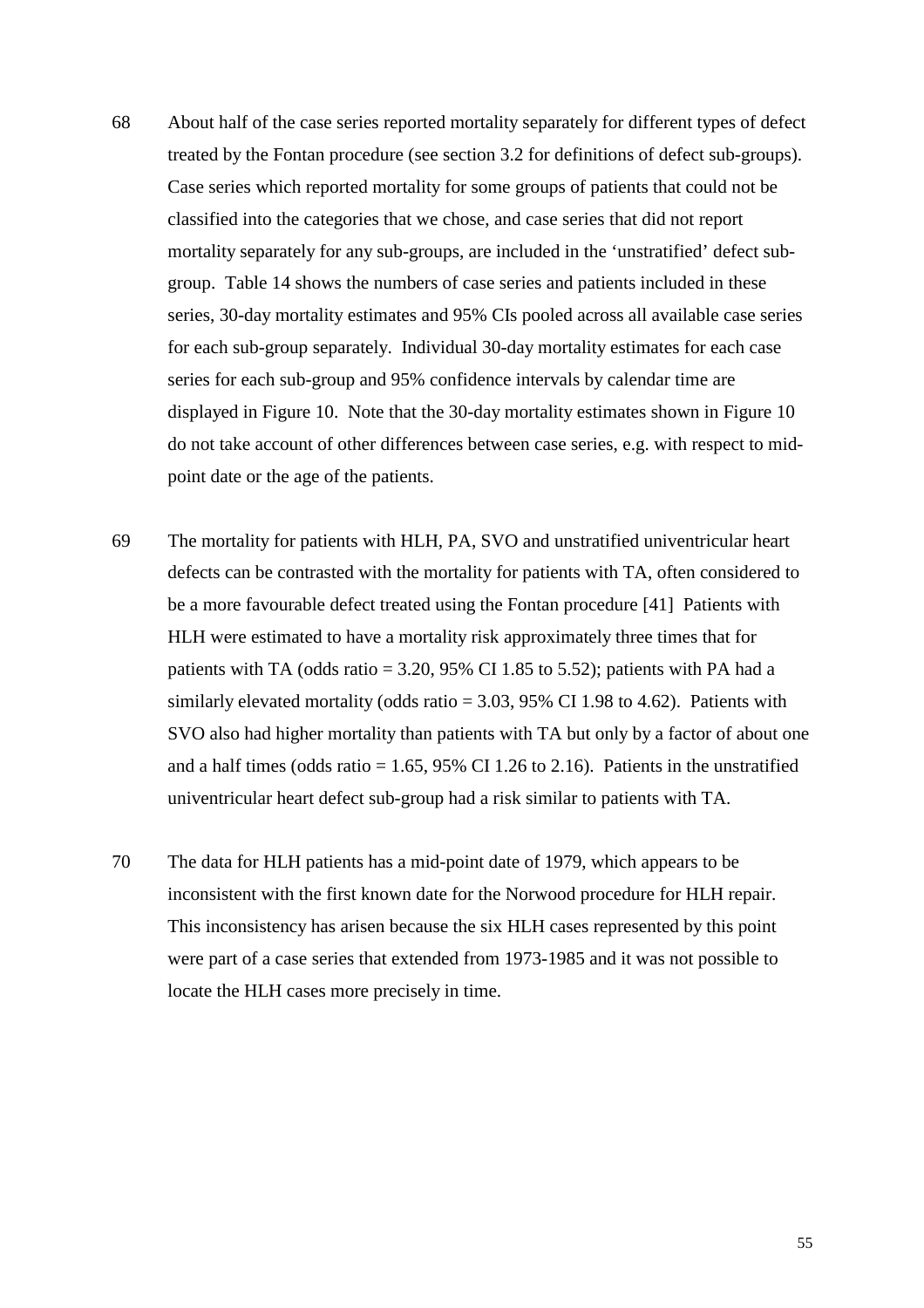| <b>Anatomical variant</b>           | $\mathbf n$<br>(studies) | $\mathbf n$<br>(cases) | $30$ -day<br>mortality<br>(%) | 95% CI       |
|-------------------------------------|--------------------------|------------------------|-------------------------------|--------------|
| Tricuspid atresia (TA)              | 21                       | 674                    | 11.3                          | 9.0 to 14.0  |
| pre-1980                            | 6                        | 326                    | 14.4                          | 11.0 to 18.6 |
| 1980 to 1984                        | 8                        | 159                    | 9.2                           | 6.2 to 13.5  |
| 1985 to 1989                        | 3                        | 92                     | 8.0                           | 5.8 to 10.8  |
| 1990 onwards                        | $\overline{2}$           | 68                     | 6.4                           | 3.3 to 12.0  |
| mid-point date not reported         | $\overline{2}$           | 29                     | 9.8                           | 2.8 to 29.2  |
| <b>Hypoplastic left heart (HLH)</b> | 9                        | 211                    | 28.9                          | 17.2 to 38.3 |
| pre-1980                            | 1                        | 6                      | 43.4                          | 29.1 to 58.7 |
| 1980 to 1984                        | 3                        | 17                     | 31.7                          | 19.2 to 47.4 |
| 1985 to 1989                        | 5                        | 188                    | 28.2                          | 18.6 to 40.4 |
| 1990 onwards                        | $\overline{0}$           | $\theta$               |                               |              |
| mid-point date not reported         | $\overline{0}$           | $\theta$               |                               |              |
| <b>Pulmonary atresia (PA)</b>       | 10                       | 72                     | 27.8                          | 18.8 to 39.1 |
| pre-1980                            | 4                        | 34                     | 33.7                          | 22.8 to 46.5 |
| 1980 to 1984                        | $\overline{4}$           | 26                     | 23.5                          | 14.1 to 36.6 |
| 1985 to 1989                        | $\overline{4}$           | 11                     | 20.7                          | 13.0 to 31.2 |
| 1990 onwards                        | $\mathbf{1}$             | $\mathbf{1}$           | 17.2                          | 8.9 to 30.9  |
| mid-point date not reported         | $\theta$                 | $\theta$               |                               |              |
| Single ventricle – other $(SVO)$    | 23                       | 803                    | 17.3                          | 14.0 to 21.2 |
| pre-1980                            | 6                        | 285                    | 23.6                          | 16.5 to 32.5 |
| 1980 to 1984                        | 9                        | 202                    | 15.7                          | 10.7 to 22.5 |
| 1985 to 1989                        | 6                        | 154                    | 13.7                          | 9.7 to 19.0  |
| 1990 onwards                        | $\overline{2}$           | 149                    | 11.2                          | 6.1 to 19.9  |
| mid-point date not reported         | 1                        | 13                     | 16.6                          | 5.1 to 42.5  |
| Unstratified UVH defects b          | 30                       | 2649                   | 13.4                          | 10.9 to 16.5 |
| pre-1980                            | 5                        | 496                    | 20.7                          | 16.4 to 25.9 |
| 1980 to 1984                        | 8                        | 461                    | 13.7                          | 10.3 to 17.9 |
| 1985 to 1989                        | 12                       | 1211                   | 11.8                          | 9.8 to 14.2  |
| 1990 onwards                        | 9                        | 481                    | 9.7                           | 6.2 to 14.8  |
| mid-point date not reported         | $\boldsymbol{0}$         | $\boldsymbol{0}$       |                               |              |

**Table 14: Mortality estimates for Fontan case series by different defect types and by mid-point date**

**a** Estimates and 95% CIs not available because no case series reported data for these strata.

**b** 26 case series only reported data for a group of patients with 'unstratified' defects; a further 4 reported data for a group of patients with 'unstratified' defects in addition to data for at least one group of patients with a specified defect.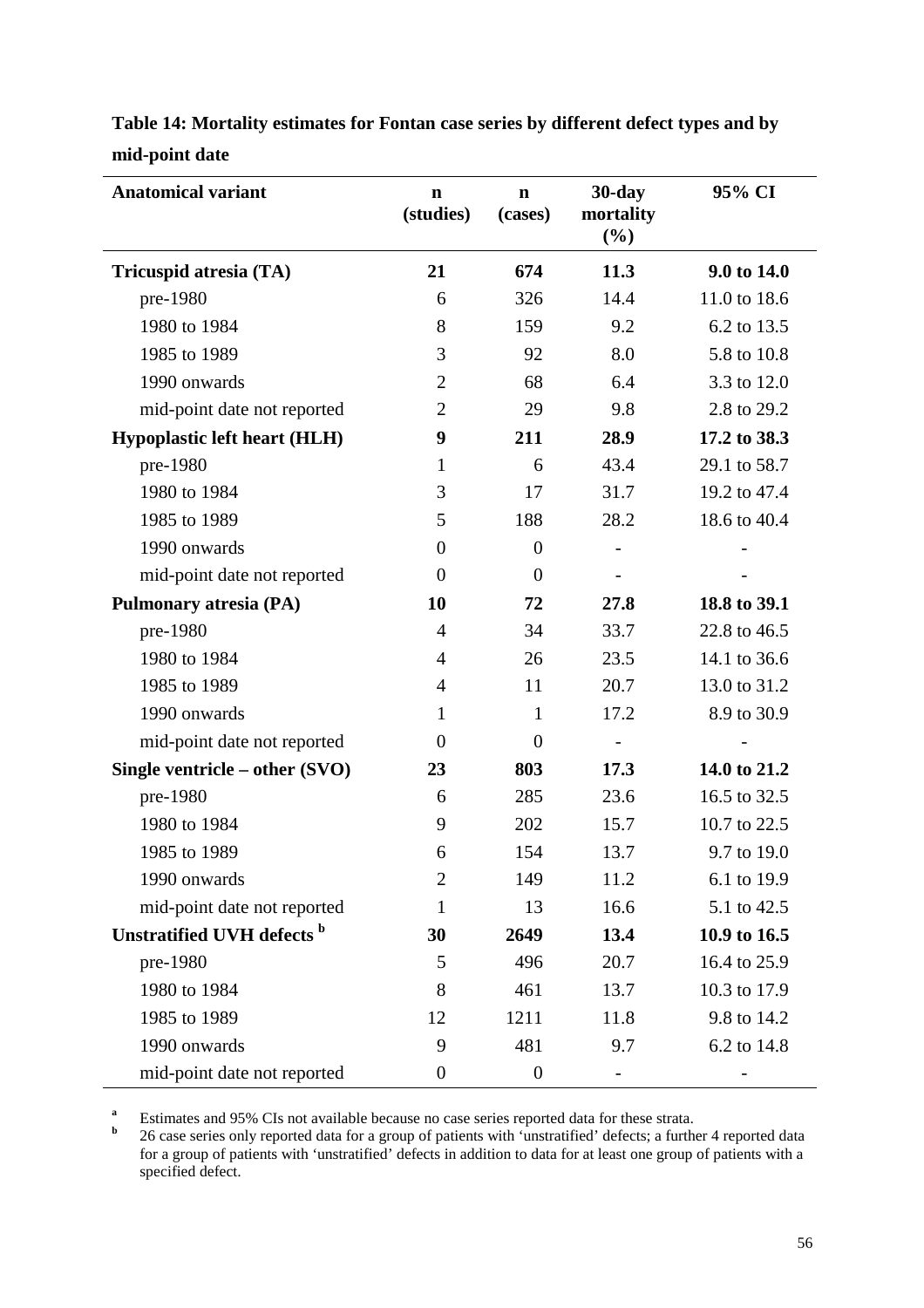**Figure 10: 30-day mortality for Fontan case series separately for simple, complex and unstratified defect sub-groups**

 30 day mortality (%) **30 day mortality (%)** 1965 1970 1975 1980 1985 1990 1995 **Mid point date for case series** 



(b) Hypoplastic left heart

(a) Tricuspid atresia

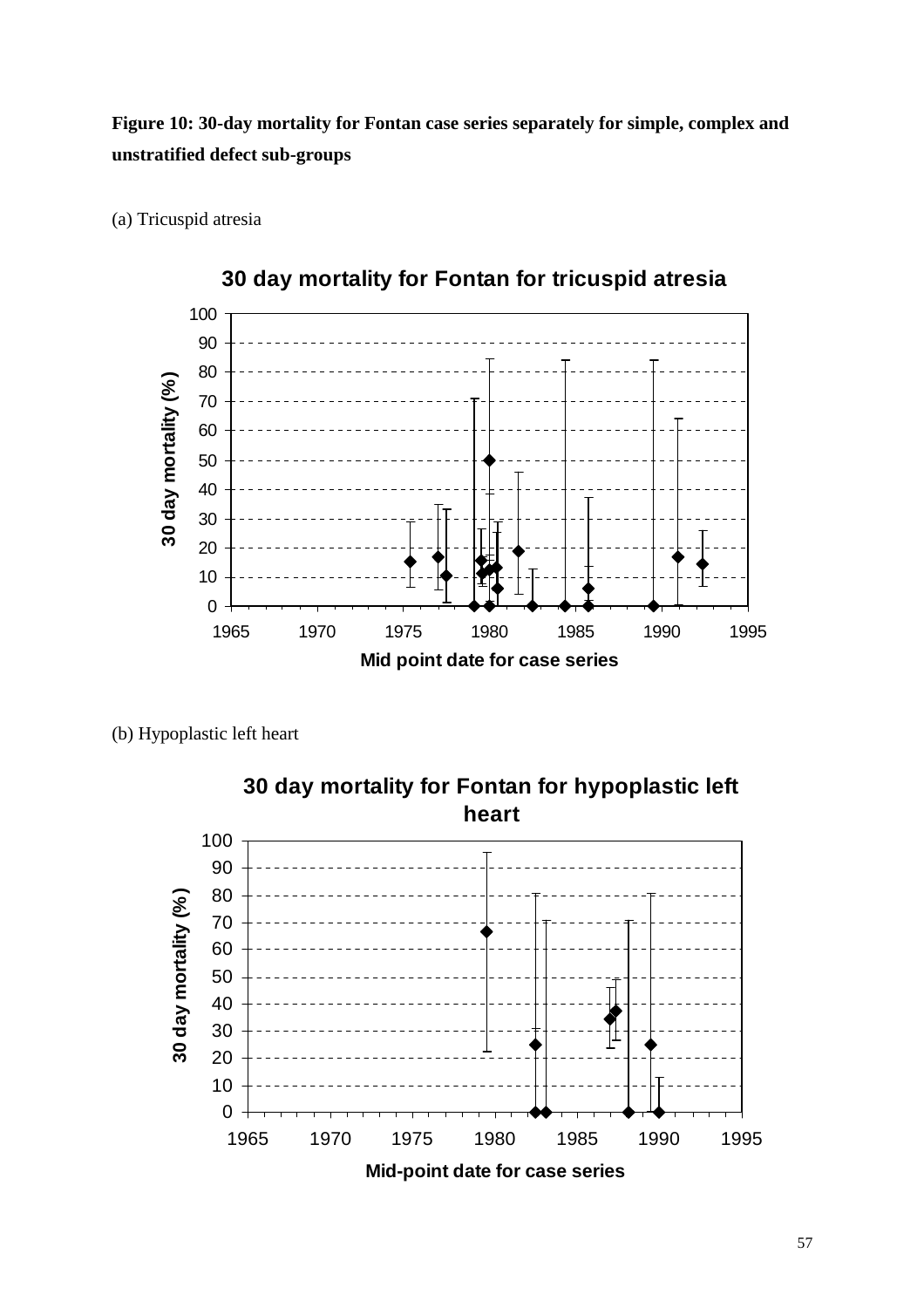## **Figure 10 (cont.)**

(c) Pulmonary atresia



(d) Single ventricle, other

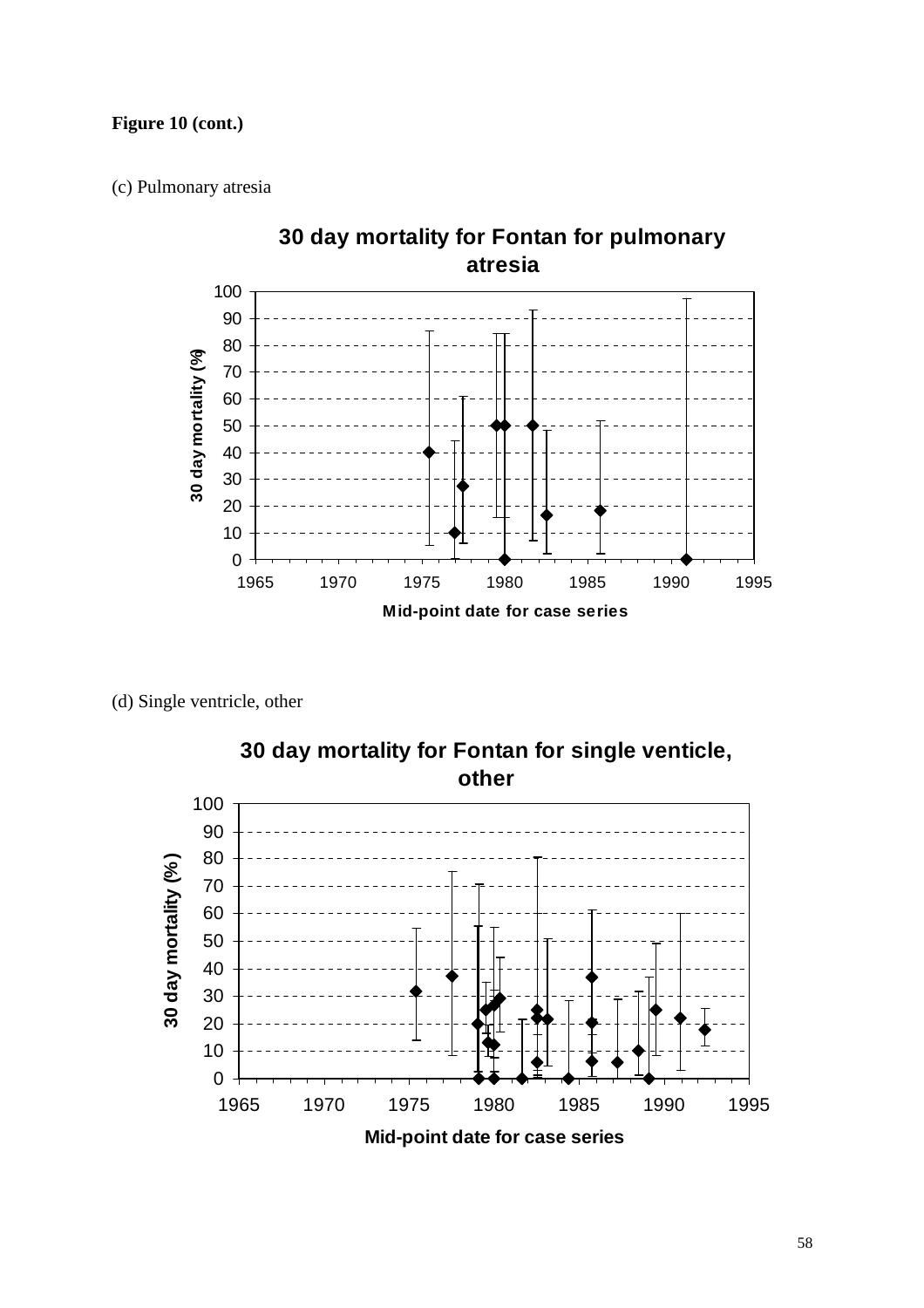#### **Figure 10 (cont.)**

(e) Unstratified univentricular heart defects



- 71 Changes in 30-day mortality with calendar time were investigated by classifying the mid-point dates for case series into five groups, pre-1980, 1980 to 1984, 1985 to 1989, 1990 onwards, and 'mid-point date not calculable'. After stratifying by anatomical defect, 30-day mortality decreased steadily with time, with mortality from 1985 onwards being about half that before 1980 (see Table 15). Case series for which mid-point dates were not calculable had mortality similar to the 1980-1984 period. Mortality estimates for each sub-group and time period are included in Table 14.
- 72 The change in 30-day mortality with age at operation was investigated by classifying the average ages for case series into four groups, <3 years, 3 to 5 years, 6 to 8 years, 9 years or older, and average age not reported. Age at operation was strongly correlated with the mid-point date for case series, with the 'average age at operation' decreasing steadily over time. After taking account of type of defect and mid-point date, mortality for the 6 to 8 years age group was approximately twice the mortality for the youngest group (6 to 8 years: odds ratio  $= 1.91$ , 95% CI 1.03 to 3.53). Mortality for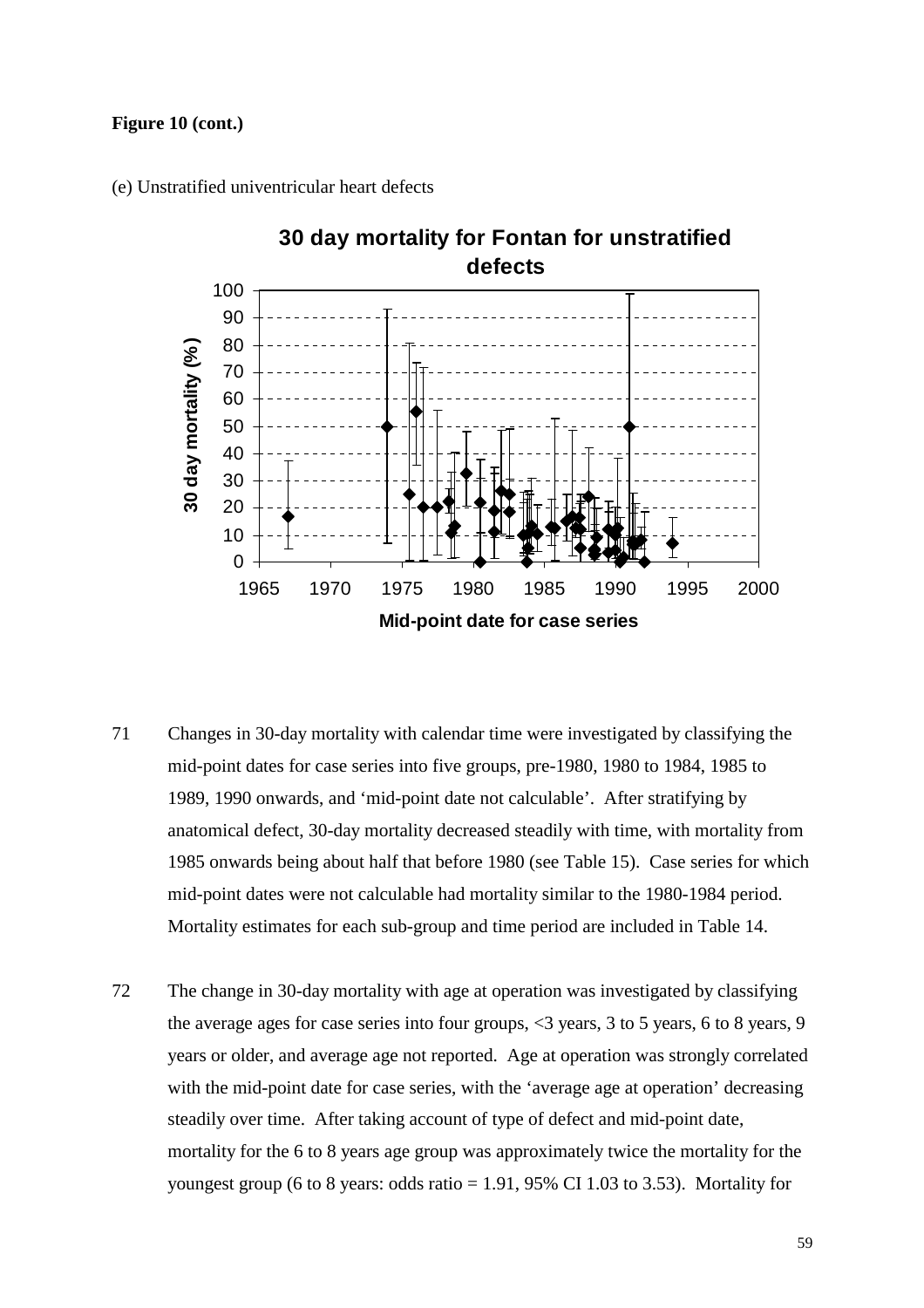the oldest group and unknown age group was similar and not significantly higher than for the youngest group. None of the quality criteria was associated with 30-day mortality.

## **Table 15: 30-day mortality by mid-point date for Fontan case series, after taking account of sub-groups with different combinations of congenital defects**

| Mid-point date         | n<br>(studies)              | n<br>(cases) | odds ratio | 95% CI                  |
|------------------------|-----------------------------|--------------|------------|-------------------------|
| Pre-1980               | 10                          | 1147         | 1.00       |                         |
| 1980-1984              | 17                          | 865          | 0.61       | $0.40 \text{ to } 0.92$ |
| 1985-1989              | 18                          | 1656         | 0.51       | $0.36$ to $0.72$        |
| 1990 and after         | 11                          | 699          | 0.41       | $0.22$ to $0.77$        |
| Mid-point date unknown | $\mathcal{D}_{\mathcal{L}}$ | 42           | 0.65       | $0.16$ to 2.51          |

### **3.4 Longer-term outcomes reported in the study**

- 73 The main focus of this review was to report 30-day post-operative mortality, so papers selected were chosen to report early outcomes. We excluded those that reported only late results. It was not feasible to search for and review literature on longer-term outcomes within the remit of this review.
- 74 In addition to 30-day mortality rates other outcomes were sometimes described. Early post-operative complications such as bleeding and wound dehiscence were commonly reported as were more severe complications, arrhythmia, deterioration in functional and neurological status, and the need for re-intervention.
- 75 Late deaths attributable to operation-related factors and non-cardiac disorders were also reported in a small subset of papers but few had sufficient follow-up times to comment on both early and late outcomes.
- 76 No attempt was made to extract such detailed morbidity data, however, because the quality and detail of reporting throughout the eligible papers was inconsistent. Morbidity and outcomes other than mortality were often described in general terms or listed in tables and were unattributable to specific members of the original study population.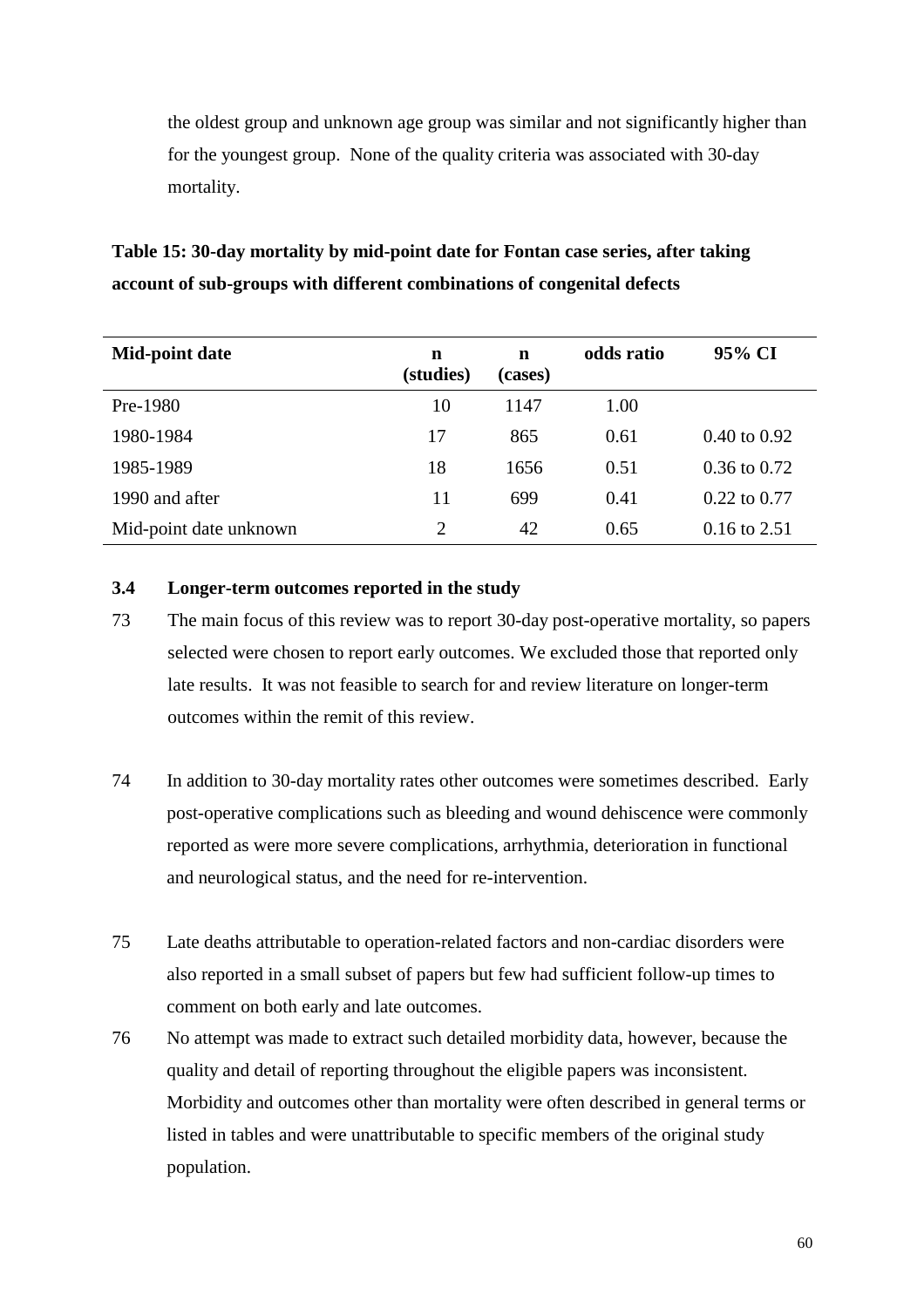77 Because of logistical difficulties in following up patients and in defining outcomes other than death consistently across studies, we believe that our experience of the reporting of such outcomes in the literature we reviewed was not atypical. This implies that reviewing other outcomes would not have yielded meaningful quantitative estimates of their frequency.

#### **3.5 Communication of surgical risk**

- 78 Papers that were reviewed did not comment on how surgeons should communicate risk to their patients and their families. However, this review has demonstrated variations in 30-day mortality for different clinical sub-groups that, at the outset, were hypothesised to have varying risks of mortality by expert clinical advisers to the review. Although the pooled estimates of mortality reported in this review may not generalise to other centres that do not collect case series (4.2), the relative differences in mortality between clinical sub-groups are more likely to do so. In principle, therefore, surgeons should consider discussing how the specific nature of a patient's congenital anomaly affects the risk of mortality, relative to the 'average' risk.
- 79 Although the review has demonstrated empirically variations in 30-day mortality for different clinical sub-groups, clinical advisers to the review also stressed the importance of physiological factors in determining the risk of mortality. These factors were rarely reported in the papers that were reviewed, precluding any quantitative estimation of the risk that they confer. The importance of physiological factors in determining the risk of mortality may be more important than anatomical factors in some cases.
- 80 The review has also shown how outcomes have improved with the passage of time. This finding emphasises that surgeons should collect personal data on the outcomes of their operations and, ideally, contribute these data to a larger national pool, e.g. UK Cardiac Surgical Register. Surgeons should not assume that recent personal data provide the best guide to outcome, since the relatively small number of patients treated by one surgeon will give rise to greater random fluctuations in outcome. There are established statistical methods for weighting information from local and national sources appropriately. It should be stressed that collection of data to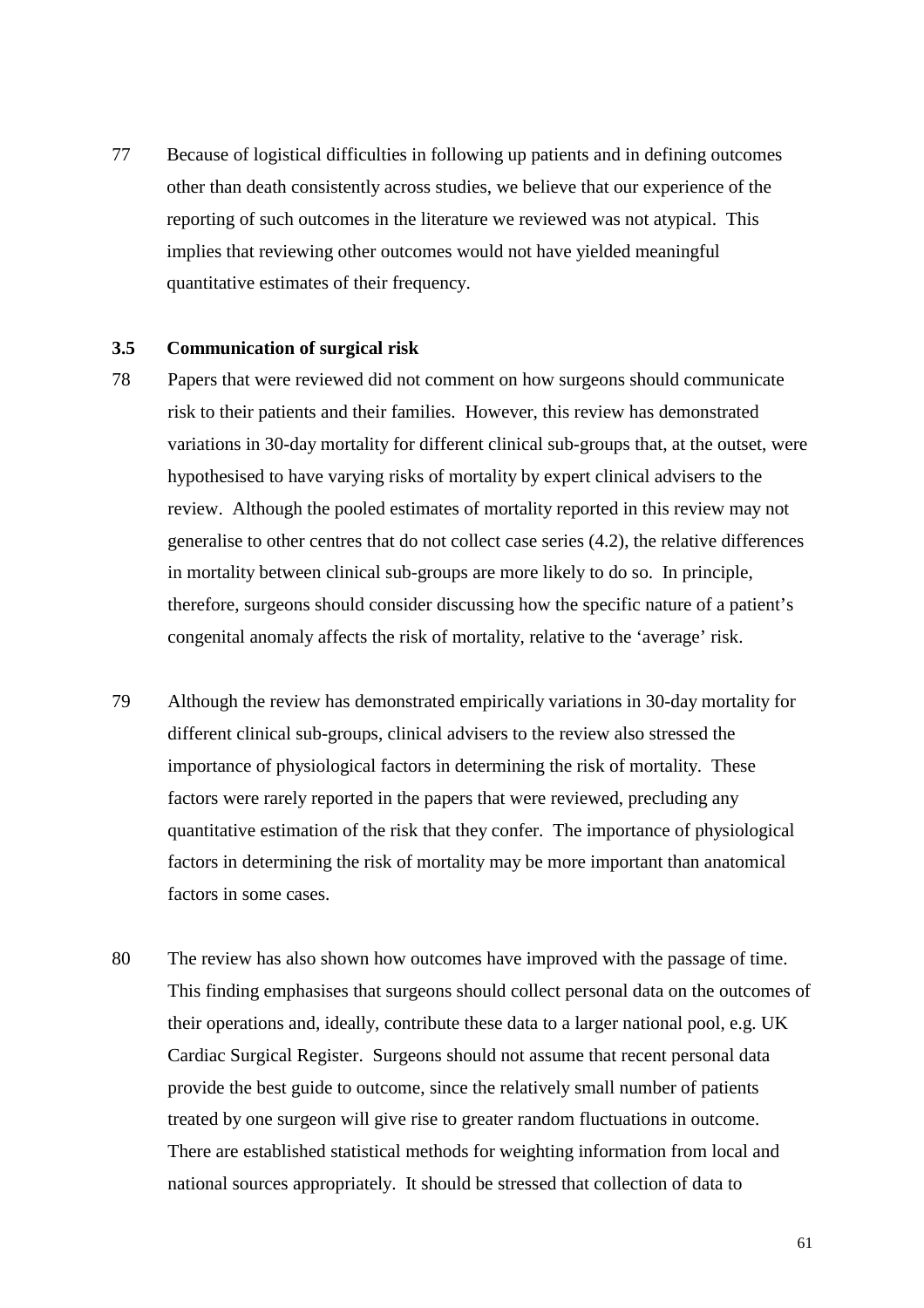characterise patients and their outcomes must be carried out in accordance with established data definitions.

81 The substantial variation in mortality between case series illustrates the dangers of using risks reported in the data to communicate expected outcomes. Some of this variation arises from sampling error but, almost certainly, some arises from selection biases and centre-specific factors.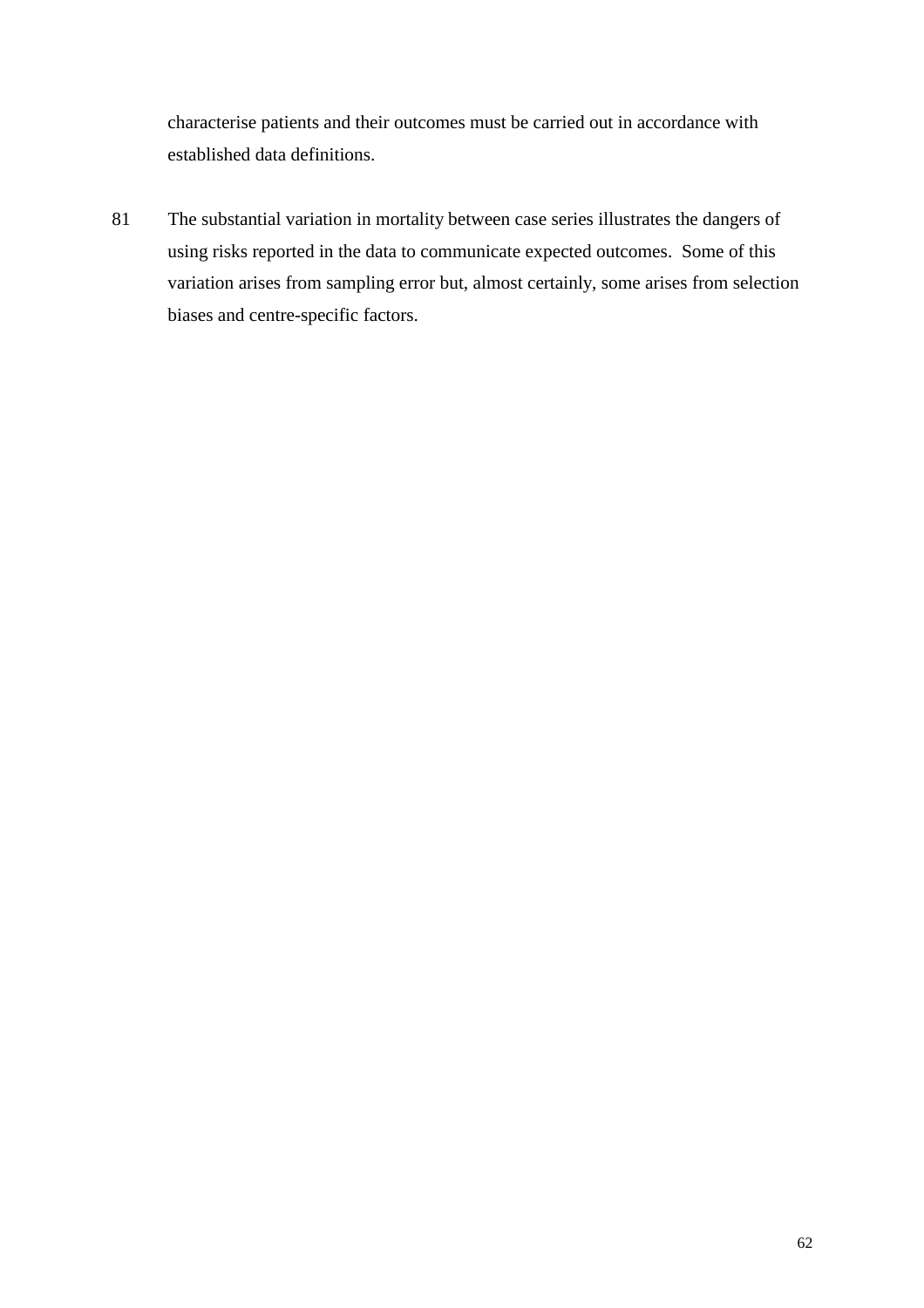### **4. Discussion**

### **4.1 Summary of key findings**

- 82 The review has met its first objective of identifying and synthesising evidence on 30 day mortality risk. Broadly, there were many case series, reporting data for over 2000 individuals, for three operation /defect types: (a) TGA, (b) c-AVSD and (c) Fontan. There were relatively few case series, reporting data for about 600 individuals, for TAPVD and truncus arteriosus. Pooled estimates of 30-day mortality were lower for the three more commonly reported operation types (TGA - 11.2%; c-AVSD - 14.7%; Fontan - 14.8%) than for the two more rarely reported defect types (TAPVD –  $24.0\%$ ; truncus arteriosus – 23.0%) although the confidence intervals for these estimates often overlapped.
- 83 In relation to the second objective, the review has demonstrated that some of the variation in estimates for 30-day mortality between case series for a particular operation /defect type can be explained by case-mix, i.e. clinical sub-groups considered to be important by clinical experts prior to analysing the data. The relative differences in mortality for different sub-groups were broadly consistent with the experience of clinical experts. The review has also demonstrated consistent improvements in mortality over time for all five operation / defect types in the types of centres that report case series.
- 84 We pursued the third objective, of trying to assess the research quality of the published case series in order to investigate whether quality was associated with mortality, but without being able to draw any clear conclusion. Reviewers often find that RCTs that have been carried out to a very high standard (judged against accepted quality criteria) yield smaller effect sizes than low quality RCTs, implying that poor research quality introduces biases and consequent overestimation of the effect size. By analogy, we hypothesised that case series of poor research quality would tend to report lower mortality as a result of selection biases. This hypothesis was not supported by the findings. Multi-centre studies (regarded as having good research quality) were associated with increased mortality for TGA but decreased mortality for c-AVSD; an explicit statement about recruitment of consecutive patients (regarded as having good research quality), the criterion most obviously related to selection bias,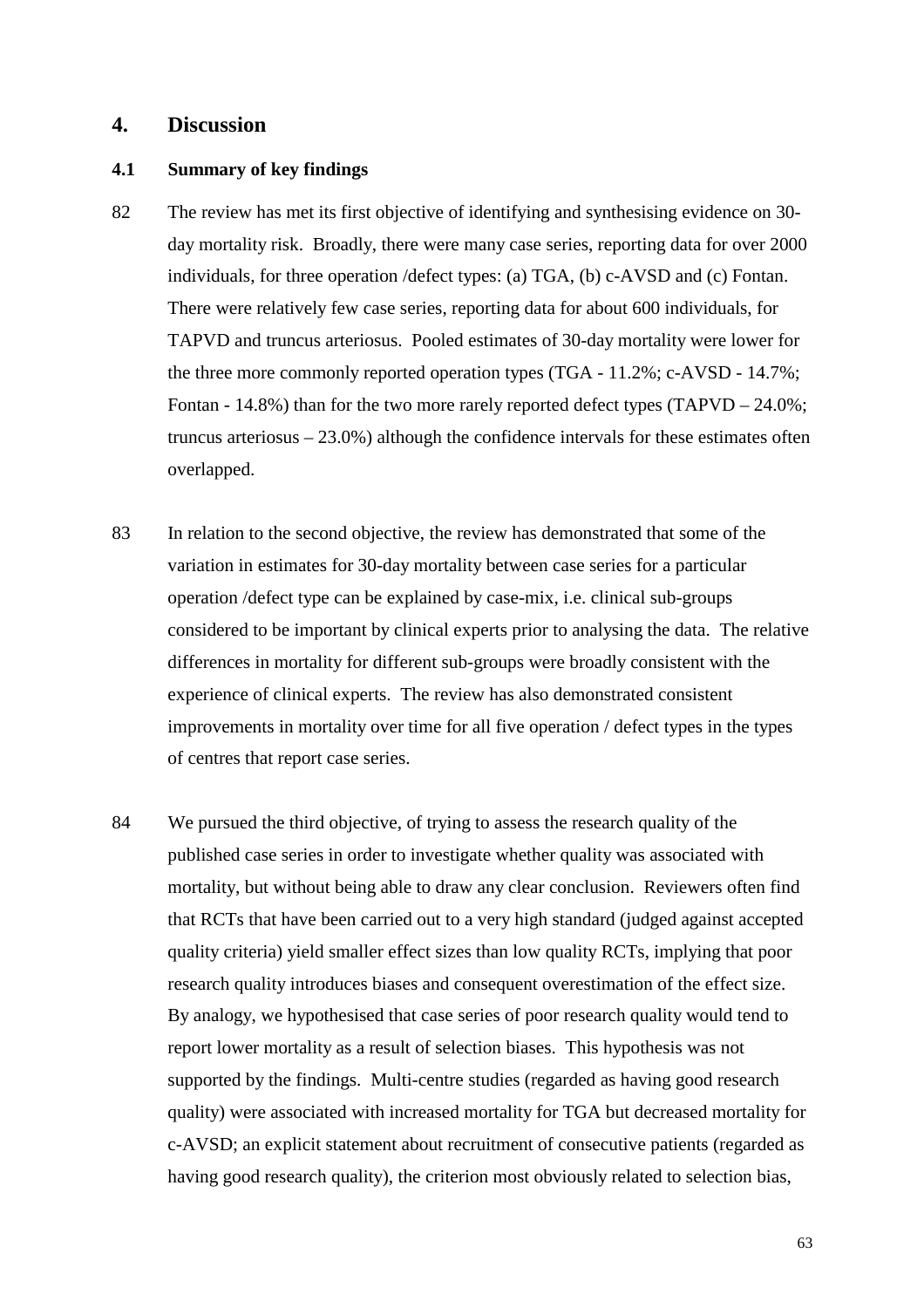was associated with increased mortality only for TGA. Other criteria (clear case definition and reporting of confidence intervals) were each associated with a decrease in mortality on one occasion, for TAPVD and truncus arteriosus, respectively. It is unclear whether the criteria we chose to assess (adapted from other reviewers) lacked discrimination as indicators or research quality or whether there truly was no association between research quality and mortality. The absence of any association between the indicators of research quality that we assessed and mortality imply that the pooled estimates of mortality reported in section 3.3 remain the best estimates of mortality available from the literature.

- 85 Authors of the papers reviewed did not comment directly on risk factors that they take into account and communicate to patients and their families. The review has demonstrated the importance of some clinical sub-groups and has attempted to quantify their relative risk. These sub-groups were defined at the outset on the basis of the experience of clinical advisers to the review team and one might therefore expect surgeons with similar experience to already know about the importance of these sub-groups. We were unable to investigate the risk conferred by physiological factors which clinical advisers emphasised are likely to be as important, and sometimes more important, than anatomical ones. Variation between case series highlighted the need for individual surgeons to monitor their practice and to contribute these data to a national database. There are well recognised methods for weighting local and national data in estimating the current risk in a local setting.
- 86 Several issues need to be taken into account with respect to interpretation of the research evidence, the sixth objective. Interpreting the evidence is very important in reconciling the specific objectives of the review (see paragraph 4) with the aims of the Inquiry when the review was commissioned (see paragraph 3). Our interpretation relates directly to the question about how well the review summarises the knowledge base that might have been available to Bristol clinicians during 1984-1995. These issues can be considered as a hierarchy.
- 87 First, there are issues concerning the generalisability of the mortality estimates reported in case series, i.e. the extent to which case series estimates represent a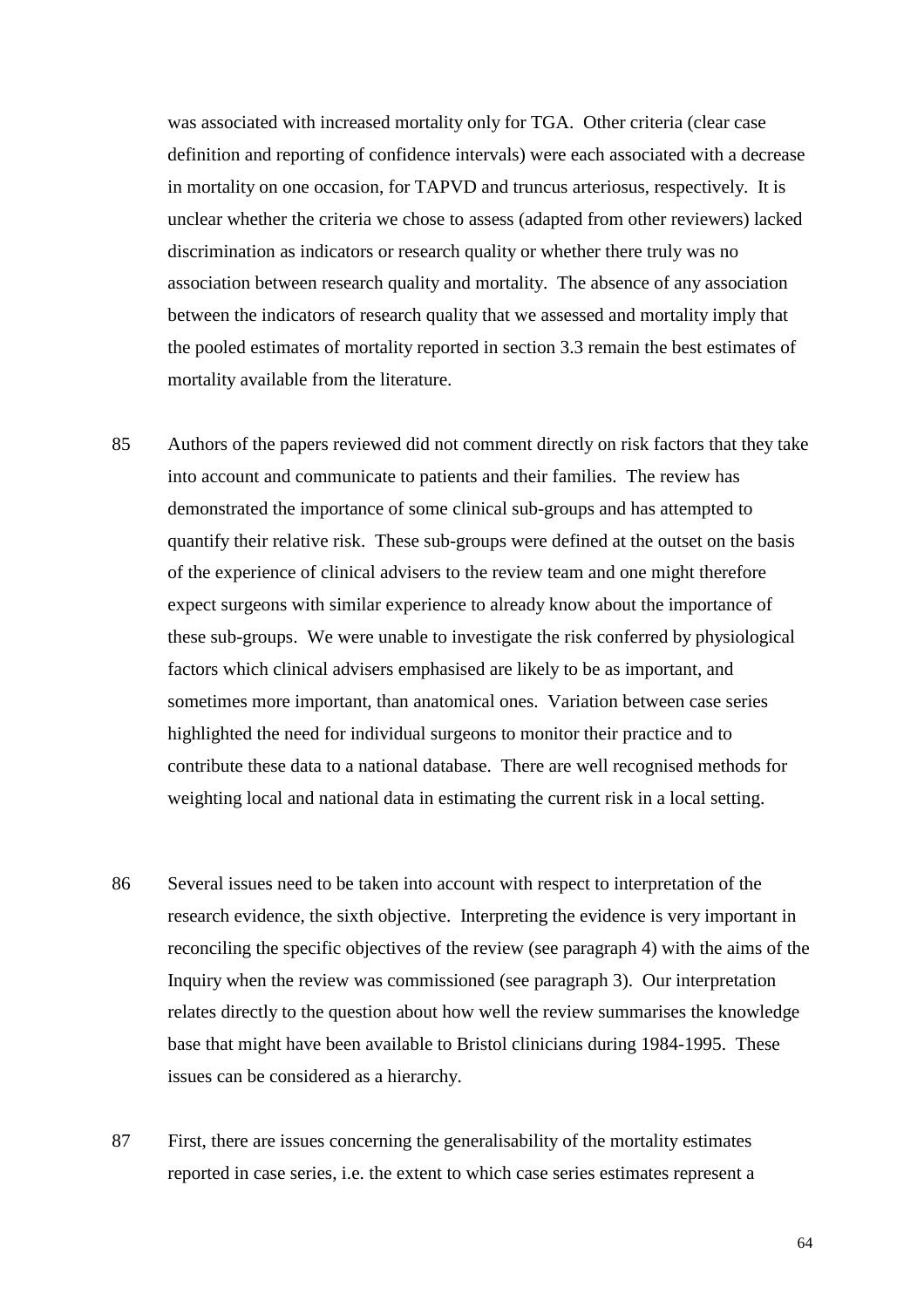realistic target that practising surgeons should aim to achieve. This issue is considered in more detail in section 4.2.

88 The second level of the hierarchy concerns the accessibility of evidence. It is implausible to us that surgeons should be expected to have easy access to and to read regularly all of the journals in which relevant evidence might be published. The difficulty of keeping up-to-date was well illustrated by one of the clinical expert advisers to the Inquiry. Having ranked relevant peer-reviewed journals in order of importance with respect to developments in the field of paediatric cardiac surgery, he commented:

> *"I wouldn't like to suggest that any [practising] surgeon could possibly keep in touch with all these journals! If I manage to scan through the first three every month I feel I am doing well."*

- 89 The third issue concerns the synthesis of available evidence. Even if a surgeon were to have read all of the relevant evidence that we have reviewed, it is extremely unlikely that he or she would have the expertise to synthesise the evidence as we have done. To our knowledge, this is the first example of a medical systematic review which has attempted to pool evidence from case series. The importance of synthesis can be illustrated by analogy with early meta-analyses of RCTs, for example of the use of corticosteroids in women expected to deliver prematurely to reduce the risk of respiratory distress in the infants after birth [42]. Such meta-analyses demonstrated how evidence in the literature was not accessible to practising clinicians; in effect, these meta-analyses provided 'new' evidence by finding and synthesising the existing literature in a way that no practising clinician could have been expected to do at the time.
- 90 The fourth issue concerns the time lag that has been described between the publication and widespread uptake of evidence. This point was demonstrated by Antman et al., who showed how up-to-date textbook recommendations of effective health care tended to lag behind up-to-date evidence from meta-analyses of the literature by about 10 years [43]. General concern about slow uptake of evidence has led to projects to promote implementation of evidence in several areas of health care [44,45]. It may be legitimate to criticise health care professions for their conservatism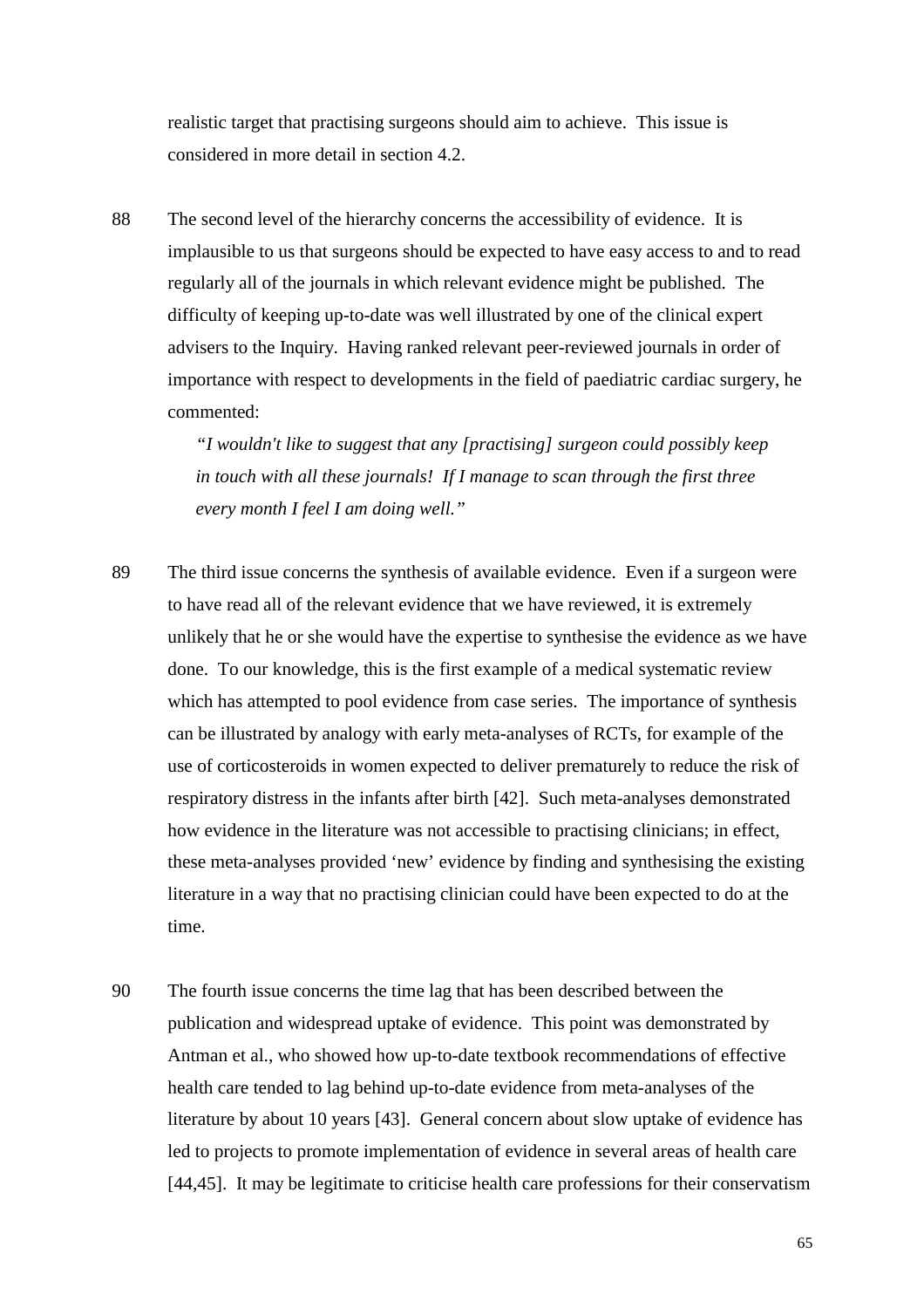in this respect, but it is important to acknowledge that this tendency is widespread and not restricted to a minority of practitioners.

### **4.2 Generalisability of the evidence**

- 4.2.1 Atypical centres
- 91 One reason for questioning the generalisability of the mortality estimates from case series is the tendency for such studies to be published by specialist centres. This tendency was clear in the literature that we reviewed. About one third of all of the case series that were finally included were published from only seven centres, namely:
	- Boston Children's Hospital, Boston, USA
	- Children's Memorial Hospital, Chicago, USA
	- Great Ormond Street Hospital for Sick Children, London
	- University of California Los Angeles School of Medicine, Los Angeles, USA
	- Mayo Clinic and Foundation, Rochester, USA
	- Royal Children's Hospital, Melbourne, Australia
	- University of Michigan School of Medicine, Michigan, USA

 Each of these centres published case series for at least three of the five operation /defect types.

- 4.2.2 Patient selection
- 92 Papers describing what purport to be 'consecutive' cases are sometimes difficult to interpret. It would be a fallacy to describe patients who have a Fontan procedure as representative of all those with a univentricular heart defect as this is very much the final stage of a series of palliative operations, each of which carries high mortality risks. Patients who survive to the stage where they undergo a Fontan procedure are likely to be a highly selected group, who are fitter or have simpler manifestations of univentricular heart defects than those who die before reaching this stage.
- 93 There may also be a difficulty in interpreting consecutive case series for other operation types or defects. Some papers reported a consecutive series of patients with a highly specific defect and data from these papers were included in one of the subgroups for a particular type or defect. It is possible that these case series may have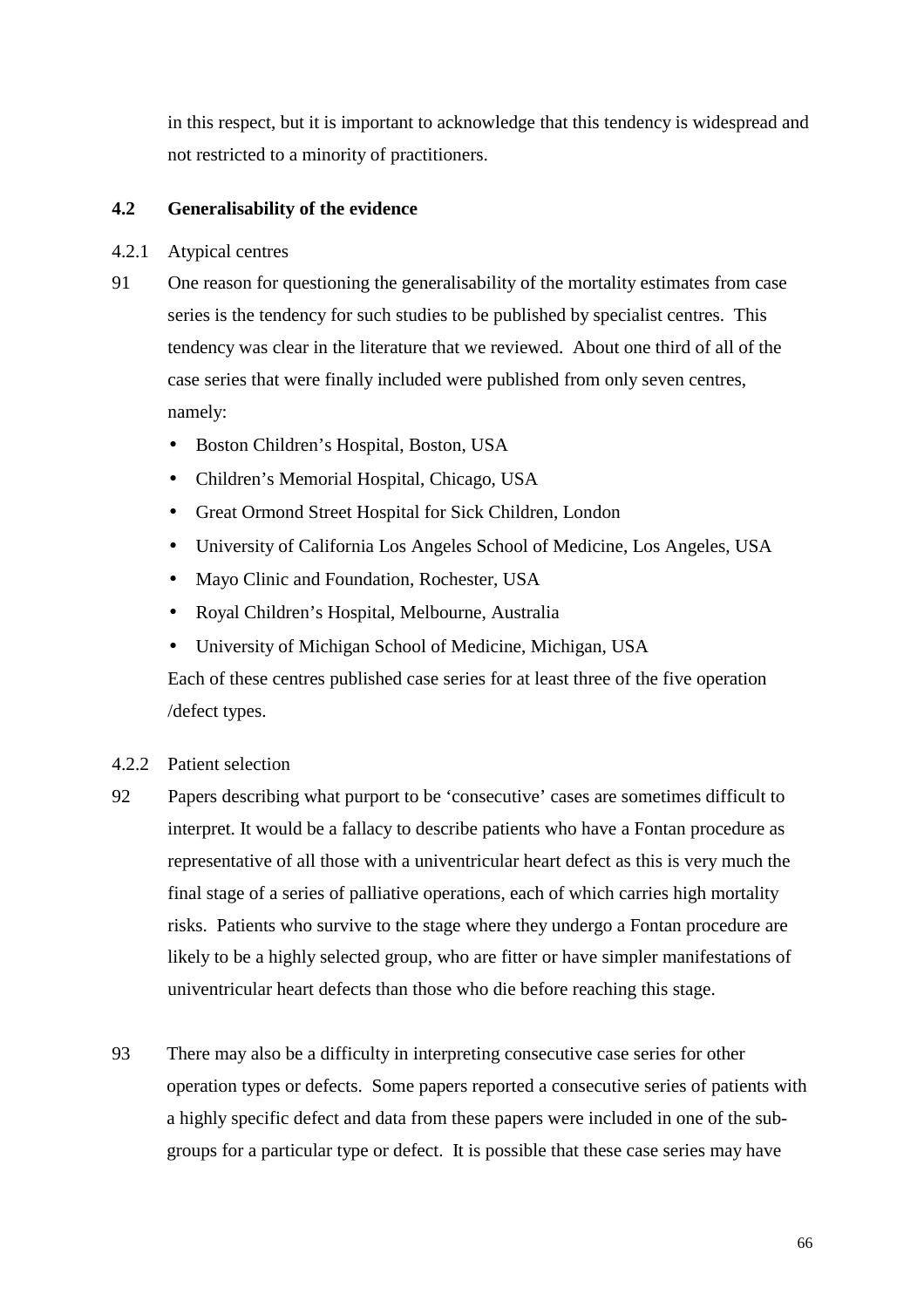been so specialised that the patients were not typical of the sub-group to which they were allocated.

#### 4.2.3 Publication bias

- 94 Inevitably, the review of case series evidence can be subject to publication bias. The first difficulty arises from the fact that institutions which publish large case series are atypical and more likely to be 'centres of excellence' with lower than average operative mortality rates (see also 4.2.1). There may also be a tendency for centres to select cases in a way that minimises mortality, e.g. by including non-consecutive patients or by carefully choosing the reporting period to exclude unfavourable results. Publication bias may be most serious with respect to the findings of this review in the context of trends in 30-day mortality over time; for example, once an implicit 'standard' has been set through previous publications, centres may choose to publish only those case series which give better results.
- 95 Statistical methods have been developed to attempt to quantify the effect of publication bias in meta-analysis of randomised controlled trials. [46,47]. Funnel plots, plotting effect size against sample size, will be asymmetrical if publication bias is present. However, this method has not been recognised for use with case-series data. Hence, we have not applied this method to our data. Moreover, the concept of unpublished data has a different meaning in the two contexts of case series and randomised controlled trials. Data for unpublished randomised controlled trials are likely to exist in some form whereas data are unlikely to be available in a useable format from centres that have not published case series.

### **4.3 Limitations of review**

- 4.3.1 Literature searching
- 96 Although every effort was made to include all relevant keywords and acronyms, describing both defects and operative procedures, surgical developments and changing terminology will almost certainly have led to our search strategies missing some relevant studies. Further elaboration of the search strategies is likely to have yielded more irrelevant citations, though, as well as occasional relevant ones so, given the time-scale for the review, we believe our strategies represent an efficient compromise.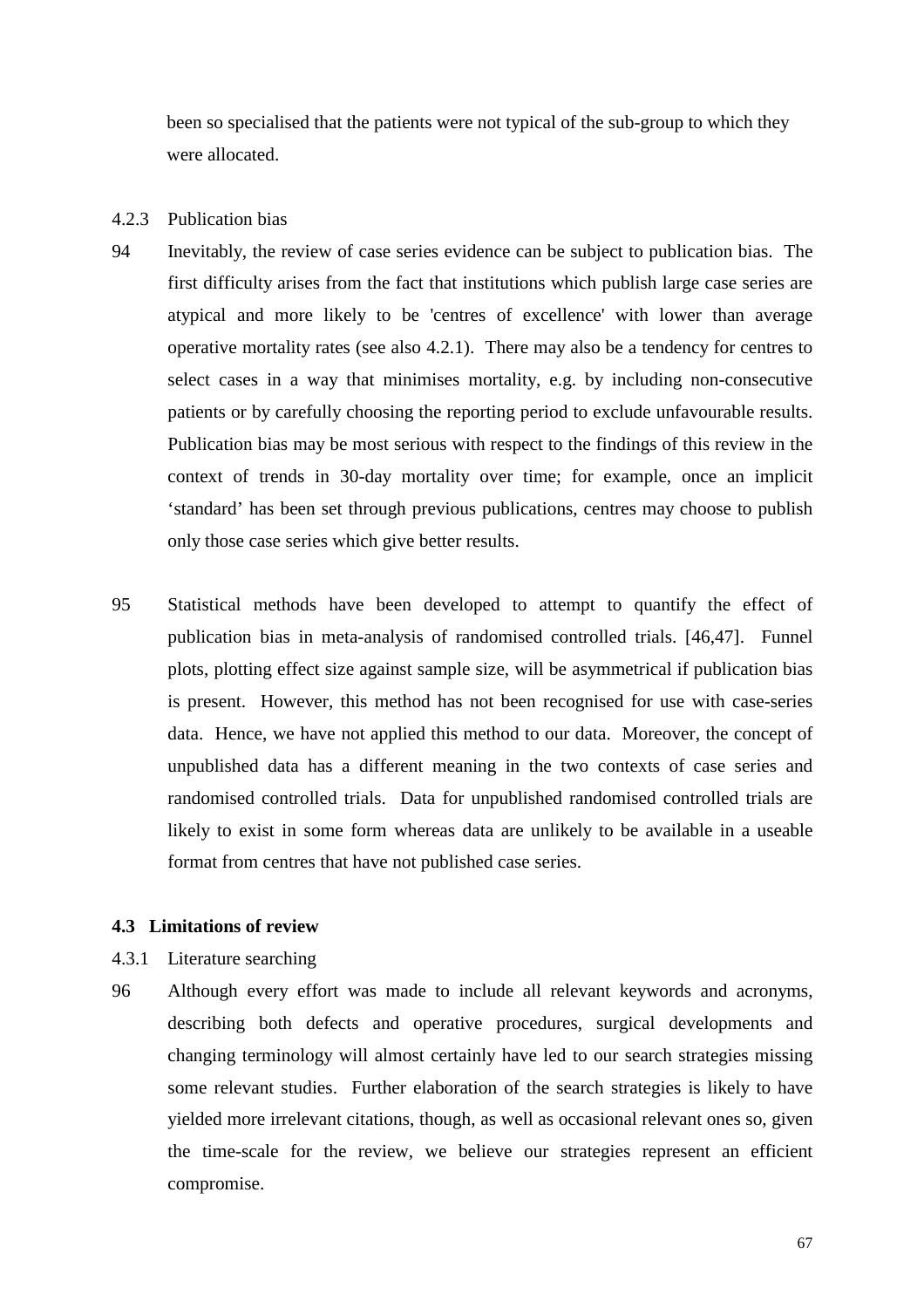- 97 We were constrained by the inaccuracy of the MeSH headings ascribed to papers. Initially we chose to limit the number of papers using the MeSH headings 'thoracic and cardiac surgery' but on further investigation noted that less than one third of total papers found, using all keywords and acronyms for a defect/operation type, were indexed under these MeSH headings. A more commonly ascribed MeSH term was 'Heart-defects, congenital' which we used with the sub-heading 'surgery'. Other subheadings, e.g. 'mortality' may have found more relevant papers.
- 98 Frequently, searches identified a paper where the keyword pertained to an associated defect, and not the primary defect or operation. This led either to re-classification or exclusion.
- 4.3.2 Data extraction
- 99 Ages and weight at operation where not routinely or consistently recorded in publications. Both means and medians were presented, as were age ranges. In the database, means and medians were used interchangeably, whilst midpoints were used in the case of narrow ranges. If age ranges were very large, and no sensible mid point could be determined, no age value was entered.
- 100 Numerical and computational mistakes within the paper and inconsistencies between the main text and the abstract were common. In such cases, information was extracted from the text, not the abstract.
- 101 For rare operation types, case series may be small. For operation to repair truncus arteriosus, a large number of papers were not selected from the 151 (see Appendix E) as they were indexed as case reports. A further 13 papers were discovered to be case reports when full text versions were read.
- 4.3.3 Repeat publication of case-series data
- 102 The publication of interim reports and subsequent duplication of data was a significant problem (especially for the Fontan procedure) and resulted in the exclusion of 51 publications.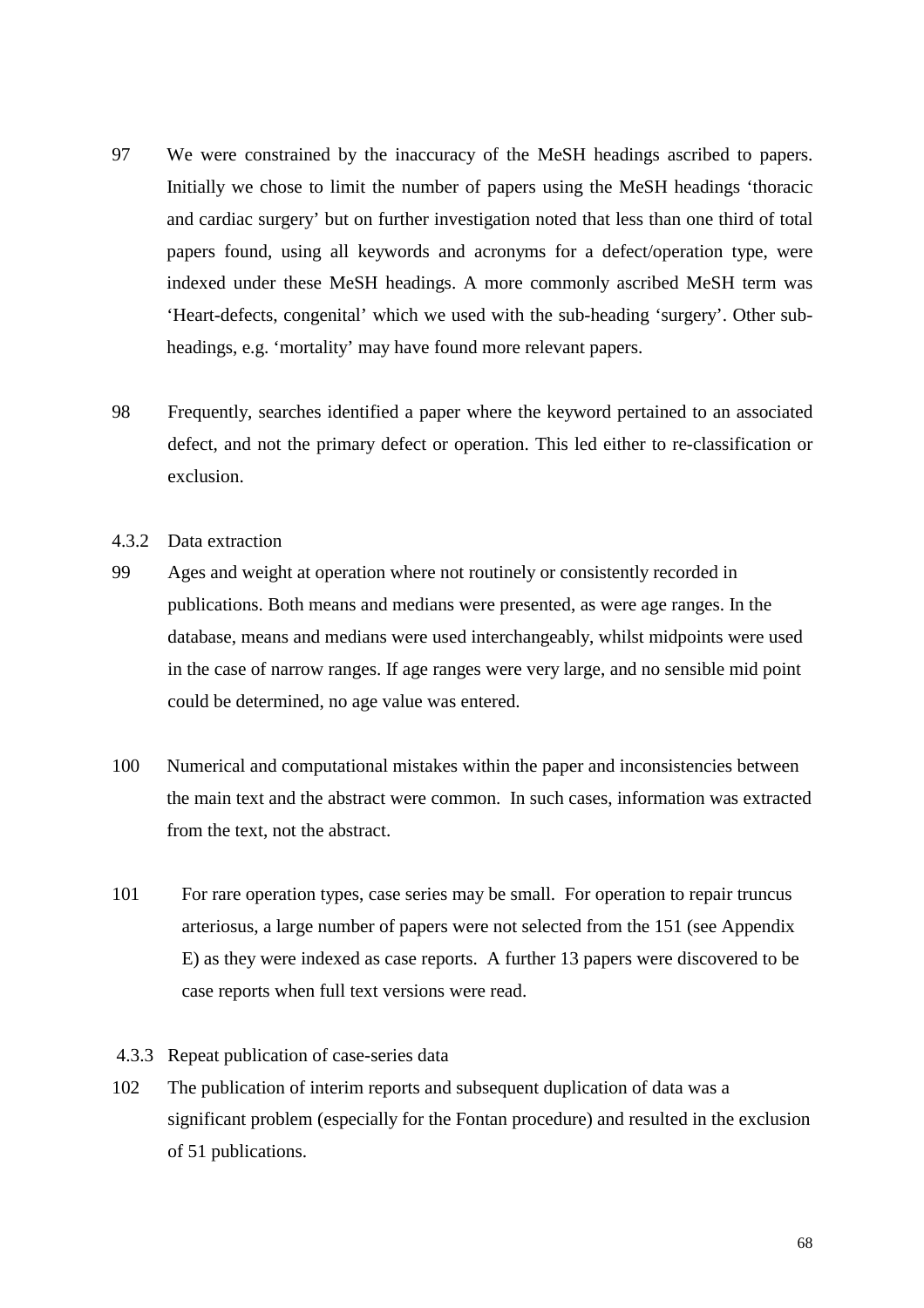- 103 We excluded publications where data were clearly presented more than once. Those with overlapping time periods were included, otherwise large periods of data collection would often be lost. Unless we were certain that the same data were repeated in more than one paper, the case series remained in the dataset. In many cases, the only way to compare publications was to look at the descriptions of patients who had died.
- 104 The problem of duplicate publications is familiar to reviewers carrying out metaanalyses of randomised control trials and the Cochrane Collaboration has strongly criticised this practice. If anything, we believe that the problem is more acute when reviewing case series since it was our experience that authors rarely acknowledged that data had been published before or referenced previous publications. If data collection start dates and duration are not reported, or two papers report for overlapping periods, it is impossible to exclude duplicate data.

### 4.3.4 Limitations of data analysis

- 105 For some operation / defect types we suspect that there are complicated associations between clinical sub-group, mid-point date and age at operation. For example, the average age at which an operation is carried out may have increased with time and may also vary across clinical sub-groups, e.g. with the Fontan procedure. It is possible that our modelling approach may not fully reflect these complexities.
- 106 We judged that mid-point date for case series was the most appropriate measure of calendar time to investigate. However, this approach has the disadvantage that it is difficult to know when estimates of mortality for particular time periods that we have derived are likely to have been published, i.e. to have been available to surgeons. The distribution of time lag to publication after completion of data collection had a median of one to two years across operation / defect types but was positively skewed. It must also be remembered that mid-point date depended on the duration of studies, which was not reflected in the time lag to publication.

### **4.4 Context setting**

107 We originally proposed to attempt to quantify the generalisability of the data we extracted from publications, in order to clarify the relevance of any comparison of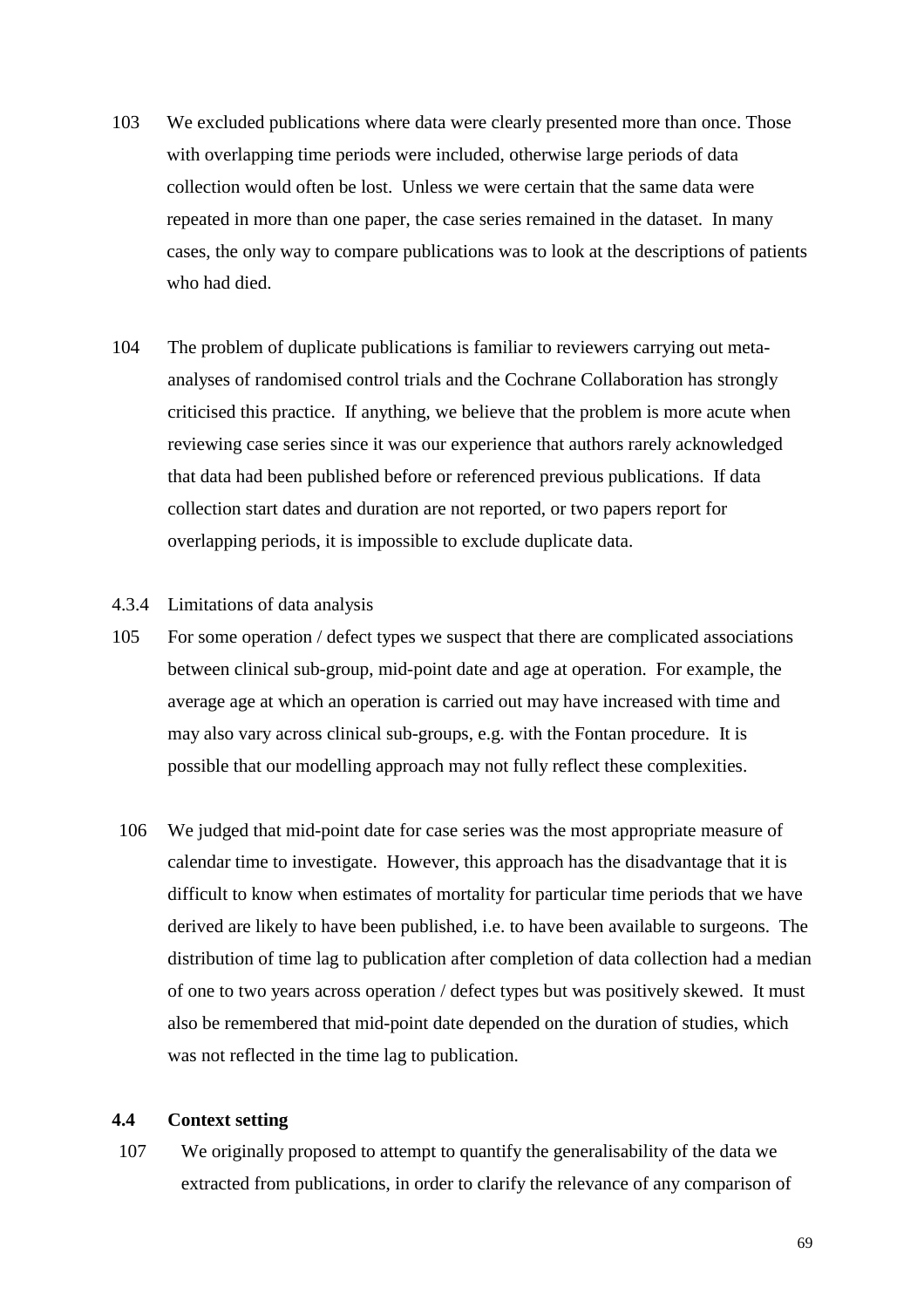the mortality estimates with those observed at the Bristol Royal Infirmary.

- 108 We intended to do this by plotting annual mortality from the UK Cardiac Surgery Register (UKCSR) for the 5 operation types against the published data we extracted. However, other evidence commissioned by the Inquiry [48] has implied that, particularly in the earlier years, there was likely to have been considerable misclassification of operations by type, by those contributing to the UKCSR. This commissioned evidence also questioned the validity of the mortality data reported in the UKCSR. We concluded that it would therefore be inappropriate to make such comparisons.
- 109 We have not compared the mortality estimates derived from the literature with data for the Bristol Royal Infirmary obtained by the Inquiry for two reasons. First, for the reasons given above, we have no method of judging the extent of the difference between 'best achievable' results (as reported in this review) and the results that might be expected in usual practice. Without such a yardstick, it is impossible to comment on the difference between the results in the literature and the results observed at the Bristol Royal Infirmary. Second, the Bristol Royal Infirmary data are not broken down by clinical subgroups and do not provide sufficient information to allow adjustments for case-mix. Without knowing even the relative frequencies of children in different clinical sub-groups, let alone the mortality results for each sub-group separately, we believe it is inappropriate to make any direct comparison.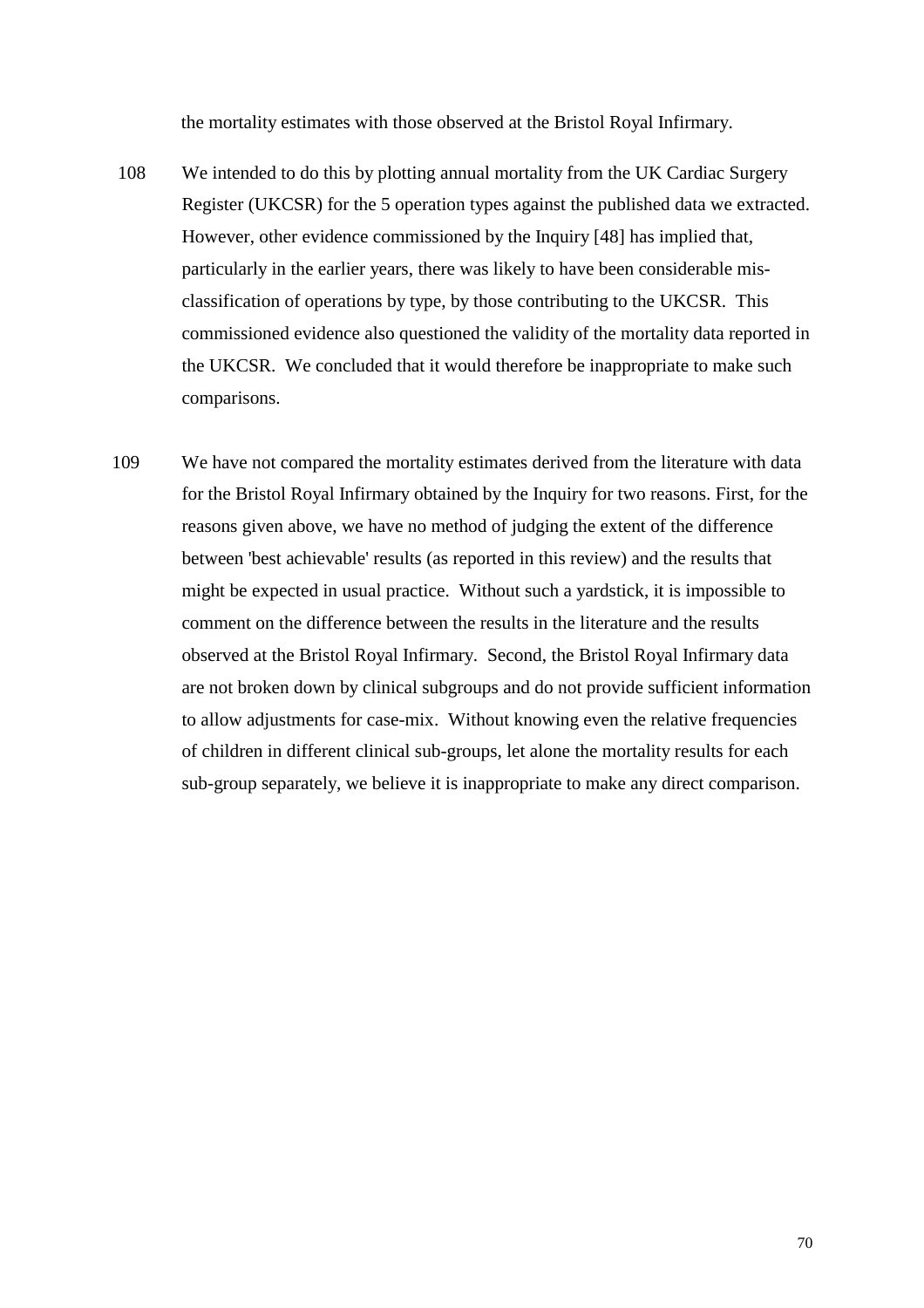## **5 Conclusions and recommendations**

- 110 Case series on five open-heart operations / congenital anomalies have been reviewed systematically and the data have been synthesised. The pooled 30-day mortality estimates (at a particular point in time) are likely to represent 'best achievable performance' rather than the performance to be expected in everyday practice.
- 111 There was clear evidence of differences in mortality between clinical sub-groups within operation / defect types. Although there is always the possibility that these relative differences do not generalise to usual practice, this evidence probably justifies trying to define these clinical sub-groups unambiguously in the future, as a simple measure of case-mix.
- 112 For all five operation / defect types, there was evidence that mortality has decreased over time, with mortality in the early 1990s less than 50% of the mortality observed in the 1970s. This trend may in part reflect the influence of a surgical learning process, the implications of which have been recently discussed [49], that often occurs with a new technology, presumably arising from greater clinical experience and advances in instrumentation. The extent to which this learning curve might be accelerated when a centre starts to perform an operation is unclear.
- 113 We believe that this is the first attempt to synthesise data from case series. Case series are usually regarded as the weakest kind of published evidence and reviewers have traditionally cautioned against any attempt to pool such evidence quantitatively. Although we have similar reservations about the generalisability of the absolute pooled mortality estimates that are reported in the review, we believe that relative differences in mortality between clinical sub-groups are likely to be more robust. We hope that this review will stimulate a methodological debate about the research questions that systematic reviews of case series may be able to address.
- 114 A number of methodological principles, well established in the context of systematic review of RCTs, were difficult to apply to a systematic review of case series. In addition to a debate on the possible applications of systematic reviews of case series,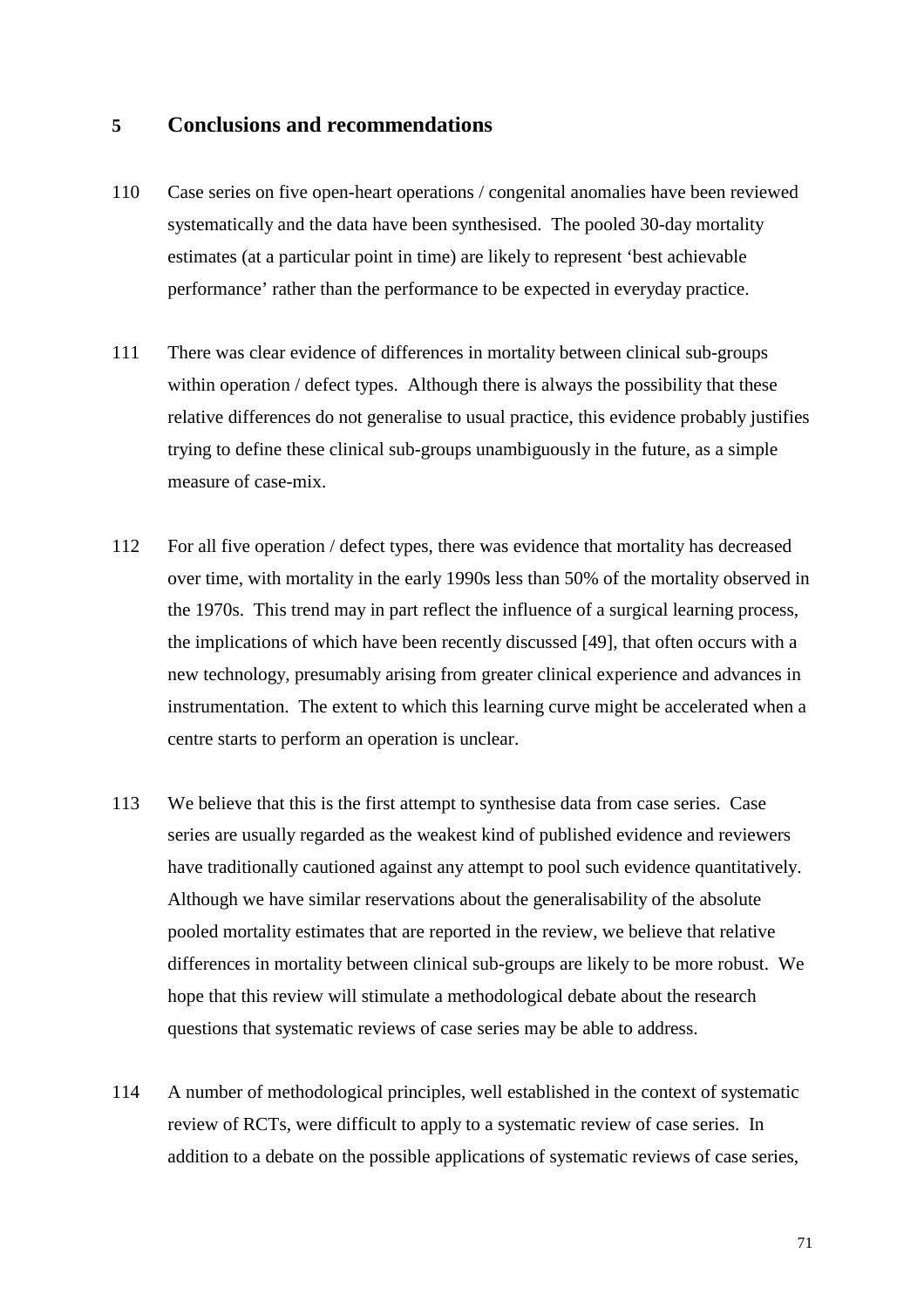detailed consideration needs to be given to strategies for improving their validity. If case series are to be synthesised in the future, it is vital that authors of the original papers cease to publish the same data in more than one publication. In our view, journal editors should consider making an explicit statement by authors to this effect a requirement for publication.

- 115 The review was commissioned primarily with the aim of understanding better the knowledge base that might reasonably have been expected to be available to the Bristol clinicians during 1984-1995. We have identified and synthesised the knowledge that existed but have pointed out, by analogy with other literature on systematic reviews, that it is probably unrealistic to have expected the Bristol clinicians to be aware of this knowledge. We propose that the paediatric surgical community should judge the relevance of the knowledge presented in the review to everyday practice.
- 116 Given the reservations about the generalisability of the evidence, it is important for individual surgeons to collect high quality data on their own practices in order to be able to obtain truly informed consent from patients and their families. An attempt to provide clear definitions and collect multicentre data on a number of benchmark lesions in paediatric cardiac surgery was made by Stark et al [50] and represents a first attempt to collect and compare high quality individual centre data.
- 117 It is important to recognise however, that the appropriate risk for a surgeon to communicate to patients and their families should be a weighted combination of his own and national data, not his personal data alone. Therefore, surgeons should contribute their data to a national database. Data collection should be carried out in accordance with recognised standards and definitions.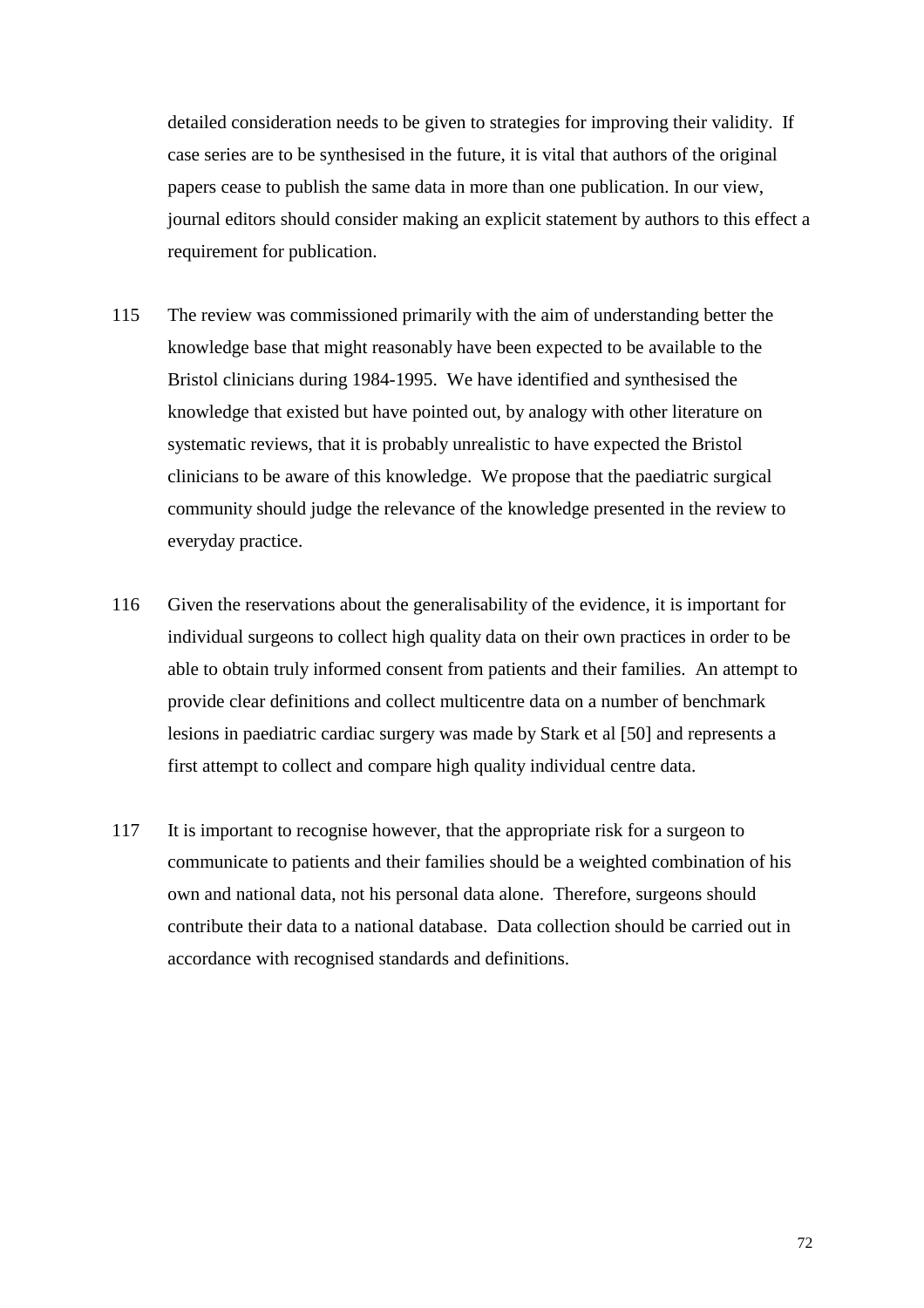# **6. Acknowledgements**

118 We would like to extend our thanks for all the specialist help and advice to the following people, without whom this review would not have been possible:

Dr. Catherine Bull Mr. Leslie Hamilton Ms. Leah McClimans Mr. Carlos Sharplin Dr. Eric Silove Dr. David Spiegelhalter Dr. Duncan Macrae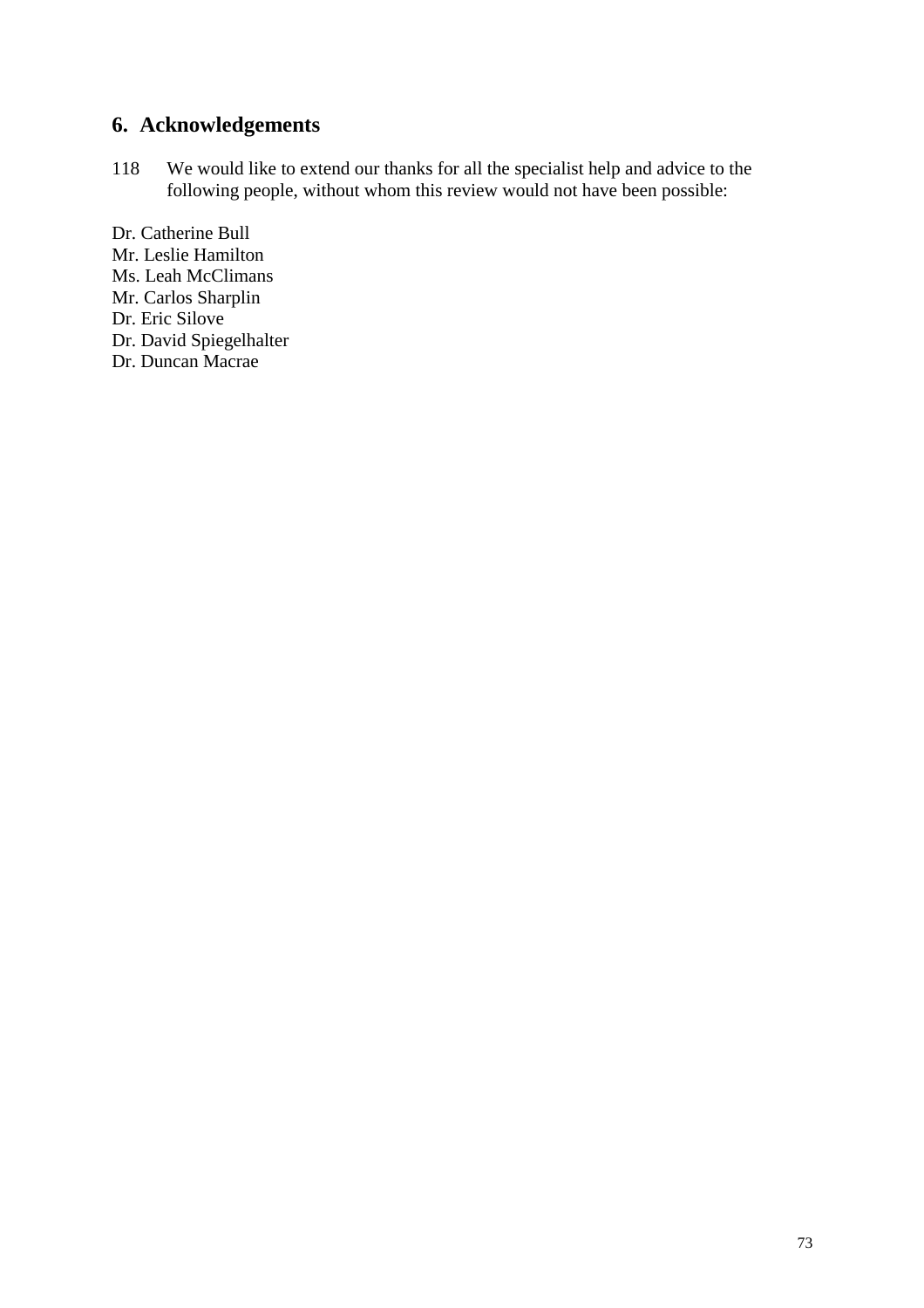## **7 References**

- 1. Black N, Downs SH. The effectiveness of surgery for stress incontinence in women: a systematic review. *Br J Urology* 1996;78:497-510.
- 2. Krovetz LJ, Gessner IH, Scheiber GL. Handbook of Paediatric Cardiology. Hoeber Medical Division, NY, Evanston, London 1969.
- 3. Castenada A, Jonas R, Mayer J, Hanley F. Cardiac surgery of the neonate and infant. WB Saunders, Philadelphia, 1994.
- 4. Mustard WT. Successful two-stage correction of transposition of the great vessels. *Surgery* 1964;55:469-472.
- 5. Senning A. Surgical correction of transposition of the great vessels. *Surgery* 1959;45:966- 980.
- 6. Jacob MH. The case for anatomic correction of the great arteries. *J Thorac Cardiovasc Surg* 1979;78:3-6.
- 7. Kaye MP. Anatomic correction of transposition of the great arteries. *Mayo Clin Proc* 1975;50:638.
- 8. Stansel HC Jr. A new operation for d-loop transposition of the great vessels. *Ann Thorac Su*rg 1975;19:565.
- 9. Lecompte Y, Leca F, Viet Tu T et al. Reconstruction of the pulmonary outflow tract without prosthetic conduit. *J Thorac CardiovascSurg* 1982;84:727
- 10. Jahnke EJ. The surgical management of the atrioventricular canal. Am Surg 1969;35:59.
- 11. Berger TJ, Blackstone EH, Kirklin JW et al. Survival and probability of cure without operation in CAVC*. Ann Thorac Surg* 1979;27:104-111.
- 12. Bull C, Rigby ML, Shinebourne EA. Should management of complete atrioventricular canal defect be influenced by coexistent Down's syndrome. *Lancet* 1985;1147-49.
- 13. .Kahn DR, Levy J, France F. Recent results after repair of atrioventricular canal. *J Thoracic Cardiovasc Surg* 1977;73(3).
- 14. Lillehei CW, Andersen RC, Ferlic RM, Bonnabeau RC. Persistent common atrioventricular canal*. J Thorac Cardiovasc Surg* 1969;57:83-94.
- 15. Mayer JE, Jonas RA, Castenada AR et al. Repair of complete atrioventricular canal in infancy. *World J Surg 1985;9:590-597.*
- 16. Epstein ML, Moller JH, Ampletz K. Pulmonary artery banding in infants with complete atrioventricular canal*. J Thorac Cardiovasc Surg* 1979;78:28-31.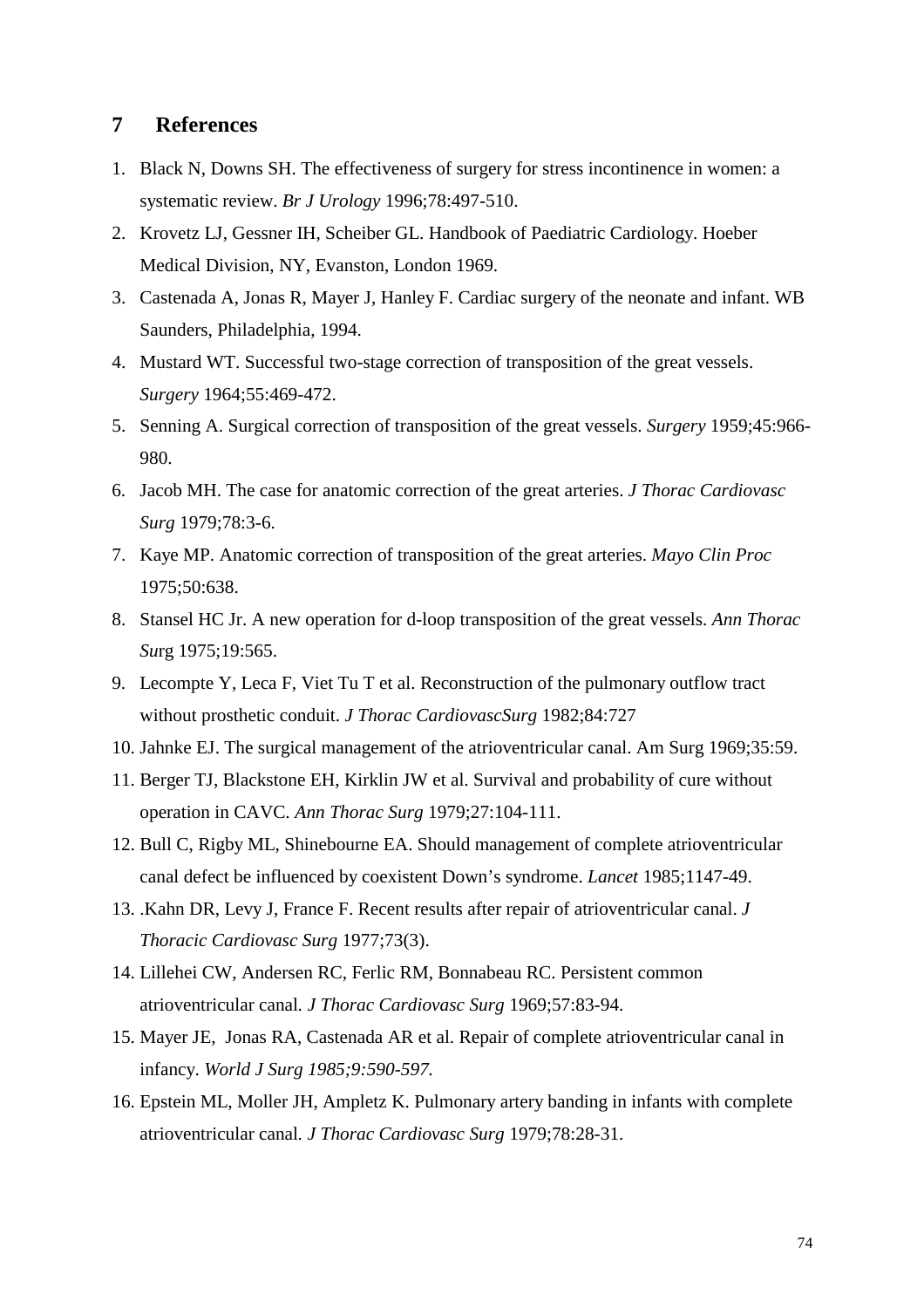- 17. Rizzoli G, Mazzucco A, Maizza F et al. Does Down's syndrome affect prognosis of surgically managed AVCD ? *J Thorac Surgery* 1992;104(4):945-953.
- 18. Baciewicz FA, Melvin WS, Basilius D, Davies JT. Congenital Heart Disease in Down's Syndrome patients: a decade of surgical experience. *J Thorac Cardiovasc Surg* 1989;37(6):369-71.
- 19. Jerome Krovetz L, Gessner IH, Schiebler GL. Handbook of pediatric cardiology. New York : Hoeber Medical Division, Harper & Row 1969.
- 20. Mazzucco A, Eizzoli G, Fracasso A et al. Experience with operation for total anomalous venous obstruction in infancy*. J Thorac Cardiovasc Surg* 1983;85:686-90.
- 21. Burroughs JT, Kirklin JW. Complete surgical correction of total anomalous pulmonary venous connection: Report of three cases*. Proc Mayo Clin* 1956;31:182.
- 22. Behrendt DM, Aberdeen E, Waterston DJ et al. Total anomalous pulmonary venous drainage in infants. 1: Clinical and hemodynamic findings, methods and results of operation in 37 cases*. Circulation* 1972;46:347.
- 23. Gathman GE, Nadas AS. Total anomalous pulmonary venous connection: clinical and physiological observations of 75 patients. *Circulation* 1970;42:143.
- 24. Gersony WM. Presentation, diagnosis and natural history of total anomalous pulmonary venous drainage. In Goldman MJ, Marquis RM (Eds):Heart Disease in the neonate: Paediatric Cardiology. New York, Churchill Livingstone, 1979;463-473.
- 25. Kirklin JW. Surgical treatment of total anomalous pulmonary venous connection in infancy. In Barratt-Boyes BG, Neutze JM, Harris EA (Eds.) Heart Disease in infancy: diagnosis and surgical treatment. Edinburgh and London, Churchill Livingstone, 1973, pp89-100.
- 26. Bove EL, Mosca RS. Lessons learned in truncus arteriosus surgery*. Adv Cardiac Surg* 1995;6:91-101.
- 27. Stark J, Gandhi D, de Leval M. Surgical treatment of persistent truncus arteriosus in symptomatic infants under one year of age. *Br Heart J* 1981;4:179.
- 28. McGoon DC, Rastelli CC, Ongley PA. An operation for the correction of truncus arteriosus. *JAMA* 1968;205:69.
- 29. Turley K. Current method of repair of truncus arteriosus*. J Cardiac Surg* 1992;7(1):1-4.
- 30. Bull C, Macartney FJ, Horvath P et al. Evaluation of long term results of homograft and heterograft valves in extracardiac conduits*. J Thorac Cardiovasc Surg* 1987:94:12-19.
- 31. Collett RW, Edwards JE. Persistent truncus arteriosus: a classification according to anatomic types*. Surg. Clin North Am*. 1949;29:1245.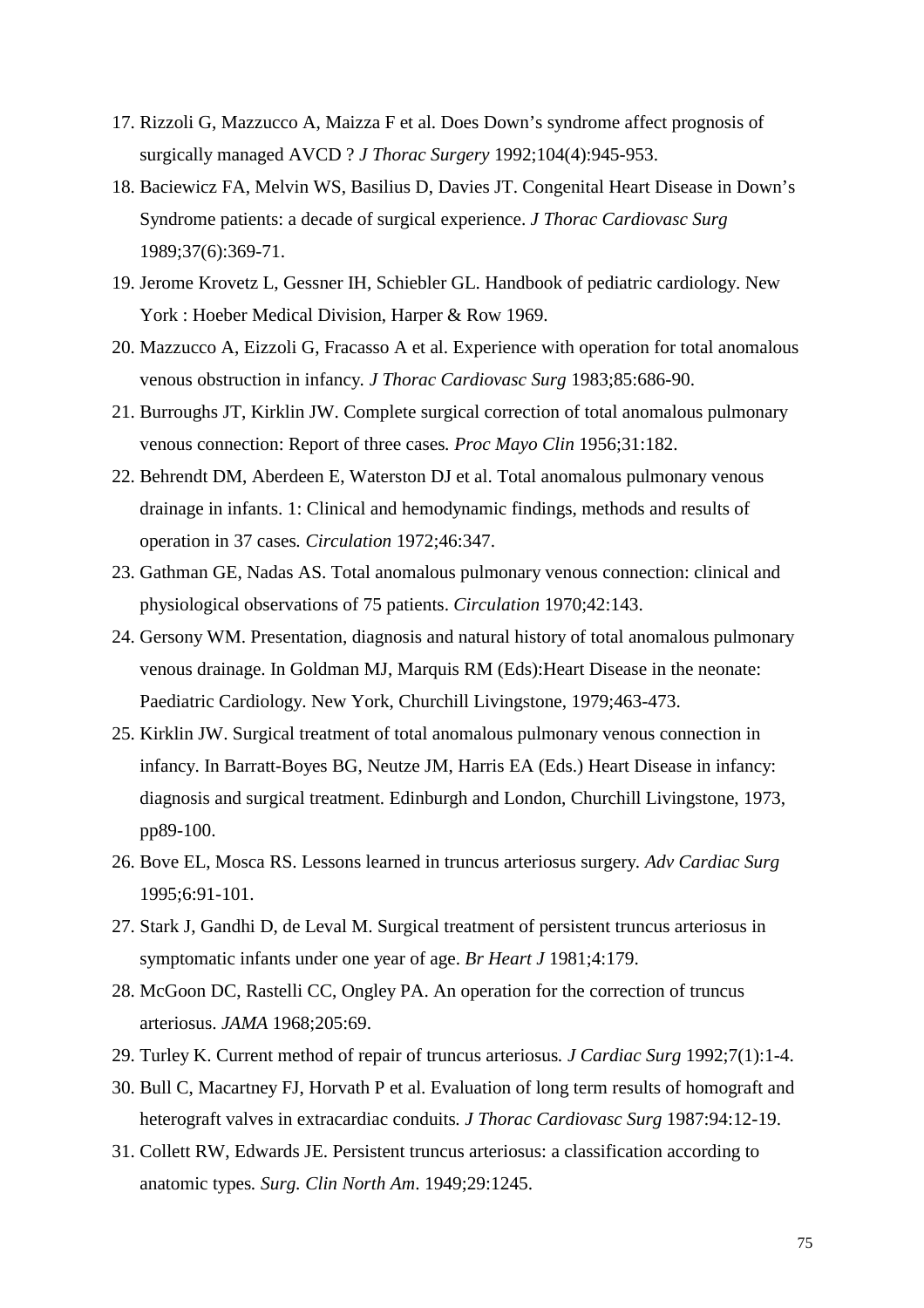- 32. Fontan F, Baudet E: Surgical Repair of Tricuspid Atresia. *Thorax* 26:240, 1971
- 33. Dick M, Fyler DC, Nadas AS: Tricuspid Atresia Clinical Course in 101 Patients. *Am J Cardio* 36:327, 1985
- 34. Fyler DC. Report of the New England. Regional Infant Cardiac Program. *Pediatrics*  65:463, 1980.
- 35. Casey B, Culbertson MD, George B et al: Factors Influencing Survival of Patients with Heterotaxy Syndrome Undergoing the Fontan Procedure. *JACC* 1992, 678-684.
- 36. Choussat: Selection Criteria for Fontan's Procedure. In Paediatric Cardiology 1977, 559- 66.
- 37. Mair D, Hagler D, Francisco J, Puga M. Fontan Operation in 176 Patients with Tricuspid Atresia. *Circulation* 82, 1990.
- 38. Hofbeck M, Singer H, Scharf J. TCPA Selection Criteria Related to Postoperative Results. *Thorac Cardiovasc Surg* 41, 1993.
- 39. de Leval M, Kilner P, Gewilling M, Bull C. TCPC a Logical Alternative to Atriopulmonary Connection for Complex Fontan Operations. *J Thorac Cardiovasc Surg* 96:682, 1988.
- 40. Bridges ND, Lock JE, Castenada AP et al. Baffle fenestration with subsequent catheter closure, modification of the Fontan operation for patients at an increased risk. *Circulation* 1990;82:1681.
- 41. Coles JG, Kielmanowicz S, Freedom RM et al. Surgical experience with the modified Fontan procedure. *Circulation* 1987;76(suppl.III):III-61.
- 42. Chalmers C, Hetherington J, Elbourne D, Keirse MJNC, Enkin M. Materials and methods used in synthesizing evidence to evaluate the effects of care during pregnancy and childbirth. In Chalmers I, ed. Effective care in pregnancy and childbirth. Oxford: Oxford University Press, 1989:39-65.
- 43. Antman EM, Lau J, Kupelnick B, Mosteller F, Chalmers TC. A comparison of results of meta-analyses of randomised control trials and recommendations of experts. *JAMA* 1992; 268:240-248.
- 44. Dunning M, Abi-Aad G, Gilbert D, Hutton H, Brown C. Experience, Evidence and Everyday Practice. Creating Systems for Delivering Effective Health Care. King's Fund, London, 1998.
- 45. Evans D, Haines A (eds). Implementing Evidence-Based Changes in Healthcare. Radcliffe Medical Press, Abingdon, 2000.
- 46. Egger M, Davey-Smith G. Misleading met-analysis. Lessons from an 'effective, safe, simple' intervention that wasn't. BMJ 1995; 310: 752-4.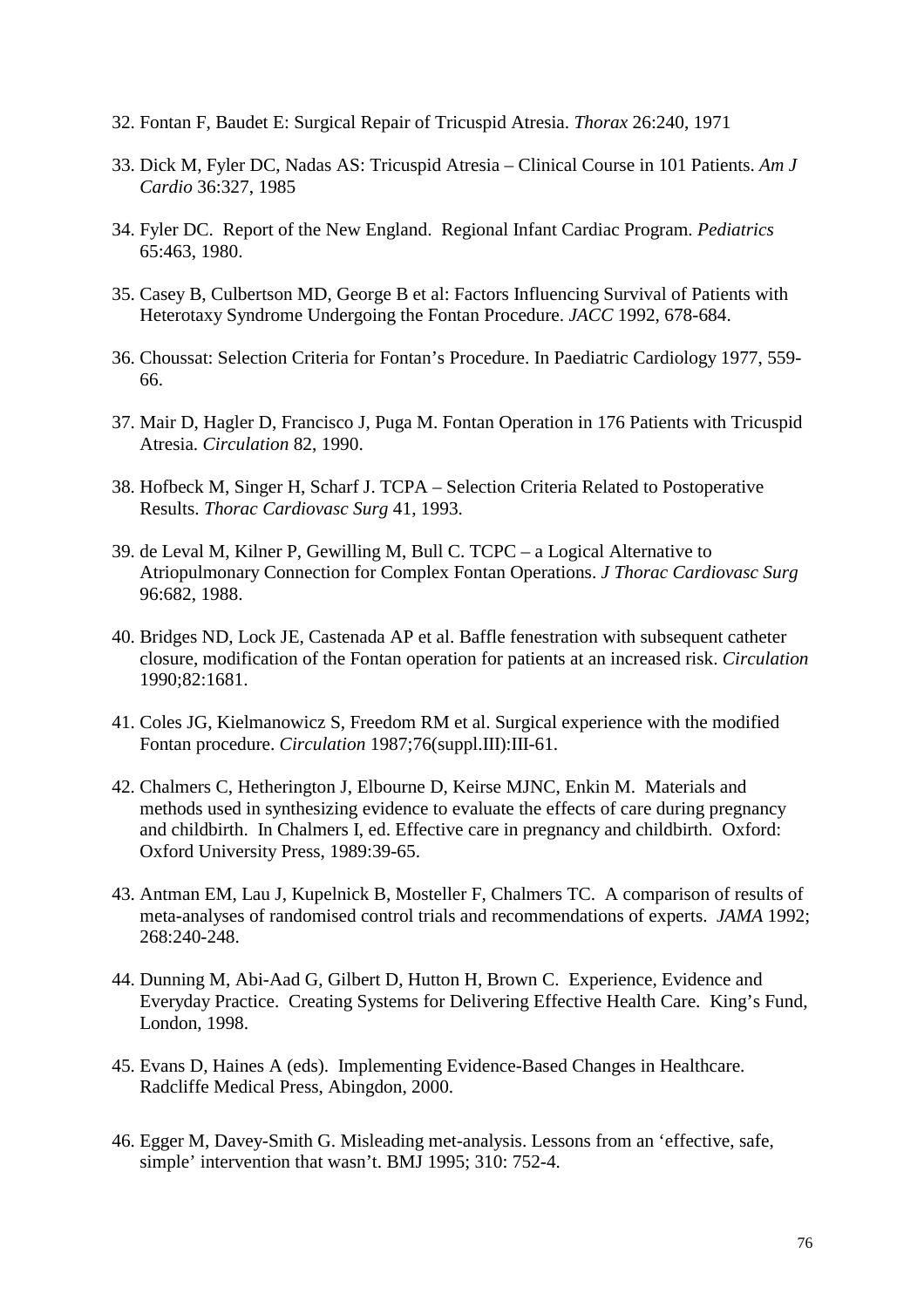- 47. Light RJ, Pillemer DB. Summing up. The science of reviewing research. Cambridge, MA: Harvard University Press, 1984.
- 48. Murray GD, Lawrence AE. The UK Cardiac Surgical Register: assessment of the data quality issues for the Bristol Royal Infirmary Inquiry. *Bristol Royal Infirmary Inquiry,* 2000.
- 49. Bull C, Yates R, Sarkar D, Deanfield J, de Leval M. Scientific, ethical and logistic considerations in introducing a new operation: a retrospective cohort study from paediatric cardiac surgery. *BMJ* 2000;320:1168-1173.
- 50. Stark J, Gallivan S, Lovegrove J, Hamilton JRL, Monro JL, Pollock JCS, Watterson KG. Mortality rates after surgery for congenital heart defects in children and surgeons' performance. *Lancet* 2000;355: 1004-1007.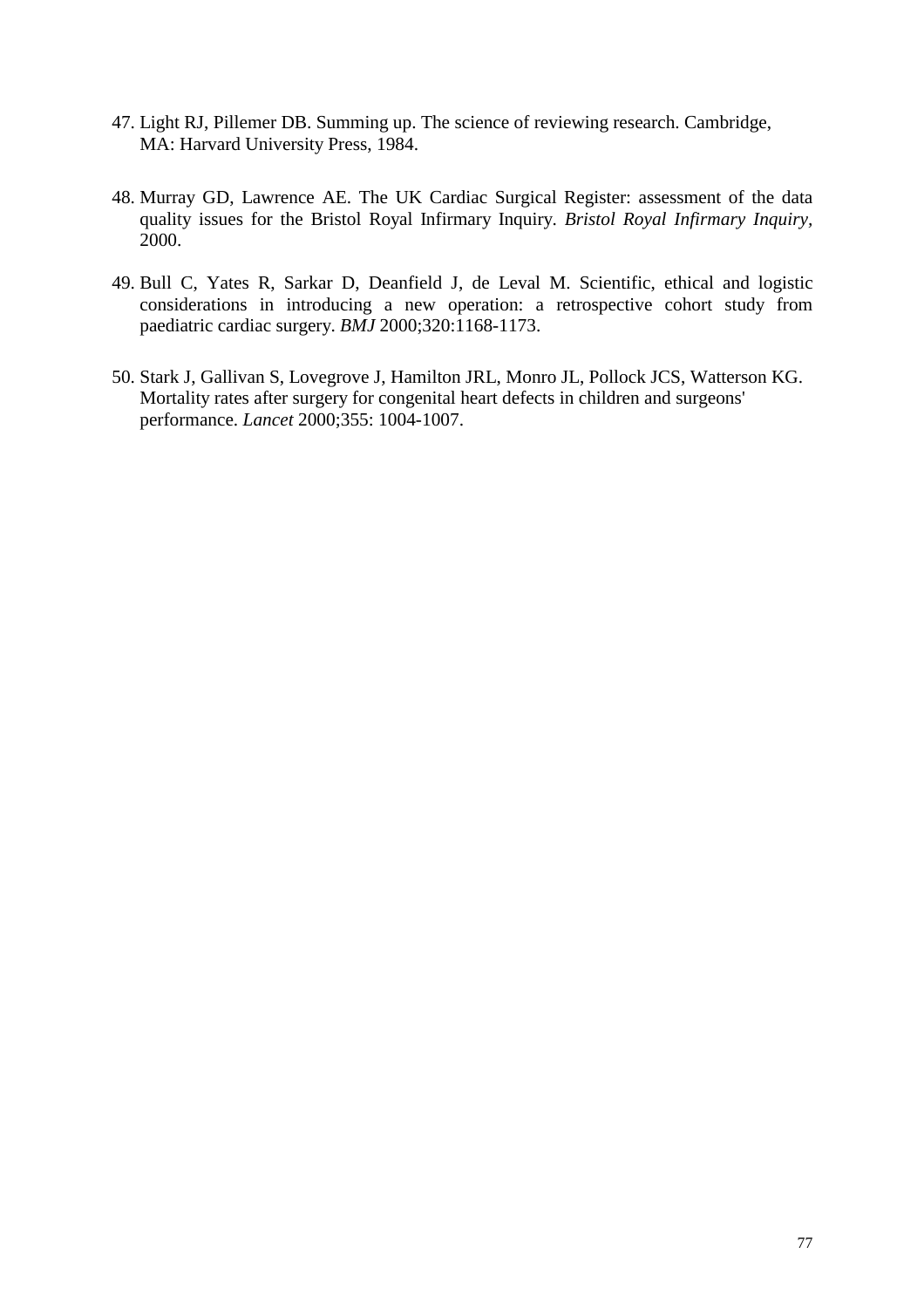# **8. Appendices**

**Appendix A: Origin of papers included in this review** 

| Name of               | <b>TGA</b>     | <b>Truncus</b>    | <b>AVSD</b>    | <b>TAPVD</b>   | Fontan       | <b>Total</b>   |
|-----------------------|----------------|-------------------|----------------|----------------|--------------|----------------|
| journal article       |                | <b>Arteriosus</b> |                |                |              |                |
| <b>Annals of</b>      | $\overline{4}$ | 3                 | 9              | $\overline{3}$ | 15           | 34             |
| <b>Thoracic</b>       |                |                   |                |                |              |                |
| <b>Surgery</b>        |                |                   |                |                |              |                |
| <b>Circulation</b>    | $\overline{3}$ | $\mathbf{1}$      | $\theta$       | $\overline{2}$ | 6            | 12             |
| <b>Journal of</b>     | $\overline{0}$ | $\overline{0}$    | $\overline{3}$ | $\overline{0}$ | $\mathbf{1}$ | $\overline{4}$ |
| Cardiac               |                |                   |                |                |              |                |
| <b>Surgery</b>        |                |                   |                |                |              |                |
| <b>Journal of</b>     | 16             | 5                 | 13             | 3              | 19           | 56             |
| <b>Thoracic and</b>   |                |                   |                |                |              |                |
| Cardiovascular        |                |                   |                |                |              |                |
| <b>Surgery</b>        |                |                   |                |                |              |                |
| <b>Thoracic</b>       | $\overline{4}$ | $\mathbf{1}$      | $\mathbf{1}$   | $\overline{2}$ | 3            | 11             |
| Cardiovascular        |                |                   |                |                |              |                |
| <b>Surgeon</b>        |                |                   |                |                |              |                |
| Other journals        | $\overline{7}$ | 5                 | 13             | 9              | 14           | 48             |
| (accounting for       |                |                   |                |                |              |                |
| less than 8 total     |                |                   |                |                |              |                |
| articles for all      |                |                   |                |                |              |                |
| operations)           |                |                   |                |                |              |                |
| <b>Total relevant</b> | 34             | 15                | 39             | 19             | 58           | 165            |
| articles for          |                |                   |                |                |              |                |
| each operation        |                |                   |                |                |              |                |
| type                  |                |                   |                |                |              |                |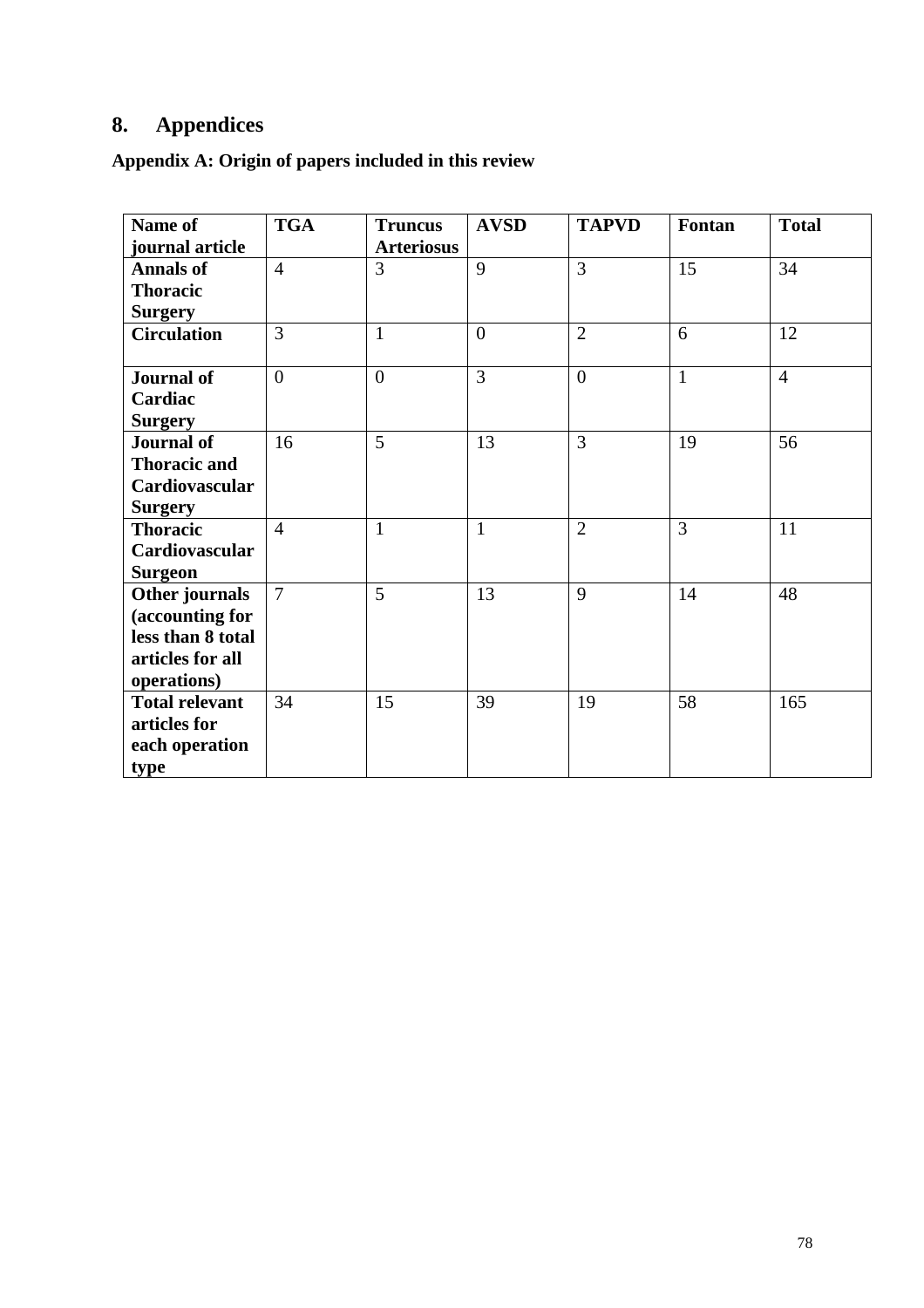# **Appendix B: Medline Silverplatter search history for transposition of the great arteries**

| No.            | Records | Request                                                   |
|----------------|---------|-----------------------------------------------------------|
| $\mathbf{1}$   | 142861  | arterial                                                  |
| $\overline{2}$ | 7041    | switch                                                    |
| 3              | 320     | arterial switch                                           |
| $\overline{4}$ | 4144    | explode "Transposition-of-Great-Vessels"/ all subheadings |
| 5              | 9546    | Transposition                                             |
| 6              | 113696  | great                                                     |
| 7              | 100954  | arteries                                                  |
| 8              | 1809    | Transposition of great arteries                           |
| 9              | 905     | <b>TGA</b>                                                |
| 10             | 5051    | #9 or #8 or #4 or #3                                      |
| 11             | 8623465 | PY < "1996"                                               |
| 12             | 4836    | #10 and (PY < "1996")                                     |
| 13             | 7041475 | PY > "1974"                                               |
| 14             | 3634    | #12 and $(PY > "1974")$                                   |
| 15             | 471295  | explode "Infant"/ all subheadings                         |
| 16             | 259933  | explode "Infant-Newborn"/ all subheadings                 |
| 17             | 471295  | #15 or #16                                                |
| 18             | 1964    | #14 and #17                                               |
| 19             | 17629   | explode "Heart-Defects-Congenital"/surgery                |
| 20             | 1284    | #18 and #19                                               |
| 21             | 6663681 | $LA = "ENGLISH"$                                          |
| $*22$          | 879     | $#20$ and $(LA = "ENGLISH")$                              |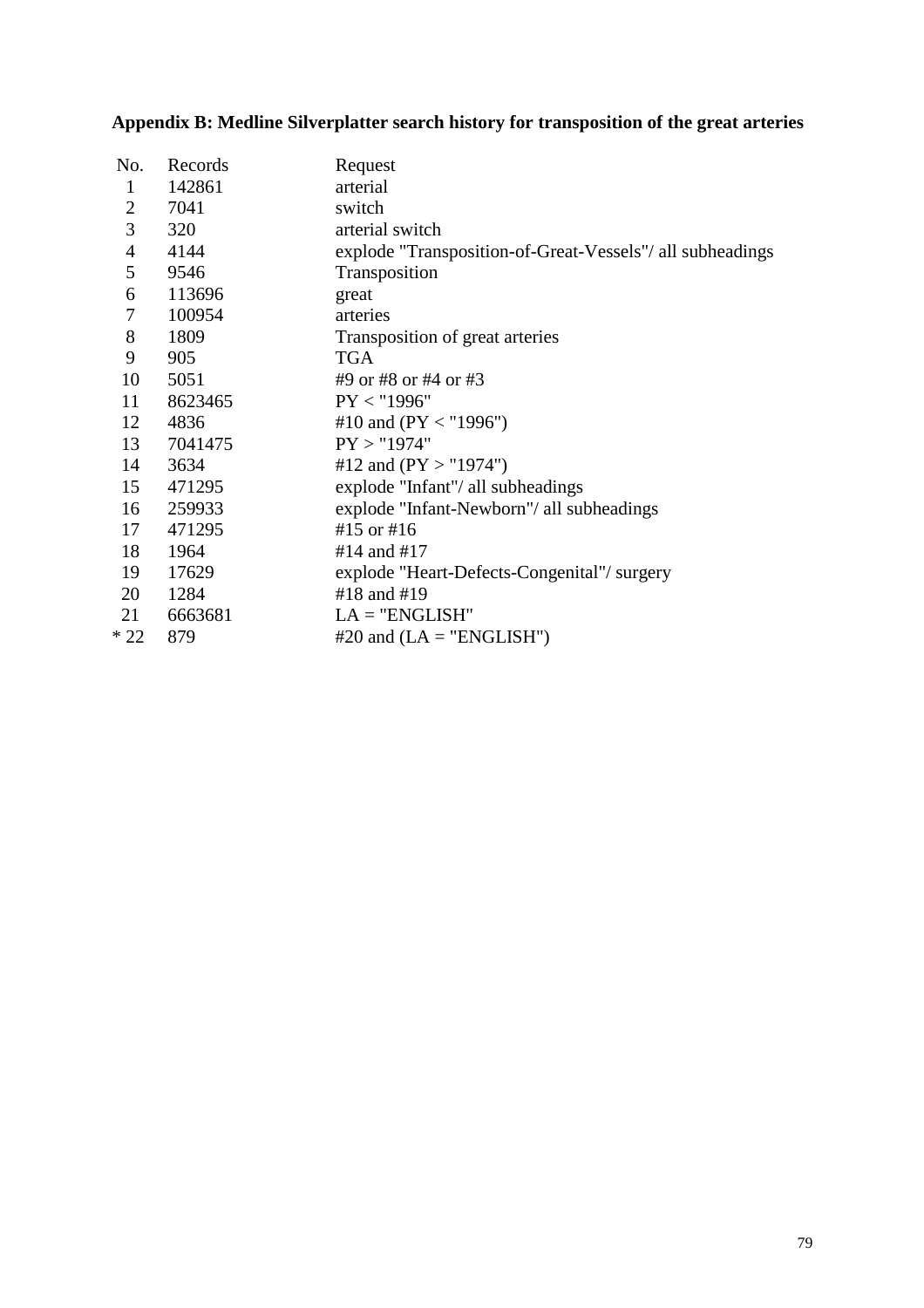#### **Appendix C: Medline Silverplatter search strategy for complete atrioventricular septal defects**

| No.                      | Records | Request                                                |
|--------------------------|---------|--------------------------------------------------------|
| $\mathbf{1}$             | 290     | explode "Endocardial-Cushion-Defects"/ all subheadings |
| $\mathbf{2}$             | 12591   | atrioventricular                                       |
| 3                        | 25588   | septal                                                 |
| $\overline{\mathcal{A}}$ | 53821   | defect                                                 |
| 5                        | 219     | atrioventricular septal defect                         |
| 6                        | 12591   | atrioventricular                                       |
| 7                        | 29993   | canal                                                  |
| 8                        | 53821   | defect                                                 |
| 9                        | 79      | atrioventricular canal defect                          |
| 10                       | 26      | <b>AVSD</b>                                            |
| 11                       | 5223    | endocardial                                            |
| 12                       | 1225    | cushion                                                |
| 13                       | 53821   | defect                                                 |
| 14                       | 213     | endocardial cushion defect                             |
| 15                       | 673     | #1 or #5 or #9 or #10 or #14                           |
| 1                        | 8623465 | $PY \leq "1995"$                                       |
| 17                       | 630     | #15 and (PY $\le$ "1995")                              |
| 18                       | 471295  | explode "Infant"/ all subheadings                      |
| 19                       | 259933  | explode "Infant-Newborn"/ all subheadings              |
| 20                       | 471295  | #18 or #19                                             |
| 21                       | 340     | #17 and #20                                            |
| 22                       | 17629   | explode "Heart-Defects-Congenital"/surgery             |
| 23                       | 193     | #21 and #22                                            |
| 24                       | 6663681 | $LA = "ENGLISH"$                                       |
| $*25$                    | 134     | #23 and $(LA = "ENGLISH")$                             |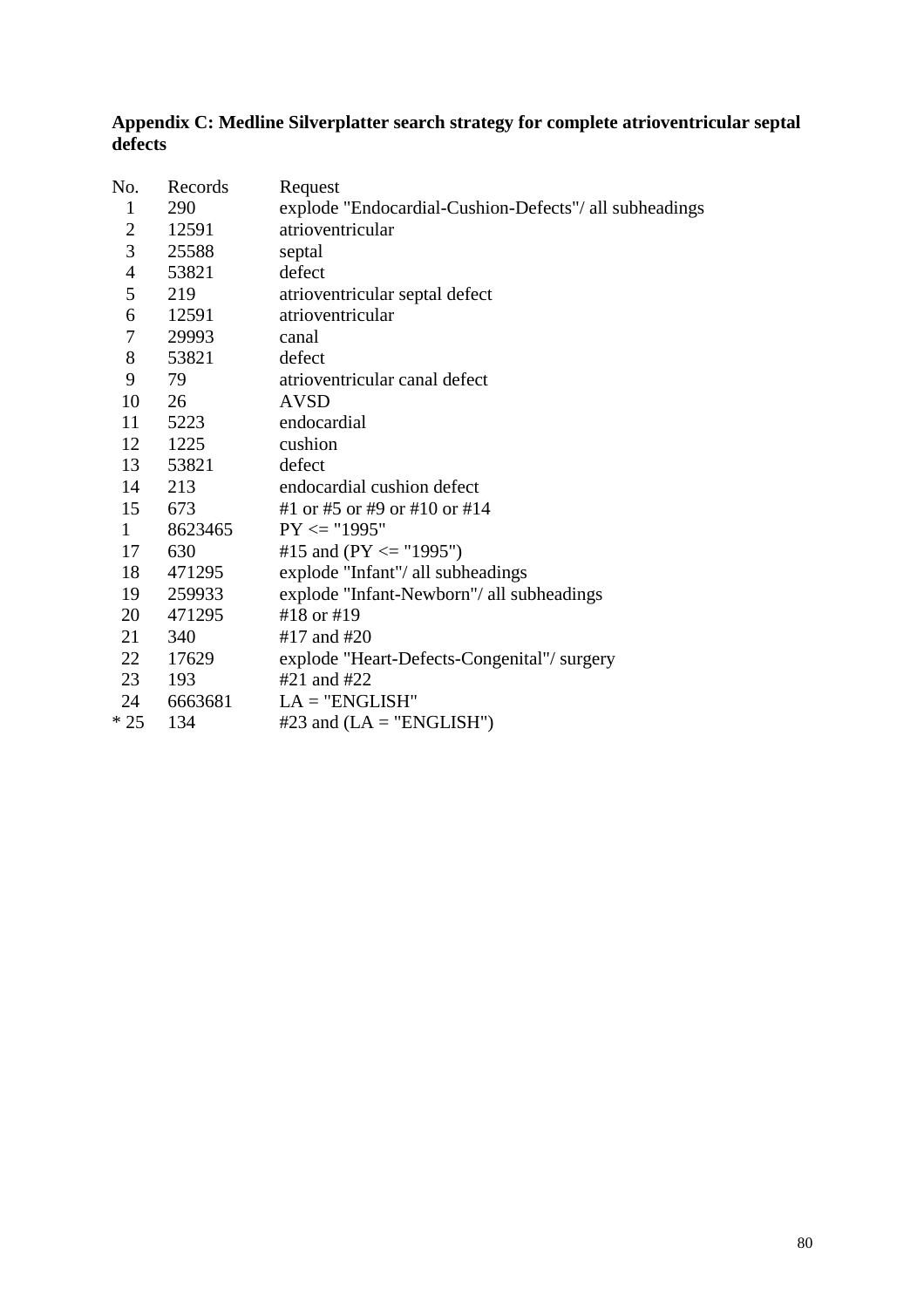#### **Appendix D: Medline Silverplatter search strategy for total anomalous pulmonary venous drainage**

| No.            | Records | Request                                     |
|----------------|---------|---------------------------------------------|
| $\mathbf{1}$   | 361730  | total                                       |
| $\overline{2}$ | 8827    | anomalous                                   |
| 3              | 223516  | pulmonary                                   |
| $\overline{4}$ | 70220   | venous                                      |
| 5              | 33883   | drainage                                    |
| 6              | 216     | total anomalous pulmonary venous drainage   |
| $\tau$         | 8827    | anomalous                                   |
| 8              | 223516  | pulmonary                                   |
| 9              | 70220   | venous                                      |
| 10             | 33883   | drainage                                    |
| 11             | 380     | anomalous pulmonary venous drainage         |
| 12             | 45      | <b>TAPVD</b>                                |
| 13             | 388     | #6 or #11 or #12                            |
| 14             | 8623465 | $PY \leq "1995"$                            |
| 15             | 372     | #13 and (PY $\le$ "1995")                   |
| 16             | 471295  | explode "Infant"/ all subheadings           |
| 17             | 259933  | explode "Infant-Newborn"/ all subheadings   |
| 18             | 471295  | #16 or #17                                  |
| 19             | 213     | #15 and #18                                 |
| 20             | 17629   | explode "Heart-Defects-Congenital"/ surgery |
| 21             | 88      | #19 and #20                                 |
| 22             | 6663681 | $LA = "ENGLISH"$                            |
| $*23$          | 63      | #21 and $(LA = "ENGLISH")$                  |
|                |         |                                             |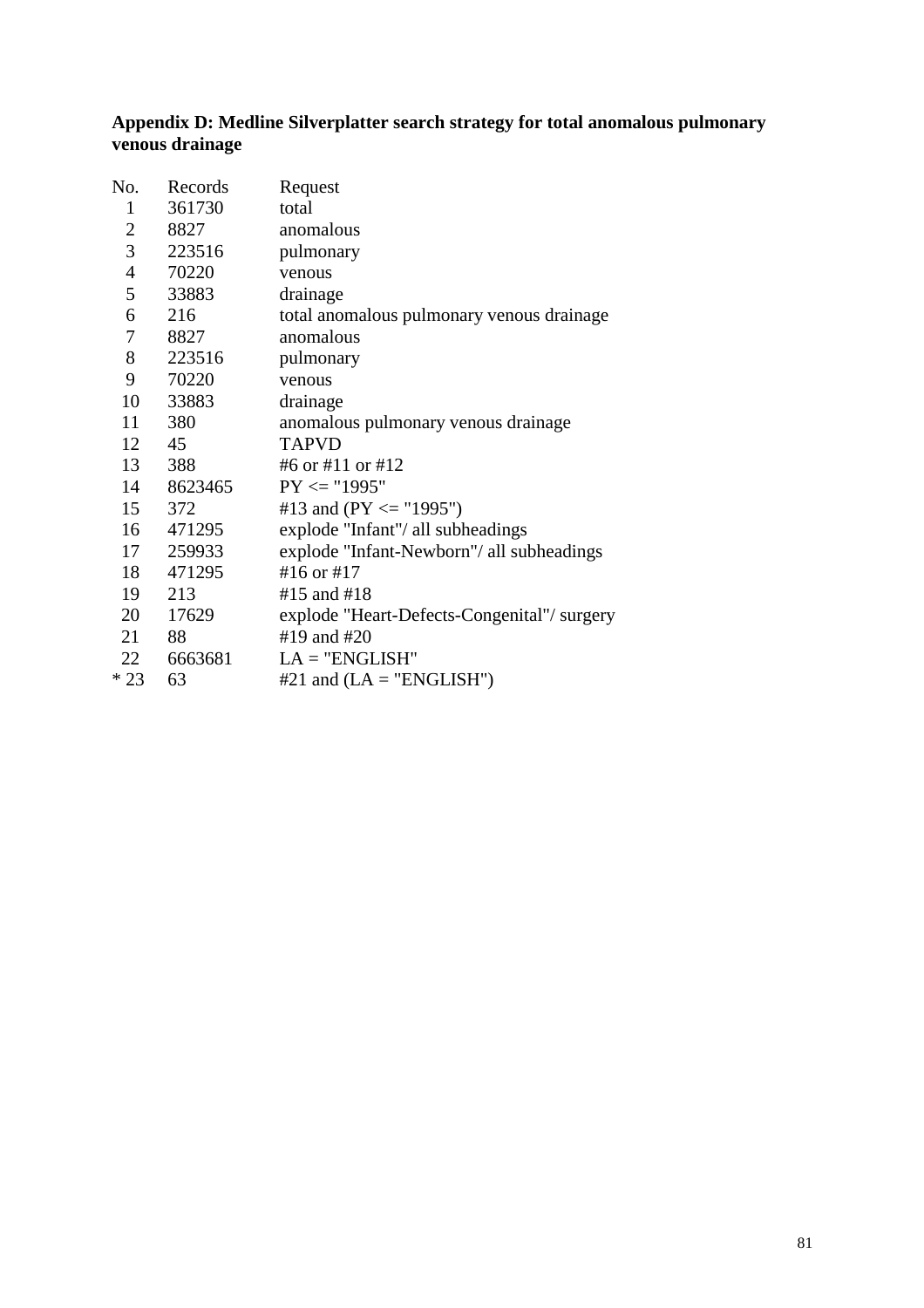|  |  |  |  |  | Appendix E: Medline Silver platter search history for truncus arteriosus |
|--|--|--|--|--|--------------------------------------------------------------------------|
|  |  |  |  |  |                                                                          |

| No.            | Records | Request                                       |
|----------------|---------|-----------------------------------------------|
| 1              | 75      | explode "Truncus-Arteriosus"/ all subheadings |
| $\overline{2}$ | 1074    | truncus                                       |
| 3              | 6634    | arteriosus                                    |
| $\overline{4}$ | 759     | truncus arteriosus                            |
| 5              | 759     | #1 or $#4$                                    |
| 6              | 8623465 | PY < "1996"                                   |
| 7              | 726     | #5 and ( $PY < "1996"$ )                      |
| 8              | 471295  | explode "Infant"/ all subheadings             |
| 9              | 259933  | explode "Infant-Newborn"/ all subheadings     |
| 10             | 471295  | #8 or #9                                      |
| 11             | 409     | #7 and #10                                    |
| 12             | 17629   | explode "Heart-Defects-Congenital"/ surgery   |
| 13             | 204     | #11 and #12                                   |
| 14             | 6663681 | $LA = "ENGLISH"$                              |
| $*15$          | 151     | #13 and $(LA = "ENGLISH")$                    |
|                |         |                                               |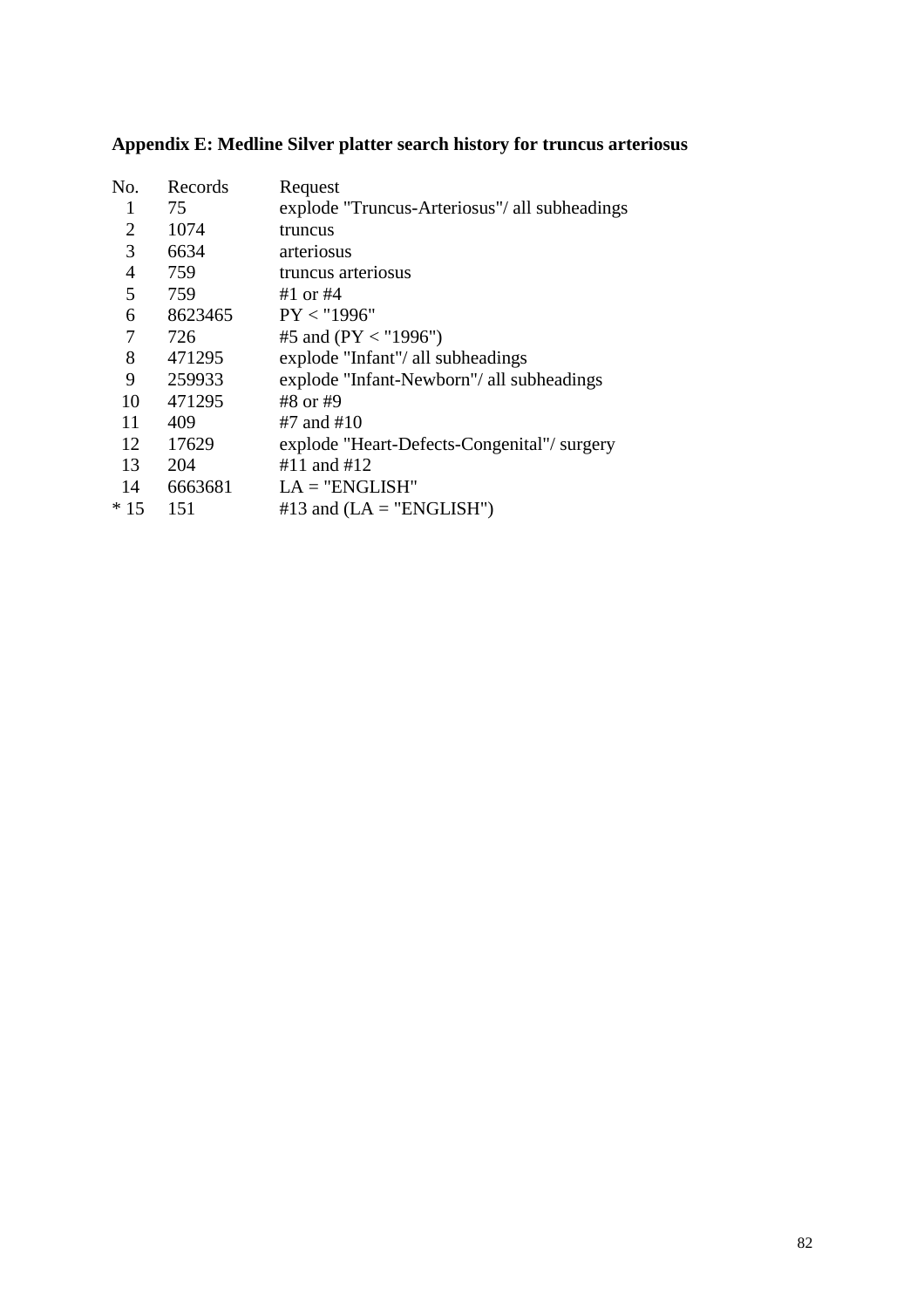| No.            | Records | Request                                     |
|----------------|---------|---------------------------------------------|
| $\mathbf{1}$   | 164     | explode "Fontan-Procedure"/ all subheadings |
| $\overline{2}$ | 1398    | fontan                                      |
| 3              | 1398    | fontan                                      |
| $\overline{4}$ | 159874  | procedure                                   |
| 5              | 499     | fontan procedure                            |
| 6              | 333     | univentricular                              |
| 7              | 47872   | heart                                       |
| 8              | 212     | univentricular heart                        |
| 9              | 361730  | total                                       |
| 10             | 247     | cavopulmonary                               |
| 11             | 17832   | connection                                  |
| 12             | 75      | total cavopulmonary connection              |
| 13             | 361730  | total                                       |
| 14             | 247     | cavopulmonary                               |
| 15             | 23897   | anastomosis                                 |
| 16             | 16      | total cavopulmonary anastomosis             |
| 17             | 33      | <b>TCPC</b>                                 |
| 18             | 1590    | #1 or #2 or #5 or #8 or #12 or #16 or #17   |
| 19             | 8623465 | PY < "1996"                                 |
| 20             | 1469    | #18 and (PY < "1996")                       |
| 21             | 1381721 | explode "Child"/ all subheadings            |
| 22             | 471295  | explode "Infant"/ all subheadings           |
| 23             | 1381721 | #21 or #22                                  |
| 24             | 968     | #20 and #23                                 |
| 25             | 17629   | explode "Heart-Defects-Congenital"/surgery  |
| 26             | 511     | #24 and #25                                 |
| 27             | 6663681 | $LA = "ENGLISH"$                            |
| $*28$          | 416     | #26 and $(LA = "ENGLISH")$                  |

# **Appendix F: Medline Silverplatter search strategy for the Fontan procedure**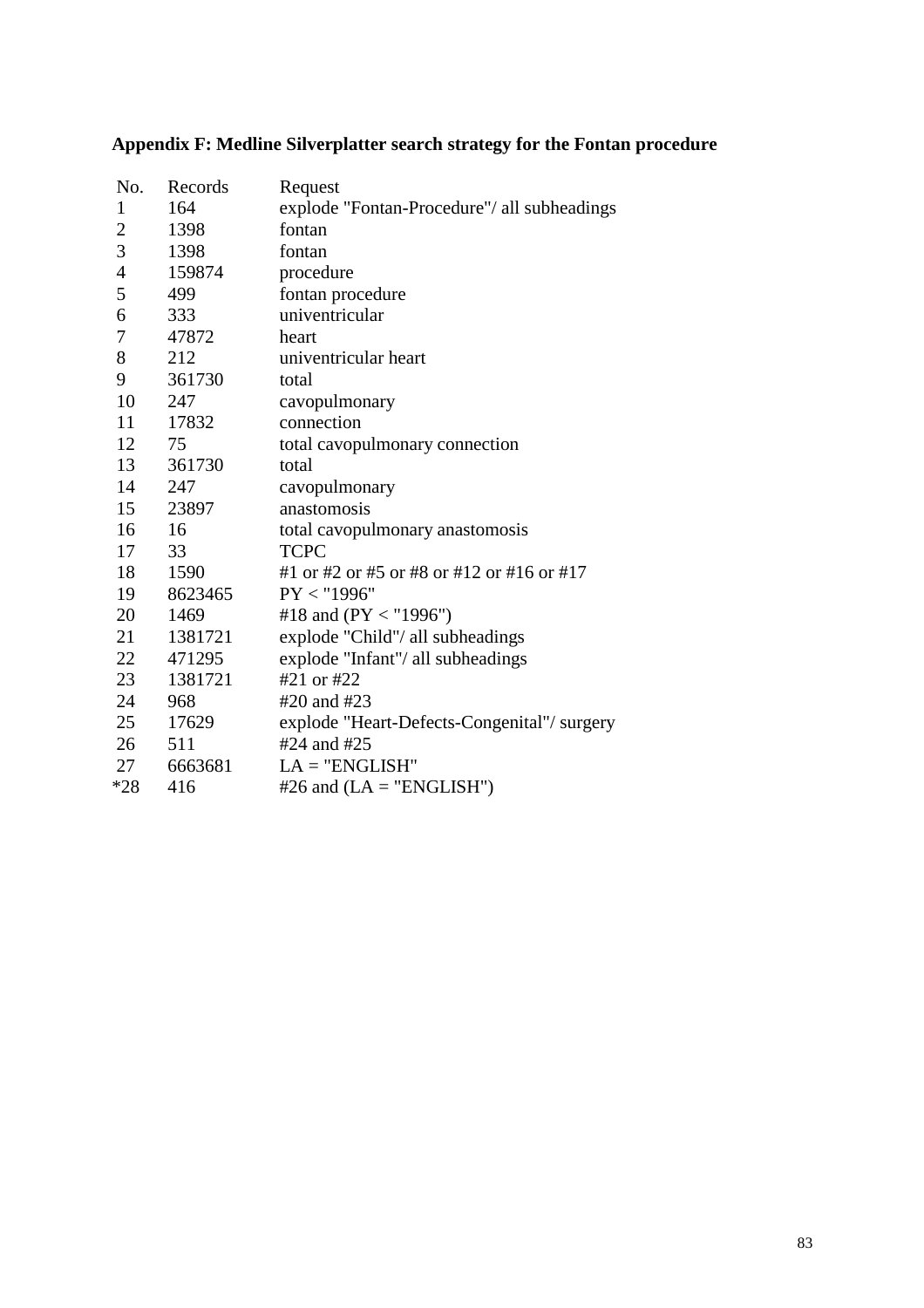## **Appendix G: Data extraction sheet**

Operation code

Study id

Publication year

Duration of study (months)

Year study began

Country of study

Centre of study

Study type

Number of centres

Number of cases

Complexity

Mean weight (kg)

Mean age (days or months)

Are aims of the study are clear?

Is case-definition clear?

Are patients in case series consecutive?

Use of confidence intervals? (estimate of random variability)

Is there stratification by comorbidity ?

Is 30-day mortality defined?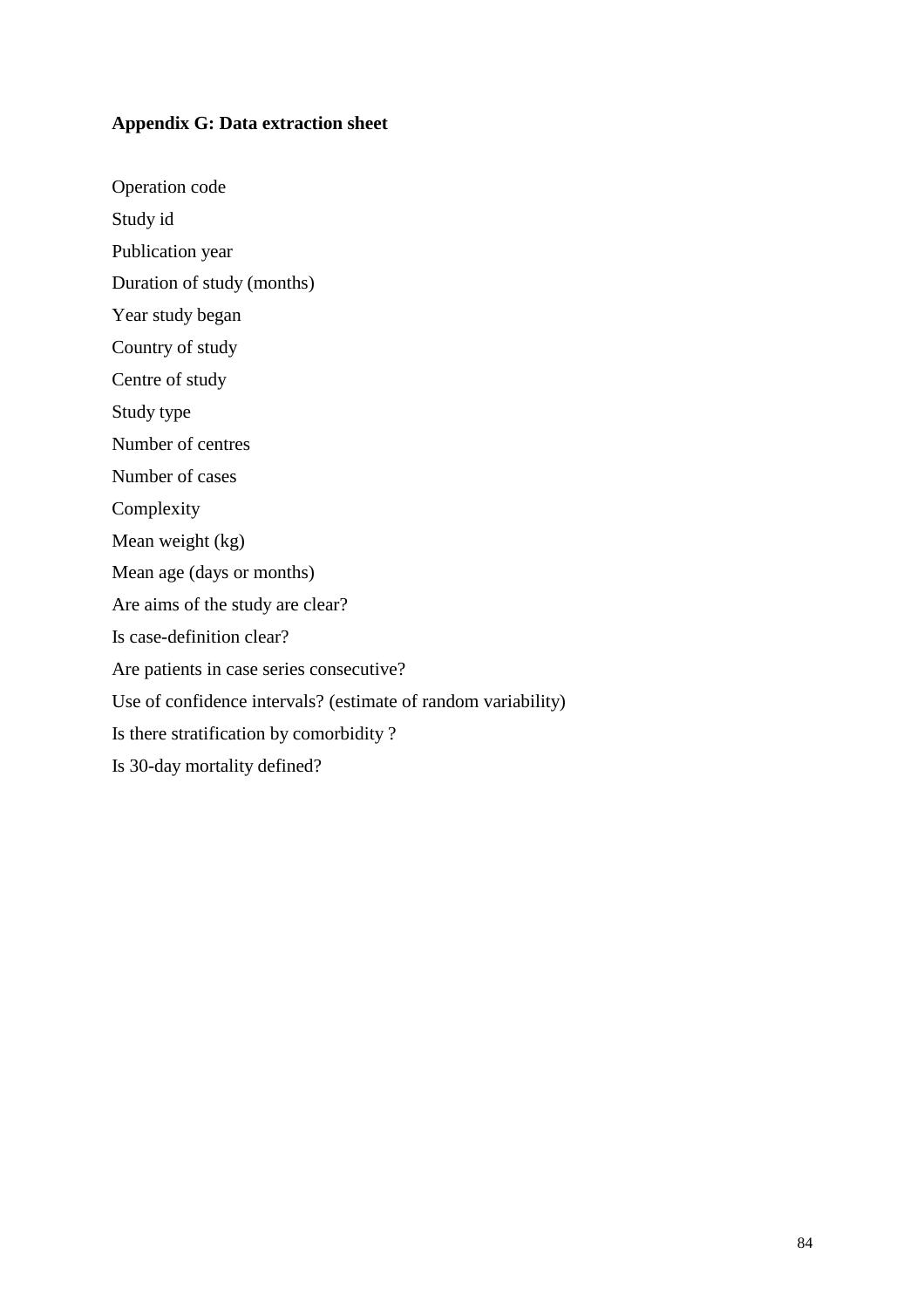## **Appendix H: References included in these analyses**

#### **1) Transposition of the great arteries**

- 1. Alexander JA, Knauf DG, Greene MA, van Mierop LH, O'Brien DJ. The changing strategies in operation for transposition of the great vessels. Ann Thorac Surg 1994;58(4):1278-81.
- 2. Asou T, Karl TR, Pawade A, Mee RB. Arterial switch: translocation of the intramural coronary artery [see comments]. Ann Thorac Surg 1994;57(2):461-5.
- 3. Backer CL, Ilbawi MN, Ohtake S, DeLeon SY, Muster AJ, Paul MH et al. Transposition of the great arteries: a comparison of results of the Mustard procedure versus the arterial switch. Ann Thorac Surg 1989;48:10-4.
- 4. Bical O, Hazan E, Lecompte Y, Fermont L, Karam J, Jarreau MM et al. Anatomic correction of transposition of the great arteries associated with ventricular septal defect: midterm results in 50 patients. Circulation 1984;70(5):891-7.
- 5. Brawn WJ, Mee RB. Early results for anatomic correction of transposition of the great arteries and for double-outlet right ventricle with subpulmonary ventricular septal defect. J Thorac Cardiovasc Surg 1988;95(2):230-8.
- 6. Davis AM, Wilkinson JL, Karl TR, Mee RB. Transposition of the great arteries with intact ventricular septum. Arterial switch repair in patients 21 days of age or older. J Thorac Cardiovasc Surg 1993;106(1):111-5.
- 7. Day RW, Laks H, Drinkwater DC. The influence of coronary anatomy on the arterial switch operation in neonates. J Thorac Cardiovasc Surg 1992;104(3):706-12.
- 8. de Leval MR, Francois K, Bull C, Brawn W, Spiegelhalter D. Analysis of a cluster of surgical failures. Application to a series of neonatal arterial switch operations. J Thorac Cardiovasc Surg 1994;107(3):914-23.
- 9. Dewar ML, Kleinman C, Hellenbrand W, Fahey J, Talner N, Brueckner M et al. Neonatal correction of transposition of the great arteries: the Connecticut experience. Conn.Med. 1992;56(12):671-4.
- 10. Gutgesell HP, Massaro TA, Kron IL. The arterial switch operation for transposition of the great arteries in a consortium of university hospitals. Am J Cardiol 1994;74(9):959- 60.
- 11. Hazekamp MG, Ottenkamp J, Quaegebeur JM, Hardjowijono R, Boot CA, Rohmer J et al. Follow-up of arterial switch operation. Thorac Cardiovasc Surg 1991;39 Suppl  $2:166-9.$
- 12. Idriss FS, Ilbawi MN, DeLeon SY, Duffy CE, Muster AJ, Backer CL et al. Transposition of the great arteries with intact ventricular septum. Arterial switch in the first month of life. J Thorac Cardiovasc Surg 1988;95(2):255-62.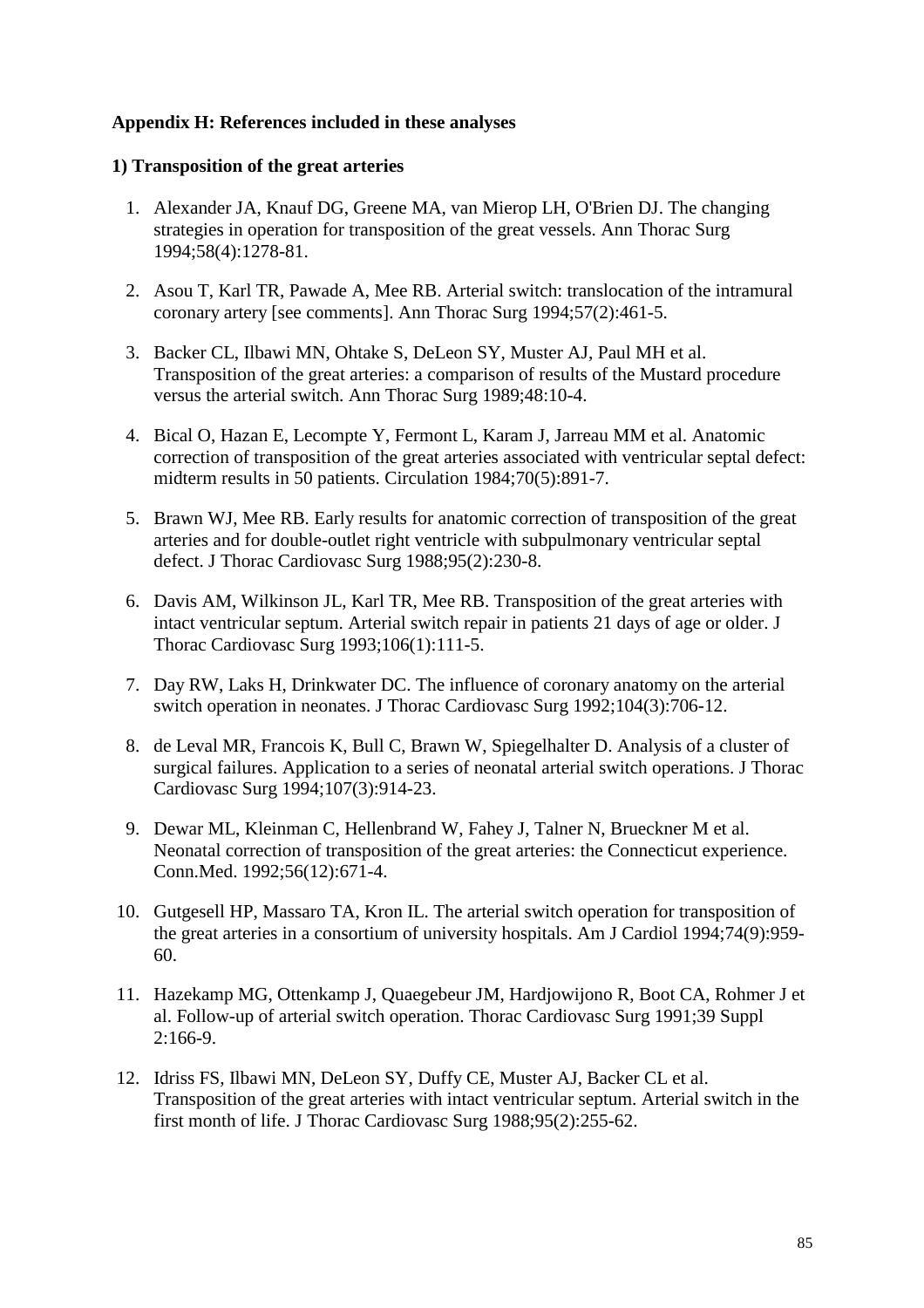- 13. Idriss FS, Ilbawi MN, DeLeon SY, Duffy CE, Muster AJ, Berry TE et al. Arterial switch in simple and complex transposition of the great arteries. J Thorac Cardiovasc Surg 1988;95(1):29-36.
- 14. Jatene AD, Fontes VF, Souza LC, Paulista PP, Neto CA, Sousa-Uva M. Anatomic correction of transposition of the great arteries. J Thorac Cardiovasc Surg 1982(83):20- 6.
- 15. Kanter KR, Anderson RH, Lincoln C, Rigby ML, Shinebourne EA. Anatomic correction for complete transposition and double outley right ventricle. J Thorac Cardiovasc Surg 1985;90:690-9.
- 16. Kim YJ, Song H, Lee JR, Rho JR, Suh KP. Lecompte procedure for complete transposition of the great arteries with ventricular septal defect and pulmonary stenosis. Ann Thorac Surg 1994;57(4):876-9.
- 17. Klautz RJ, Ottenkamp J, Quaegebeur J, Buis-Liem TN, Rohmer J. Anatomic correction for transposition of the great arteries: first follow up. Pediatr Cardiol 1989;10:1-9.
- 18. Krian A, Kramer HH, Quaegebeur J, Ostermeyer J, Korbmacher B, Godehardt E et al. The arterial switch-operation: early and midterm (6 years) results with particular reference to technical problems. Thorac Cardiovasc Surg 1991;39 Suppl 2:160-5.
- 19. Losay J, Planche C, Gerardin B, Lacour GF, Bruniaux J, Kachaner J. Midterm surgical results of arterial switch operation for transposition of the great arteries with intact septum. Circulation 1990;82(5 Suppl):IV146-IV150.
- 20. Lupinetti FM, Bove EL, Minich LL, Snider AR, Callow LB, Meliones JN et al. Intermediate-term survival and functional results after arterial repair for transposition of the great arteries. J Thorac Cardiovasc Surg 1992;103(3):421-7.
- 21. Martin MM, Snider AR, Bove EL, Serwer GA, Rosenthal A, Peters J et al. Twodimensional and Doppler echocardiographic evaluation after arterial switch repair in infancy for complete transposition of the great arteries. Am J Cardiol 1989;63(5):332-6.
- 22. Mavroudis C. Anatomical repair of transposition of the great arteries with intact ventricular septum in the neonate. Ann Thorac Surg 1987;43:495-501.
- 23. Meisner H, Paek S, Heimisch W, Kunkel R, Lorenz HP, Sebening F. Experience with anatomical correction of transposition of the great arteries (TGA). Thorac Cardiovasc Surg 1991;39 Suppl 2:155-9.
- 24. Norwood WI, Dobell AR, Freed MD, Kirklin JW, Blackstone EH. Intermediate results of the arterial switch repair. A 20-institution study. J Thorac Cardiovasc Surg 1988;96(6):854-63.
- 25. Planche C, Bruniaux J, Lacour GF, Kachaner J, Binet JP, Sidi D et al. Switch operation for transposition of the great arteries in neonates. A study of 120 patients. J Thorac Cardiovasc Surg 1988;96(3):354-63.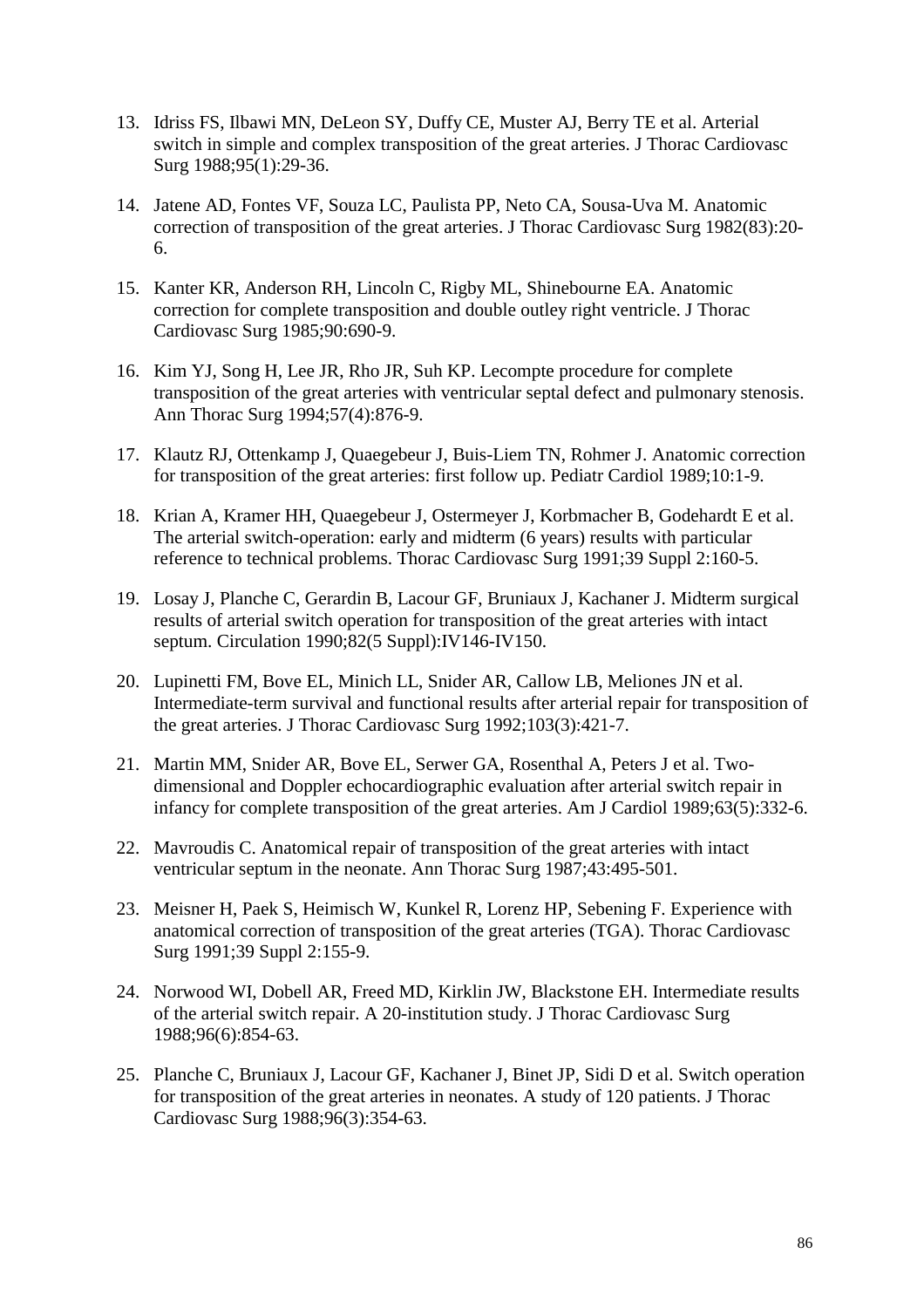- 26. Quaegebeur JM, Rohmer J, Ottenkamp J, Buis T, Kirklin JW, Blackstone EH et al. The arterial switch operation. An eight-year experience. J Thorac Cardiovasc Surg 1986;92(3 Pt 1):361-84.
- 27. Serraf A, Bruniaux J, Lacour GF, Sidi D, Kachaner J, Planche C. Anatomic correction of transposition of great arteries with ventricular septal defect. J Thorac Cardiovasc Surg 1991;102:140-7.
- 28. Serraf A, Lacour GF, Bruniaux J, Touchot A, Losay J, Comas J et al. Anatomic correction of transposition of the great arteries in neonates. J Am Coll Cardiol 1993;22(1):193-200.
- 29. Vouhe PR, Haydar A, Ouaknine R, Albanese SB, Mauriat P, Pouard P et al. Arterial switch operation: a new technique of coronary transfer. Eur J Cardiothorac Surg 1994;8(2):74-8.
- 30. Wernovsky G, Mayer-JE J, Jonas RA, Hanley FL, Blackstone EH, Kirklin JW et al. Factors influencing early and late outcome of the arterial switch operation for transposition of the great arteries. J Thorac Cardiovasc Surg 1995;109(2):289-301.
- 31. Wollenek G, Laczkovics A, Hiesmayr M, Amann G, Domanig E. Early results with the anatomical correction of transposition of the great arteries. Thorac Cardiovasc Surg 1991;39 Suppl 2:176-9.
- 32. Yacoub MH, Kakihara R, Arensman FW, Radley SR. Current status of arterial switch operation for transposition of the great arteries. Nippon Kyobu Geka Gakkai Zasshi 1983;31(5):623-33.
- 33. Yamaguchi M, Hosokawa Y, Imai Y, Kurosawa H, Yasui H, Yagihara T et al. Early and midterm results of the arterial switch operation for transposition of the great arteries in Japan [see comments]. J Thorac Cardiovasc Surg 1990;100(2):261-9.
- 34. Yasui H, Kado H, Yonenaga K, Hisahara M, Ando H. Arterial switch operation for transposition of the great arteries. J Thorac Cardiovasc Surg 1989;98:601-10.

## **2) Complete Atrioventricular Septal Defect**

- 1. Ashraf MH, Amin Z, Sharma R, Subramanian S. Atrioventricular canal defect: twopatch repair and tricuspidization of the mitral valve. Ann Thorac Surg 1993;55(2):347- 50.
- 2. Backer CL, Mavroudis C, Alboliras ET, Zales VR. Repair of complete atrioventricular canal defects: results with the two-patch technique. Ann Thorac Surg 1995;60(3):530-7.
- 3. Bailey SC, Watson DC. Atrioventricular septal defect repair in infants. Ann Thorac Surg 1991;52(1):33-5.
- 4. Bando K, Turrentine MW, Sun K, Sharp TG, Ensing GJ, Miller AP et al. Surgical management of complete atrioventricular septal defects. A twenty-year experience. J Thorac Cardiovasc Surg 1995;110(5):1543-52.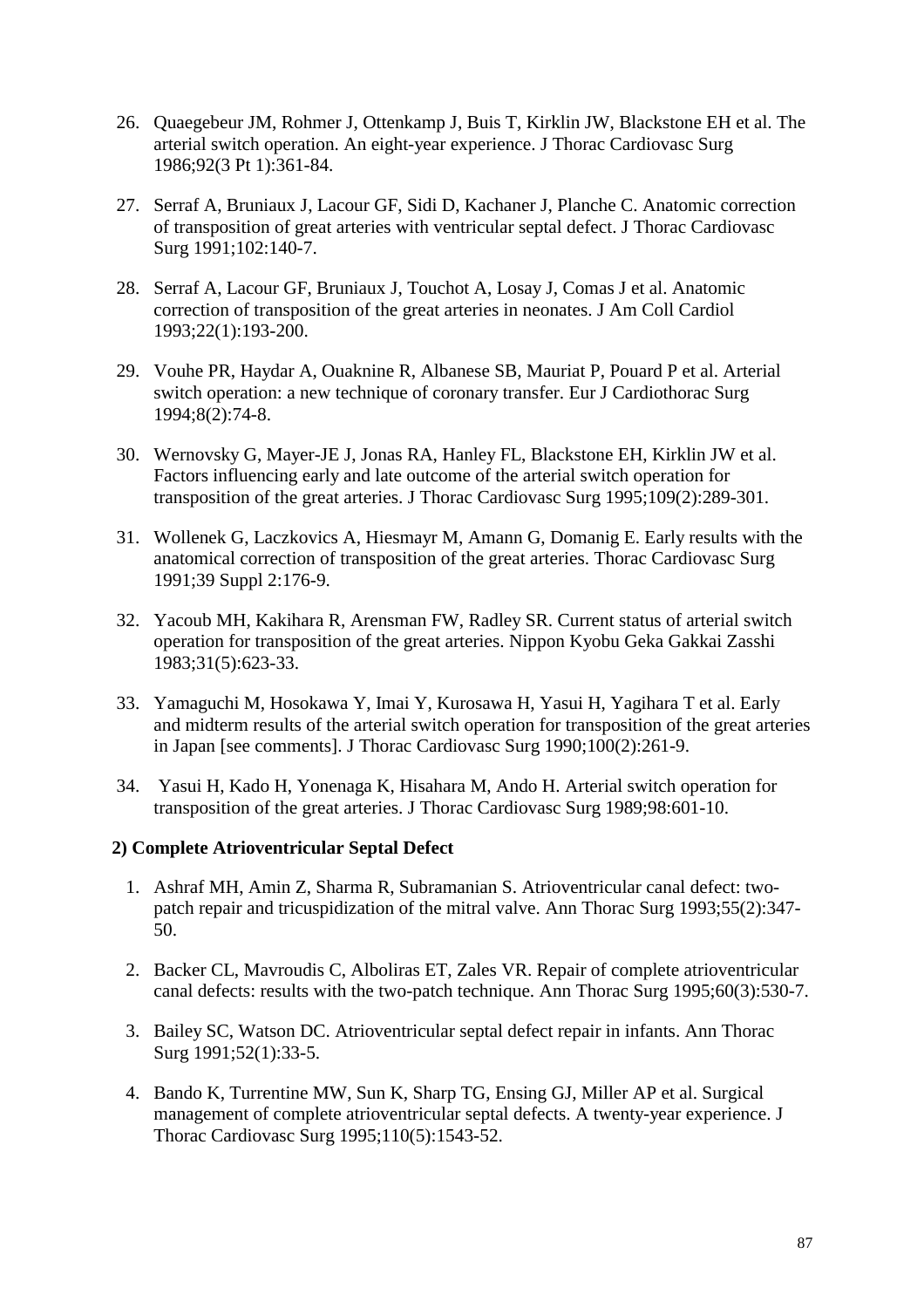- 5. Capouya ER, Laks H, Drinkwater-DC J, Pearl JM, Milgalter E. Management of the left atrioventricular valve in the repair of complete atrioventricular septal defects. J Thorac Cardiovasc Surg 1992;104(1):196-201.
- 6. Clapp SK, Perry BL, Farooki ZQ, Jackson WL, Karpawich PP, Hakimi M et al. Surgical and medical results of complete atrioventricular canal: a ten year review. Am J Cardiol 1987;59(5):454-8.
- 7. Cooper DK, de Leval MR, Stark J. Results of surgical correction of persistent complete atrioventricular canal. Thorac Cardiovasc Surg 1979;27(2):111-5.
- 8. Fox LS. Optimal management of patients with complete atrioventricular septal defect. Clin.Cardiol 1989;12(3):145-7.
- 9. Frid C, Thoren C, Book K, Bjork VO. Repair of complete atrioventricular canal. 15 year's experience. Scand.J Thorac Cardiovasc Surg 1991;25(2):101-5.
- 10. Frontera IP, Cabezuelo HG. Natural and modified history of complete atrioventricular septal defect--a 17 year study. Arch.Dis.Child 1990;65(9):964-6.
- 11. Hamid IA, Premanand P, Rajan S, Cherian KM. Early experience with the two-patch technique for complete atrioventricular septal defects. Indian Heart J 1993;45(6):475-7.
- 12. Hanley FL, Fenton KN, Jonas RA, Mayer JE, Cook NR, Wernovsky G et al. Surgical repair of complete atrioventricular canal defects in infancy. Twenty-year trends. J Thorac Cardiovasc Surg 1993;106(3):387-94.
- 13. Hardesty RL, Zuberbuhler JR, Bahnson HT. Surgical treatment of atrioventricular canal defect. Arch.Surg 1975;110(11):1391-6.
- 14. Kahn DR, Levy J, France NE, Chung KJ, Dacumos GC. Recent results after repair of atrioventricular canal. J Thorac Cardiovasc Surg 1977;73(3):413-5.
- 15. LeBlanc JG, Williams WG, Freedom RM, Trusler GA. Results of total correction in complete atrioventricular septal defects with congenital or surgically induced right ventricular outflow tract obstruction. Ann Thorac Surg 1986;41(4):387-91.
- 16. Lozano C, Rovirosa M, Reig J, Salva JA. Surgery of atrioventricular septal defects. Review of the first 100 cases. Eur J Cardiothorac Surg 1990;4(7):359-64.
- 17. Malm T, Karl TR, Mee RB. Transatrial-transpulmonary repair of atrioventricular septal defect with right ventricular outflow tract obstruction. J Card Surg 1993;8(6):622-7.
- 18. Mavroudis C, Weinstein G, Turley K, Ebert PA. Surgical management of complete atrioventricular canal. J Thorac Cardiovasc Surg 1982;83(5):670-9.
- 19. McGrath LB, Gonzalez LL. Actuarial survival, freedom from reoperation, and other events after repair of atrioventricular septal defects. J Thorac Cardiovasc Surg 1987;94(4):582-90.
- 20. Merrill WH, Hammon-JW J, Graham-TP J, Bender-HW J. Complete repair of atrioventricular septal defect. Ann Thorac Surg 1991;52(1):29-32.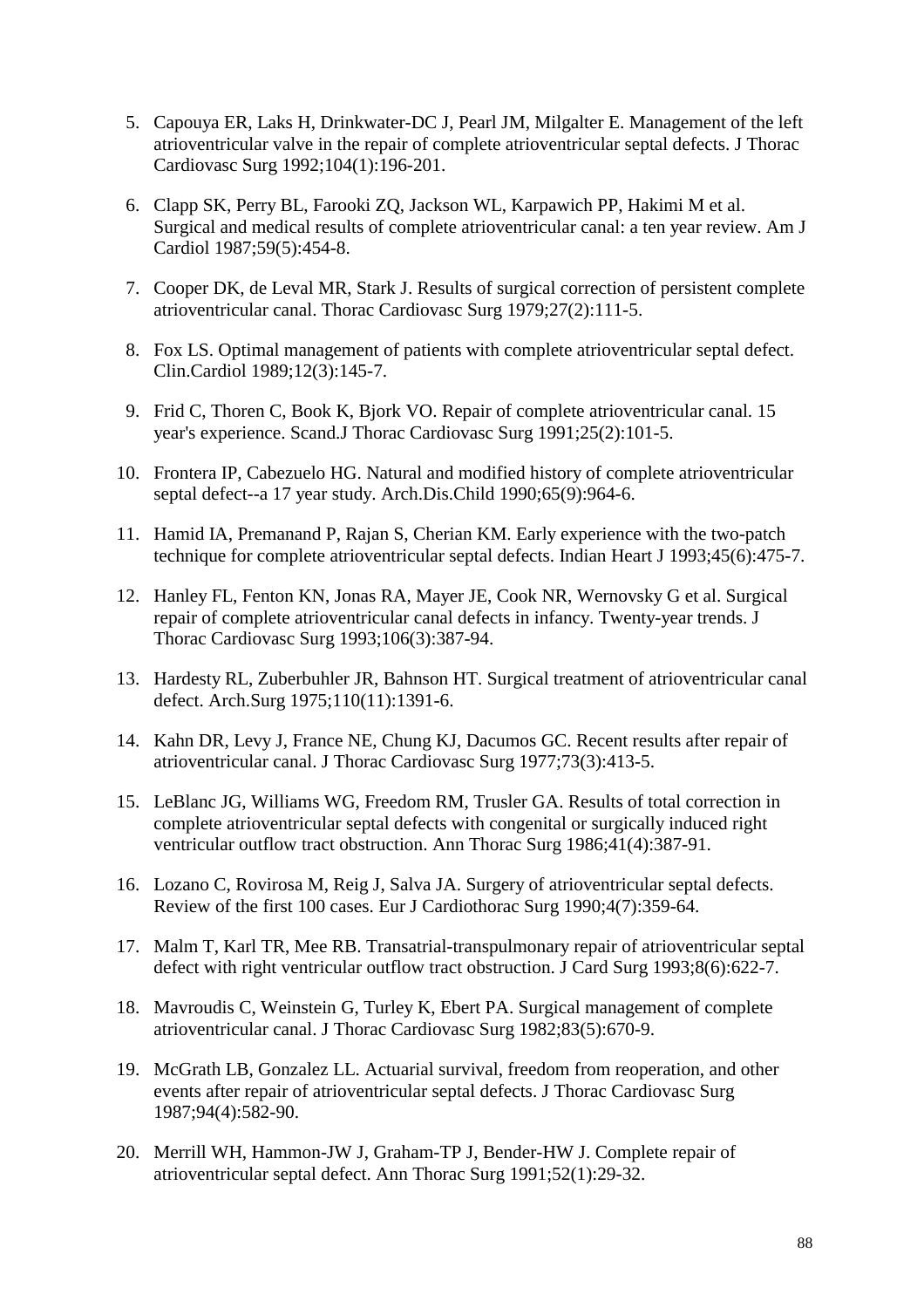- 21. Midgley FM, Galioto FM, Shapiro SR, Perry LW, Scott LP. Experience with repair of complete atrioventricular canal. Ann Thorac Surg 1980;30(2):151-9.
- 22. Minale C, von Bernuth G, Bardos P, Hofstetter R, Messmer BJ. Repair of complete atrioventricular canal in early childhood. Thorac Cardiovasc Surg 1982;30(2):88-90.
- 23. Morris CD, Magilke D, Reller M. Down's syndrome affects results of surgical correction of complete atrioventricular canal. Pediatr Cardiol 1992;13(2):80-4.
- 24. Pacifico AD, Ricchi A, Bargeron-LM J, Colvin EC, Kirklin JW, Kirklin JK. Corrective repair of complete atrioventricular canal defects and major associated cardiac anomalies. Ann Thorac Surg 1988;46(6):645-51.
- 25. Pan C, Chen C. Surgical treatment of atrioventricular canal malformations. Ann Thorac Surg 1987;43(2):150-4.
- 26. Pan Z, Chen Q. Intracardiac repair of atrioventricular canal malformations--clinical analysis and follow-up study. Chin Med.J Engl. 1985;98(11):799-802.
- 27. Pillai R, Ho SY, Anderson RH, Lincoln C. Ostium primum atrioventricular septal defect: an anatomical and surgical review. Ann Thorac Surg 1986;41(4):458-61.
- 28. Pozzi M, Remig J, Fimmers R, Urban AE. Atrioventricular septal defects. Analysis of short- and medium-term results. J Thorac Cardiovasc Surg 1991;101(1):138-42.
- 29. Puga FJ. The surgical treatment of atrioventricular canal anomalies. Nippon Kyobu Geka Gakkai Zasshi 1985;33(5):605-16.
- 30. Rizzoli G, Mazzucco A, Maizza F, Daliento L, Rubino M, Tursi V et al. Does Down syndrome affect prognosis of surgically managed atrioventricular canal defects? [see comments]. J Thorac Cardiovasc Surg 1992;104(4):945-53.
- 31. Ross DA, Nanton M, Gillis DA, Murphy DA. Atrioventricular canal defects: results of repair in the current era. J Card Surg 1991;6(3):367-72.
- 32. Santos A, Boucek M, Ruttenberg H, Veasy G, Orsmond G, McGough E. Repair of atrioventricular septal defects in infancy. J Thorac Cardiovasc Surg 1986;91(4):505-10.
- 33. Studer M, Blackstone EH, Kirklin JW, Pacifico AD, Soto B, Chung GK et al. Determinants of early and late results of repair of atrioventricular septal (canal) defects. J Thorac Cardiovasc Surg 1982;84(4):523-42.
- 34. Taguchi K, Matsuura Y, Yoshizaki E, Tamura M. Surgery of atrioventricular septal defects with left ventricular-right atrial shunt. Report of 23 cases. J Thorac Cardiovasc Surg 1968;56(2):265-78.
- 35. Thies WR, Breymann T, Matthies W, Crespo ME, Meyer H, Korfer R. Primary repair of complete atrioventricular septal defect in infancy. Eur J Cardiothorac Surg 1991;5(11):571-4.
- 36. Wallace RB, McGoon DC, Danielson GK. Complete atrioventricular canal. Repair and results. Adv.Cardiol 1974;11(00):26-35.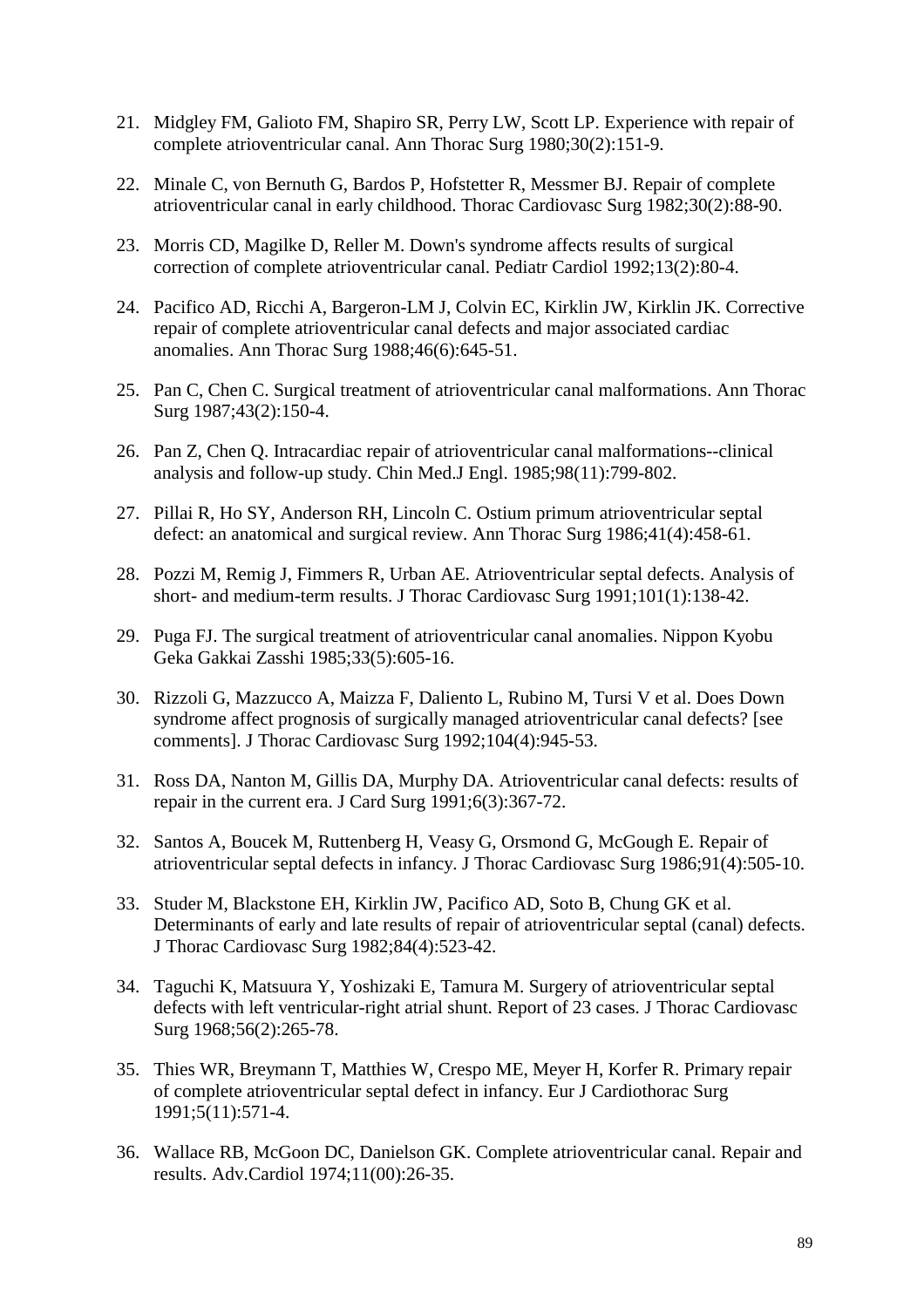- 37. Weintraub RG, Brawn WJ, Venables AW, Mee RB. Two-patch repair of complete atrioventricular septal defect in the first year of life. Results and sequential assessment of atrioventricular valve function [see comments]. J Thorac Cardiovasc Surg 1990;99(2):320-6.
- 38. Williams WH, Guyton RA, Michalik RE, Plauth-WH J, Zorn CS, Jones EL et al. Individualized surgical management of complete atrioventricular canal. J Thorac Cardiovasc Surg 1983;86(6):838-44.
- 39. Yasui H, Nakamura Y, Kado H, Yonenaga K, Shiokawa Y, Fusazaki N et al. Primary repair for complete atrioventricular canal: recommendation for early primary repair. J Cardiovasc Surg Torino 1990;31(4):498-504.

#### **3) Total anomalous pulmonary venous drainage**

- 1. Alfieri O, Bianchi T, Locatelli G, Vanini V, Parenzan L. Open Heart Surgery in the First Six Months of Life. J Pediatr Surg 1977;12(1):113-20.
- 2. Behrendt DM, Aberdeen E, Waterson DJ, Bonham-Carter RE. Total anomalous pulmonary venous drainage in infants. I. Clinical and hemodynamic findings, methods, and results of operation in 37 cases. Circulation 1972;46(2):347-56.
- 3. Bove EL, de Leval MR, Taylor JF, Macartney FJ, Szarnicki RJ, Stark J. Infradiaphragmatic total anomalous pulmonary venous drainage: surgical treatment and long-term results. Ann Thorac Surg 1981;31(6):544-50.
- 4. Clarke DR, Stark J, De Leval M, Pincott JR, Taylor JF. Total anomalous pulmonary venous drainage in infancy. Br Heart J 1977;39(4):436-44.
- 5. Clarke DR, Paton BC, Stewart JR. Surgical treatment of total anomalous pulmonary venous drainage. Adv.Cardiol 1979;26:129-37.
- 6. Cooley DA, Hallman GL, Leachman RD. Total anomalous pulmonary venous drainage; correction with the use of cardiopulmonary bypass in 62 cases. J Thorac Cardiovasc Surg 1966;51(1):88-102.
- 7. Davis JT, Ehrlich R, Hennessey JR, Levine M, Morgan RJ, Bharati S et al. Long-term follow-up of cardiac rhythm in repaired total anomalous pulmonary venous drainage. Thorac Cardiovasc Surg 1986;34(3):172-5.
- 8. DeLeon SY, Gidding SS, Ilbawi MN, Idriss FS, Muster AJ, Cole RB et al. Surgical management of infants with complex cardiac anomalies associated with reduced pulmonary blood flow and total anomalous pulmonary venous drainage. Ann Thorac Surg 1987;43(2):207-11.
- 9. Galloway A, Campbell D, Clarke D. The value of early repair for total anomalous pulmonary venous drainage. Pediatr Cardiol 1985;6(2):77-81.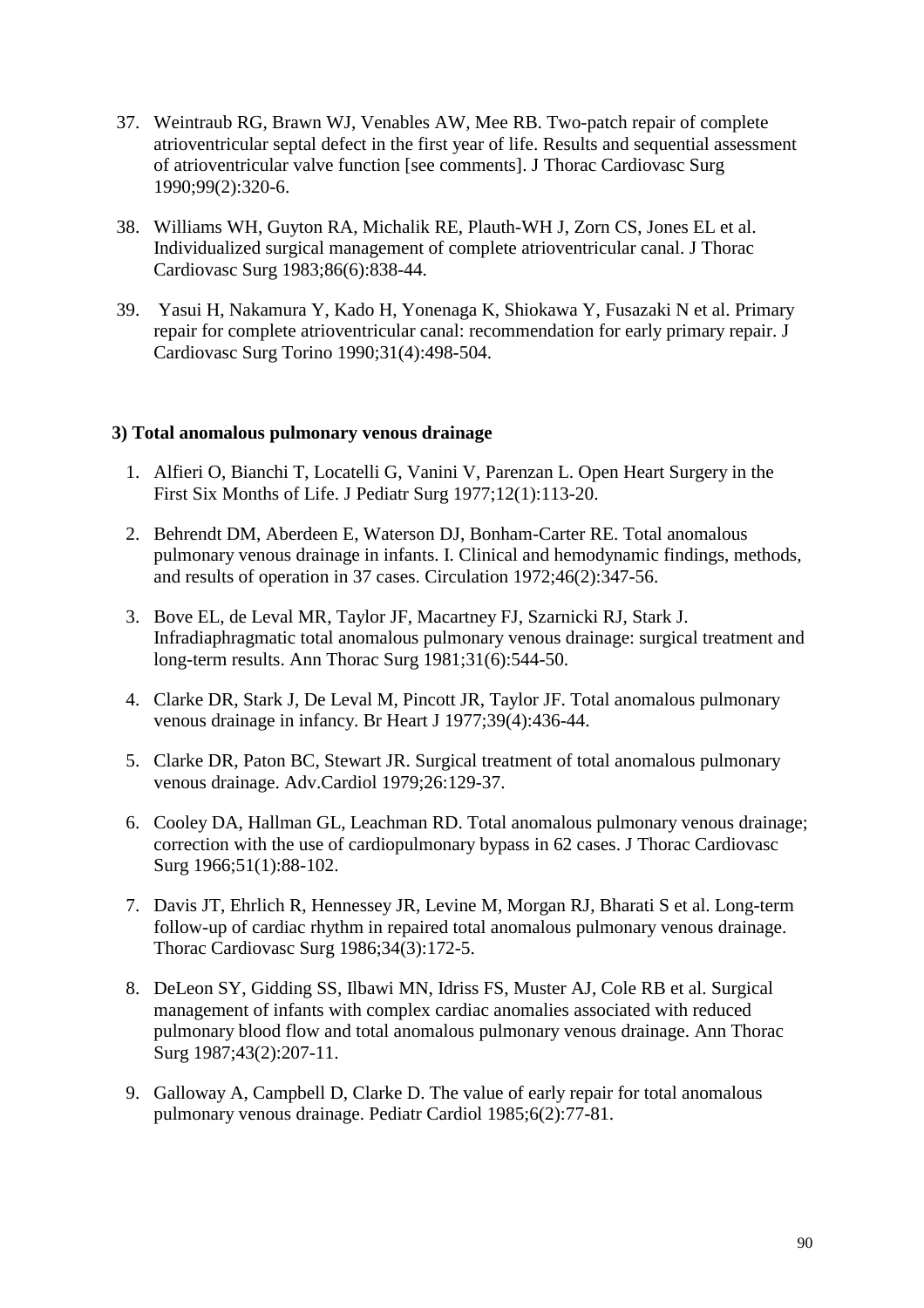- 10. Gersony WM, Bowman O, Steeg CN, Hayes CJ, Jesse MJ, Malm JR. Management of total anomalous pulmonary venous drainage in early infancy. Circulation 1971;43(5 Suppl):I19-I24.
- 11. Lamb RK, Qureshi SA, Wilkinson JL, Arnold R, West CR, Hamilton DI. Total anomalous pulmonary venous drainage. Seventeen-year surgical experience. J Thorac Cardiovasc Surg 1988;96(3):368-75.
- 12. Lincoln C, Rigby M, Mercanti C, Al FM, Joseph M, Miller G et al. Surgical Risk Factors in Total Anomalous Pulmonary Venous Connection. Am J Cardiol 1988;61:608-11.
- 13. Oelert H, Schafers HJ, Stegmann T, Kallfelz HC, Borst HG. Complete correction of total anomalous pulmonary venous drainage: experience with 53 patients. Ann Thorac Surg 1986;41(4):392-4.
- 14. Oku H, Shirotani H, Okamoto F, Yokota Y, Yokoyama T, Kawai J et al. Surgical results and factors affecting operative mortality in total anomalous pulmonary venous drainage. Jpn.Circ.J 1982;46(7):675-83.
- 15. Rordam S, Abdelnoor M, Sorland S, Tjonneland S. Factors influencing survival in total anomalous pulmonary venous drainage. Scand.J Thorac Cardiovasc Surg 1994;28(2):55-60.
- 16. Rostad H, Sorland S, Tjonneland S, Froipaker T. Total anomalous pulmonary venous drainage. Scand.J Thorac Cardiovasc Surg 1979;13(1):13-6.
- 17. Sano S, Brawn WJ, Mee RB. Total anomalous pulmonary venous drainage. J Thorac Cardiovasc Surg 1989;97(6):886-92.
- 18. Wilson-WR J, Ilbawi MN, DeLeon SY, Quinones JA, Arcilla RA, Sulayman RF et al. Technical modifications for improved results in total anomalous pulmonary venous drainage. J Thorac Cardiovasc Surg 1992;103(5):861-70.
- 19. Yee ES, Turley K, Hsieh W-R, Ebert PA. Infant total anomalous pulmonary venous connection: factors influencing timing of presentation and operative outcome. Circulation 1987;76(Suppl III):III-83-III-87.

## **4) Truncus Arteriosus**

- 1. Appelbaum A, Bargeron-LM J, Pacifico AD, Kirklin JW. Surgical treatment of truncus arteriosus, with emphasis on infants and small children. J Thorac Cardiovasc Surg 1976;71(3):436-40.
- 2. Behrendt DM, Sloan H, Stern A, Sigmann J, Perry B, Sloan H. The Surgical Therapy for Pulmonary Artery-Right Ventricular Discontinuity. The Annuals of Thoracic Surgery 1974;18(2):122-37.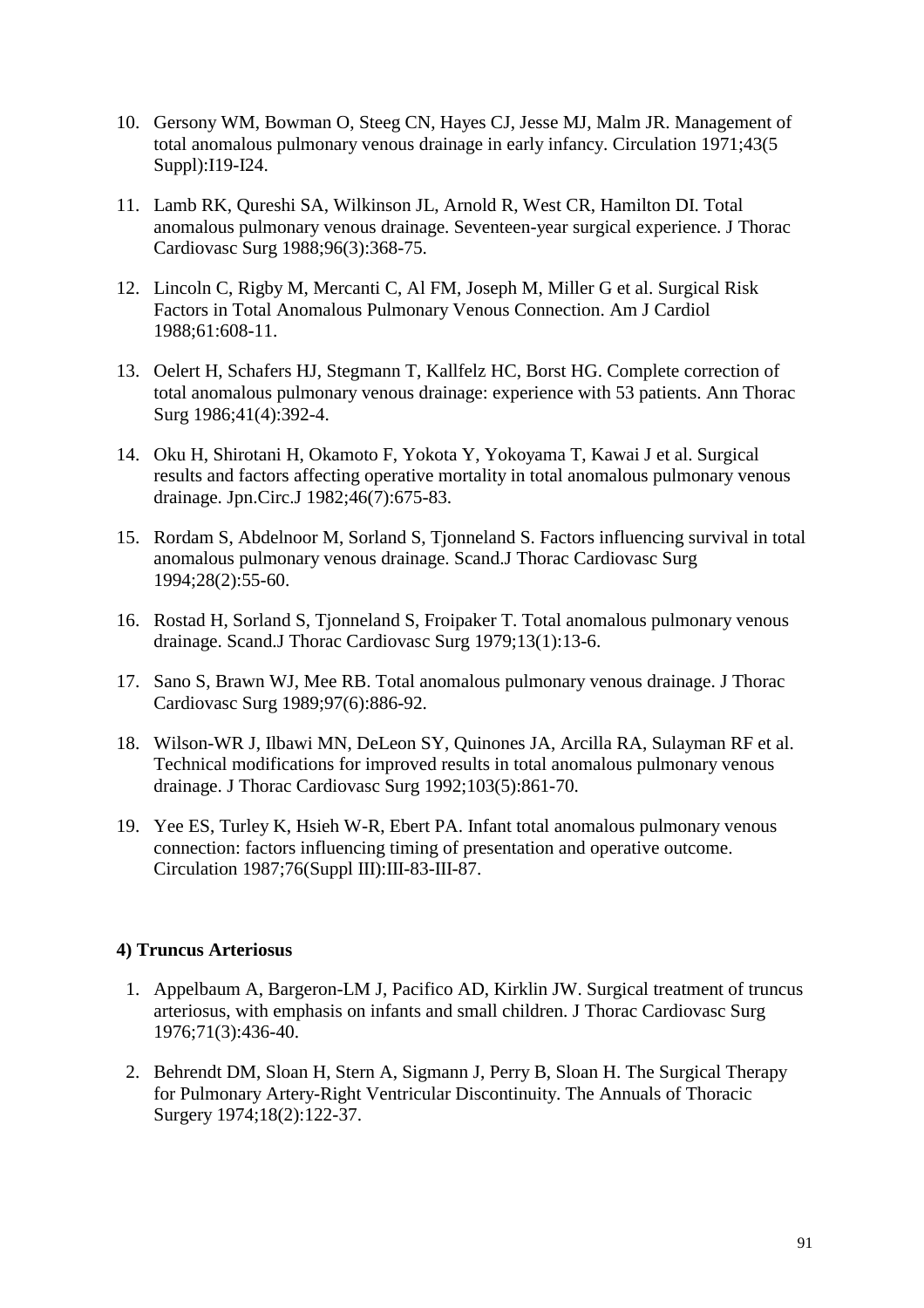- 3. Bove EL, Beekman RH, Snider AR, Callow LB, Underhill DJ, Rocchini AP et al. Repair of truncus arteriosus in the neonate and young infant. Ann Thorac Surg 1989;47(4):499-505.
- 4. Bove EL, Lupinetti FM, Pridjian AK, Beekman RH, Callow LB, Snider AR et al. Results of a policy of primary repair of truncus arteriosus in the neonate. J Thorac Cardiovasc Surg 1993;105(6):1057-65.
- 5. Di Donato RM, Fyfe DA, Puga FJ, Danielson GK, Ritter DG, Edwards WD et al. Fifteen-year experience with surgical repair of truncus arteriosus. J Thorac Cardiovasc Surg 1985;89(3):414-22.
- 6. Ebert PA, Turley K, Stanger P, Hoffman JI, Heymann MA, Rudolph AM. Surgical treatment of truncus arteriosus in the first 6 months of life. Ann Surg 1984;200(4):451- 6.
- 7. Heinemann MK, Hanley FL, Fenton KN, Jonas RA, Mayer JE, Castaneda AR. Fate of small homograft conduits after early repair of truncus arteriosus. Ann Thorac Surg 1993;55(6):1409-11.
- 8. Marcelletti C, McGoon DC, Danielson GK, Wallace RB, Mair DD. Early and late results of surgical repair of truncus arteriosus. Circulation 1977;55(4):636-41.
- 9. Musumeci F, Piccoli GP, Dickinson DF, Hamilton DI. Surgical experience with persistent truncus arteriosus in symptomatic infants under 1 year of age. Report of 13 consecutive cases. Br Heart J 1981;46(2):179-85.
- 10. Oddens JR, Bogers AJ, Witsenburg M, Bartelings MM, Bos E. Anatomy of the proximal coronary arteries as a risk factor in primary repair of common arterial trunk. J Cardiovasc Surg Torino 1994;35(4):295-9.
- 11. Parenzan L, Crupi G, Alfieri O, Bianchi T, Vanini V, Locatelli G et al. Surgical repair of persistent truncus arteriosus in infancy. Thorac Cardiovasc Surg 1980;28(1):18-20.
- 12. Pearl JM, Laks H, Drinkwater-DC J, Milgalter E, Orrin AC, Giacobetti F et al. Repair of truncus arteriosus in infancy. Ann Thorac Surg 1991;52(4):780-6.
- 13. Sharma AK, Brawn WJ, Mee RB. Truncus arteriosus. Surgical approach. J Thorac Cardiovasc Surg 1985;90(1):45-9.
- 14. Slavik Z, Keeton BR, Salmon AP, Sutherland GR, Fong LV, Monro JL. Persistent truncus arteriosus operated during infancy: long-term follow-up. Pediatr Cardiol 1994;15(3):112-5.
- 15. Stark J, Gandhi D, de Leval M, Macartney F, Taylor JF. Surgical treatment of persistent truncus arteriosus in the first year of life. Br Heart J 1978;40(11):1280-7.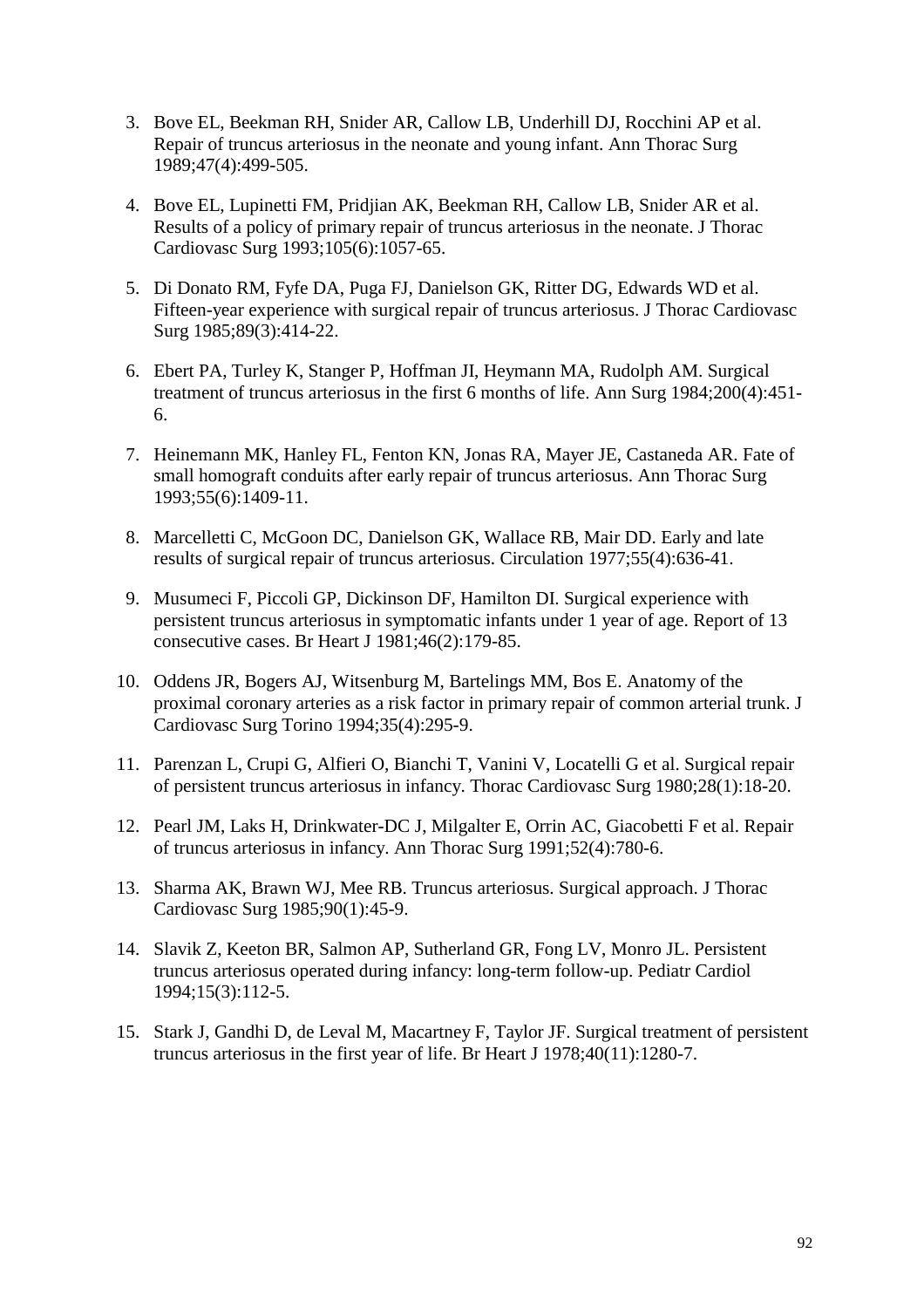## **5) Fontan procedure**

- 1. Abe T, Komatsu S, Sugiki K. Modified Fontan operation for complex cardiac anomalies--postoperative hemodynamics, cardiac function and clinical status. Jpn.Circ.J 1988;52(11):1221-30.
- 2. Alboliras ET, Julsrud PR, Danielson GK, Puga FJ, Schaff HV, McGoon DC et al. Definitive operation for pulmonary atresia with intact ventricular septum. Results in twenty patients. J Thorac Cardiovasc Surg 1987;93(3):454-64.
- 3. Bridges ND, Mayer-JE J, Lock JE, Jonas RA, Hanley FL, Keane JF et al. Effect of baffle fenestration on outcome of the modified Fontan operation. Circulation 1992;86(6):1762-9.
- 4. Culbertson CB, George BL, Day RW, Laks H, Williams RG. Factors influencing survival of patients with heterotaxy syndrome undergoing the Fontan procedure. J Am Coll Cardiol 1992;20(3):678-84.
- 5. Danielson GK, Puga FJ, Schaff HV. Surgical treatment of complex congenital heart disease with modified Fontan procedure. Nippon Kyobu Geka Gakkai Zasshi 1989;37(5):831-6.
- 6. Day RW, Orsmond GS, Sturtevant JE, Hawkins JA, Doty DB, McGough EC. Early and intermediate results of the Fontan procedure at moderately high altitude. Ann Thorac Surg 1994;57(1):170-6.
- 7. de Brux JL, Zannini L, Binet JP, Neveux JY, Langlois J, Hazan E et al. Tricuspid atresia. Results of treatment in 115 children. J Thorac Cardiovasc Surg 1983;85(3):440- 6.
- 8. de Leval M, Bull C, Hopkins R, Rees P, Deanfield J, Taylor JF et al. Decision making in the definitive repair of the heart with a small right ventricle. Circulation 1985;72(3 Pt 2):II52-II60.
- 9. de Leval MR, Kilner P, Gewillig M, Bull C. Total cavopulmonary connection: a logical alternative to atriopulmonary connection for complex Fontan operations. Experimental studies and early clinical experience [see comments]. J Thorac Cardiovasc Surg 1988;96(5):682-95.
- 10. de Vivie ER, Rupprath G. Long-term results after Fontan procedure and its modifications. J Thorac Cardiovasc Surg 1986;91(5):690-7.
- 11. DeLeon SY, Idriss FS, Ilbawi MN, Muster AJ, Paul MH, Cole RB et al. The role of the Glenn shunt in patients undergoing the Fontan operation. J Thorac Cardiovasc Surg 1983;85(5):669-77.
- 12. DeLeon SY, Ilbawi MN, Idriss FS, Backer CL, Ohtake S, Zales VR et al. Direct tricuspid closure versus atrial partitioning in Fontan operation for complex lesions. Ann Thorac Surg 1989;47(5):761-4.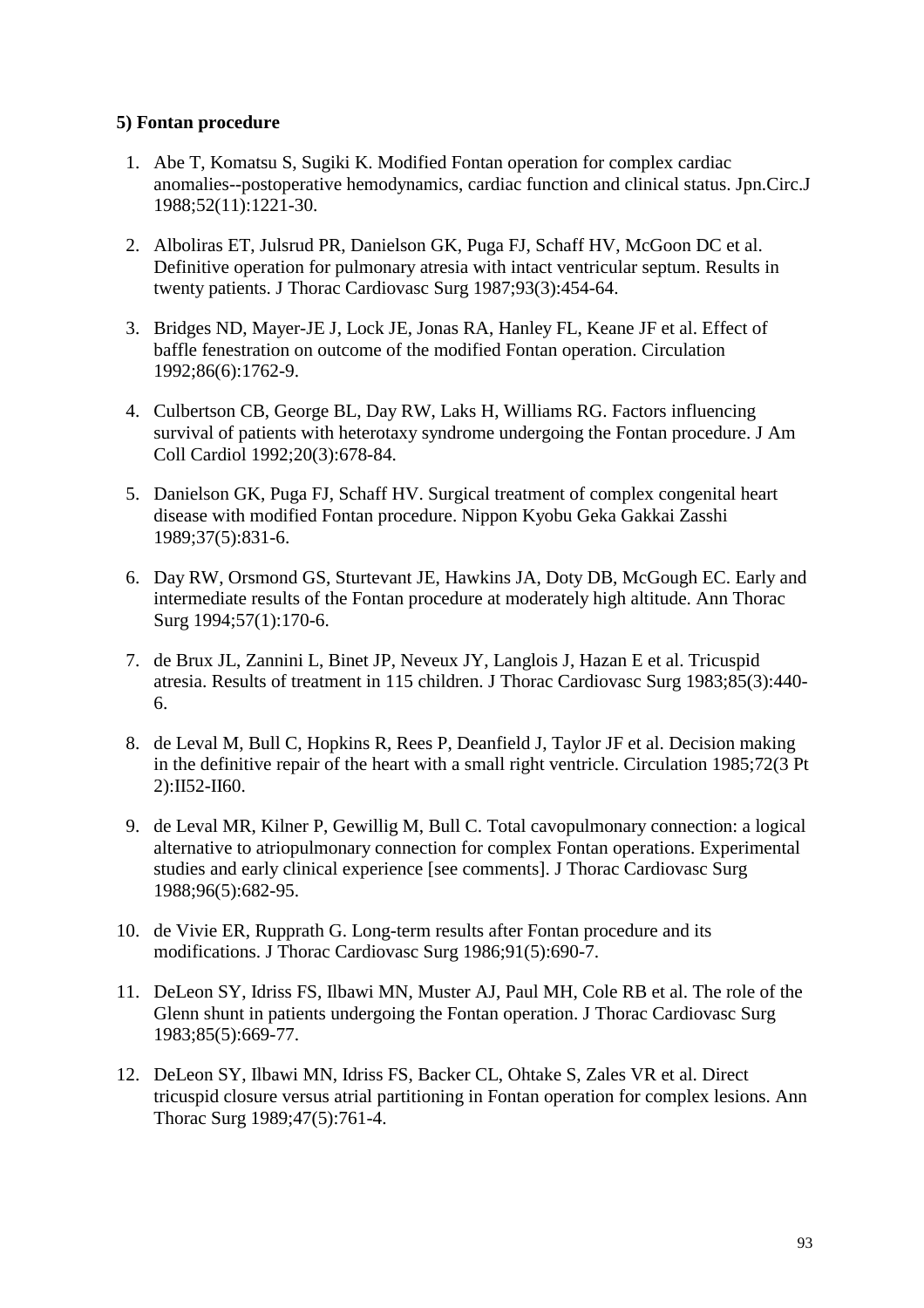- 13. Di Donato R, Becker AE, Nijveld A, Lam J, Bulterijs A, Squitieri C et al. Ventricular exclusion during Fontan operation: an evolving technique. Ann Thorac Surg 1985;39(3):283-5.
- 14. Eijgelaar A, Hess J, Hardjowijono R, Karliczek GF, Rating W, Homan-van-der-Heide JN. Experiences with the Fontan operation. Thorac Cardiovasc Surg 1982;30(2):63-8.
- 15. Farrell-PE J, Chang AC, Murdison KA, Baffa JM, Norwood WI, Murphy JD. Outcome and assessment after the modified Fontan procedure for hypoplastic left heart syndrome [see comments]. Circulation 1992;85(1):116-22.
- 16. Fontan F, Fernandez G, Costa F, Naftel DC, Tritto F, Blackstone EH et al. The size of the pulmonary arteries and the results of the Fontan operation. J Thorac Cardiovasc Surg 1989;98(5 Pt 1):711-9.
- 17. Gates RN, Laks H, Elami A, Drinkwater-DC J, Pearl JM, George BL et al. Damus-Stansel-Kaye procedure: current indications and results. Ann Thorac Surg 1993;56(1):111-9.
- 18. Gelatt M, Hamilton RM, McCrindle BW, Gow RM, Williams WG, Trusler GA et al. Risk factors for atrial tachyarrhythmias after the Fontan operation. J Am Coll Cardiol 1994;24(7):1735-41.
- 19. Giannico S, Corno A, Marino B, Cicini MP, Gagliardi MG, Amodeo A et al. Total extracardiac right heart bypass. Circulation 1992;86(5 Suppl):II110-II117.
- 20. Hamid IA, Rajan S, Premanand P, Rao SG, Cherian KM. Total cavopulmonary connection--early results. Indian Heart J 1993;45(3):199-203.
- 21. Hawkins JA, Shaddy RE, Day RW, Sturtevant JE, Orsmond GS, McGough EC. Midterm results after bidirectional cavopulmonary shunts. Ann Thorac Surg 1993;56(4):833-7.
- 22. Hofbeck M, Singer H, Scharf J, Wild F, Ries M, Mahmoud O et al. Total cavopulmonary anastomosis: selection criteria related to postoperative results. Thorac Cardiovasc Surg 1993;41(1):28-33.
- 23. Hsieh MJ, Lin PJ, Chang CH, Chang JP, Chu JJ, Su WJ. Modified Fontan procedure for complex congenital heart disease. Cardiovasc Surg 1993;1(2):172-5.
- 24. Hung CR, Chiu IS, Lai JS, Wang JK, Young ML, Wu MH. Total cavopulmonary connection for surgical treatment of complex congenital heart disease. J Formos.Med.Assoc. 1992;91(2):159-63.
- 25. Ichikawa H, Yagihara T, Kishimoto H, Isobe F, Yamamoto F, Nishigaki K et al. Extent of aortopulmonary collateral blood flow as a risk factor for Fontan operations. Ann Thorac Surg 1995;59(2):433-7.
- 26. Jacobs ML, Norwood-WI J. Fontan operation: influence of modifications on morbidity and mortality. Ann Thorac Surg 1994;58(4):945-51.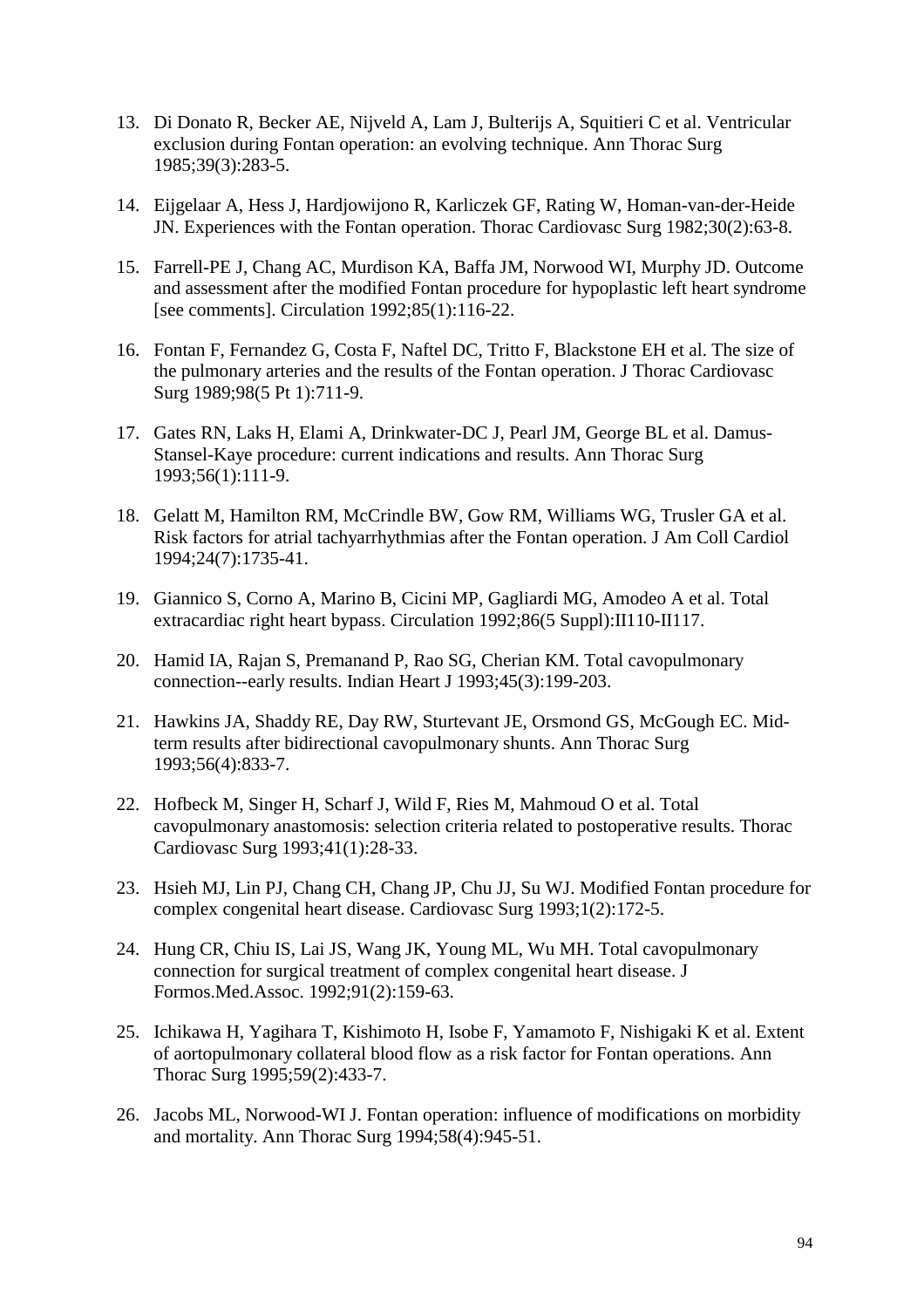- 27. Jonas RA, Hansen DD, Cook N, Wessel D. Anatomic subtype and survival after reconstructive operation for hypoplastic left heart syndrome. J Thorac Cardiovasc Surg 1994;107(4):1121-7.
- 28. Kaulitz R, Ziemer G, Luhmer I, Paul T, Kallfelz HC. Total cavopulmonary anastomosis in patients less than three years of age. Ann Thorac Surg 1995;60(6 Suppl):S563-S567.
- 29. Kirklin JK, Blackstone EH, Kirklin JW, Pacifico AD, Bargeron-LM J. The Fontan operation. Ventricular hypertrophy, age, and date of operation as risk factors. J Thorac Cardiovasc Surg 1986;92(6):1049-64.
- 30. Knott-Craig CJ, Danielson GK, Schaff HV, Puga FJ, Weaver AL, Driscoll DD. The modified Fontan operation. An analysis of risk factors for early postoperative death or takedown in 702 consecutive patients from one institution. J Thorac Cardiovasc Surg 1995;109(6):1237-43.
- 31. Kurosawa H, Imai Y, Fukuchi S, Sawatari K, Koh Y, Nakazawa M et al. Septation and Fontan repair of univentricular atrioventricular connection. J Thorac Cardiovasc Surg 1990;99(2):314-9.
- 32. Laks H, Williams WG, Hellenbrand WE, Freedom RM, Talner NS, Rowe RD et al. Results of right atrial to right ventricular and right atrial to pulmonary artery conduits for complex congenital heart disease. Ann Surg 1980;192(3):382-9.
- 33. Laks H, Milliken JC, Perloff JK, Hellenbrand WE, George BL, Chin A et al. Experience with the Fontan procedure. J Thorac Cardiovasc Surg 1984;88(6):939-51.
- 34. Lamberti JJ, Mainwaring RD, Spicer RL, Uzark KC, Moore JW. Factors influencing perioperative morbidity during palliation of the univentricular heart. Ann Thorac Surg 1995;60(6 Suppl):S550-S553.
- 35. Malcic I, Sauer U, Stern H, Kellerer M, Kuhlein B, Locher D et al. The influence of pulmonary artery banding on outcome after the Fontan operation. J Thorac Cardiovasc Surg 1992;104(3):743-7.
- 36. Malm T, Pawade A, Karl TR, Mee RB. Recent results with the modified Fontan operation. Scand.J Thorac Cardiovasc Surg 1993;27(2):65-70.
- 37. Marcelletti C, Mazzera E, Olthof H, Sebel PS, Duren DR, Losekoot TG et al. Fontan's operation: an expanded horizon. J Thorac Cardiovasc Surg 1980;80(5):764-9.
- 38. Matsuda H, Kawashima Y, Kishimoto H, Hirose H, Nakano S, Kato H et al. Problems in the modified Fontan operation for univentricular heart of the right ventricular type. Circulation 1987;76(3 Pt 2):III45-III52.
- 39. Mayer-JE J, Helgason H, Jonas RA, Lang P, Vargas FJ, Cook N et al. Extending the limits for modified Fontan procedures. J Thorac Cardiovasc Surg 1986;92(6):1021-8.
- 40. Meliones JN, Snider AR, Bove EL, Rosenthal A, Rosen DA. Longitudinal results after first-stage palliation for hypoplastic left heart syndrome. Circulation 1990;82(5 Suppl):IV151-IV156.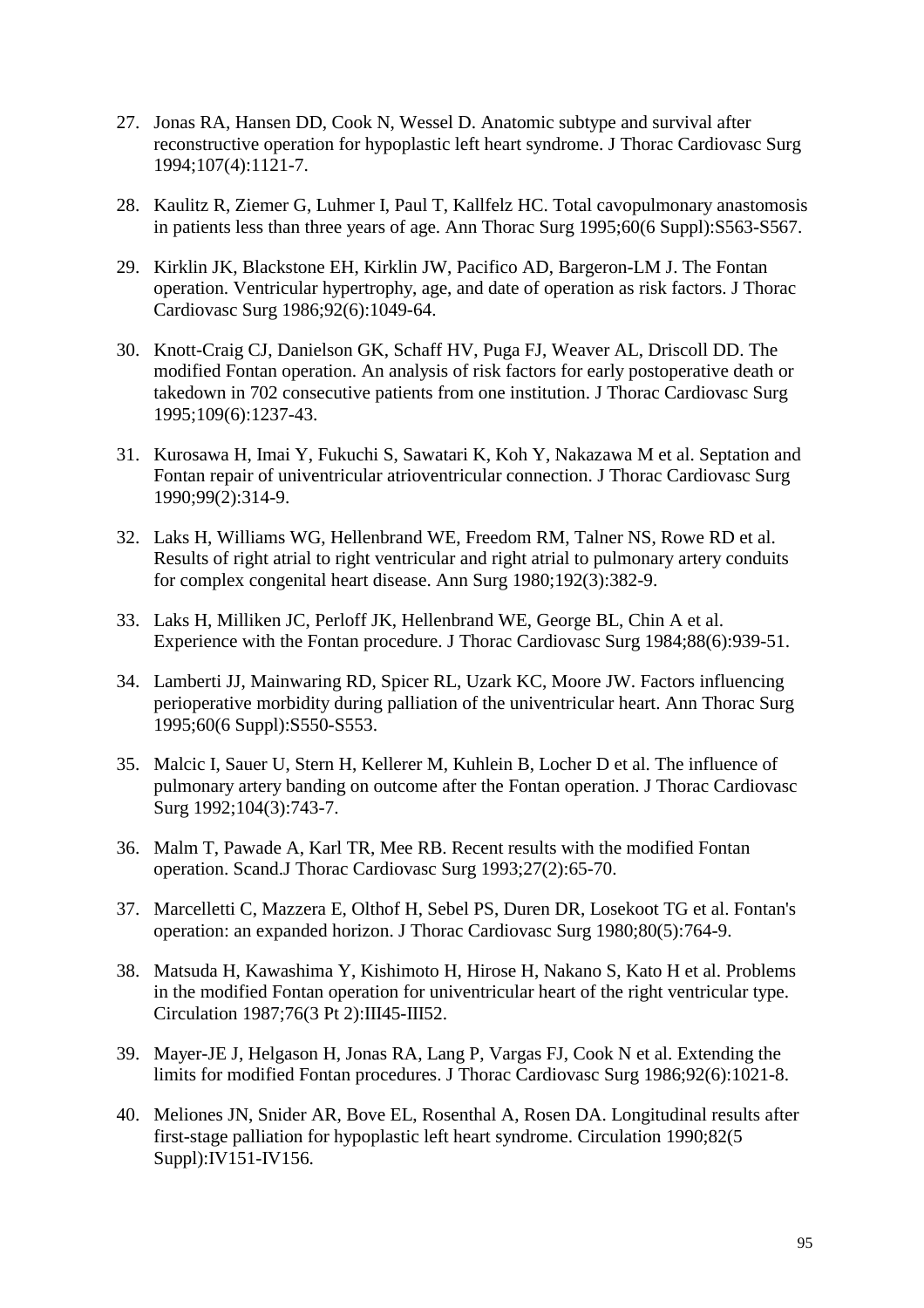- 41. Mendelsohn AM, Bove EL, Lupinetti FM, Crowley DC, Lloyd TR, Beekman RH, III. Central pulmonary artery growth patterns after the bidirectional Glenn procedure. J Thorac Cardiovasc Surg 1994;107(5):1284-90.
- 42. Myers JL, Waldhausen JA, Weber HS, Arenas JD, Cyran SE, Gleason MM et al. A reconsideration of risk factors for the Fontan operation. Ann Surg 1990;211(6):738-43.
- 43. Norwood-WI J. Hypoplastic left heart syndrome. Ann Thorac Surg 1991;52(3):688-95.
- 44. Norwood-WI J, Jacobs ML, Murphy JD. Fontan procedure for hypoplastic left heart syndrome. Ann Thorac Surg 1992;54(6):1025-9.
- 45. Pawade A, Capuani A, Penny DJ, Karl TR, Mee RB. Pulmonary atresia with intact ventricular septum: surgical management based on right ventricular infundibulum. J Card Surg 1993;8(3):371-83.
- 46. Peters NS, Somerville J. Arrhythmias after the Fontan procedure. Br Heart J 1992;68(2):199-204.
- 47. Prenger KB, Hess J, Cromme-Dijkhuis AH, Eijgelaar A. Porcine-valved Dacron conduits in Fontan procedures. Ann Thorac Surg 1988;46(5):526-30.
- 48. Russo P, Danielson GK, Puga FJ, McGoon DC, Humes R. Modified Fontan procedure for biventricular hearts with complex forms of double-outlet right ventricle. Circulation 1988;78(5 Pt 2):III20-III25.
- 49. Sanders SP, Wright GB, Keane JF, Norwood WI, Castaneda AR. Clinical and hemodynamic results of the Fontan operation for tricuspid atresia. Am J Cardiol 1982;49(7):1733-40.
- 50. Sharma R, Iyer KS, Airan B, Saha K, Das B, Bhan A et al. Univentricular repair. Early and midterm results. J Thorac Cardiovasc Surg 1995;110(6):1692-700.
- 51. Stefanelli G, Kirklin JW, Naftel DC, Blackstone EH, Pacifico AD, Kirklin JK et al. Early and intermediate-term (10-year) results of surgery for univentricular atrioventricular connection ("single ventricle"). Am J Cardiol 1984;54(7):811-21.
- 52. Stein DG, Laks H, Drinkwater DC, Permut LC, Louie HW, Pearl JM et al. Results of total cavopulmonary connection in the treatment of patients with a functional single ventricle. J Thorac Cardiovasc Surg 1991;102(2):280-6.
- 53. Stellin G, Mazzucco A, Bortolotti U, del Torso S, Faggian G, Fracasso A et al. Tricuspid atresia versus other complex lesions. Comparison of results with a modified Fontan procedure. J Thorac Cardiovasc Surg 1988;96(2):204-11.
- 54. Vargas FJ, Mayer-JE J, Jonas RA, Castaneda AR. Anomalous systemic and pulmonary venous connections in conjunction with atriopulmonary anastomosis (Fontan-Kreutzer). Technical considerations. J Thorac Cardiovasc Surg 1987;93(4):523-32.
- 55. Vogel M, Staller W, Buhlmeyer K, Sebening F. Influence of age at time of surgery on pre-operative left ventricular mass and postoperative outcome of Fontan operation in children with tricuspid atresia and native pulmonary stenosis. Herz 1992;17(4):228-33.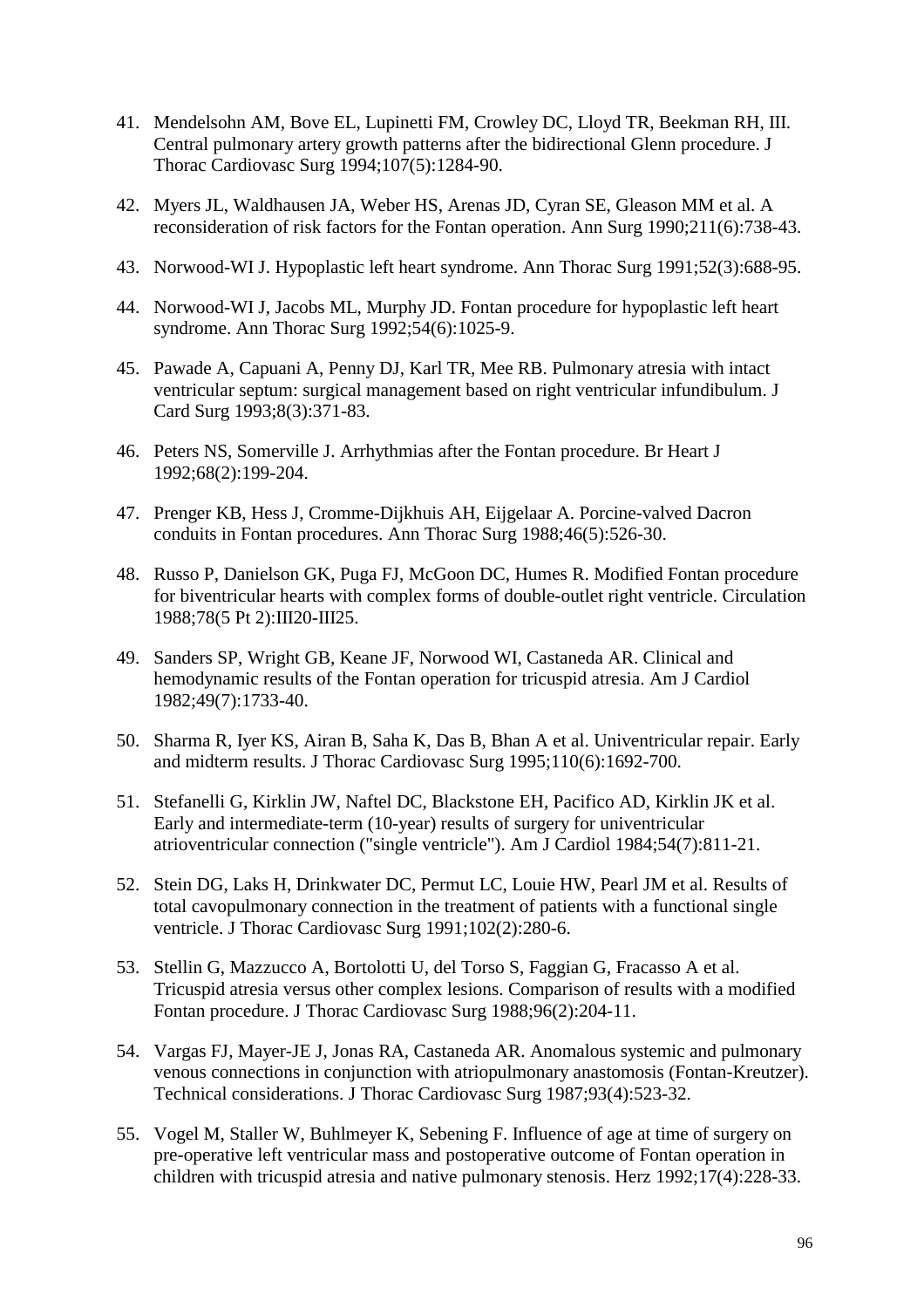- 56. Weber HS, Gleason MM, Myers JL, Waldhausen JA, Cyran SE, Baylen BG. The Fontan operation in infants less than 2 years of age [see comments]. J Am Coll Cardiol 1992;19(4):828-33.
- 57. Weipert J, Meisner H, Haehnel C, Paek SU, Sebening F. Surgical evaluation of the modified Fontan procedure. Herz 1992;17(4):246-53.
- 58. Weldner PW, Myers JL, Gleason MM, Cyran SE, Weber HS, White MG et al. The Norwood operation and subsequent Fontan operation in infants with complex congenital heart disease. J Thorac Cardiovasc Surg 1995;109(4):654-62.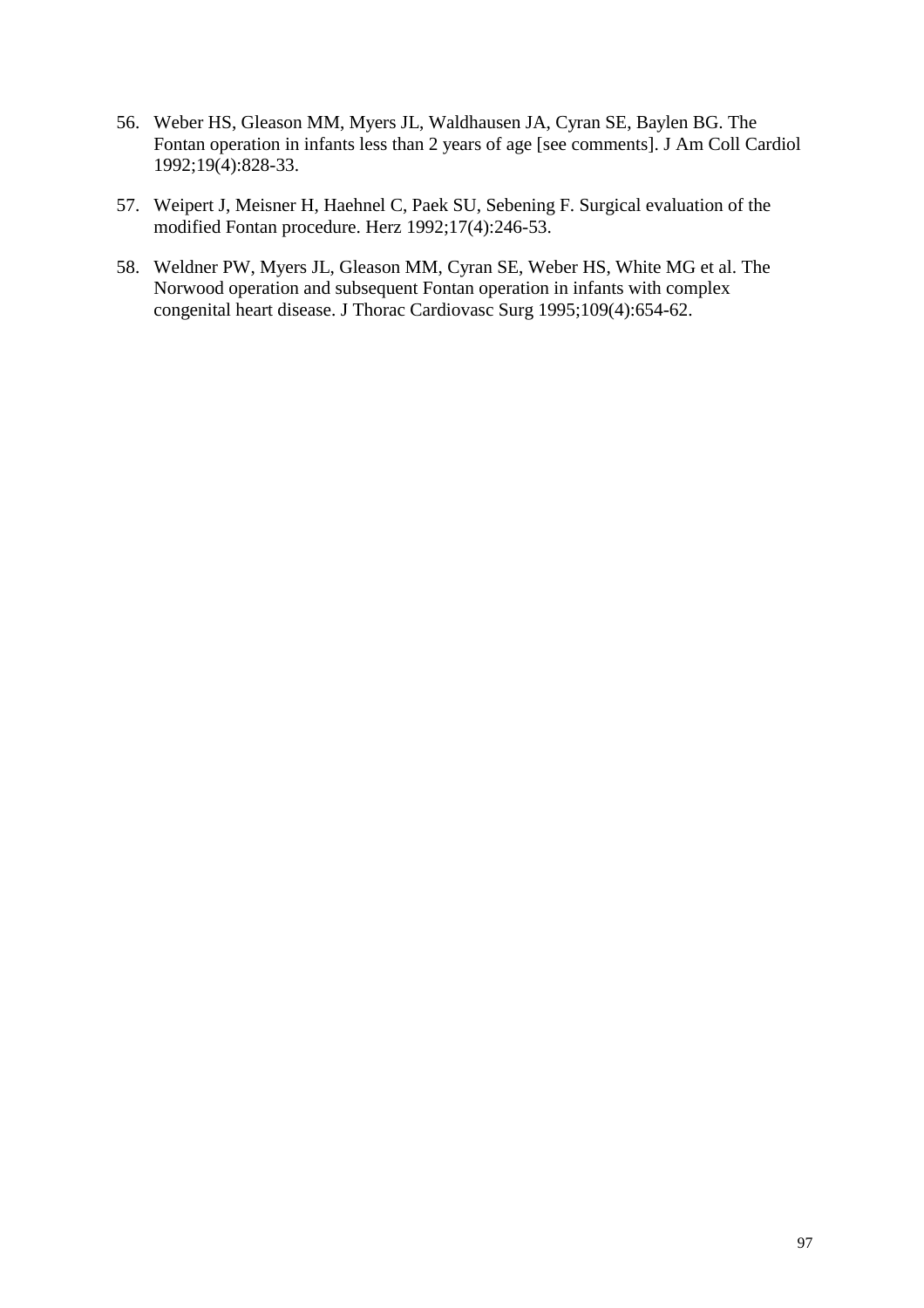#### **Appendix I: Diagrammatic representations of congenital cardiac defects and normal**

#### **circulation**

Plate 1: Normal circulation

ES 0001 0001



NORMAL CIRCULATION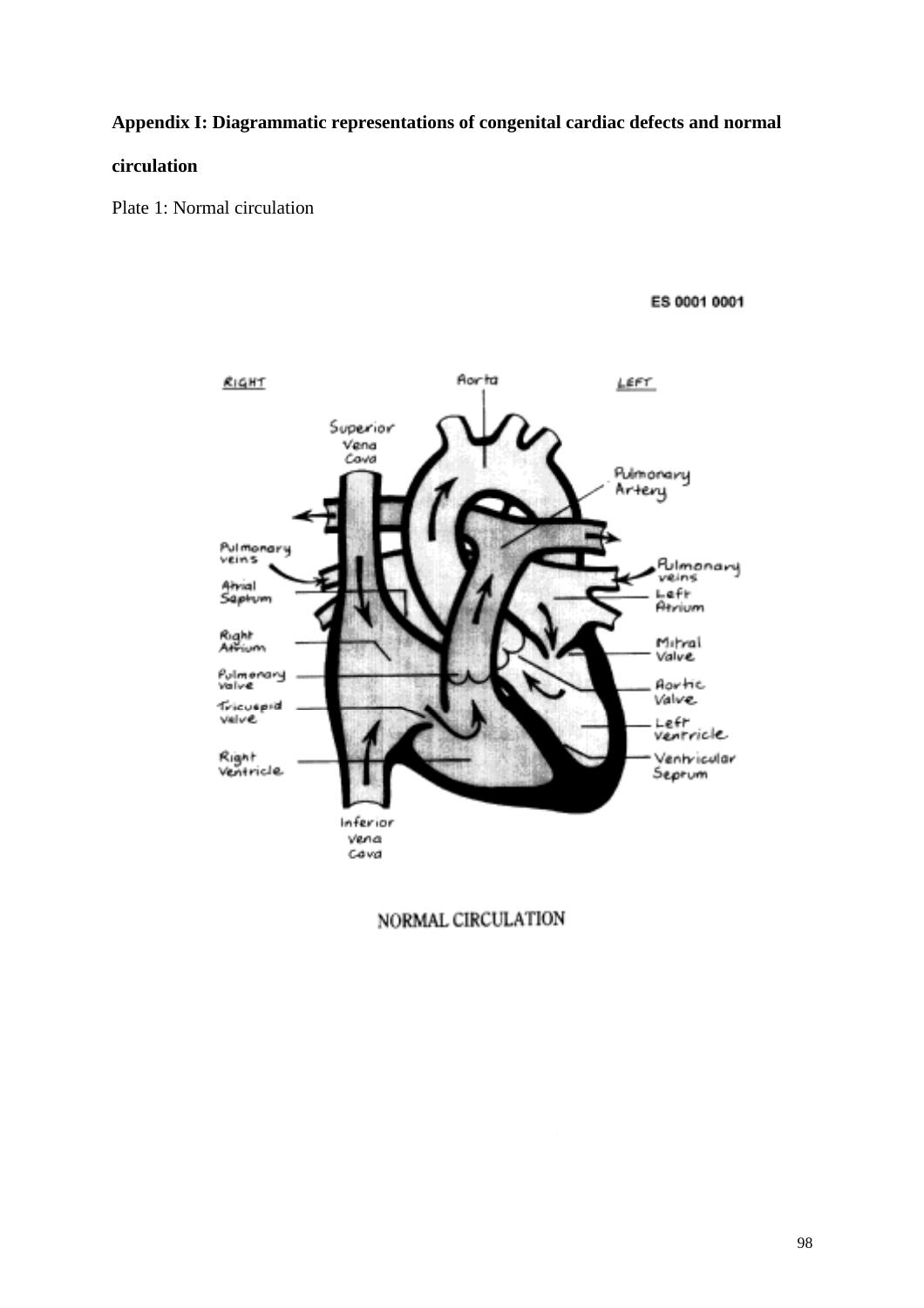Plate 2: Simple transposition of the great arteries

ES 0001 0012



# SIMPLE TRANSPOSITION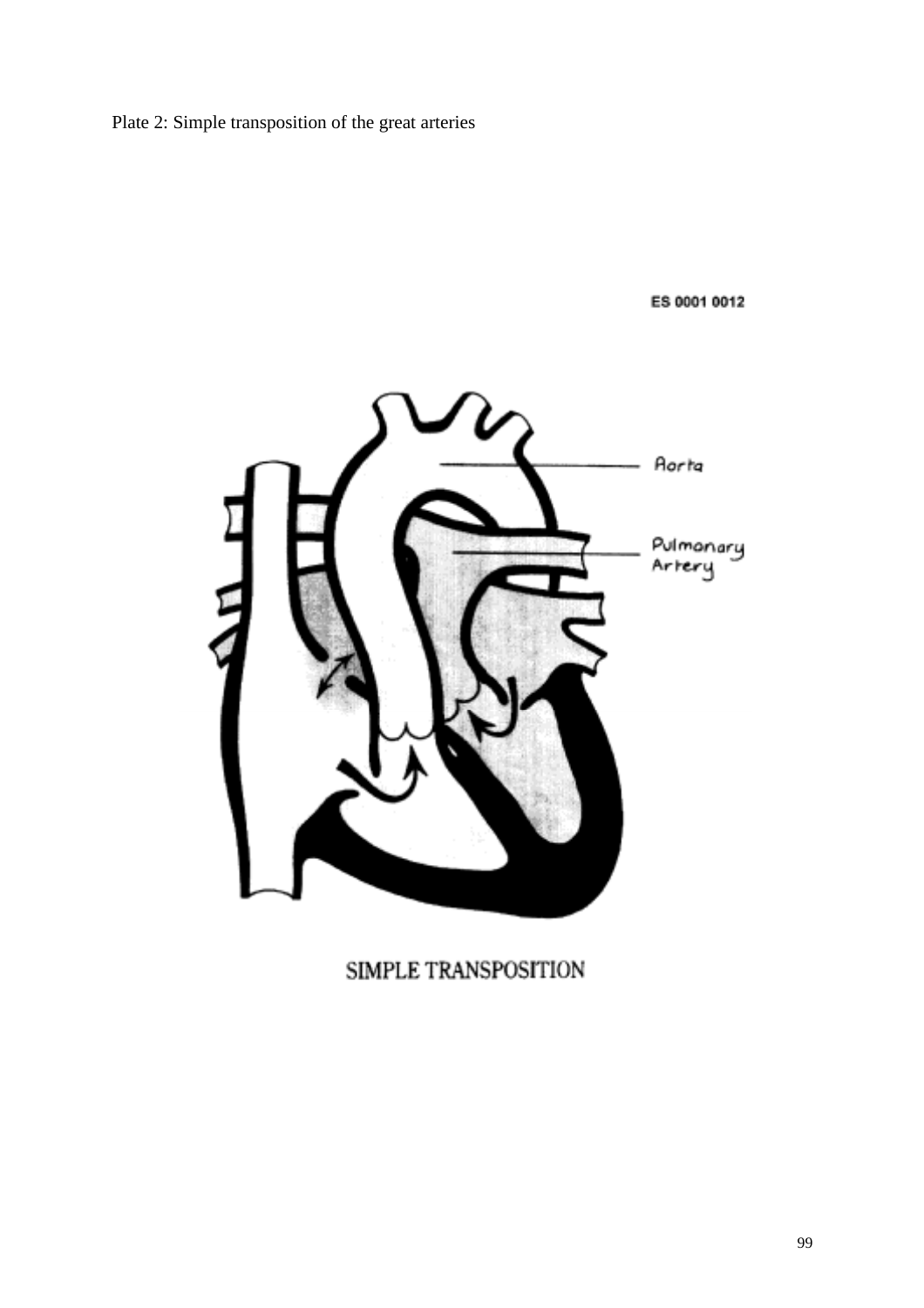Plate 3: Complete atrioventricular septal defect

ES 0001 0008



# COMPLETE ATRIO-VENTRICULAR SEPTAL DEFECT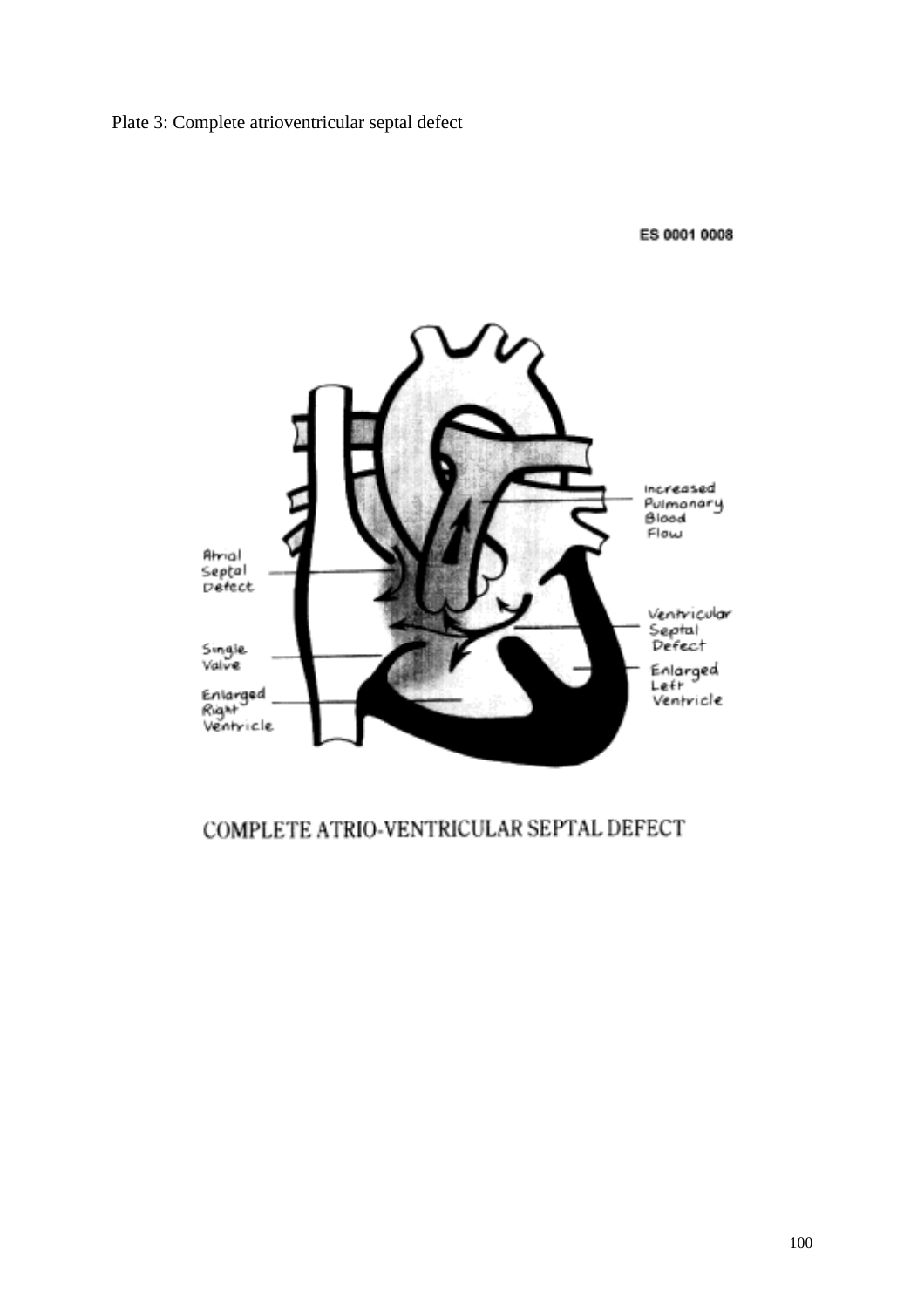Plate 4: Total anomalous pulmonary venous drainage

ES 0001 0017



TOTAL ANOMALOUS PULMONARY VENOUS DRAINAGE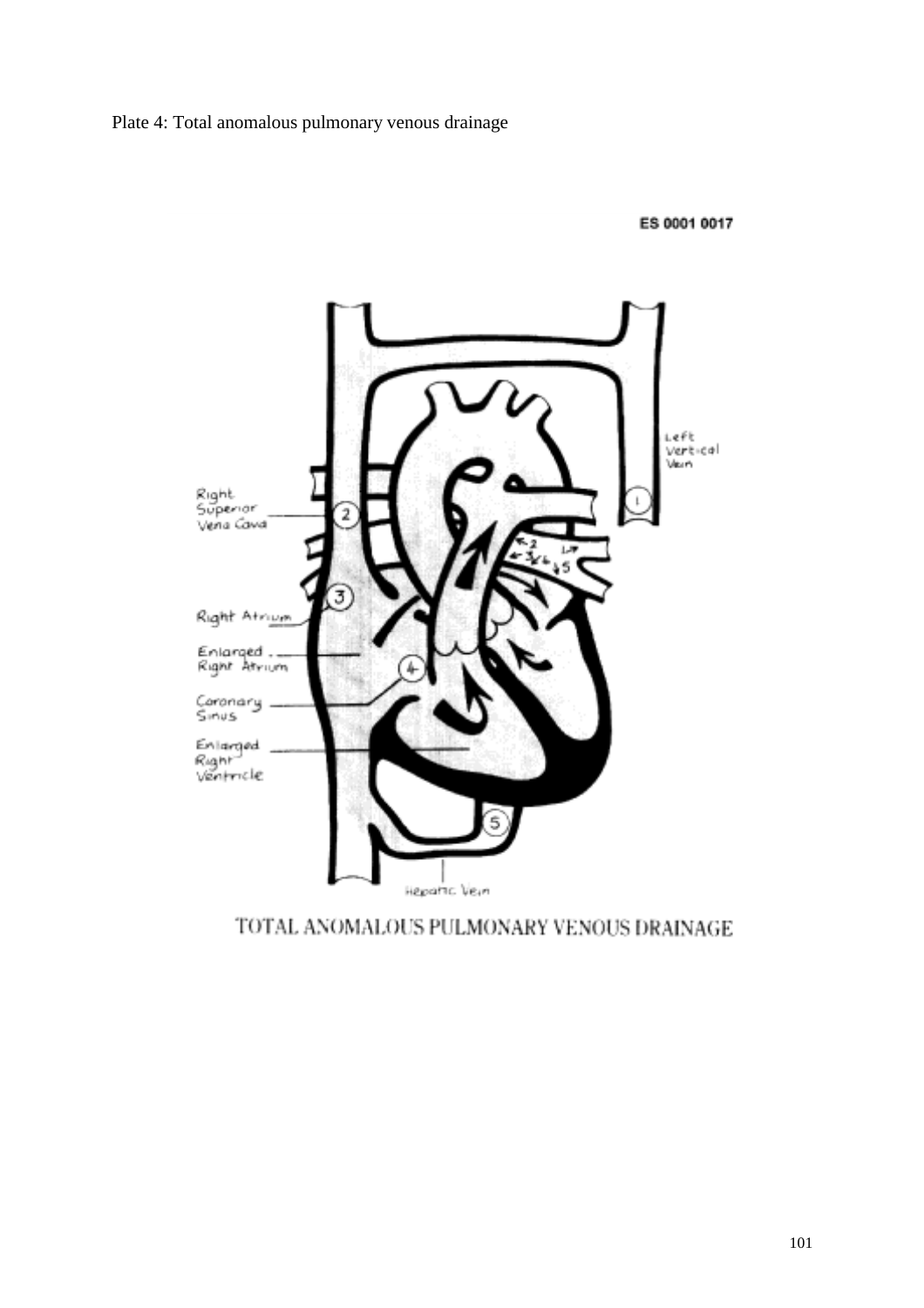#### Plate 5: Truncus Arteriosus

#### ES 0001 0014



TRUNCUS ARTERIOSUS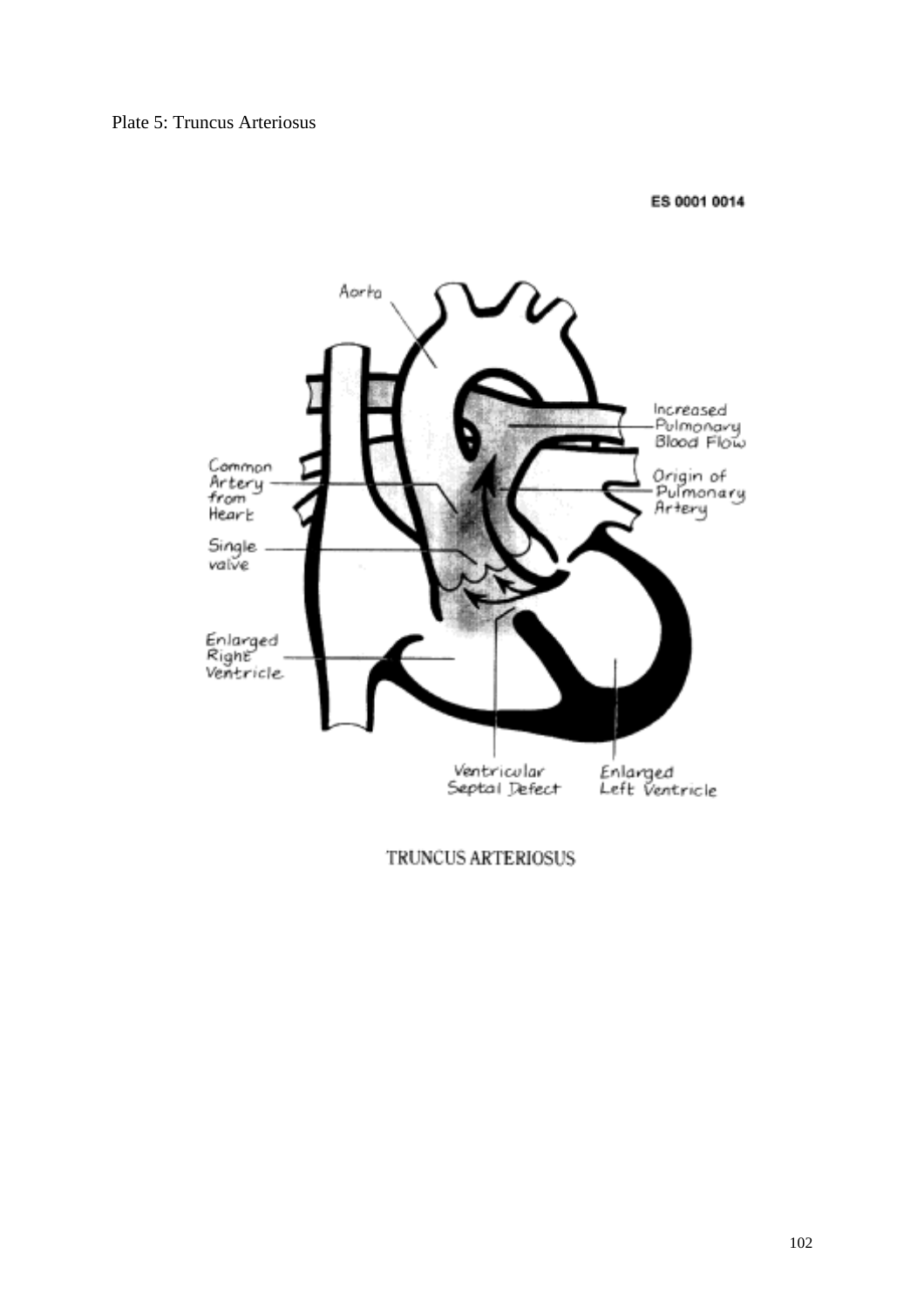## Plate 6: Univentricular heart defects: Tricuspid atresia

ES 0001 0015



TRUCUSPID ATRESIA